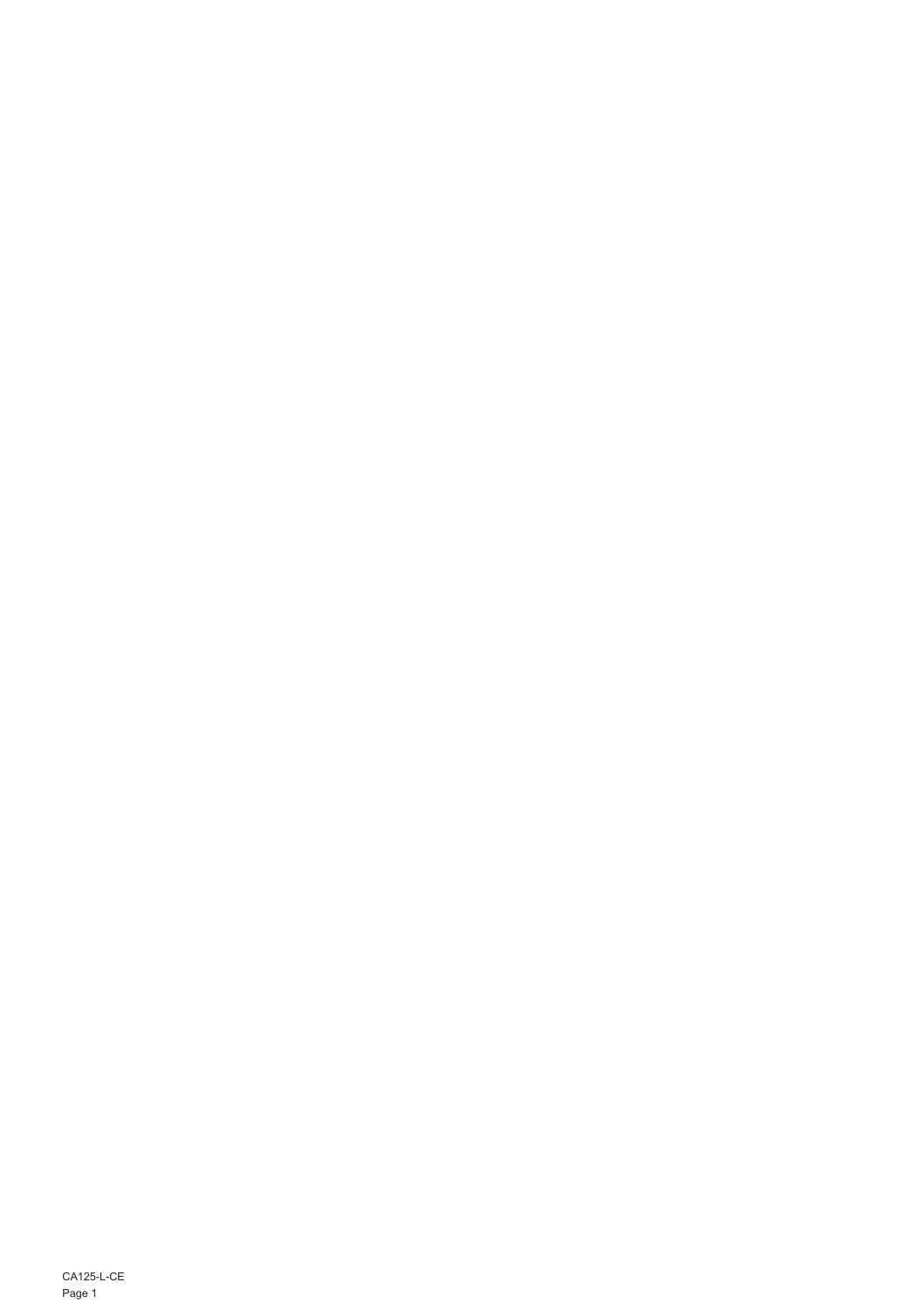# <span id="page-2-0"></span>**Novocastra™ Liquid Mouse Monoclonal Antibody CA125 (Ovarian Cancer Antigen) Product Code: NCL-L-CA125**

## **Intended Use**

#### *For in vitro diagnostic use.*

NCL-L-CA125 is intended for the qualitative identification by light microscopy of CA125 (Ovarian Cancer Antigen) molecules in paraffin sections. The clinical interpretation of any staining or its absence should be complemented by morphological studies using proper controls and should be evaluated within the context of the patient's clinical history and other diagnostic tests by a qualified pathologist.

#### **Principle of Procedure**

Immunohistochemical (IHC) staining techniques allow for the visualization of antigens via the sequential application of a specific antibody to the antigen (primary antibody), a secondary antibody to the primary antibody and an enzyme complex with a chromogenic substrate with interposed washing steps. The enzymatic activation of the chromogen results in a visible reaction product at the antigen site. The specimen may then be counterstained and coverslipped. Results are interpreted using a light microscope and aid in the differential diagnosis of pathophysiological processes, which may or may not be associated with a particular antigen.

#### **Clone**

Ov185:1

#### **Immunogen**

A partially purified mucin fraction from a pool of cancer tissue from patients with epithelial ovarian cancer.

#### **Specificity**

Repetitive protein determinant expressed in the protein core of the CA125 human ovarian cancer antigen.

## **Reagent Composition**

NCL-L-CA125 is a purified IgG fraction presented in phosphate-buffered saline (pH 7.6) with 1% bovine serum albumin carrier protein and containing 15 mM sodium azide as a preservative.

## **Ig Class**

IgG1

## **Total Protein Concentration Total Protein**

Refer to vial label for lot specific total protein concentration.

## **Antibody Concentration**

Greater than or equal to 12.5 mg/L as determined by ELISA. Refer to vial label for lot specific Ig concentration.

#### **Recommendations On Use**

Immunohistochemistry on paraffin sections.

**Heat Induced Epitope Retrieval (HIER):** Please follow the instructions for use in Novocastra Epitope Retrieval Solution pH 6. **Suggested dilution:** 1:100 for 30 minutes at 25 °C. This is provided as a guide and users should determine their own optimal working dilutions.

**Visualization:** Please follow the instructions for use in the Novolink™ Polymer Detection Systems. For further product information or support, contact your local distributor or regional office of Leica Biosystems, or alternatively, visit the Leica Biosystems Web site, www.LeicaBiosystems.com

The performance of this antibody should be validated when utilized with other manual staining systems or automated platforms.

### **Storage and Stability**

Store at 2–8 °C. Do not freeze. Return to 2–8 °C immediately after use. Do not use after expiration date indicated on the vial label. Storage conditions other than those specified above must be verified by the user.

### **Specimen Preparation**

The recommended fixative is 10% neutral-buffered formalin for paraffin-embedded tissue sections.

#### **Warnings and Precautions**

This reagent has been prepared from the supernatant of cell culture. As it is a biological product, reasonable care should be taken when handling it.

This reagent contains sodium azide. A Material Safety Data Sheet is available upon request or available from www.LeicaBiosystems.com

Consult federal, state or local regulations for disposal of any potentially toxic components.

Specimens, before and after fixation, and all materials exposed to them, should be handled as if capable of transmitting infection and disposed of with proper precautions.<sup>1</sup> Never pipette reagents by mouth and avoid contacting the skin and mucous membranes with reagents and specimens. If reagents or specimens come in contact with sensitive areas, wash with copious amounts of water. Seek medical advice.

Minimize microbial contamination of reagents or an increase in non-specific staining may occur.

Incubation times or temperatures, other than those specified, may give erroneous results. Any such changes must be validated by the user.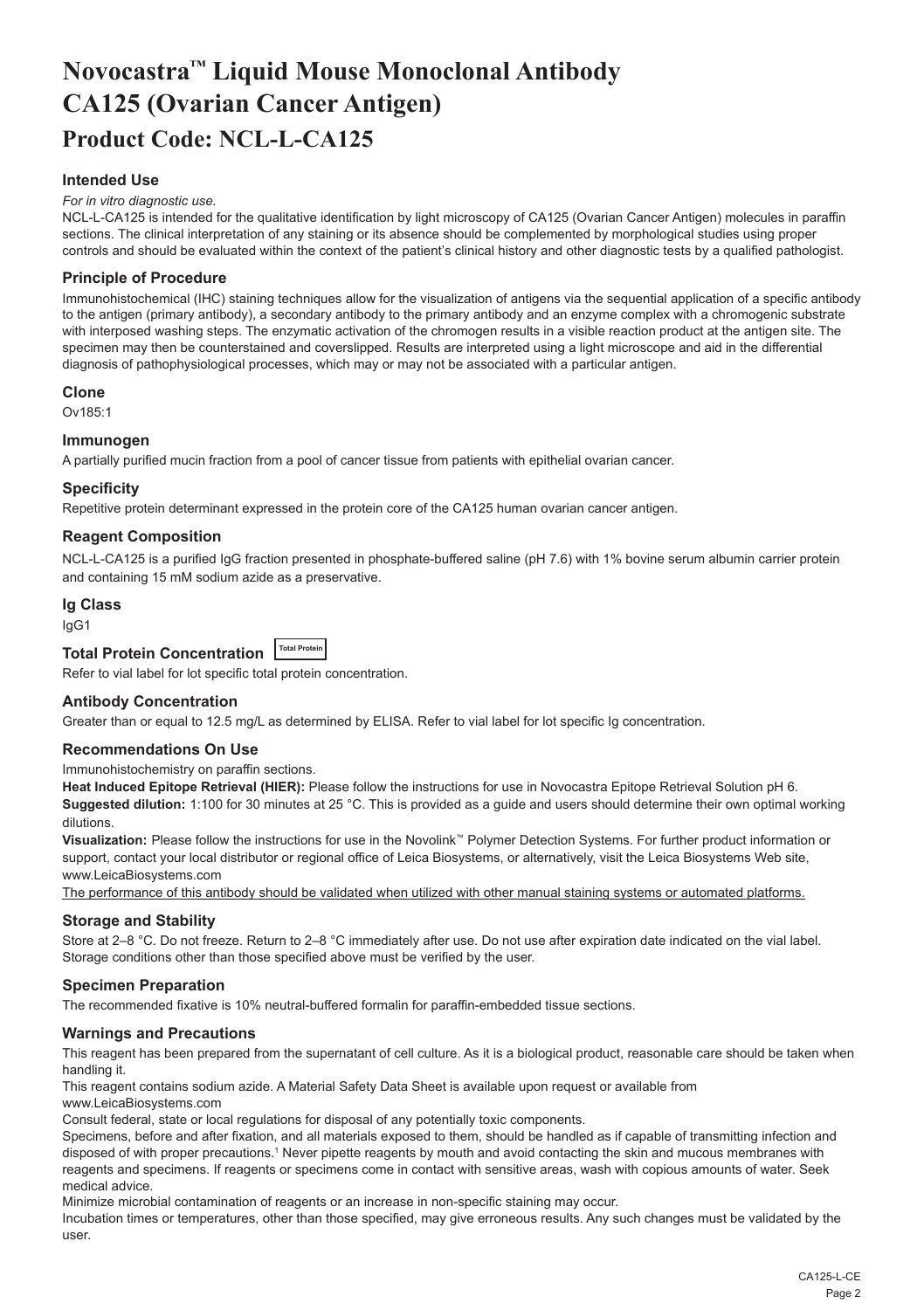## **Quality Control**

Differences in tissue processing and technical procedures in the user's laboratory may produce significant variability in results, necessitating regular performance of in-house controls in addition to the following procedures.

Controls should be fresh autopsy/biopsy/surgical specimens, formalin-fixed, processed and paraffin wax-embedded as soon as possible in the same manner as the patient sample(s).

## **Positive Tissue Control**

Used to indicate correctly prepared tissues and proper staining techniques.

One positive tissue control should be included for each set of test conditions in each staining run.

A tissue with weak positive staining is more suitable than a tissue with strong positive staining for optimal quality control and to detect minor levels of reagent degradation.<sup>2</sup>

Recommended positive control tissue is a high percentage of mucinous ovarian adenocarcinomas.

If the positive tissue control fails to demonstrate positive staining, results with the test specimens should be considered invalid.

### **Negative Tissue Control**

Should be examined after the positive tissue control to verify the specificity of the labeling of the target antigen by the primary antibody. Recommended negative control tissue is skeletal muscle.

Alternatively, the variety of different cell types present in most tissue sections frequently offers negative control sites, but this should be verified by the user.

Non-specific staining, if present, usually has a diffuse appearance. Sporadic staining of connective tissue may also be observed in sections from excessively formalin-fixed tissues. Use intact cells for interpretation of staining results. Necrotic or degenerated cells often stain non-specifically.<sup>3</sup> False-positive results may be seen due to non-immunological binding of proteins or substrate reaction products. They may also be caused by endogenous enzymes such as pseudoperoxidase (erythrocytes), endogenous peroxidase

(cytochrome C), or endogenous biotin (eg. liver, breast, brain, kidney) depending on the type of immunostain used. To differentiate endogenous enzyme activity or non-specific binding of enzymes from specific immunoreactivity, additional patient tissues may be stained exclusively with substrate chromogen or enzyme complexes (avidin-biotin, streptavidin, labeled polymer) and substrate-chromogen, respectively. If specific staining occurs in the negative tissue control, results with the patient specimens should be considered invalid.

## **Negative Reagent Control**

Use a non-specific negative reagent control in place of the primary antibody with a section of each patient specimen to evaluate non-specific staining and allow better interpretation of specific staining at the antigen site.

### **Patient Tissue**

Examine patient specimens stained with NCL-L-CA125 last. Positive staining intensity should be assessed within the context of any non-specific background staining of the negative reagent control. As with any immunohistochemical test, a negative result means that the antigen was not detected, not that the antigen was absent in the cells/tissue assayed. If necessary, use a panel of antibodies to identify false-negative reactions.

## **Results Expected**

### Normal Tissues

Clone Ov185.1 detected the extracellular membrane-associated ovarian cancer antigen, CA125, in normal endometrial glands, occasional breast ducts, mucinous glands of the esophagus, cervix and larynx, and on mesothelium. (Total number of normal cases = 136).

## Abnormal Tissues

Clone Ov185.1 stained 19/73 lung tumors (including 15/28 lung adenocarcinomas, 3/28 squamous cell carcinomas, 1/3 large cell carcinomas, 0/8 small cell carcinomas and 0/6 atypical carcinoids), 15/48 ovarian tumors (including 8/18 ovarian adenocarcinomas, 5/12 endometrioid adenocarcinomas, 1/1 immature teratoma, 1/1 borderline mucinous cystadenoma, 0/4 theca cell tumors, 0/3 undifferentiated carcinomas, 0/3 granulosa cell tumors, 0/2 mucinous cystadenomas, 0/2 endodermal sinus carcinomas, 0/1 leiomyosarcoma and 0/1 dysgerminoma), 4/23 breast tumors, 2/29 tumors of the bowel (including 2/2 tumors of the small intestine, 0/23 colon adenocarcinomas, 0/3 rectal adenocarcinomas and 0/1 adenoma of the colon) and 1/2 endometrial adenocarcinomas. No staining was observed in thyroid tumors (0/5), metastatic tumors (0/5), brain tumors (0/4), hepatocellular carcinomas (0/4), tumors of the esophagus (0/3), lymphomas (0/3), stomach tumors (0/3), kidney tumors (0/2), seminomas (0/2), tumors of the head and neck (0/2), skin tumors (0/2), cervical tumors (0/2), bone tumors (0/2), tumors of the adrenal gland (0/2), tumors of the bladder (0/2), prostatic tumors (0/2), a tumor of the salivary gland (0/1), a squamous cell carcinoma of the tongue (0/1), a pancreatic tumor (0/1), a pheochromocytoma (0/1) and a prostatic hyperplasia (0/1). (Total number of abnormal cases = 225).

### **NCL-L-CA125 is recommended for the detection of CA125 (Ovarian Cancer Antigen) in normal and neoplastic tissues, as an adjunct to conventional histopathology using non-immunologic histochemical stains.**

### **General Limitations**

Immunohistochemistry is a multistep diagnostic process that consists of specialized training in the selection of the appropriate reagents; tissue selection, fixation, and processing; preparation of the IHC slide; and interpretation of the staining results.

Tissue staining is dependent on the handling and processing of the tissue prior to staining. Improper fixation, freezing, thawing, washing, drying, heating, sectioning or contamination with other tissues or fluids may produce artifacts, antibody trapping, or false negative results. Inconsistent results may be due to variations in fixation and embedding methods, or to inherent irregularities within the tissue.4 Excessive or incomplete counterstaining may compromise proper interpretation of results.

The clinical interpretation of any staining or its absence should be complemented by morphological studies using proper controls and should be evaluated within the context of the patient's clinical history and other diagnostic tests by a qualified pathologist. Antibodies from Leica Biosystems Newcastle Ltd are for use, as indicated, on either frozen or paraffin-embedded sections with specific fixation requirements. Unexpected antigen expression may occur, especially in neoplasms. The clinical interpretation of any stained tissue section must include morphological analysis and the evaluation of appropriate controls.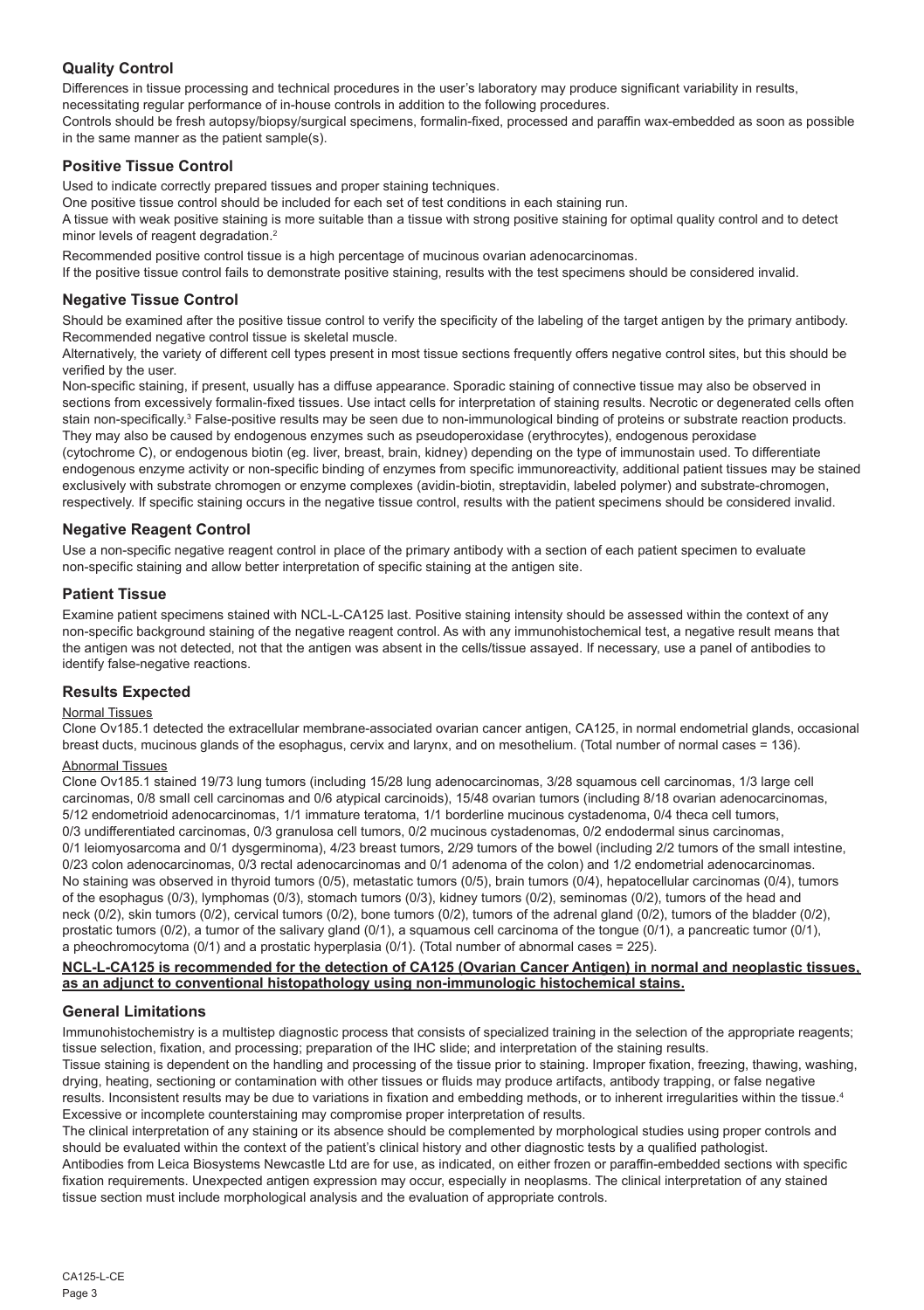## **Bibliography - General**

- 1. National Committee for Clinical Laboratory Standards (NCCLS). Protection of laboratory workers from infectious diseases transmitted by blood and tissue; proposed guideline. Villanova, P.A. 1991; 7(9). Order code M29-P.
- 2. Battifora H. Diagnostic uses of antibodies to keratins: a review and immunohistochemical comparison of seven monoclonal and three polyclonal antibodies. Progress in Surgical Pathology. 6:1–15. eds. Fenoglio-Preiser C, Wolff CM, Rilke F. Field & Wood, Inc., Philadelphia.
- 3. Nadji M, Morales AR. Immunoperoxidase, part I: the techniques and pitfalls. Laboratory Medicine. 1983; 14:767.
- 4. Omata M, Liew CT, Ashcavai M, Peters RL. Nonimmunologic binding of horseradish peroxidase to hepatitis B surface antigen: a possible source of error in immunohistochemistry. American Journal of Clinical Pathology. 1980; 73:626.
- 5. Weng D, Song B, Durfee J et al. Induction of cytotoxic T lymphocytes against ovarian cancer-initiating cells. International Journal of Cancer. 2011; 129:1990-2001.
- 6. Gabriel M, Obrebowska A and Spaczynski M. Bone marrow involvement in ovarian cancer determined by immunohistochemical methods. Gynakol Geburtshilfliche Rundsch. 2000; 40(3-4):140-144.
- 7. Gabriel M, Obrebowska A and Spaczynski M. Bone marrow involvement in ovarian cancer by immunohistochemical assessment. Ginekol Pol. 1999; 70(11):819-823.
- 8. Keen CE, Szakacs S, Okon E et al. CA125 and thyroglobulin staining in papillary carcinomas of thyroid and ovarian origin is not completely specific for site of origin. Histopathology. 1999; 34:113-117.

## **Amendments to Previous Issue**

Results Expected, Antibody Concentration.

## **Date of Issue**

09 November 2018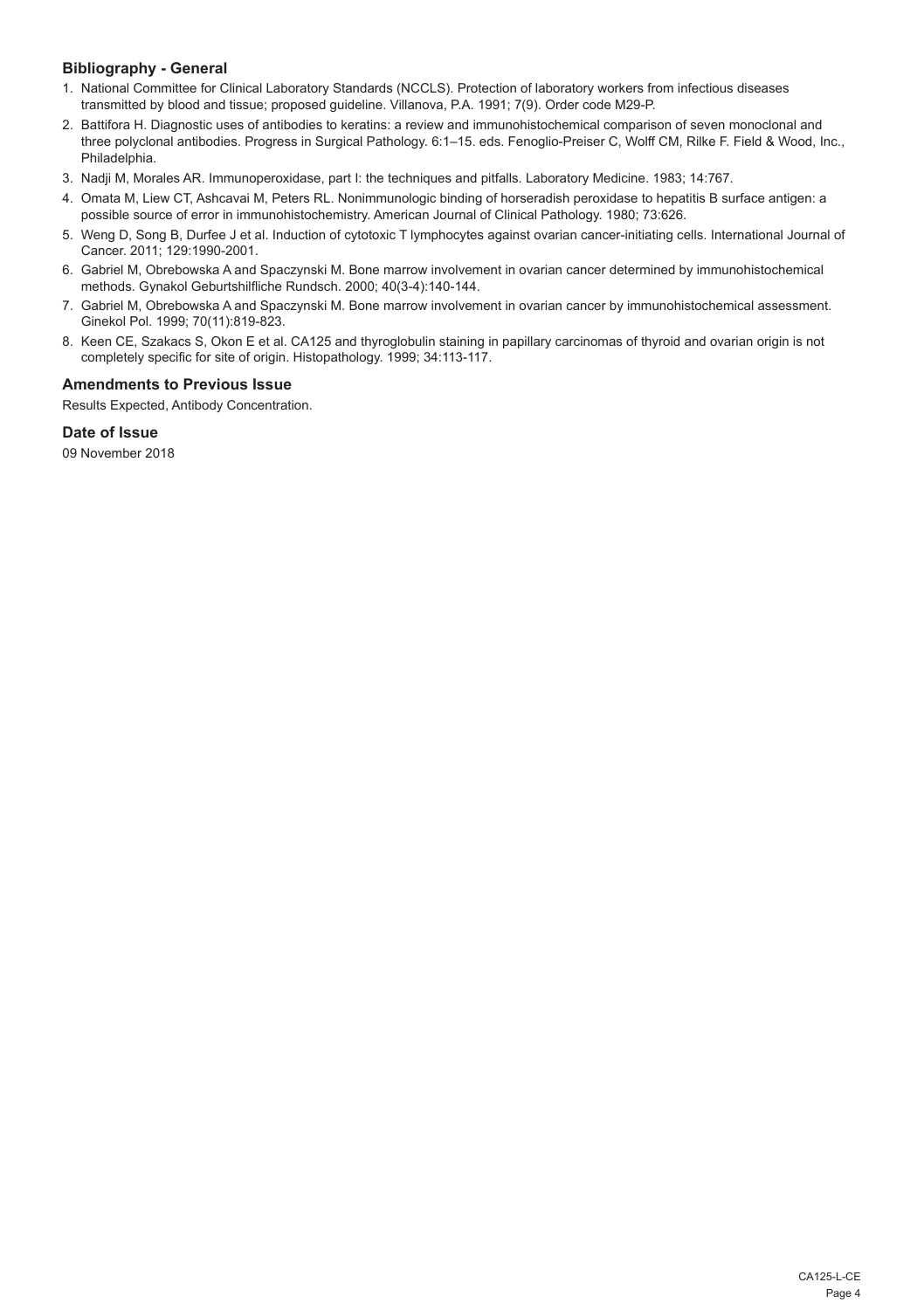# <span id="page-5-0"></span>**Anticorps monoclonal de souris liquide Novocastra™ CA125 (Ovarian Cancer Antigen) Référence du Produit: NCL-L-CA125**

## **Utilisation Prévue**

### *Diagnostic in vitro*.

Le NCL-L-CA125 est destiné à l'identification qualitative par microscopie optique des molécules CA125 (antigène tumoral du cancer de l'ovaire) sur coupes en paraffine. L'interprétation clinique de tout marquage, ou absence de marquage, doit être complétée par des études morphologiques utilisant des contrôles appropriés et doit être évaluée par un pathologiste qualifié à la lumière des antécédents cliniques du patient et d'autres analyses diagnostiques.

## **Principe de la Procédure**

Les techniques de marquage immunohistochimique (IHC) permettent la visualisation des antigènes via l'application séquentielle d'un anticorps spécifique sur un antigène (anticorps primaire), d'un anticorps secondaire sur l'anticorps primaire et d'un complexe enzymatique comportant un substrat chromogène, avec des étapes de lavage intercalées. L'activation enzymatique du chromogène se traduit par la présence d'un produit de réaction visible au niveau du site de l'antigène. Le spécimen peut ensuite faire l'objet d'une coloration de contraste et être placé sous une lamelle. Les résultats sont interprétés à l'aide d'un microscope optique et participent au diagnostic différentiel des processus physiopathologiques, susceptibles, ou non, d'être associés à un antigène particulier.

#### **Clone**

 $O<sub>1485:1</sub>$ 

#### **Immunogène**

Fraction mucine partiellement purifiée extraite d'un ensemble de tissus cancéreux provenant de patientes atteintes de cancer ovarien épithélial.

#### **Spécificité**

Déterminant protéique répétitif exprimé dans le noyau protéique de l'antigène CA125 du cancer de l'ovaire humain.

#### **Composition du Réactif**

Le réactif NCL-L-CA125 est une fraction IgG purifiée en solution dans un tampon phosphate salin (pH 7,6) avec de l'albumine sérique bovine 1 % comme protéine porteuse et de l'azoture de sodium 15 mM comme conservateur.

#### **Classe d'Ig**

IgG1

## **Concentration Totale en Protéines Total Protein**

La concentration totale en protéines, spécifique du lot, figure sur l'étiquette du flacon.

#### **Concentration en Anticorps**

Supérieur ou égal à 12,5 mg/L tel que déterminé par ELISA. La concentration totale en Ig, spécifique du lot, figure sur l'étiquette du flacon.

### **Recommandations d'utilisation**

Immunohistochimie sur coupes en paraffine.

**Récupération des épitopes induite par la chaleur (HIER, Heat Induced Epitope Retrieval) :** Veuillez respecter le mode d'emploi de la Novocastra Epitope Retrieval Solution pH 6.

**Dilution préconisée:** 1:100 durant 30 minutes à 25 °C. Ceci n'est donné qu'à titre indicatif et les utilisateurs doivent déterminer leurs propres dilutions de travail optimales.

**Visualisation:** Veuillez respecter le mode d'emploi des Novolink™ Polymer Detection Systems. Pour plus d'informations sur le produit ou pour toute assistance, contactez votre représentant local ou le bureau régional de Leica Biosystems, ou sinon rendez vous sur le site www.LeicaBiosystems.com de Leica Biosystems.

Les performances de cet anticorps devront être validées lorsqu'il est utilisé avec d'autres systèmes de coloration manuels ou platesformes automatisées.

#### **Conservation et Stabilité**

Conserver à 2–8 °C. Ne pas congeler. Remettre immédiatement à 2–8 °C après utilisation. Ne pas utiliser après la date de péremption indiquée sur l'étiquette du récipient. Les conditions de conservation autres que celles qui sont spécifiées ci-dessus doivent faire l'objet d'une vérification par l'utilisateur.

#### **Préparation des Spécimens**

Le fixateur recommandé est le formol à 10%, tamponné, neutre, pour coupes tissulaires incluses en paraffine.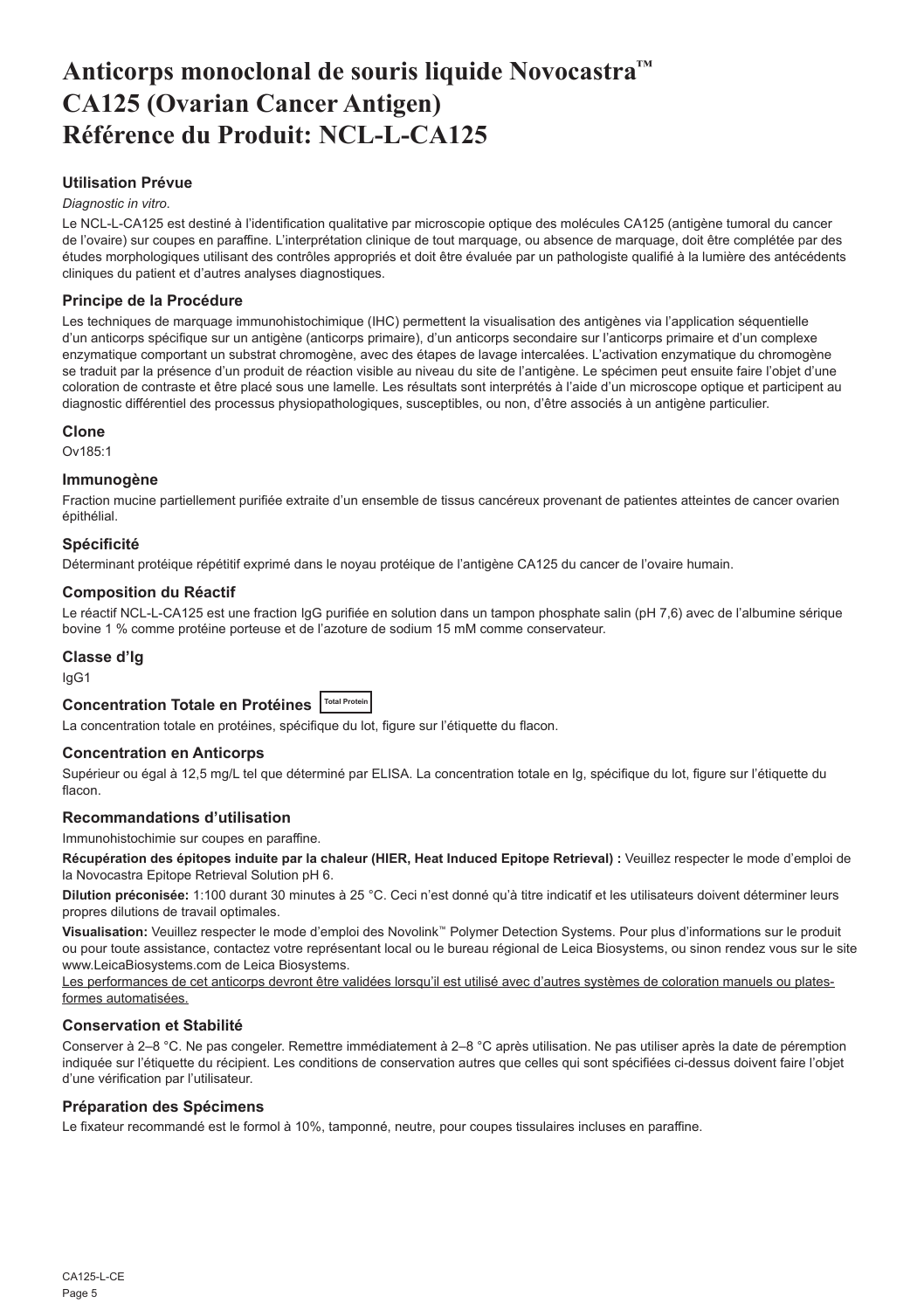## **Mises en Garde et Précautions**

Ce réactif a été préparé à partir du surnageant d'une culture cellulaire. Du fait de sa nature de produit biologique, sa manipulation doit faire l'objet du plus grand soin.

Ce réactif contient de l'azide de sodium. Une Fiche de données de sécurité est disponible sur demande ou sur le site www.LeicaBiosystems.com

Consulter les réglementations nationales, régionales ou locales en vigueur relatives à l'élimination de tous les éléments potentiellement toxiques.

Les spécimens, avant et après fixation, ainsi que toutes les matières ayant été en contact avec eux, doivent être manipulés comme s'ils étaient susceptibles de transmettre une infection et être éliminés en respectant les précautions appropriées<sup>1</sup>. Ne jamais pipeter les réactifs avec la bouche et éviter tout contact des réactifs et des spécimens avec la peau et les membranes muqueuses. Rincer avec de grandes quantités d'eau en cas de contact des réactifs ou des spécimens avec des zones sensibles. Consulter un médecin.

Minimiser la contamination microbienne des réactifs sinon un accroissement du marquage non spécifique est susceptible de se produire. Des durées et des températures d'incubation différentes de celles qui ont été spécifiées sont susceptibles de conduire à des résultats erronés. Toutes les modifications doivent être validées par l'utilisateur.

### **Contrôle de Qualité**

Des différences de traitement des tissus et de procédures techniques du laboratoire de l'utilisateur sont susceptibles de conduire à une variabilité significative des résultats, ce qui rend nécessaire la mise en œuvre de contrôles en interne en plus des procédures suivantes. Les contrôles doivent être des spécimens frais provenant d'autopsies, de biopsies ou d'interventions chirurgicales, fixés au formol, traités et inclus en cire de paraffine dès que possible, de la même façon que le(s) échantillon(s) de patient.

## **Tissu de Contrôle Positif**

Il est utilisé pour indiquer que les tissus ont été préparés correctement et que les techniques de marquage étaient appropriées.

Un contrôle tissulaire positif doit être inclus dans toute opération de marquage pour chaque ensemble de conditions d'analyse. Un tissu présentant un marquage faiblement positif est plus adapté à un contrôle de qualité optimal qu'un tissu présentant un marquage fortement positif et il permet de détecter de moindres niveaux de dégradation du réactif.<sup>2</sup>

Un pourcentage élevé d'adénocarcinomes mucineux ovariens constitue le tissu de contrôle positif recommandé.

Si le tissu de contrôle positif ne présente pas de marquage positif, les résultats des spécimens analysés doivent être considérés comme invalides.

## **Tissu de Contrôle Négatif**

Il doit être examiné après le tissu de contrôle positif afin de vérifier la spécificité du marquage de l'antigène cible par l'anticorps primaire. Le muscle squelettique constitue le tissu de contrôle négatif recommandé.

Sinon, la diversité des types cellulaires présents dans la plupart des tissus permet de disposer fréquemment de sites de contrôle négatif, mais ils doivent être vérifiés par l'utilisateur.

S'il est présent, le marquage non spécifique prend habituellement une apparence diffuse. Un marquage sporadique du tissu conjonctif peut également être observé sur des coupes de tissus qui ont été fixées par un excès de formol. Utiliser des cellules intactes pour l'interprétation des résultats du marquage. Les cellules nécrotiques ou dégénérées sont souvent marquées de façon non spécifique.<sup>3</sup> Des résultats faussement positifs peuvent être observés en raison d'une liaison non immunologique à des protéines ou à des produits de réaction du substrat. Ils peuvent également être provoqués par des enzymes endogènes comme la pseudoperoxydase (érythrocytes), la peroxydase endogène (cytochrome C), ou la biotine endogène (foie, sein, cerveau, rein, par exemple) selon le type d'immunomarquage utilisé. Pour différencier l'activité des enzymes endogènes ou la liaison non spécifique d'enzymes de l'immunoréactivité spécifique, des tissus supplémentaires du patient peuvent être marqués exclusivement avec le substrat chromogène ou par des complexes enzymatiques (avidine-biotine, streptavidine, polymère marqué) et le substrat chromogène respectivement. Si un marquage spécifique se produit dans le tissu de contrôle négatif, les résultats des spécimens du patient doivent être considérés comme invalides.

## **Réactif de Contrôle Négatif**

Utiliser un réactif de contrôle négatif non spécifique à la place de l'anticorps primaire avec une coupe de chaque spécimen du patient afin d'évaluer le marquage non spécifique et de permettre une meilleure interprétation du marquage spécifique au niveau du site antigénique.

## **Tissu du Patient**

Examiner les échantillons du patient marqués au NCL-L-CA125 en dernier lieu. L'intensité du marquage positif doit être évaluée à la lumière du bruit de fond du marquage non spécifique du réactif de contrôle négatif. Comme pour toutes les analyses immunohistochimiques, un résultat négatif signifie que l'antigène n'a pas été détecté mais ne signifie pas qu'il est absent des cellules/ tissus testés. Si nécessaire, employer un panel d'anticorps pour identifier les réactions faussement négatives.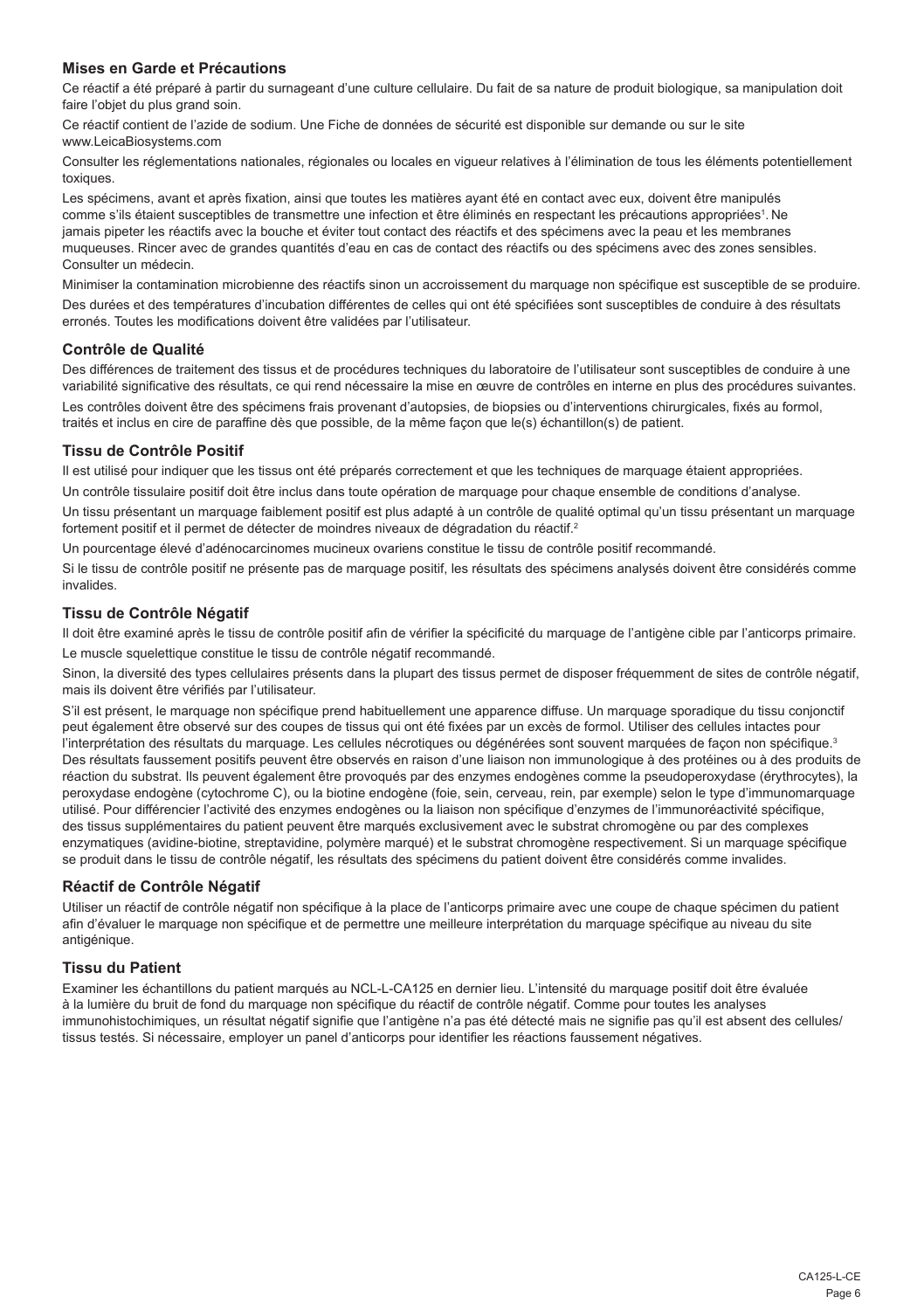## **Résultats Attendus**

#### Tissus normaux

Clone Ov185.1 a détecté l'antigène du cancer de l'ovaire CA125 associé à la membrane extracellulaire dans les glandes endométriales normales, dans certains canaux lactifères, dans les glandes mucineuses de l'œsophage, dans le col de l'utérus et le larynx et sur le mésothélium. (Nombre total de cas normaux = 136).

#### Tissus anormaux

Clone Ov185.1 a marqué 19/73 tumeurs du poumon (notamment 15/28 adénocarcinomes du poumon, 3/28 carcinomes épidermoïdes, 1/3 carcinomes à grandes cellules, 0/8 carcinomes à petites cellules et 0/6 carcinoïdes atypiques), 15/48 tumeurs de l'ovaire (notamment 8/18 adénocarcinomes de l'ovaire, 5/12 adénocarcinomes endométrioïdes, 1/1 tératome malin, 1/1 cas limite de cystadénome mucineux, 0/4 tumeurs à cellules thécales, 0/3 carcinomes non différenciés, 0/3 tumeurs de la granulosa, 0/2 cystadénomes mucineux, 0/2 carcinomes du sinus endodermique, 0/1 léiomyosarcome et 0/1 dysgerminome), 4/23 tumeurs du sein, 2/29 tumeurs de l'intestin (notamment 2/2 tumeurs de l'intestin grêle, 0/23 adénocarcinomes du côlon, 0/3 adénocarcinomes du rectum et 0/1 adénome du côlon) et 1/2 adénocarcinomes de l'endomètre. Aucune coloration n'a été détectée dans les tumeurs de la thyroïde  $(0/5)$ , les métastases  $(0/5)$ , les tumeurs du cerveau  $(0/4)$ , les carcinomes hépatocellulaires  $(0/4)$ , les tumeurs de l'œsophage  $(0/3)$ , les lymphomes (0/3), les tumeurs de l'estomac (0/3), les tumeurs du rein (0/2), les séminomes (0/2), les tumeurs de la tête et du cou (0/2), les tumeurs cutanées (0/2), les tumeurs du col de l'utérus (0/2), les tumeurs osseuses (0/2), les tumeurs de la glande surrénale (0/2), les tumeurs de la vessie (0/2), les tumeurs de la prostate (0/2), une tumeur de la glande salivaire (0/1), les carcinomes épidermoïdes de la langue (0/1), une tumeur du pancréas (0/1), un phéochromocytome (0/1) et une hyperplasie prostatique (0/1). (Nombre total de cas anormaux = 225).

#### **Le réactif NCL-L-CA125 est recommandé pour la détection de l'antigène CA125 (antigène tumoral du cancer de l'ovaire) dans les tissus normaux et néoplasiques, en complément à l'histopathologie traditionnelle utilisant des marqueurs histochimiques non immunologiques.**

### **Limites Générales**

L'immunohistochimie est un processus diagnostique constitué de plusieurs étapes qui nécessite une formation spécialisée relative au choix des réactifs appropriés ; au choix, à la fixation et au traitement des tissus ; à la préparation des lames IHC ; et à l'interprétation des résultats du marquage.

Le marquage des tissus dépend de leur manipulation et de leur traitement avant le marquage. Une fixation, une congélation, une décongélation, un lavage, un séchage, un chauffage, une coupe, incorrects ou une contamination par d'autres tissus ou d'autres liquides sont susceptibles de conduire à la production d'artefacts, au piégeage de l'anticorps ou à des résultats faussement négatifs. Des variations dans les méthodes de fixation et d'inclusion, ainsi que des irrégularités propres au tissu, peuvent conduire à des résultats incohérents<sup>4</sup>

Une coloration de contraste excessive ou incomplète peut gêner l'interprétation correcte des résultats.

L'interprétation clinique de tout marquage, ou absence de marquage, doit être complétée par des études morphologiques utilisant des contrôles appropriés et doit être évaluée par un pathologiste qualifié à la lumière des antécédents cliniques du patient et d'autres analyses diagnostiques.

Les anticorps de Leica Biosystems Newcastle Ltd sont destinés, selon les besoins, à être utilisés sur des coupes incluses en paraffine ou des coupes congelées, et conformément à des exigences particulières en matière de fixation. Une expression antigénique inattendue est susceptible de se produire, en particulier au niveau des néoplasmes. L'interprétation clinique de toute coupe tissulaire marquée doit comporter une analyse morphologique et l'évaluation des contrôles appropriés.

### **Bibliographie Générale**

- 1. National Committee for Clinical Laboratory Standards (NCCLS). Protection of laboratory workers from infectious diseases transmitted by blood and tissue; proposed guideline. Villanova, P.A. 1991; 7(9). Order code M29-P.
- 2. Battifora H. Diagnostic uses of antibodies to keratins: a review and immunohistochemical comparison of seven monoclonal and three polyclonal antibodies. Progress in Surgical Pathology. 6:1–15. eds. Fenoglio-Preiser C, Wolff CM, Rilke F. Field & Wood, Inc., Philadelphia.
- 3. Nadji M, Morales AR. Immunoperoxidase, part I: the techniques and pitfalls. Laboratory Medicine. 1983; 14:767.
- 4. Omata M, Liew CT, Ashcavai M, Peters RL. Nonimmunologic binding of horseradish peroxidase to hepatitis B surface antigen: a possible source of error in immunohistochemistry. American Journal of Clinical Pathology. 1980; 73:626.
- 5. Weng D, Song B, Durfee J et al. Induction of cytotoxic T lymphocytes against ovarian cancer-initiating cells. International Journal of Cancer. 2011; 129:1990-2001.
- 6. Gabriel M, Obrebowska A and Spaczynski M. Bone marrow involvement in ovarian cancer determined by immunohistochemical methods. Gynakol Geburtshilfliche Rundsch. 2000; 40(3-4):140-144.
- 7. Gabriel M, Obrebowska A and Spaczynski M. Bone marrow involvement in ovarian cancer by immunohistochemical assessment. Ginekol Pol. 1999; 70(11):819-823.
- 8. Keen CE, Szakacs S, Okon E et al. CA125 and thyroglobulin staining in papillary carcinomas of thyroid and ovarian origin is not completely specific for site of origin. Histopathology. 1999; 34:113-117.

## **Amendements Apportés à la Version Précédente**

Résultats attendus, concentration en anticorps.

## **Date de Publication**

09 novembre 2018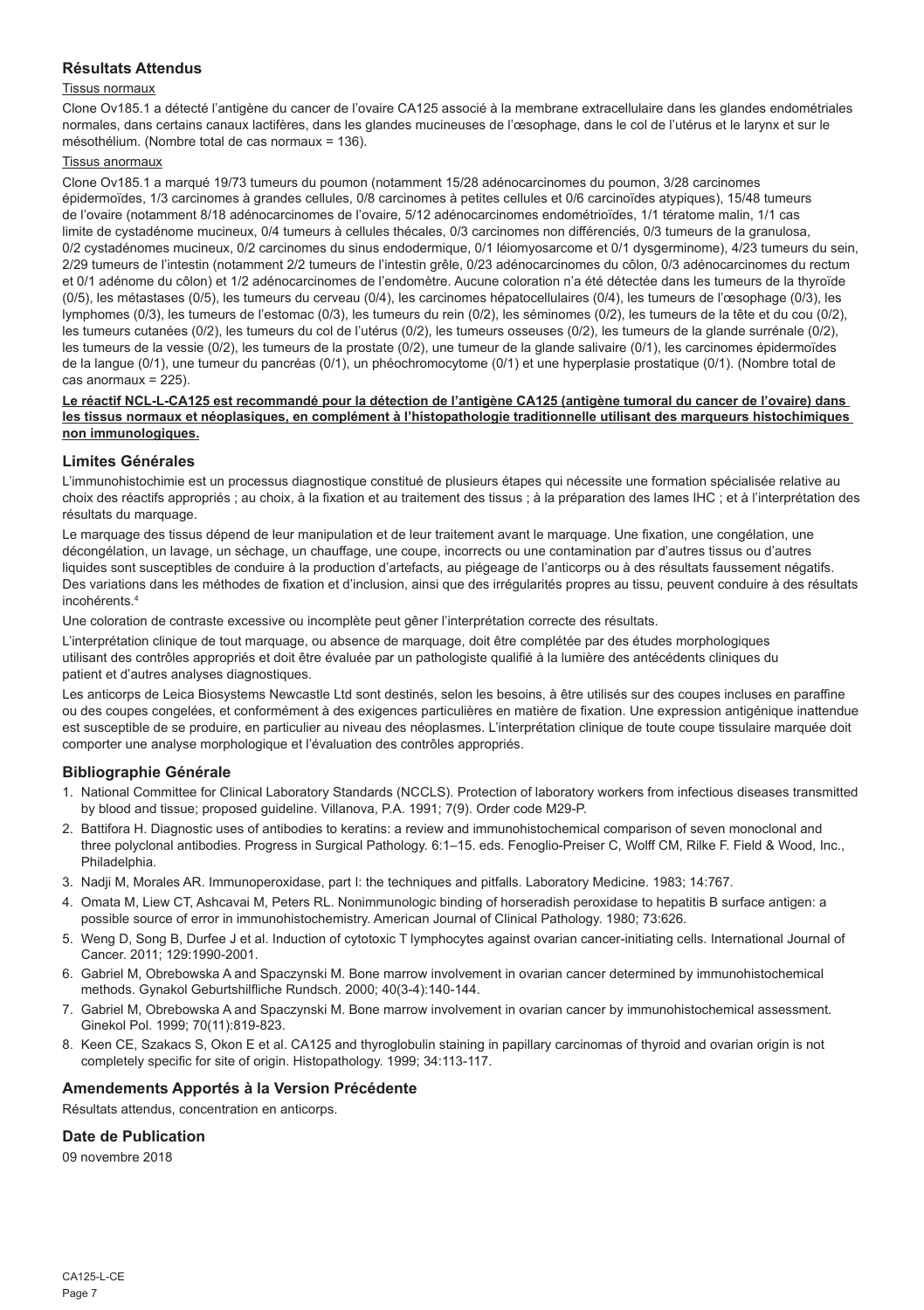# <span id="page-8-0"></span>**Novocastra™ Anticorpo Monoclonale Murino Liquido CA125 (Ovarian Cancer Antigen) Codice Del Prodotto: NCL-L-CA125**

## **Uso Previsto**

*Per uso diagnostico in vitro*.

NCL-L-CA125 è destinato all'identificazione qualitativa in microscopia ottica di molecole di CA125 (antigene del tumore ovarico) in sezioni in paraffina. L'interpretazione clinica di ogni colorazione o della sua assenza va integrata da studi morfologici che utilizzino i controlli appropriati e deve essere valutata da un patologo qualificato, nel contesto della storia clinica del paziente e delle altre metodiche diagnostiche adoperate.

### **Principio Della Procedura**

Le tecniche di colorazione immunoistochimica (IHC) consentono la visualizzazione degli antigeni mediante l'applicazione sequenziale di un anticorpo specifico per l'antigene (anticorpo primario), di un anticorpo secondario che lega l'anticorpo primario e di un complesso enzimatico con un substrato cromogeno; l'applicazione dei tre reagenti è intervallata da fasi di lavaggio. L'attivazione enzimatica del cromogeno produce una reazione visibile in corrispondenza del sito antigenico. Il campione biologico può, quindi, essere controcolorato e montato. I risultati vengono interpretati mediante un microscopio ottico e sono utili nella diagnosi differenziale di processi fisiopatologici, che possono essere più o meno associati ad un particolare antigene.

#### **Clone**

Ov185:1

## **Immunogeno**

Frazione di mucina parzialmente purificata da un pool di tessuti tumorali prelevati da pazienti con tumore ovarico epiteliale.

### **Specificità**

Determinante proteico ripetitivo espresso nel nucleo proteico dell'antigene del tumore ovarico umano CA125.

#### **Composizione Del Reagente**

NCL-L-CA125 è una frazione di IgG purificata presentata in soluzione salina tamponata con fosfato (pH 7,6), con l'1% di proteina carrier (albumina serica bovina) e contenente 15 mM di sodio azide come conservante.

#### **Classe Ig**

IgG1

## **Concentrazione Proteica Totale Total Protein**

Consultare l'etichetta del flacone per la concentrazione proteica totale specifica del lotto.

#### **Concentrazione Anticorpale**

Superiore o uguale a 12,5 mg/L, come determinato mediante test ELISA. Consultare l'etichetta del flacone per la concentrazione di Ig specifica del lotto.

#### **Raccomandazioni Per L'uso**

Immunoistochimica su sezioni incluse in paraffina.

Recupero dell'epitopo mediante calore (Heat Induced Epitope Retrieval, HIER): seguire le istruzioni per l'uso accluse a Novocastra Epitope Retrieval Solution pH 6.

**Diluizione raccomandata:** 1:100 per 30 minuti a 25 °C. Queste raccomandazioni costituiscono delle semplici linee guida; spetta al singolo utente stabilire le diluizioni di lavoro ottimali.

**Visualizzazione:** Si raccomanda di seguire le istruzioni per l'uso dei Novolink™ Polymer Detection Systems. Per ulteriori informazioni sui prodotti o assistenza, contattare il distributore di zona o la sede regionale di Leica Biosystems, oppure visitare il sito internet di Leica Biosystems, www.LeicaBiosystems.com

La resa di questo anticorpo deve essere validata quando viene utilizzato con altri metodi di colorazione manuale o piattaforme automatizzate.

#### **Conservazione E Stabilità**

Conservare a 2–8 °C. Non congelare. Immediatamente dopo l'uso, raffreddare di nuovo a 2–8 °C. Non usare dopo la data di scadenza, indicata sull'etichetta del flacone. Condizioni di conservazione diverse da quelle sopra specificate vanno verificate dall'utente.

### **Preparazione Del Campione Biologico**

Il fissativo raccomandato è la formalina tamponata neutra al 10% per sezioni tissutali incluse in paraffina.

### **Avvertenze E Precauzioni**

Questo reagente è stato preparato dal supernatante di coltura cellulare. Trattandosi di un prodotto biologico, va maneggiato con cautela.

Questo reagente contiene sodio azide. Una scheda di sicurezza del prodotto (MSDS) è disponibile su richiesta o dal sito www.LeicaBiosystems.com

Fare riferimento alla normativa federale, statale o locale per lo smaltimento dei componenti potenzialmente tossici.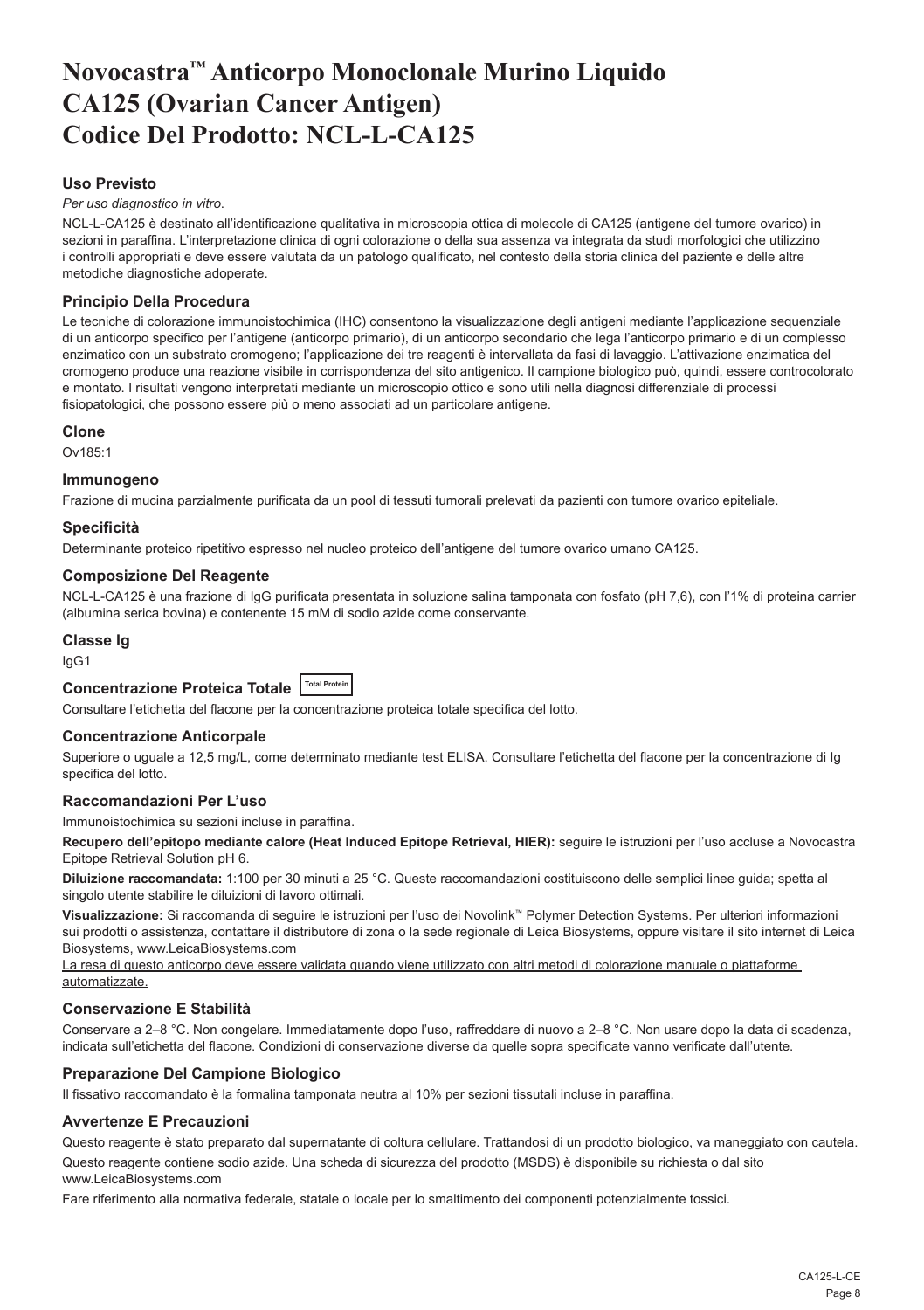Prima e dopo la fissazione, i campioni biologici e tutti i materiali ad essi esposti vanno trattati come potenzialmente infettanti e smaltiti con le appropriate precauzioni.<sup>1</sup> Non pipettare i reagenti con la bocca ed evitare il contatto dei reagenti e dei campioni biologici con la pelle e con le mucose. Se i reagenti o i campioni biologici vengono a contatto con zone sensibili, sciacquare abbondantemente le parti interessate. Consultare il medico.

Ridurre al minimo la contaminazione microbica dei reagenti, allo scopo di evitare un aumento di colorazione aspecifica. Tempi o temperature d'incubazione diversi da quelli specificati possono condurre a risultati non veritieri. Tali variazioni devono essere convalidate dall'utente.

## **Controllo Qualità**

Differenze nella processazione del tessuto e nelle tecniche in uso presso il laboratorio dell'utente possono produrre una discrepanza significativa nei risultati, rendendo necessaria la regolare esecuzione di controlli interni, in aggiunta alle procedure descritte di seguito.

I controlli devono essere costituiti da campioni biologici freschi autoptici/bioptici/chirurgici e devono essere il più rapidamente possibile fissati in formalina, processati ed inclusi in paraffina, allo stesso modo dei campioni biologici ottenuti dal paziente.

## **Controllo Positivo Del Tessuto**

È usato per indicare tessuti correttamente preparati e tecniche di colorazione appropriate.

Per ogni gruppo di condizioni del test e ogni volta che viene eseguita la colorazione, deve essere incluso un controllo positivo del tessuto.

Un tessuto a debole colorazione positiva è più adatto di uno a colorazione positiva intensa per un ottimale controllo qualità e per mettere in evidenza anche minimi livelli di degradazione del reagente.<sup>2</sup>

Il tessuto raccomandato per il controllo positivo è un tessuto con elevata percentuale di adenocarcinoma ovarico mucinoso.

Se il controllo positivo del tessuto non dimostra colorazione positiva, i risultati con i campioni biologici del test vanno considerati non validi.

### **Controllo Negativo Del Tessuto**

Va esaminato dopo il controllo positivo, per verificare la specificità nei confronti dell'antigene bersaglio da parte dell'anticorpo primario. Il tessuto raccomandato per il controllo negativo è il muscolo scheletrico.

In alternativa, la varietà dei tipi cellulari presenti nella maggior parte delle sezioni tissutali offre spesso siti di controllo negativo, ma questo va verificato dall'utente.

La colorazione aspecifica, se presente, assume di solito aspetto diffuso. La colorazione sporadica del tessuto connettivo può anche manifestarsi in seguito ad iperfissazione di sezioni di tessuto in formalina. Per l'interpretazione dei risultati della colorazione, usare cellule intatte. Le cellule necrotiche o degenerate si colorano spesso in maniera aspecifica<sup>3</sup>. Si possono osservare risultati falsamente positivi, dovuti a legame non immunologico delle proteine o a prodotti di reazione del substrato. Tali falsi positivi possono essere anche causati da enzimi endogeni quali la pseudoperossidasi (eritrociti), la perossidasi endogena (citocromo C) o la biotina endogena (es. fegato, mammella, cervello, rene), a seconda del tipo di immunocolorazione usato. Per differenziare l'attività enzimatica endogena o il legame enzimatico aspecifico dall'immunoreattività specifica, possono essere colorati ulteriori tessuti del paziente esclusivamente con substrato cromogeno o con complessi enzimatici (avidina-biotina, streptavidina, polimero marcato) e substrato cromogeno. Se nel controllo negativo del tessuto compare una colorazione specifica, i risultati sui campioni biologici ottenuti dal paziente devono essere considerati non validi.

### **Controllo Negativo Del Reagente**

Usare un controllo negativo aspecifico del reagente in luogo dell'anticorpo primario, con una sezione di ogni campione biologico del paziente, per valutare la colorazione aspecifica e per consentire una migliore interpretazione della colorazione specifica in corrispondenza del sito antigenico.

## **Tessuto Del Paziente**

Successivamente, esaminare i campioni biologici del paziente colorati con NCL-L-CA125. L'intensità della colorazione positiva va analizzata nel contesto di qualsiasi colorazione aspecifica di fondo del controllo negativo del reagente. Come per tutti gli altri test immunoistochimici, un risultato negativo significa che l'antigene non è stato determinato, ma non necessariamente che fosse assente dalle cellule o dal tessuto esaminato. Se necessario, usare un pannello di anticorpi per identificare reazioni falsamente negative.

## **Risultati Attesi**

#### Tessuti normali

Il clone Ov185.1 ha rilevato l'antigene del tumore ovarico associato alle membrane extracellulari, CA125, nelle ghiandole endometriali normali, nei dotti mammari (rilevamento occasionale), nelle ghiandole mucinose dell'esofago, sulla cervice e sulla laringe, nonché sul mesotelio. (Numero complessivo di casi normali = 136).

### Abnorme dei tessuti

Il clone Ov185.1 ha colorato 19/73 tumori del polmone (compresi 15/28 adenocarcinomi polmonari, 3/28 carcinomi a cellule squamose, 1/3 carcinomi a grandi cellule, 0/8 carcinomi a piccole cellule e 0/6 carcinoidi atipici), 15/48 tumori ovarici (compresi 8/18 adenocarcinomi ovarici, 5/12 adenocarcinomi endometrioidi, 1/1 teratoma immaturo, 1/1 cistoadenoma mucinoso borderline, 0/4 tumori delle cellule tecali, 0/3 carcinomi indifferenziati, 0/3 tumori delle cellule della granulosa, 0/2 cistoadenomi mucinosi, 0/2 carcinomi del seno endodermale, 0/1 leiomiosarcoma e 0/1 disgerminoma), 4/23 tumori della mammella, 2/29 tumori dell'intestino (compresi 2/2 tumori dell'intestino tenue, 0/23 adenocarcinomi del colon, 0/3 adenocarcinomi rettali e 0/1 adenoma del colon) e 1/2 adenocarcinomi endometriali. Non è stata rilevata alcuna colorazione in tumori tiroidei (0/5), tumori metastatici (0/5), tumori cerebrali (0/4), carcinomi epatocellulari (0/4), tumori dell'esofago (0/3), linfomi (0/3), tumori dello stomaco (0/3), tumori del rene (0/2), seminomi (0/2), tumori della testa e del collo (0/2), tumori della pelle (0/2), tumori cervicali (0/2), tumori ossei (0/2), tumori della ghiandola surrenale (0/2), tumori della vescica (0/2), tumori della prostata (0/2), un tumore della ghiandola salivare (0/1), un carcinoma della lingua a cellule squamose (0/1), un tumore del pancreas (0/1), un feocromocitoma (0/1) e un'iperplasia prostatica (0/1). (Numero complessivo di casi anomali = 225).

**L'uso di NCL-L-CA125 è consigliato per il rilevamento di CA125 (antigene del tumore ovarico) in tessuti normali e neoplastici, in aggiunta all'istopatologia convenzionale che si avvale delle colorazioni istochimiche non immunologiche.**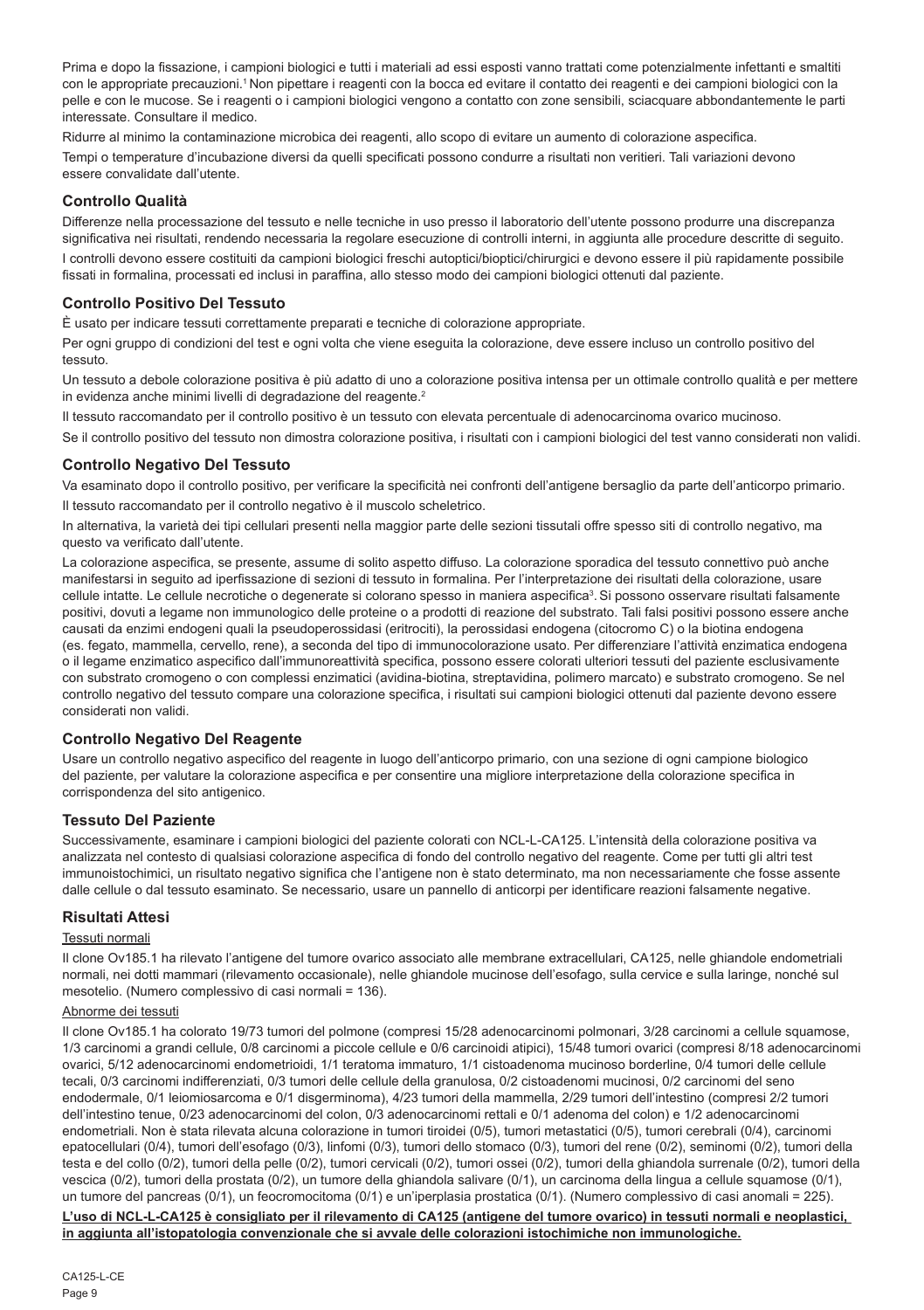## **Limitazioni Generali**

L'immunoistochimica è un procedimento diagnostico a più passi (multistep) che richiede un'esperienza specifica nella selezione dei reagenti appropriati, nella selezione, fissazione e processazione dei tessuti, nella preparazione di vetrini IHC e nell'interpretazione dei risultati della colorazione.

La colorazione del tessuto dipende dalle modalità di manipolazione e di processazione del tessuto stesso, adottate prima della colorazione. La fissazione, il congelamento, lo scongelamento, il lavaggio, l'asciugatura, il riscaldamento o la sezione condotti in modo non corretto, o la contaminazione con altri tessuti o liquidi, possono produrre artefatti, intrappolamento (trapping) anticorpale o risultati falsi negativi. Risultati incompatibili possono essere dovuti a modifiche dei metodi di fissazione e di inclusione o ad irregolarità intrinseche al tessuto.4

Una controcolorazione eccessiva o incompleta può compromettere la corretta interpretazione dei risultati.

L'interpretazione clinica di ogni colorazione o della sua assenza va integrata da studi morfologici che utilizzino i controlli appropriati e deve essere valutata da un patologo qualificato, nel contesto della storia clinica del paziente e delle altre metodiche diagnostiche adoperate.

Gli anticorpi di Leica Biosystems Newcastle Ltd. sono destinati all'uso, quando indicato, su sezioni congelate o incluse in paraffina, con specifici requisiti di fissazione. Un'espressione antigenica inattesa può manifestarsi in particolare nelle neoplasie. L'interpretazione clinica di ogni sezione tissutale colorata deve includere l'analisi morfologica e la valutazione dei controlli appropriati.

### **Riferimenti Bibliografici Di Base**

- 1. National Committee for Clinical Laboratory Standards (NCCLS). Protection of laboratory workers from infectious diseases transmitted by blood and tissue; proposed guideline. Villanova, P.A. 1991; 7(9). Order code M29-P.
- 2. Battifora H. Diagnostic uses of antibodies to keratins: a review and immunohistochemical comparison of seven monoclonal and three polyclonal antibodies. Progress in Surgical Pathology. 6:1–15. eds. Fenoglio-Preiser C, Wolff CM, Rilke F. Field & Wood, Inc., Philadelphia.
- 3. Nadji M, Morales AR. Immunoperoxidase, part I: the techniques and pitfalls. Laboratory Medicine. 1983; 14:767.
- 4. Omata M, Liew CT, Ashcavai M, Peters RL. Nonimmunologic binding of horseradish peroxidase to hepatitis B surface antigen: a possible source of error in immunohistochemistry. American Journal of Clinical Pathology. 1980; 73:626.
- 5. Weng D, Song B, Durfee J et al. Induction of cytotoxic T lymphocytes against ovarian cancer-initiating cells. International Journal of Cancer. 2011; 129:1990-2001.
- 6. Gabriel M, Obrebowska A and Spaczynski M. Bone marrow involvement in ovarian cancer determined by immunohistochemical methods. Gynakol Geburtshilfliche Rundsch. 2000; 40(3-4):140-144.
- 7. Gabriel M, Obrebowska A and Spaczynski M. Bone marrow involvement in ovarian cancer by immunohistochemical assessment. Ginekol Pol. 1999; 70(11):819-823.
- 8. Keen CE, Szakacs S, Okon E et al. CA125 and thyroglobulin staining in papillary carcinomas of thyroid and ovarian origin is not completely specific for site of origin. Histopathology. 1999; 34:113-117.

#### **Modifiche Alla Pubblicazione Precedente**

Risultati attesi, Concentrazione anticorpale.

## **Data Di Pubblicazione**

09 novembre 2018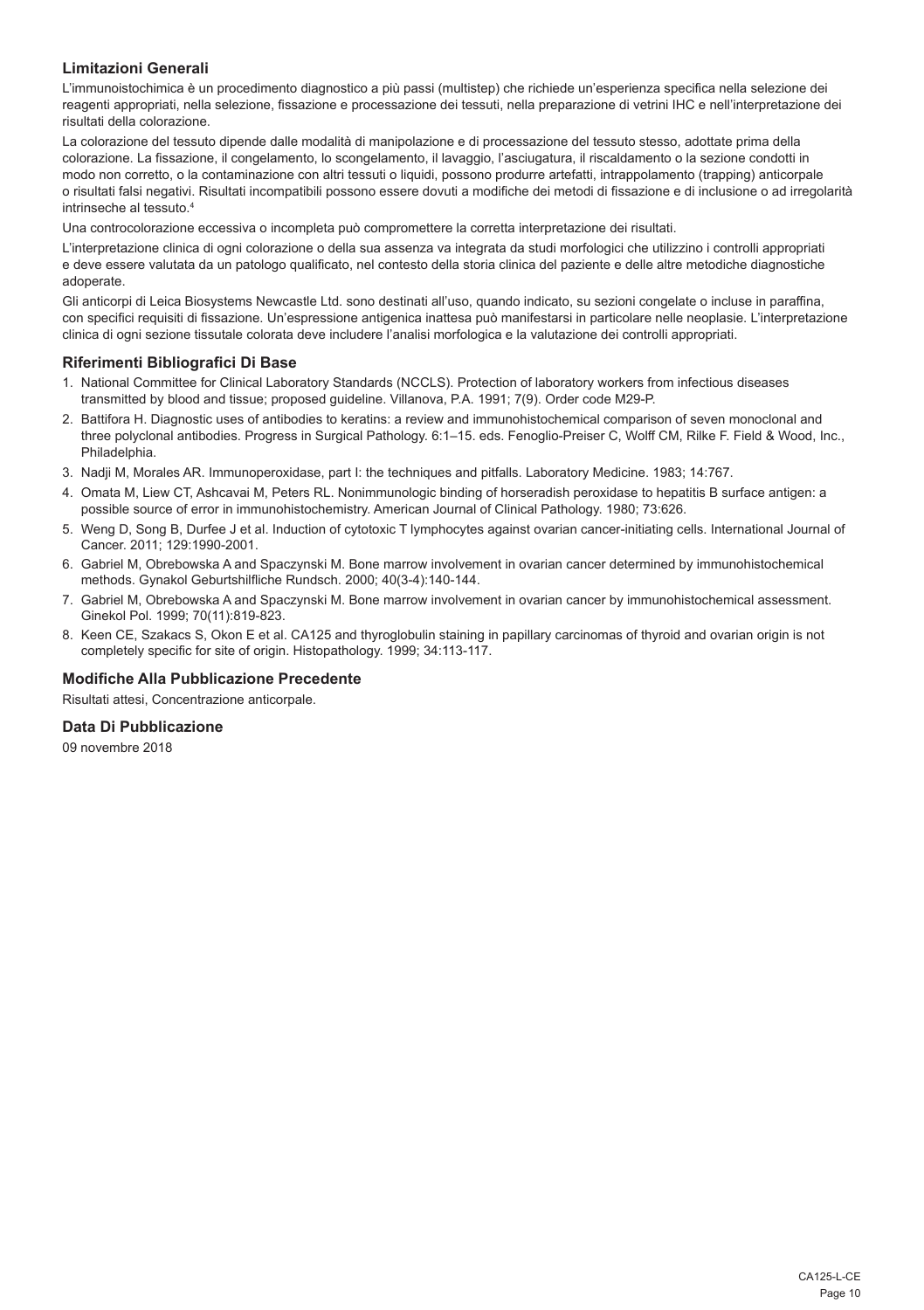# <span id="page-11-0"></span>**Novocastra™ flüssiger monoklonaler Maus-Antikörper CA125 (Ovarian Cancer Antigen) Produkt-Nr.: NCL-L-CA125**

### **Verwendungszweck**

#### *Für in-vitro-Diagnostik*.

NCL-L-CA125 ist für den qualitativen Nachweis von CA125-(Ovarialkarzinom-Antigen-)Molekülen in Paraffinschnitten mittels Lichtmikroskopie bestimmt. Die klinische Bewertung einer vorliegenden bzw. fehlenden Färbung sollte durch morphologische Studien mit entsprechenden Kontrollen ergänzt und im Kontext der Krankengeschichte des Patienten und anderer diagnostischer Tests von einem qualifizierten Pathologen vorgenommen werden.

#### **Verfahrensgrundlage**

Immunhistochemische (IHC) Färbetechniken gestatten die optische Darstellung von Antigenen mittels sequentieller Anwendung eines spezifischen Antikörpers zum Antigen (primärer Antikörper), eines sekundären Antikörpers zum primären Antikörper und eines Enzymkomplexes mit einem chromogenen Substrat, jeweils getrennt durch dazwischen liegende Waschschritte. Die enzymatische Aktivierung des Chromogens führt zu einem sichtbaren Reaktionsprodukt am Ort des Antigens. Die Probe kann dann gegengefärbt und mit einem Deckglas versehen werden. Die Ergebnisse werden mithilfe eines Lichtmikroskops interpretiert und unterstützen die Differentialdiagnose pathophysiologischer Prozesse, die mit einem bestimmten Antigen assoziiert sein könnten.

#### **Klon**

Ov185:1

## **Immunogen**

Eine teilweise gereinigte Muzinfraktion aus einem Pool von Karzinomgewebe einer an einem epithelialen Ovarialkarzinom erkrankten Patientin.

#### **Spezifität**

Repetitive Proteindeterminante, die im Proteinkern des humanen Ovarialkarzinom-Antigens CA125 exprimiert wird.

#### **Reagenzzusammensetzung**

NCL-L-CA125 ist eine gereinigte IgG-Fraktion, die in phosphatgepufferter Salzlösung (pH-Wert 7,6) mit 1 % bovinem Serumalbumin als Trägerprotein vorliegt und 15 mM Natriumazid als Konservierungsmittel enthält.

#### **Ig-Klasse**

IgG1

#### **Gesamtproteinkonzentration Total Protein**

Siehe Angaben auf dem Produktetikett bezüglich der chargenspezifischen Gesamtproteinkonzentration.

#### **Antikörperkonzentration**

Größer als oder gleich 12,5 mg/L gemäß ELISA-Bestimmung. Hinsichtlich der chargenspezifischen Ig-Konzentration siehe Angaben auf dem Produktetikett.

## **Gebrauchsempfehlungen**

Immunhistochemie in Paraffinschnitten.

**Hitzeinduzierte Epitopdemaskierung (Heat Induced Epitope Retrieval, HIER):** Bitte Gebrauchsanweisung für Novocastra Epitope Retrieval Solution pH 6 befolgen.

**Empfohlene Verdünnung:** 1:100 über einen Zeitraum von 30 Minuten bei 25 °C. Dies ist nur eine Empfehlung, und die Benutzer sollten ihre eigenen optimalen Arbeitsverdünnungen bestimmen.

**Visualisierung:** Bitte Gebrauchsanweisung für Novolink™ Polymer Detection Systems befolgen. Wenn Sie weitere Produktinformationen oder Unterstützung wünschen, setzen Sie sich bitte mit ihrem Händler vor Ort oder mit der Zweigniederlassung von Leica Biosystems in Verbindung beziehungsweise besuchen Sie die Internetseite von Leica Biosystems, www.LeicaBiosystems.com Die Leistungsfähigkeit dieses Antikörpers sollte bestätigt werden, wenn er mit anderen manuellen Färbesystemen oder automatisierten Plattformen eingesetzt wird.

## **Lagerung und Stabilität**

Bei 2–8 °C lagern. Nicht einfrieren. Nach Gebrauch sofort wieder bei 2–8 °C lagern. Nach Ablauf des Verfallsdatums (auf dem Behälteretikett) darf das Produkt nicht mehr verwendet werden. Lagerbedingungen, die von den oben genannten Bedingungen abweichen, müssen vom Benutzer verifiziert werden.

#### **Probenvorbereitung**

Für paraffineingebettete Gewebeschnitte ist das empfohlene Fixativ 10% neutral gepuffertes Formalin.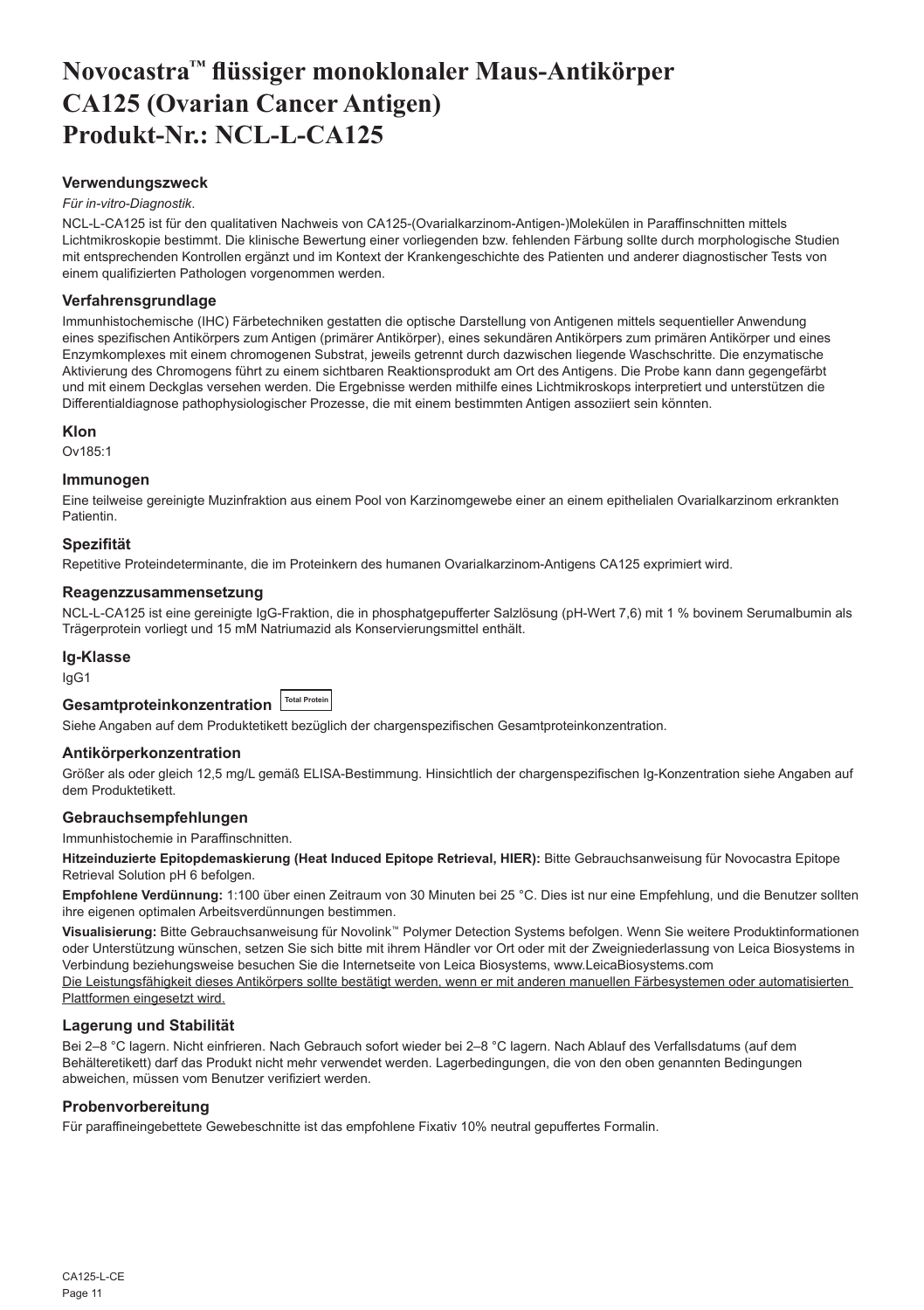### **Warnhinweise und Sicherheitsmaßnahmen**

Dieses Reagenz wurde aus Zellkulturüberstand zubereitet. Das Reagenz ist ein biologisches Produkt und sollte mit entsprechender Vorsicht gehandhabt werden.

Dieses Reagenz enthält Natriumazid. Ein Materialsicherheits-Datenblatt ist auf Anfrage von www.LeicaBiosystems.com erhältlich.

Die entsprechenden nationalen und lokalen Bestimmungen und Vorschriften zur Entsorgung potentiell giftiger Komponenten sind einzuhalten.

Vor und nach der Fixierung sind die Proben sowie alle Materialien, die mit ihnen in Kontakt gekommen sind, als potentiell infektiös zu behandeln und daher mit entsprechender Vorsicht zu entsorgen.<sup>1</sup> Reagenzien dürfen niemals mit dem Mund pipettiert werden, und jeglicher Kontakt der Reagenzien und Proben mit Haut und Schleimhäuten ist zu vermeiden. Falls Reagenzien oder Proben mit empfindlichen Bereichen in Kontakt gekommen sind, müssen diese mit reichlich Wasser gespült werden. Ärztlichen Rat einholen.

Die mikrobielle Verunreinigung von Reagenzien ist zu minimieren, da ansonsten eine erhöhte unspezifische Färbung auftreten kann.

Falls die spezifizierten Inkubationszeiten oder –temperaturen nicht eingehalten werden, kann es zu fehlerhaften Ergebnissen kommen. Jegliche Abweichungen von den angegebenen Werten müssen vom Benutzer verifiziert werden.

### **Qualitätskontrolle**

Unterschiede bei der Gewebebearbeitung und den technischen Verfahren im Labor des Benutzers können zu signifikanten Schwankungen bei den Ergebnissen führen. Daher ist es wichtig, zusätzlich zu den folgenden Verfahren regelmäßige laborinterne Kontrollen durchzuführen.

Die Kontrollen sollten mit frischen Autopsie-/Biopsie-/chirurgischen Proben vorgenommen werden, die so bald wie möglich und auf dieselbe Weise wie die Patientenprobe(n) in Formalin fixiert, behandelt und in Paraffin eingebettet worden sind.

### **Positive Gewebekontrolle**

Zeigt korrekt vorbereitete Gewebe und korrekte Färbetechniken an.

In jedem Färbelauf sollte für jeden Satz Testbedingungen eine positive Gewebekontrolle durchgeführt werden.

Gewebe mit schwach positiver Färbung ist für die optimale Qualitätskontrolle und den Nachweis kleiner Minderungen in der Reagenzleistung besser geeignet als ein Gewebe mit stark positiver Färbung.<sup>2</sup>

Als positive Gewebekontrolle wird ein hoher Prozentanteil von muzinösen Ovarial-Adenokarzinomen empfohlen.

Falls das positive Kontrollgewebe keine positive Färbung nachweisen kann, sollten die mit den Testproben erzielten Ergebnisse als ungültig betrachtet werden.

#### **Negative Gewebekontrolle**

Die negative Gewebekontrolle sollte nach der positiven Gewebekontrolle erfolgen, um die Spezifität der Zielantigenmarkierung durch den primären Antikörper zu verifizieren.

Als negative Gewebekontrolle wird Skelettmuskulatur empfohlen.

Alternativ bietet die Vielfalt unterschiedlicher Zelltypen, die in den meisten Gewebeschnitten vorliegen, häufig Stellen für eine negative Kontrolle. Jedoch sollte dies vom Benutzer verifiziert werden.

Liegt eine unspezifische Färbung vor, hat diese gewöhnlich ein diffuses Erscheinungsbild. Eine sporadische Färbung des Bindegewebes kann ebenfalls in Schnitten von übermäßig formalinfixierten Geweben beobachtet werden. Zur Bewertung der Färbeergebnisse intakte Zellen verwenden. Nekrotische oder degenerierte Zellen werden oft unspezifisch gefärbt.<sup>3</sup> Falsch-positive Ergebnisse können aufgrund einer nichtimmunologischen Bindung von Proteinen oder Substratreaktionsprodukten beobachtet werden. In Abhängigkeit von der Art der verwendeten Immunfärbung können solche Ergebnisse auch durch endogene Enzyme wie Pseudoperoxidase (Erythrozyten), endogene Peroxidase (Zytochrom C) oder endogenes Biotin (beispielsweise Leber, Mamma, Gehirn, Niere) hervorgerufen werden. Um eine endogene Enzymaktivität bzw. eine unspezifische Enzymbindung von einer spezifischen Immunreaktivität zu unterscheiden, können zusätzliche Patientengewebe ausschließlich mit Substratchromogen bzw. mit Enzymkomplexen (Avidin-Biotin, Streptavidin, markiertes Polymer) plus Substratchromogen gefärbt werden. Falls im negativen Kontrollgewebe eine spezifische Färbung auftritt, sollten die Ergebnisse mit den Patientenproben als ungültig betrachtet werden.

## **Negative Reagenzkontrolle**

Zur Beurteilung einer unspezifischen Färbung und zur besseren Bewertung einer spezifischen Färbung an der Antigenstelle ist mit einem Schnitt jedes Patientenpräparates anstelle des primären Antikörpers eine unspezifische negative Reagenzkontrolle zu verwenden.

### **Patientengewebe**

Die mit NCL-L-CA125 gefärbten Patientenproben müssen zuletzt untersucht werden. Eine positive Färbeintensität ist im Kontext einer unspezifischen Hintergrundfärbung der negativen Reagenzkontrolle zu bewerten. Wie bei jedem immunhistochemischen Test bedeutet ein negatives Ergebnis, dass das Antigen nicht nachgewiesen wurde. Ein negatives Ergebnis bedeutet jedoch nicht notwendigerweise, dass das Antigen in den getesteten Zellen / im getesteten Gewebe nicht vorlag. Bei Bedarf sollte zur Identifizierung falsch-negativer Reaktionen eine Gruppe von Antikörpern verwendet werden.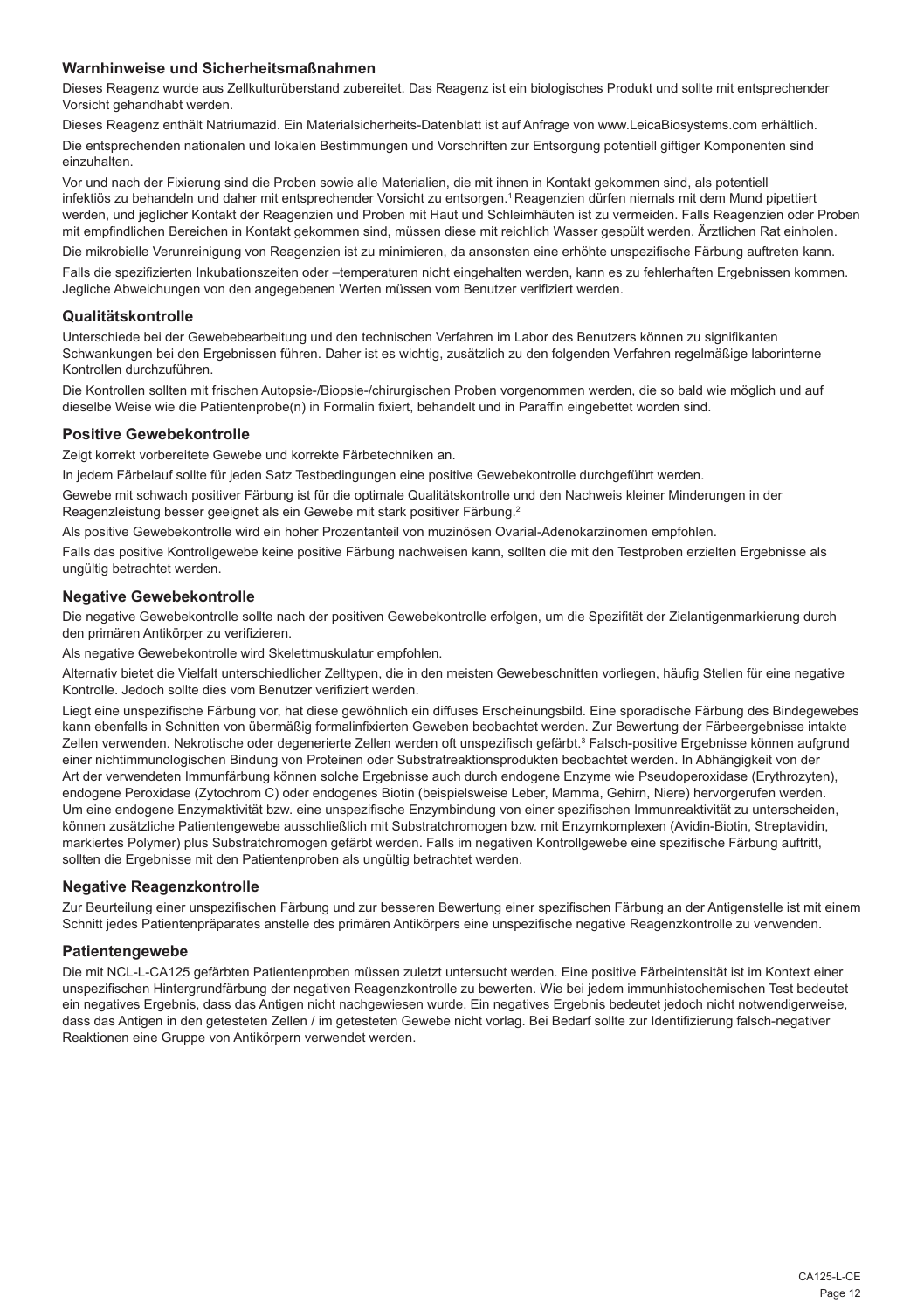## **Erwartete Ergebnisse**

## Normale Gewebe

Klon Ov185.1 konnte das extrazelluläre membranassoziierte Ovarialkarzinom-Antigen CA125 in gesunden endometrialen Drüsen, vereinzelt in Milchgängen, Schleimdrüsen von Ösophagus, Zervix und Larynx sowie im Mesothel nachweisen. (Gesamtzahl der Normalgewebeproben = 136).

## Anomale Gewebe

Klon Ov185.1 färbte 19/73 Lungentumoren (darunter 15/28 Adenokarzinomen der Lunge, 3/28 Plattenepithelkarzinomen, 1/3 großzelligen Karzinomen, 0/8 kleinzelligen Karzinomen und 0/6 atypischen Karzinoiden), 15/48 Ovarialtumoren (darunter 8/18 ovarialen Adenokarzinomen, 5/12 endometrioiden Adenokarzinomen, 1/1 unreifem Teratom, 1/1 muzinösen Zystadenom von Borderline-Malignität, 0/4 Thecazelltumoren, 0/3 undifferenzierten Karzinomen, 0/3 Granulosazelltumoren, 0/2 muzinösen Zystadenomen, 0/2 Dottersackkarzinomen, 0/1 Leiomyosarkom und 0/1 Dysgerminom), 4/23 Mammatumoren, 2/29 Darmtumoren (darunter 2/2 Dünndarmtumoren, 0/23 Adenokarzinomen des Kolons, 0/3 Adenokarzinomen des Rektums und 0/1 Adenom des Kolons) und 1/2 endometrialen Adenokarzinomen. Bei Schilddrüsentumoren (0/5), metastatischen Tumoren (0/5), Hirntumoren (0/4), hepatozellulären Karzinomen (0/4), Ösophagustumoren (0/3), Lymphomen (0/3), Magentumoren (0/3), Nierentumoren (0/2), Seminomen (0/2), Kopf- und Halstumoren (0/2), Hauttumoren (0/2), Zervixtumoren (0/2), Knochentumoren (0/2), Nebennierentumoren (0/2), Blasentumoren (0/2), Prostatatumoren (0/2), einem Speicheldrüsentumor (0/1), einem Plattenepithelkarzinom der Zunge (0/1), einem Pankreastumor (0/1), einem Phäochromozytom (0/1) und einer Prostatahyperplasie (0/1) wurde keine Färbung beobachtet. (Gesamtzahl der pathologischen Gewebeproben = 225).

#### **NCL-L-CA125 wird für den Nachweis des CA125 (Ovarialkarzinom-Antigen) in normalem und neoplastischem Gewebe als zusätzliches Hilfsmittel zur herkömmlichen Histopathologie unter Verwendung nicht-immunologischer histochemischer Färbemittel empfohlen.**

## **Allgemeine Beschränkungen**

Die Immunhistochemie ist ein mehrstufiger diagnostischer Prozess, der eine spezialisierte Ausbildung auf den folgenden Gebieten erfordert: Auswahl der entsprechenden Reagenzien; Gewebeauswahl, -fixierung und -verarbeitung; Vorbereitung des IHC-Objektträgers sowie Bewertung der Färbeergebnisse.

Die Gewebefärbung hängt von der Handhabung und Verarbeitung des Gewebes vor dem Färben ab. Unsachgemäßes Fixieren, Einfrieren, Auftauen, Waschen, Trocknen, Erwärmen, Schneiden oder eine Kontamination mit anderen Geweben oder Flüssigkeiten kann zu Artefakten, Antikörper-Trapping oder falsch-negativen Ergebnissen führen. Abweichende Ergebnisse können aufgrund von Unterschieden bei der Fixierung und Einbettung oder intrinsischen Unregelmäßigkeiten im Gewebe selbst entstehen.4

Eine exzessive oder unvollständige Gegenfärbung kann die korrekte Bewertung von Ergebnissen gefährden.

Die klinische Bewertung einer vorliegenden bzw. fehlenden Färbung sollte durch morphologische Studien mit entsprechenden Kontrollen ergänzt und im Kontext der Krankengeschichte des Patienten und anderer diagnostischer Tests von einem qualifizierten Pathologen vorgenommen werden.

Antikörper von Leica Biosystems Newcastle Ltd sind wo angezeigt für die Verwendung entweder auf gefrorenen oder in Paraffin eingebetteten Schnitten mit spezifischen Fixierungsanforderungen bestimmt. Es kann insbesondere bei Neoplasmen zu einer unerwarteten Antigenexpression kommen. Die klinische Bewertung eines gefärbten Gewebeschnitts muss eine morphologische Analyse und die Auswertung der entsprechenden Kontrollen einschließen.

## **Literatur - Allgemein**

- 1. National Committee for Clinical Laboratory Standards (NCCLS). Protection of laboratory workers from infectious diseases transmitted by blood and tissue; proposed guideline. Villanova, P.A. 1991;7(9). Order code M29-P.
- 2. Battifora H. Diagnostic uses of antibodies to keratins: a review and immunohistochemical comparison of seven monoclonal and three polyclonal antibodies. Progress in Surgical Pathology. 6:1–15. eds. Fenoglio-Preiser C, Wolff CM, Rilke F. Field & Wood, Inc., Philadelphia.
- 3. Nadji M, Morales AR. Immunoperoxidase, part I: the techniques and pitfalls. Laboratory Medicine. 1983; 14:767.
- 4. Omata M, Liew CT, Ashcavai M, Peters RL. Nonimmunologic binding of horseradish peroxidase to hepatitis B surface antigen: a possible source of error in immunohistochemistry. American Journal of Clinical Pathology. 1980; 73:626.
- 5. Weng D, Song B, Durfee J et al. Induction of cytotoxic T lymphocytes against ovarian cancer-initiating cells. International Journal of Cancer. 2011; 129:1990-2001.
- 6. Gabriel M, Obrebowska A and Spaczynski M. Bone marrow involvement in ovarian cancer determined by immunohistochemical methods. Gynakol Geburtshilfliche Rundsch. 2000; 40(3-4):140-144.
- 7. Gabriel M, Obrebowska A and Spaczynski M. Bone marrow involvement in ovarian cancer by immunohistochemical assessment. Ginekol Pol. 1999; 70(11):819-823.
- 8. Keen CE, Szakacs S, Okon E et al. CA125 and thyroglobulin staining in papillary carcinomas of thyroid and ovarian origin is not completely specific for site of origin. Histopathology. 1999; 34:113-117.

### **Änderungen zur vorhergehenden Ausgabe**

Erwartete Ergebnisse, Antikörperkonzentration.

### **Ausgabedatum**

09 November 2018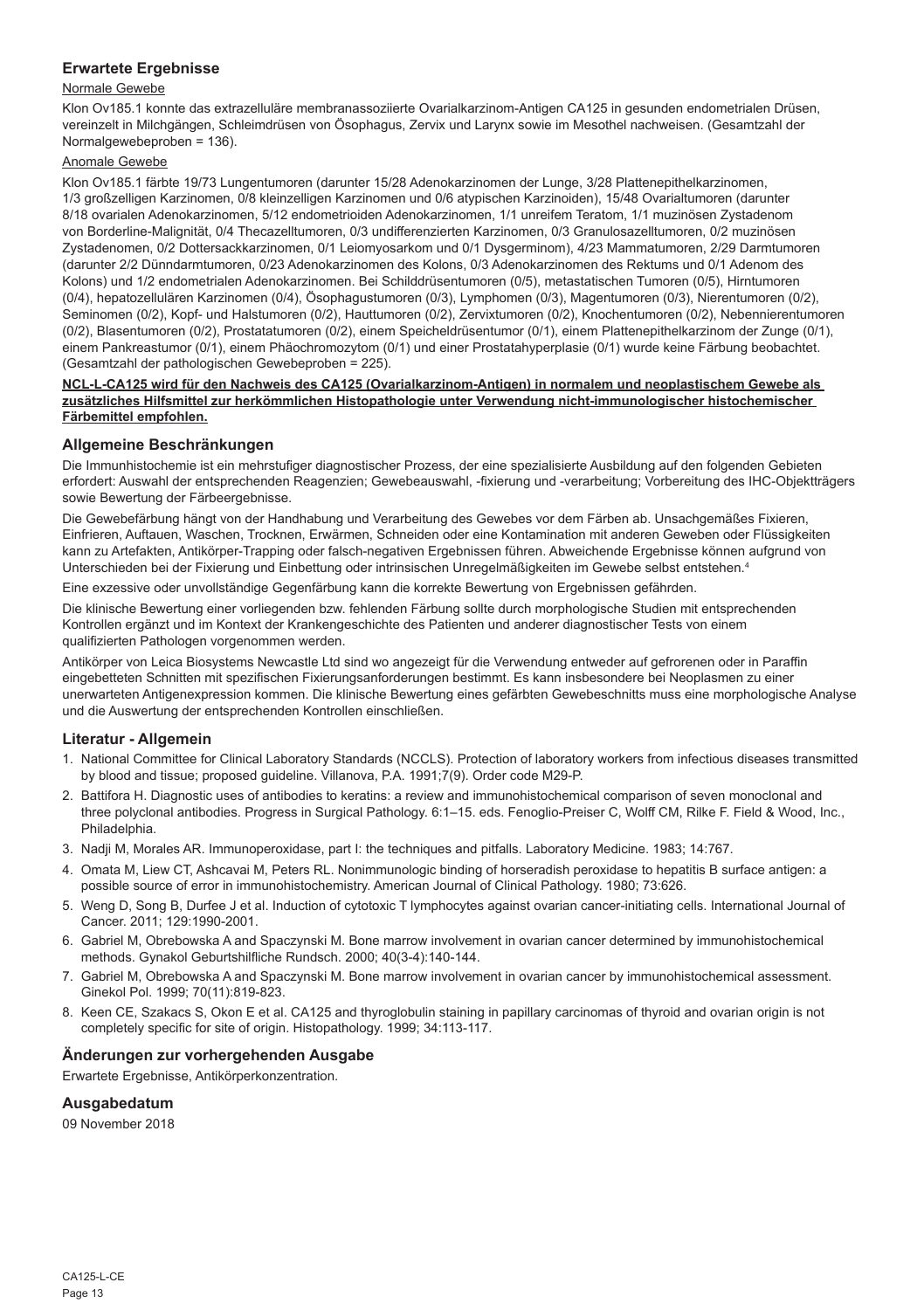# <span id="page-14-0"></span>**Anticuerpo monoclonal líquido de ratón Novocastra™ CA125 (Ovarian Cancer Antigen) Código De Producto: NCL-L-CA125**

## **Indicaciones De Uso**

#### *Para uso diagnóstico in vitro*.

NCL-L-CA125 está indicado para la identificación cualitativa en secciones de parafina, mediante microscopía óptica, de moléculas CA125 (antígeno de cáncer de ovario). La interpretación clínica de cualquier tinción o de su ausencia debe complementarse con estudios morfológicos, con el uso de los controles adecuados, y un anatomopatólogo cualificado debe evaluarla en el contexto del historial clínico del paciente y de otras pruebas diagnósticas.

## **Principio Del Procedimiento**

Las técnicas de tinción inmunohistocitoquímica (IHQ) permiten la visualización de antígenos mediante la aplicación secuencial de un anticuerpo específico dirigido contra el antígeno (anticuerpo primario), un anticuerpo secundario dirigido contra el anticuerpo primario y un complejo enzimático con un sustrato cromogénico, con pasos de lavado intercalados. La activación enzimática del cromógeno produce una reacción visible en el lugar en que se encuentra el antígeno. Luego se puede contrateñir la muestra y cubrirla con un cubreobjeto. Los resultados se interpretan utilizando un microscopio óptico y son de ayuda en el diagnóstico diferencial de los procesos fisiopatológicos, que pueden estar o no vinculados a un determinado antígeno.

#### **Clon**

Ov185:1

### **Inmunógeno**

Una fracción de mucina parcialmente purificada de un combinado de tejido canceroso de pacientes con cáncer epitelial de ovario.

#### **Especificidad**

Determinante repetitivo de proteína expresado en el núcleo proteico del antígeno de cáncer de ovario humano CA125.

#### **Composición Del Reactivo**

NCL-L-CA125 es una fracción de IgG purificada presentada en tampón fosfato salino (pH 7,6) con proteína portadora de albúmina sérica bovina al 1 % y azida sódica 15 mM como conservante.

#### **Clase de Ig**

IgG1

**Concentración Total De Proteína Total Protein**

Consulte la etiqueta del vial para ver la concentración total de proteína específica del lote.

#### **Concentración De Anticuerpo**

Igual o superior a 12,5 mg/L, según se ha determinado mediante ELISA. Consulte en la etiqueta del vial la concentración de Ig específica del lote.

#### **Recomendaciones De Uso**

Inmunohistocitoquímica con secciones de parafina.

**Recuperación de epítopos termoinducida (Heat Induced Epitope Retrieval, HIER):** Siga las instrucciones de uso de Novocastra Epitope Retrieval Solution pH 6.

**Dilución sugerida:** 1:100 durante 30 minutos a 25 °C. Esta es tan solo una pauta y cada usuario debe determinar sus propias diluciones de trabajo óptimas.

**Visualización:** Por favor, siga las instrucciones de uso de Novolink™ Polymer Detection Systems. Para obtener más información sobre el producto o para recibir soporte, póngase en contacto con su distribuidor local o con la oficina regional de Leica Biosystems, o bien visite el sitio web de Leica Biosystems, www.LeicaBiosystems.com

El rendimiento de este anticuerpo se debe validar cuando se utiliza con otros sistemas manuales de tinción o plataformas automatizadas.

### **Almacenamiento Y Estabilidad**

Almacénelo a una temperatura de 2–8 °C. No lo congele. Devuélvalo a 2–8 °C inmediatamente después de su uso. No lo utilice después de la fecha de caducidad indicada en la etiqueta del vial. Cualesquiera condiciones de almacenamiento que no sean las arriba especificadas deben ser verificadas por el usuario.

### **Preparación De Las Muestras**

El fijador recomendado para secciones de tejido incluidos en parafina es formol tamponado neutro al 10%.

## **Advertencias Y Precauciones**

Este reactivo se ha preparado a partir del sobrenadante de un cultivo celular. Como se trata de un producto de origen biológico, debe manipularse con precaución.

Este reactivo contiene azida sódica. Está disponible una Hoja de información sobre la seguridad del material, previa petición, o en www.LeicaBiosystems.com

Consulte las normativas nacionales, estatales, provinciales o municipales acerca de cómo desechar cualquier componente potencialmente tóxico.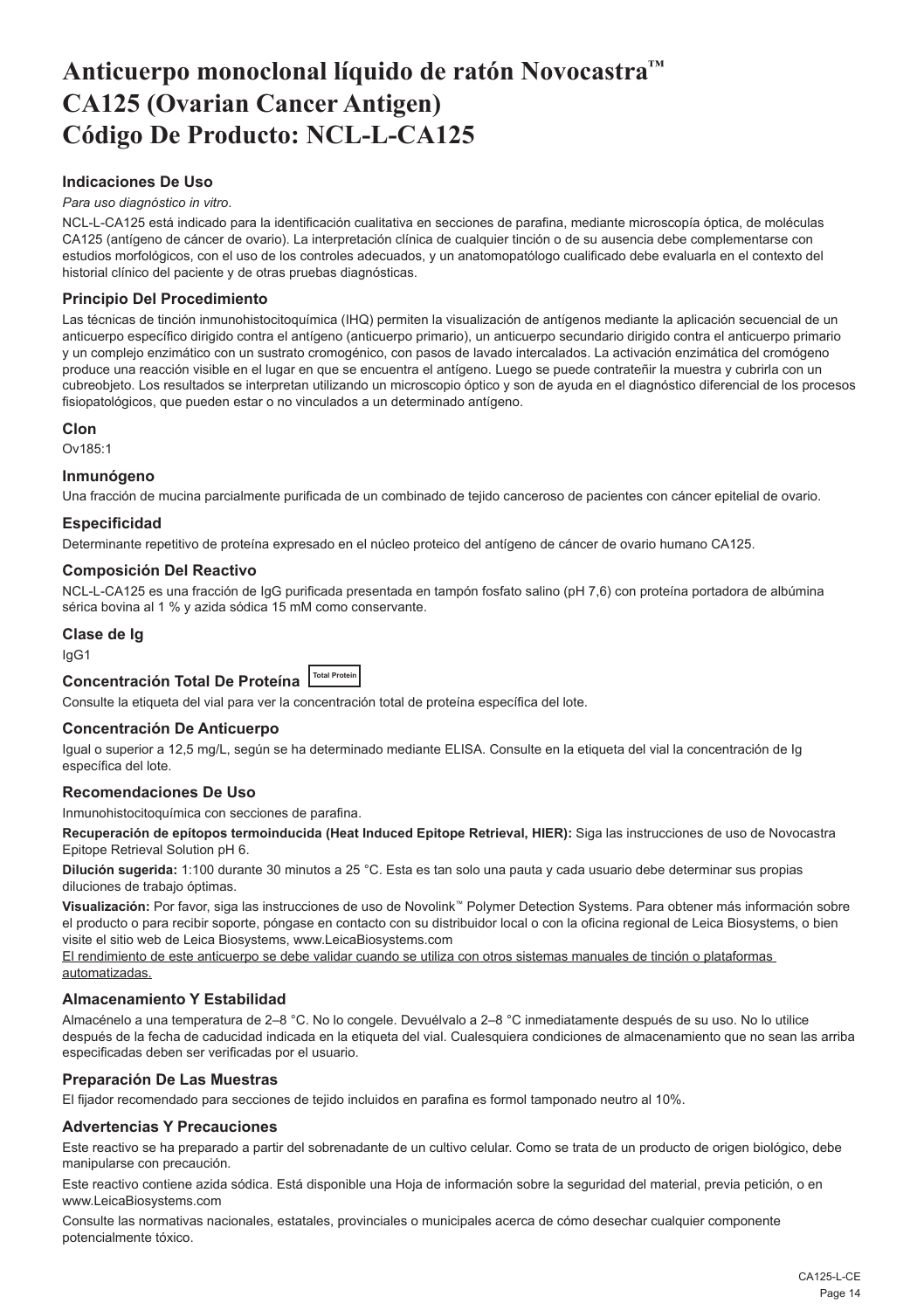Las muestras, antes y después de ser fijadas, así como todos los materiales expuestos a ellas, deben manipularse como susceptibles de transmitir una infección, y se deben desechar tomando las precauciones adecuadas.<sup>1</sup> No pipetee nunca los reactivos con la boca, y evite el contacto de la piel y de las membranas mucosas con los reactivos y las muestras. Si los reactivos o las muestras entran en contacto con zonas delicadas, lave éstas con abundante agua. Acuda inmediatamente al médico.

Reduzca al mínimo la contaminación microbiana de los reactivos; de lo contrario, podría producirse un aumento de la tinción no específica. Cualquier tiempo o temperatura de incubación que no sean los aquí especificados pueden conducir a resultados erróneos. Cualquier cambio de tal naturaleza debe ser validado por el usuario.

## **Control De Calidad**

Las diferencias en el procesamiento de los tejidos y en los procedimientos técnicos del laboratorio del usuario pueden producir una variabilidad significativa en los resultados; por ello, es necesario que éste lleve a cabo regularmente los controles de su propio laboratorio, además de los siguientes procedimientos.

Los controles deben ser muestras frescas de autopsia, biopsia o quirúrgicas fijadas en formol, procesadas e incluidas en parafina, lo antes posible, de manera idéntica a la utilizada para la muestra o muestras del paciente o pacientes.

## **Control Tisular Positivo**

Se utiliza para indicar la preparación correcta de los tejidos y las técnicas de tinción adecuadas.

Debe incluirse un control tisular positivo por cada conjunto de condiciones de ensayo en cada tinción o serie de tinciones realizada. Un tejido con una tinción positiva débil es más adecuado que un tejido con una tinción positiva intensa para lograr un control de calidad óptimo y para detectar niveles bajos de degradación del reactivo.<sup>2</sup>

El tejido de control positivo recomendado es un alto porcentaje de adenocarcinomas mucinosos de ovario.

Si el tejido de control positivo no muestra tinción positiva, los resultados de las muestras analizadas deben considerarse no válidos.

#### **Control Tisular Negativo**

Debe examinarse después del control de tejido positivo, a fin de verificar la especificidad del marcado del antígeno diana por el anticuerpo primario.

El tejido de control negativo recomendado es músculo esquelético.

O bien, la variedad de diferentes tipos de células presentes en la mayoría de los cortes de tejido ofrece con frecuencia lugares de control negativo, pero esto debe ser verificado por el usuario.

Si aparece una tinción no específica, ésta tiene generalmente aspecto difuso. En cortes de tejido fijados excesivamente con formol puede observarse también una tinción esporádica del tejido conectivo. Utilice células intactas para la interpretación de los resultados de la tinción. A menudo, las células necróticas o degeneradas quedan teñidas de forma no específica.<sup>3</sup> También pueden observarse falsos positivos causados por la unión no inmunológica a proteínas o a productos de reacción del sustrato. Estos falsos positivos pueden estar causados también por enzimas endógenas tales como la pseudoperoxidasa (eritrocitos), la peroxidasa endógena (citocromo C), o la biotina endógena (por ejemplo, de hígado, mama, cerebro, riñón), en función del tipo de inmunotinción utilizada. Para diferenciar la actividad de las enzimas endógenas o los enlaces no específicos de las enzimas de la inmunorreactividad específica, pueden teñirse otros tejidos del paciente exclusivamente con cromógeno sustrato o con complejos enzimáticos (avidina-biotina, estreptavidina, polímeros marcados) y cromógeno sustrato respectivamente. Si se produce una tinción específica del control tisular negativo, los resultados de las muestras de los pacientes deben considerarse no válidos.

## **Control De Reactivo Negativo**

Utilice un control de reactivo negativo no específico en lugar del anticuerpo primario con un corte de cada muestra del paciente a fin de evaluar la tinción no específica y obtener una mejor interpretación de la tinción específica en el lugar en que se encuentra el antígeno.

#### **Tejido Del Paciente**

Examine las muestras del paciente o pacientes teñidas con NCL-L-CA125 al final. La intensidad de la tinción positiva debe valorarse en el contexto de cualquier tinción de fondo no específica del control de reactivo negativo. Como con cualquier prueba inmunohistocitoquímica, un resultado negativo significa que no se ha detectado antígeno, y no que el antígeno esté ausente en las células o tejido probados. Si es necesario, use un panel de anticuerpos para identificar falsas reacciones negativas.

### **Resultados esperados**

#### Tejidos normales

El clon Ov185.1 detectó el antígeno de cáncer de ovario asociado a la membrana extracelular, CA125, en glándulas endometriales normales, algunas veces en conductos mamarios, en glándulas mucinosas del esófago, en el cuello del útero y en la laringe, y sobre el mesotelio. (Cifra total de casos normales = 136).

#### Anormal del tejido

El clon Ov185.1 tiñó 19/73 tumores pulmonares (incluidos 15/28 adenocarcinomas pulmonares, 3/28 carcinomas escamosos, 1/3 carcinomas macrocíticos, 0/8 carcinomas microcíticos y 0/6 carcinoides atípicos), 15/48 tumores ováricos (incluidos 8/18 adenocarcinomas ováricos, 5/12 adenocarcinomas endometrioides, 1/1 teratoma inmaduro, 1/1 cistadenoma mucinoso borderline, 0/4 tecomas, 0/3 carcinomas indiferenciados, 0/3 tumores de células de la granulosa, 0/2 cistadenomas mucinosos, 0/2 carcinomas de seno endodérmico, 0/1 leiomiosarcoma y 0/1 disgerminoma), 4/23 tumores mamarios, 2/29 tumores intestinales (incluidos 2/2 tumores de intestino delgado, 0/23 adenocarcinomas de colon, 0/3 adenocarcinomas rectales y 0/1 adenoma de colon) y 1/2 adenocarcinomas endometriales. No se observó tinción en tumores tiroideos (0/5), tumores metastásicos (0/5), tumores cerebrales (0/4), carcinomas hepatocelulares (0/4), tumores esofágicos (0/3), linfomas (0/3), tumores estomacales (0/3), tumores renales (0/2), seminomas (0/2), tumores de cabeza y cuello (0/2), tumores cutáneos (0/2), tumores de cuello de útero (0/2), tumores óseos (0/2), tumores de la glándula suprarrenal (0/2), tumores de la vesícula urinaria (0/2), tumores prostáticos (0/2), un tumor de la glándula salival (0/1), un carcinoma escamoso de la lengua (0/1), un tumor pancreático (0/1), un feocromocitoma (0/1) y una hiperplasia prostática (0/1). (Cifra total de casos anormales = 225).

**NCL-L-CA125 está recomendado para la detección de CA125 (antígeno de cáncer de ovario) en tejidos normales y neoplásicos, como complemento de la histopatología tradicional con tinciones histoquímicas no inmunológicas.**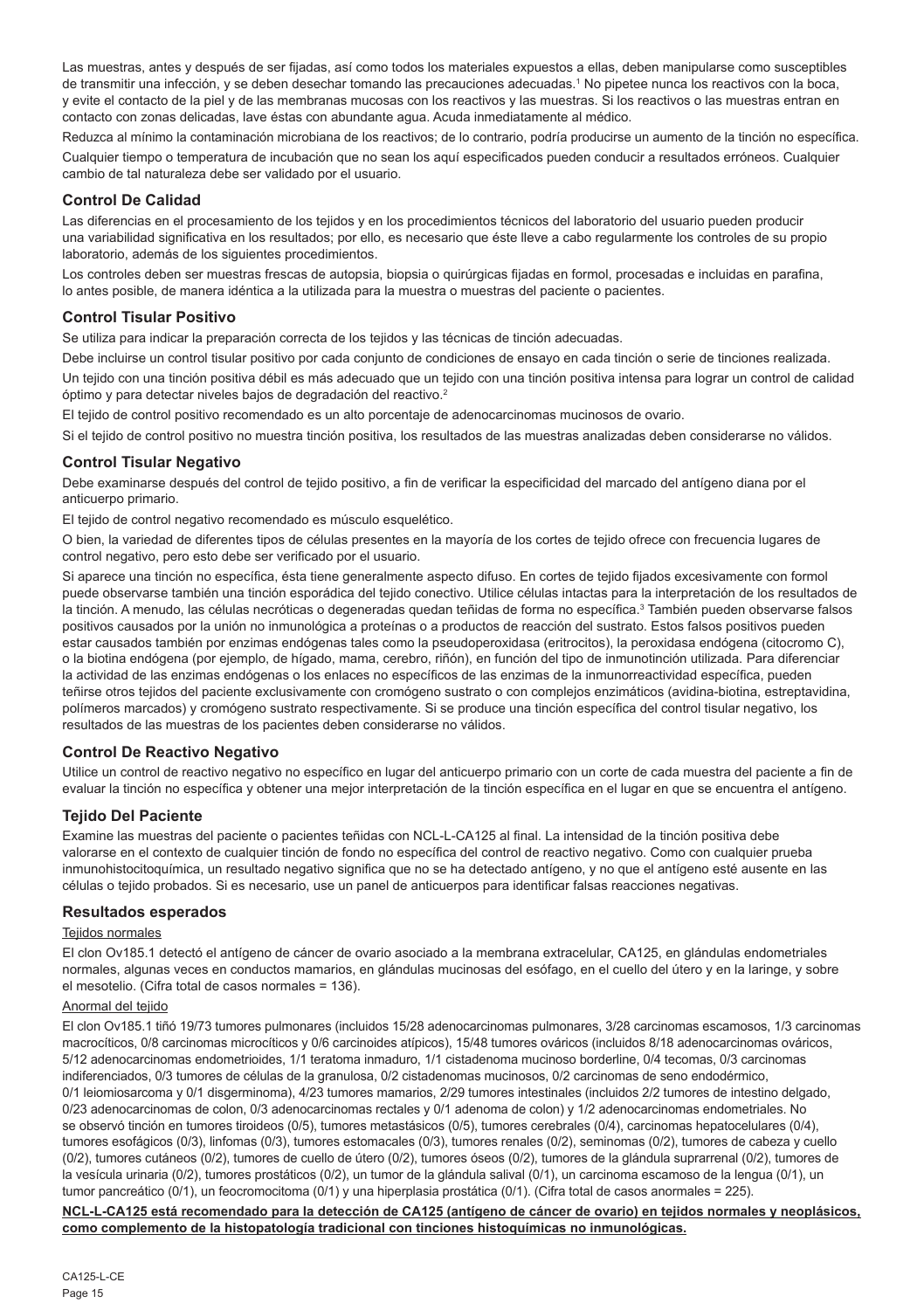## **Limitaciones Generales**

La inmunohistocitoquímica es un proceso de diagnóstico en varias fases que abarca: la formación especializada en la selección de los reactivos apropiados, la selección, fijación y procesamiento de tejidos, la preparación del portaobjeto para IHQ, y la interpretación de los resultados de la tinción.

La tinción de los tejidos depende de la manipulación y el procesamiento del tejido previos a la tinción. Una fijación, congelación, descongelación, lavado, secado, calentamiento o seccionamiento incorrectos, o la contaminación con otros tejidos o líquidos pueden generar artefactos, atrapamiento del anticuerpo o falsos negativos. La aparición de resultados incoherentes puede deberse a variaciones en los métodos de fijación y de inclusión, o a irregularidades inherentes al tejido.<sup>4</sup>

Una contratinción excesiva o incompleta puede poner en peligro la interpretación correcta de los resultados.

La interpretación clínica de cualquier tinción o de su ausencia debe complementarse con estudios morfológicos, con el uso de los controles adecuados, y un anatomopatólogo cualificado debe evaluarla en el contexto del historial clínico del paciente y de otras pruebas diagnósticas.

Los anticuerpos de Leica Biosystems Newcastle Ltd son para utilizarlos, según se indique, con secciones congeladas o incluidas en parafina, con requisitos de fijación específicos. Puede producirse una expresión inesperada del antígeno, especialmente en las neoplasias. La interpretación clínica de cualquier sección de tejido teñida debe incluir un análisis morfológico y la evaluación de los controles apropiados.

#### **Bibliografía - General**

- 1. National Committee for Clinical Laboratory Standards (NCCLS). Protection of laboratory workers from infectious diseases transmitted by blood and tissue; proposed guideline. Villanova, P.A. 1991; 7(9). Order code M29-P.
- 2. Battifora H. Diagnostic uses of antibodies to keratins: a review and immunohistochemical comparison of seven monoclonal and three polyclonal antibodies. Progress in Surgical Pathology. 6:1–15. eds. Fenoglio-Preiser C, Wolff CM, Rilke F. Field & Wood, Inc., Philadelphia.
- 3. Nadji M, Morales AR. Immunoperoxidase, part I: the techniques and pitfalls. Laboratory Medicine. 1983; 14:767.
- 4. Omata M, Liew CT, Ashcavai M, Peters RL. Nonimmunologic binding of horseradish peroxidase to hepatitis B surface antigen: a possible source of error in immunohistochemistry. American Journal of Clinical Pathology. 1980; 73:626.
- 5. Weng D, Song B, Durfee J et al. Induction of cytotoxic T lymphocytes against ovarian cancer-initiating cells. International Journal of Cancer. 2011; 129:1990-2001.
- 6. Gabriel M, Obrebowska A and Spaczynski M. Bone marrow involvement in ovarian cancer determined by immunohistochemical methods. Gynakol Geburtshilfliche Rundsch. 2000; 40(3-4):140-144.
- 7. Gabriel M, Obrebowska A and Spaczynski M. Bone marrow involvement in ovarian cancer by immunohistochemical assessment. Ginekol Pol. 1999; 70(11):819-823.
- 8. Keen CE, Szakacs S, Okon E et al. CA125 and thyroglobulin staining in papillary carcinomas of thyroid and ovarian origin is not completely specific for site of origin. Histopathology. 1999; 34:113-117.

#### **Correcciones A La Publicación Anterior**

Resultados esperados, concentración de anticuerpos.

## **Fecha De Publicación**

09 de noviembre de 2018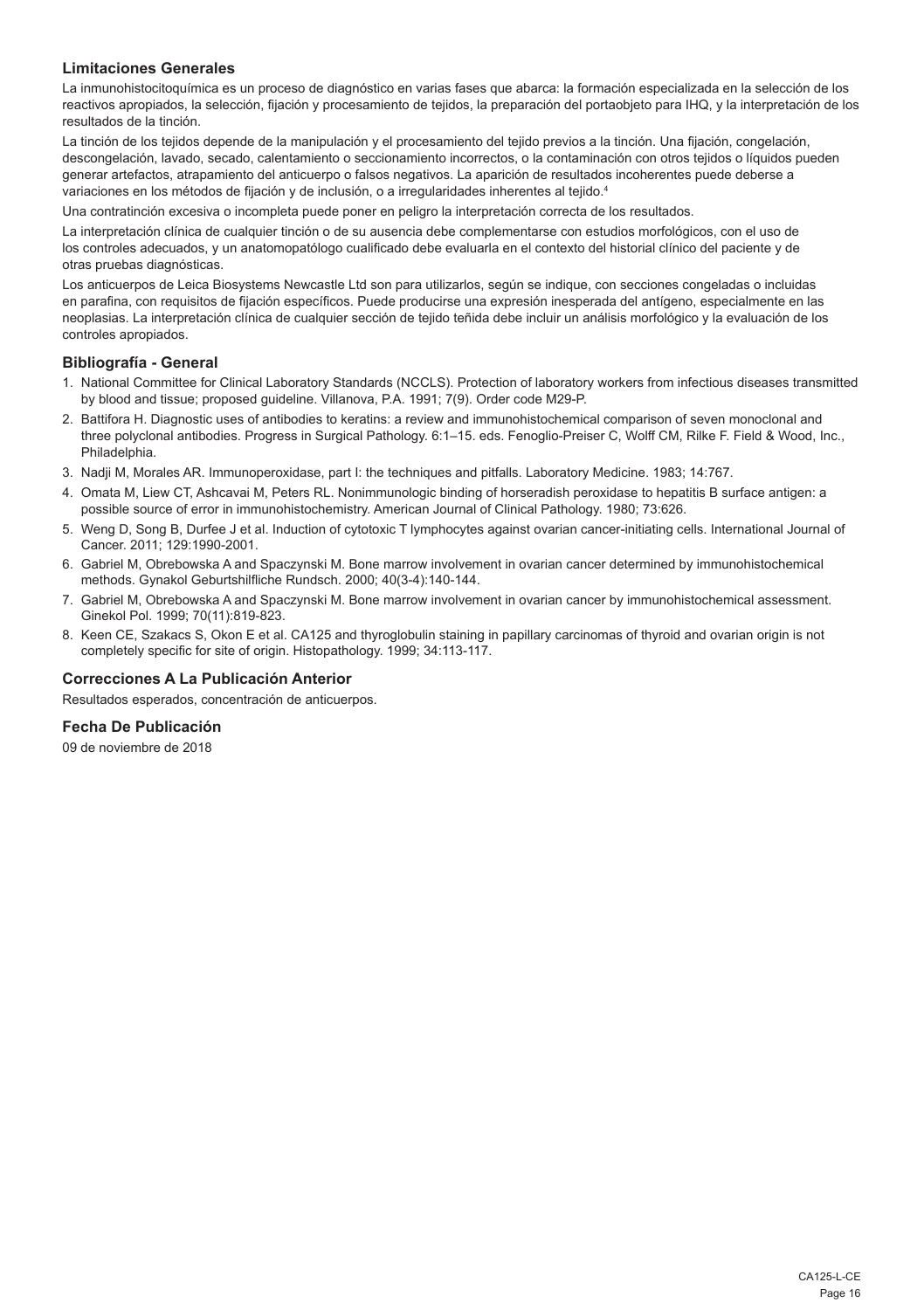# <span id="page-17-0"></span>**Anticorpo monoclonal líquido de murganho Novocastra™ CA125 (Ovarian Cancer Antigen) Código Do Produto: NCL-L-CA125**

## **Utilização prevista**

#### *Para utilização em diagnósticos in vitro*.

O NCL-L-CA125 foi concebido para efetuar a identificação qualitativa, por microscopia óptica, das moléculas do CA125 (Antigénio do cancro do ovário) em cortes de parafina. A interpretação clínica de qualquer coloração ou da sua ausência deve ser complementada por estudos morfológicos empregando os devidos controlos e deve ser avaliada por um patologista qualificado, dentro do contexto do historial clínico do doente e de outros testes de diagnóstico.

## **Princípio Do Procedimento**

As técnicas de coloração imunohistoquímica (IHC) permitem que se faça a visualização de antígenos por meio da aplicação sequencial de um anticorpo específico do antígeno (o anticorpo primário), de um anticorpo secundário ao anticorpo primário, e de um complexo enzimático com um substrato cromogénico e etapas de lavagem de permeio. A activação enzimática do cromogénio resulta num produto de reacção visível no local do antígeno. A amostra pode então ser contrastada e coberta com uma lamela. Os resultados são interpretados por meio de um microscópio óptico, e ajudam a formular o diagnóstico diferencial dos processos fisiopatológicos, os quais podem ou não estar associados a antígenos específicos.

#### **Clone**

 $O<sub>1485:1</sub>$ 

#### **Imunogénio**

Uma fracção parcialmente purificada de mucina de um agrupamento de tecido cancerígeno proveniente de doentes com cancro epitelial do ovário.

#### **Especificidade**

Proteína determinante repetitiva expressa no núcleo da proteína do antigénio CA125 do cancro do ovário humano.

## **Composição Do Reagente**

O NCL-L-CA125 é uma fracção de IgG purificada apresentada em soro fisiológico com tampão fosfato (pH 7,6) com 1% de proteína transportadora albumina de soro bovino e contendo 15 mM de azida de sódio como conservante.

#### **Classe De Ig**

IgG1

## **Concentração Total De Proteína Total Protein**

Consultar a etiqueta da ampola para determinar a concentração total de proteína do lote específico.

### **Concentração De Anticorpo**

Igual ou superior a 12,5 mg/L conforme determinado por ELISA. Consultar a etiqueta da ampola para determinar a concentração de Ig do lote específico.

#### **Recomendações Sobre A Utilização**

Imunohistoquímica em cortes de inclusões em parafina.

**Recuperação de epítopo induzida por calor (Heat Induced Epitope Retrieval, HIER):** siga as instruções de utilização de Novocastra Epitope Retrieval Solution pH 6.

**Diluição sugerida:** 1:100 durante 30 minutos a 25 °C. Esta recomendação serve apenas de orientação e os utilizadores devem determinar as suas diluições óptimas de trabalho.

**Visualização:** Queira seguir as instruções de utilização de Novolink™ Polymer Detection Systems. Para informação adicional do produto ou assistência, contactar o seu distribuidor local ou escritório regional de Leica Biosystems ou, alternativamente, visitar o sitio web de Leica Biosystems, www.LeicaBiosystems.com

O desempenho deste anticorpo deve ser validado quando utilizado com outros sistemas manuais de coloração ou plataformas automáticas.

## **Armazenamento E Estabilidade**

Armazenar a 2–8 °C. Não congelar. Retornar à temperatura de 2–8 °C imediatamente após a utilização. Não utilizar após o prazo de validade indicado no rótulo do recipiente. As condições de armazenamento que diferirem das que se encontram especificadas acima devem ser verificadas pelo utilizador.

### **Preparação Das Amostras**

O fixador recomendado é formol tamponado neutro a 10% para secções de tecido envolvidas em parafina.

### **Avisos E Precauções**

Este reagente foi preparado a partir do sobrenadante de cultura celular. Visto ser um produto biológico, deve ser manuseado com o devido cuidado.

Este reagente contém azida sódica. Encontra-se disponível uma Ficha de Dados de Segurança do Material, mediante pedido ou através do site www.LeicaBiosystems.com

Consultar a legislação aplicável em relação ao descarte de quaisquer componentes potencialmente tóxicos.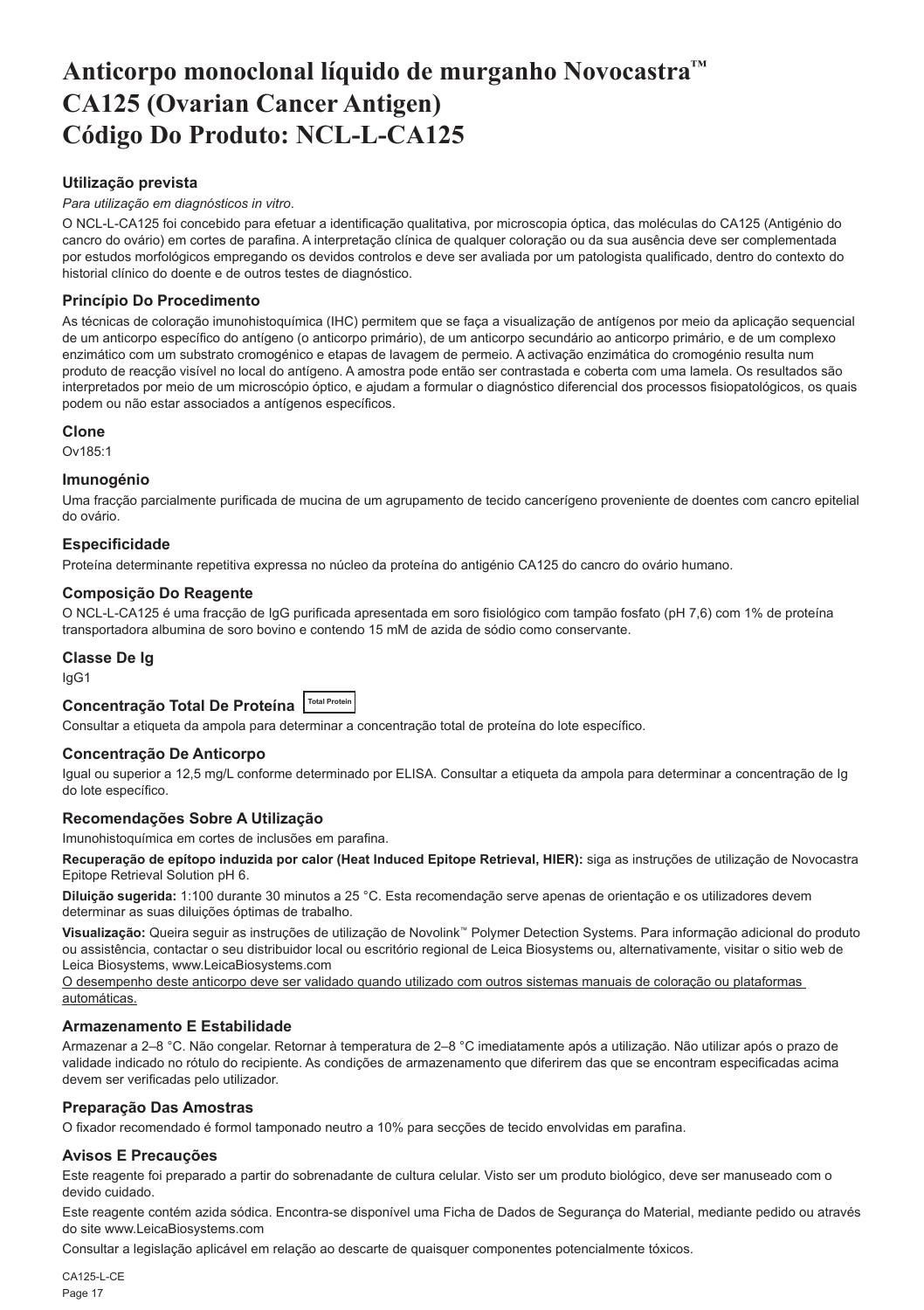As amostras, antes e depois da sua fixação, bem como todos os materiais expostos às mesmas, devem ser manipulados como se tivessem a capacidade de transmitir infecções e devem ser descartados com as devidas precauções.<sup>1</sup> Não pipetar nunca os reagentes com a boca e evitar o contacto entre a pele e membranas mucosas e os reagentes e amostras. Caso os reagentes ou amostras entrem em contacto com áreas sensíveis, lavar com grandes quantidades de água. Consultar um médico.

Minimizar a contaminação microbiana dos reagentes para evitar a possibilidade do aumento da coloração não específica.

Os períodos de incubação ou temperaturas diferentes dos que foram especificados poderão dar azo a resultados errados. Todas as alterações desse tipo devem ser validadas pelo utilizador.

#### **Controlo Da Qualidade**

As diferenças entre os diferentes métodos e técnicas de processamento de tecidos no laboratório do utilizador podem causar uma grande variabilidade de resultados, requerendo a realização frequente de controlos internos suplementares aos procedimentos que se seguem.

Os controlos devem ser amostras de autópsia/biopsia/cirurgia frescas, fixadas em formol, processadas e envolvidas em cera parafínica logo que possível, da mesma maneira que a(s) amostra(s) do(s) doente(s).

## **Controlo De Tecido Positivo**

Usado para assinalar os tecidos correctamente preparados e as técnicas de coloração indicadas.

Cada conjunto de condições de testes, em cada processo de coloração, deve incluir um controlo de tecido positivo.

Os tecidos com uma coloração positiva fraca são mais indicados do que os têm uma coloração positiva forte para proporcionarem um controlo de qualidade óptimo, bem como para detectar níveis reduzidos de degradação dos reagentes.<sup>2</sup>

O tecido de controlo positivo recomendado é uma percentagem elevada de adenocarcinomas mucinosos do ovário.

Se o controlo de tecido positivo não demonstrar uma coloração positiva, os resultados obtidos com as amostras de testes devem ser considerados inválidos.

## **Controlo De Tecido Negativo**

Este deve ser examinado depois do controlo de tecido positivo para verificar a especificidade da marcação do antígeno objectivado pelo anticorpo primário.

O tecido de controlo negativo recomendado é o músculo esquelético.

Alternativamente, a variedade de diferentes tipos de células presentes na maioria das secções de tecidos oferece muitas vezes locais de controlo negativo, mas isto deve ser verificado pelo utilizador.

A coloração não específica, caso ocorra, tem geralmente um aspecto difuso. A coloração esporádica do tecido conjuntivo pode também ter lugar em secções de tecido excessivamente fixado em formol. Devem utilizar-se células intactas para a interpretação dos resultados da coloração. As células necróticas ou degeneradas causam muitas vezes uma coloração não específica.3 Podem verificar-se resultados positivos falsos devido à ligação não imunológica de proteínas ou de produtos da reacção do substrato. Esses resultados podem também ser causados por enzimas endógenas tais como a pseudoperoxidase (eritrócitos), a peroxidase endógena (citocromo C), ou a biotina endógena (ex. no fígado, mama, cérebro ou rim) dependendo do tipo de imunocoloração utilizado. Para diferenciar entre a actividade das enzimas endógenas e as ligações não específicas de enzimas de imunoreactividade específica, podem colorir-se tecidos adicionais dos doentes exclusivamente com substrato cromogénio ou com complexos de enzimas (avidina-biotina, estreptavidina, polímero marcado) e substrato-cromogénio, respectivamente. Se ocorrer a coloração específica no controlo de tecido negativo, os resultados dos testes feitos com as amostras do doente devem ser considerados inválidos.

### **Controlo De Reagente Negativo**

Utilizar um controlo de reagente negativo não específico em vez do anticorpo primário com uma secção de cada amostra de doente para avaliar a coloração não específica e permitir uma melhor interpretação da coloração específica no local do antígeno.

### **Tecido Do Doente**

Examinar as amostras do doente coloridas com NCL-L-CA125 em último lugar. A intensidade da coloração positiva deve ser avaliada dentro do contexto de qualquer coloração não específica de fundo do controlo de reagente negativo. Tal como com qualquer teste imunohistoquímico, um resultado negativo significa que o antígeno não foi detectado, e não que o antígeno se encontrava ausente das células ou tecido analisados. Se necessário, deve utilizar-se um painel de anticorpos para identificar reacções falso-negativas.

### **Resultados Previstos**

#### Tecidos normais

O Clone Ov185.1 detectou o antigénio do cancro do ovário extracelular associado à membrana, CA125, em glândulas endometriais normais, ductos mamários ocasionais, glândulas mucinosas do esófago, colo do útero e laringe e no mesotélio. (número total de casos normais  $= 136$ ).

#### Tecidos anormal

O Clone Ov185.1 corou 19/73 tumores pulmonares (incluindo 15/28 adenocarcinomas pulmonares, 3/28 carcinomas de células escamosas, 1/3 carcinomas de células grandes, 0/8 carcinomas de células pequenas e 0/6 carcinóides atípicos), 15/48 tumores ováricos (incluindo 8/18 adenocarcinomas ováricos, 5/12 adenocarcinomas endometrióides, 1/1 teratoma imaturo, 1/1 cistadenoma mucinoso borderline, 0/4 tumores de células da teca, 0/3 carcinomas indiferenciados, 0/3 tumores de células da granulosa, 0/2 cistadenomas mucinosos, 0/2 carcinomas do seio endordérmico, 0/1 leiomiossarcoma e 0/1 disgermioma), 4/23 tumores mamários, 2/29 tumores do intestino (incluindo 2/2 tumores do intestino delgado, 0/23 adenocarcinomas do cólon, 0/3 adenocarcinomas rectais e 0/1 adenomas do cólon) e 1/2 adenocarcinomas do endométrio. Não foi observada coloração em tumores da tiróide (0/5), tumores metásticos (0/5), tumores cerebrais (0/4), carcinomas hepatocelulares (0/4), tumores do esófago (0/3), linfomas (0/3), tumores gástricos (0/3), tumores renais (0/2), seminomas (0/2), tumores da cabeça e do pescoço (0/2), tumores cutâneos (0/2), tumores cervicais (0/2), tumores ósseos (0/2), tumores da glândula supra-renal (0/2), tumores da bexiga (0/2), tumores prostáticos (0/2), num tumor da glândula salivar (0/1), num carcinoma de células escamosas da língua (0/1), num tumor pancreático (0/1), num feocromocitoma (0/1) e numa hiperplasia da próstata (0/1). (número total de casos anormais = 225).

**O NCL-L-CA125 é recomendado para a detecção de CA125 (Antigénio do cancro do ovário) em tecidos normais e neoplásicos, como auxiliar à histopatologia tradicional, através da utilização de corantes histoquímicos não imunológicos.**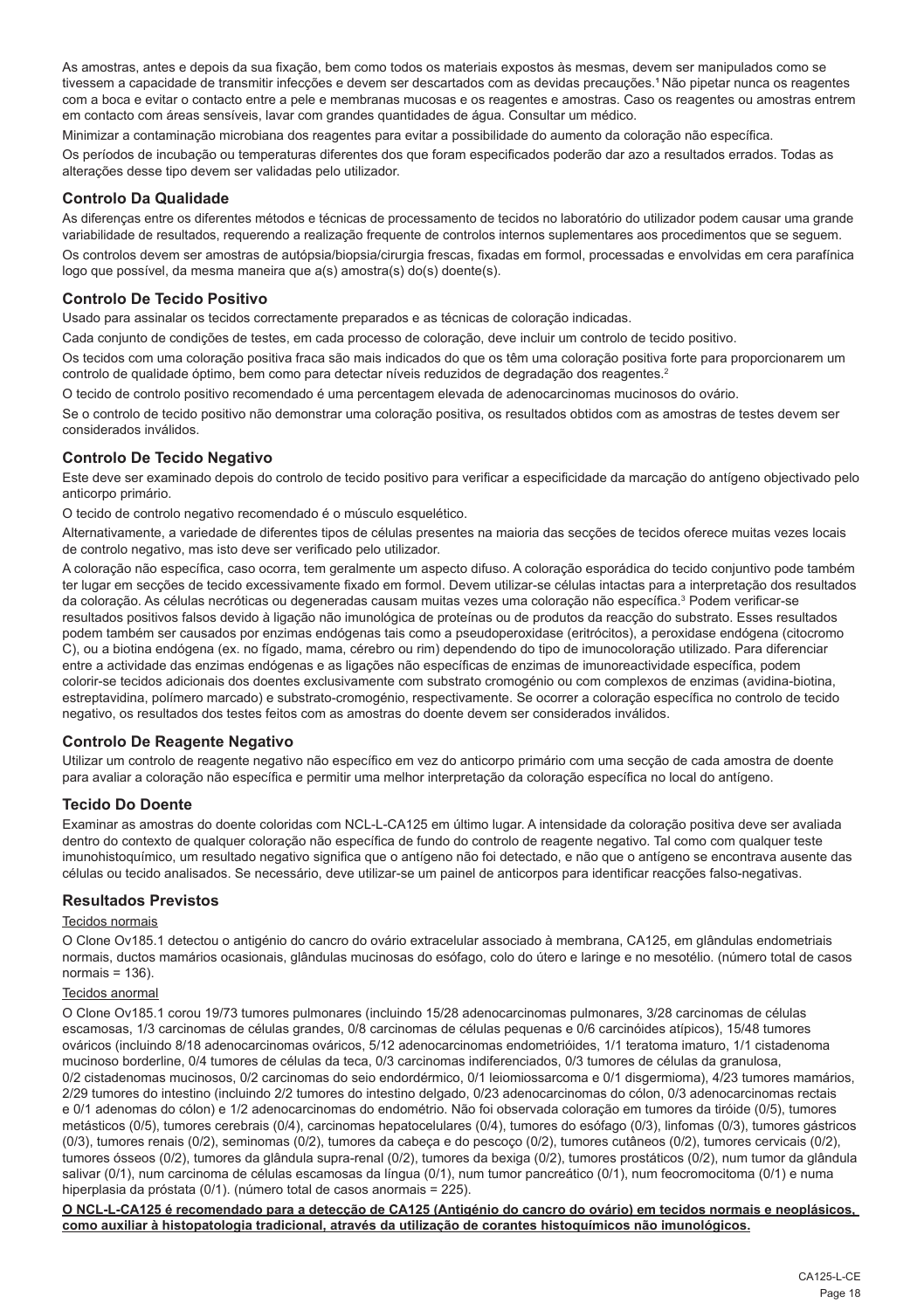## **Limitações Gerais**

A imunohistoquímica é um processo diagnóstico em múltiplas etapas que consta de: uma formação especializada na selecção dos reagentes apropriados, selecção, fixação e processamento de tecidos, preparação das lâminas de IHQ e interpretação dos resultados das colorações.

A coloração de tecidos depende do seu manuseamento e processamento antes da sua coloração. A fixação, congelação, descongelação, lavagem, secagem, aquecimento ou corte incorrectos das amostras, ou a sua contaminação com outros tecidos ou fluidos, podem produzir artefactos, retenção de anticorpos, ou resultados falso-negativos. Os resultados inconsistentes podem dever-se a variações nos métodos de fixação e envolvimento ou a irregularidades inerentes ao tecido.4

Uma contrastação excessiva ou incompleta pode comprometer a correcta interpretação dos resultados.

A interpretação clínica de qualquer coloração ou da sua ausência deve ser complementada por estudos morfológicos empregando os devidos controlos e deve ser avaliada por um patologista qualificado, dentro do contexto do historial clínico do doente e de outros testes de diagnóstico.

Os anticorpos da Leica Biosystems Newcastle Ltd destinam-se a serem utilizados, conforme indicado, em secções de tecido ou congeladas ou envolvidas em parafina, com requisitos de fixação específicos. Pode ocorrer uma expressão inesperada de antígeno, especialmente em neoplasmas. A interpretação clínica de qualquer secção de tecido colorido deverá incluir a análise morfológica e a avaliação de controlos apropriados.

#### **Bibliografia - Geral**

- 1. National Committee for Clinical Laboratory Standards (NCCLS). Protection of laboratory workers from infectious diseases transmitted by blood and tissue; proposed guideline. Villanova, P.A. 1991; 7(9). Order code M29-P.
- 2. Battifora H. Diagnostic uses of antibodies to keratins: a review and immunohistochemical comparison of seven monoclonal and three polyclonal antibodies. Progress in Surgical Pathology. 6:1–15. eds. Fenoglio-Preiser C, Wolff CM, Rilke F. Field & Wood, Inc., Philadelphia.
- 3. Nadji M, Morales AR. Immunoperoxidase, part I: the techniques and pitfalls. Laboratory Medicine. 1983; 14:767.
- 4. Omata M, Liew CT, Ashcavai M, Peters RL. Nonimmunologic binding of horseradish peroxidase to hepatitis B surface antigen: a possible source of error in immunohistochemistry. American Journal of Clinical Pathology. 1980; 73:626.
- 5. Weng D, Song B, Durfee J et al. Induction of cytotoxic T lymphocytes against ovarian cancer-initiating cells. International Journal of Cancer. 2011; 129:1990-2001.
- 6. Gabriel M, Obrebowska A and Spaczynski M. Bone marrow involvement in ovarian cancer determined by immunohistochemical methods. Gynakol Geburtshilfliche Rundsch. 2000; 40(3-4):140-144.
- 7. Gabriel M, Obrebowska A and Spaczynski M. Bone marrow involvement in ovarian cancer by immunohistochemical assessment. Ginekol Pol. 1999; 70(11):819-823.
- 8. Keen CE, Szakacs S, Okon E et al. CA125 and thyroglobulin staining in papillary carcinomas of thyroid and ovarian origin is not completely specific for site of origin. Histopathology. 1999; 34:113-117.

### **Emendas Da Edição Anterior**

Resultados esperados, concentração de anticorpos.

## **Data De Emissão**

09 de Novembro de 2018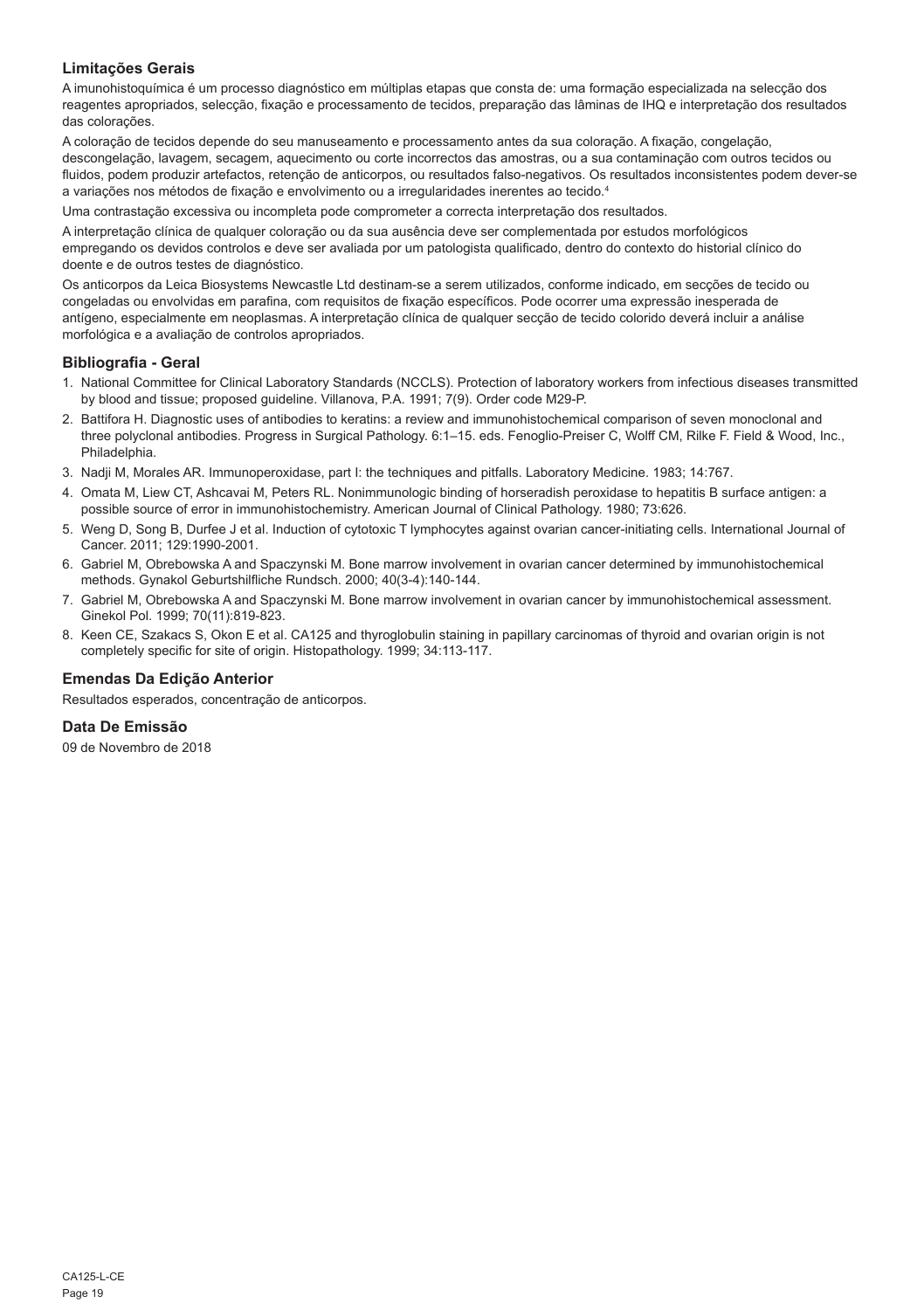# <span id="page-20-0"></span>**Novocastra™ flytande monoklonal musantikropp CA125 (Ovarian Cancer Antigen) Produktkod: NCL-L-CA125**

## **Avsedd Användning**

## *För in vitro diagnostisk användning*.

NCL-L-CA125 är avsedd för kvalitativ identifiering med ljusmikroskopi av CA125 (äggstockscancerantigen)-molekyler i paraffinsnitt. Den kliniska tolkningen av all färgning eller dess frånvaro bör kompletteras med morfologiska undersökningar som använder korrekta kontroller och utvärderas av kvalificerad patolog inom ramen för patientens kliniska anamnes och andra diagnostiska tester.

#### **Metodens Princip**

Immunhistokemiska (IHC) färgningstekniker tillåter visualisering av antigener genom sekvenstillämpning av en specifik antikropp till antigenet (primär antikropp), en sekundär antikropp till den primära antikroppen och ett enzymkomplex med ett kromogent substrat med inlagda tvättsteg. Den enzymatiska aktiveringen av kromogenet resulterar i en synlig reaktionsprodukt på antigenområdet. Proverna kan då kontrastfärgas och förses med täckglas. Resultaten tolkas med ljusmikroskop och bidrar till differentialdiagnosen av patofysiologiska processer som eventuellt kan associeras till ett särskilt antigen.

## **Klon**

Ov185:1

#### **Immunogen**

En delvis renad mucinfraktion från en pool av cancervävnad från patienter med epitelcancer i äggstockarna.

#### **Specificitet**

Repetitiv proteindeterminant uttryckt i proteinkärnan i CA125 humant äggstockscancerantigen.

## **Reagensinnehåll**

NCL-L-CA125 är en renad IgG-fraktion som presenteras i fosfatbuffrad saltlösning (pH 7,6) med 1 % bovint serumalbuminbärarprotein och innehållande 15 mM natriumazid som konserveringsmedel.

#### **Ig-klass**

IgG1

## **Total Proteinkoncentration Total Protein**

Se flaskans etikett för total specifik proteinkoncentration för satsen.

### **Antikroppskoncentration**

Större än eller lika med 12,5 mg/L, enligt bestämning med ELISA. Se flaskans etikett för specifik Ig-koncentration för satsen.

## **Rekommendationer Vid Användning**

Immunhistokemi på paraffinsnitt.

**Värmeinducerad epitopåtervinning (Heat Induced Epitope Retrieval, HIER):** Följ bruksanvisningen för Novocastra Epitope Retrieval Solution pH 6.

**Föreslagen spädning:** 1:100 i 30 minuter vid 25 °C. Detta är endast en riktlinje och användare bör själva fastställa den optimala bruksspädningen.

**Visualisering:** Vänligen följ instruktionerna för användning i Novolink™ Polymer Detection Systems. Om ytterligare produktinformation eller stöd behövs, kontakta då din lokala distributör eller Leica Biosystems regionalkontor, alternativt in på Leica Biosystems webbplats, www.LeicaBiosystems.com

Denna antikropps prestanda ska valideras när den används med andra manuella infärgningssystem eller automatiserade plattformar.

#### **Förvaring Och Stabilitet**

Förvara vid 2–8 °C. Frys ej. Återgå till 2–8 °C direkt efter användning. Använd ej efter det utgångsdatum som anges på flaskans etikett. Förvaringsförhållanden som skiljer sig från de ovannämnda måste kontrolleras av användaren.

### **Preparation Av Prov**

Rekommenderat fixeringsmedel för paraffininbäddade vävnadssnitt är 10% neutralbuffrat formalin.

## **Varningar Och Försiktighetsåtgärder**

Reagenset har förberetts från supernatanten av vävnadsodlingar. Eftersom det är en biologisk produkt bör skälig försiktighet iakttas vid hantering.

Detta reagens innehåller natriumazid. Materialsäkerhetsdatablad finns att få på begäran eller från www.LeicaBiosystems.com

För kassering av potentiellt toxiska komponenter hänvisas till nationella eller lokala bestämmelser.

Före och efter fixering bör prover och alla material som har varit utsatta för dem hanteras som om det finns risk för att de kan överföra infektioner och kasseras med iakttagande av försiktighet.<sup>1</sup> Pipettera aldrig reagenser med munnen och se till att huden och slemhinnorna inte kommer i kontakt med reagens och prover. Om reagens eller prover kommer i kontakt med känsliga områden, tvätta med rikliga mängder vatten. Rådgör med läkare.

Minimera mikrobisk kontaminering av reagens annars kan en ökning av ospecifik färgning ske.

Inkubationstider eller temperaturer som skiljer sig från dem som specificeras kan ge felaktiga resultat. Alla sådana förändringar måste kontrolleras av användaren.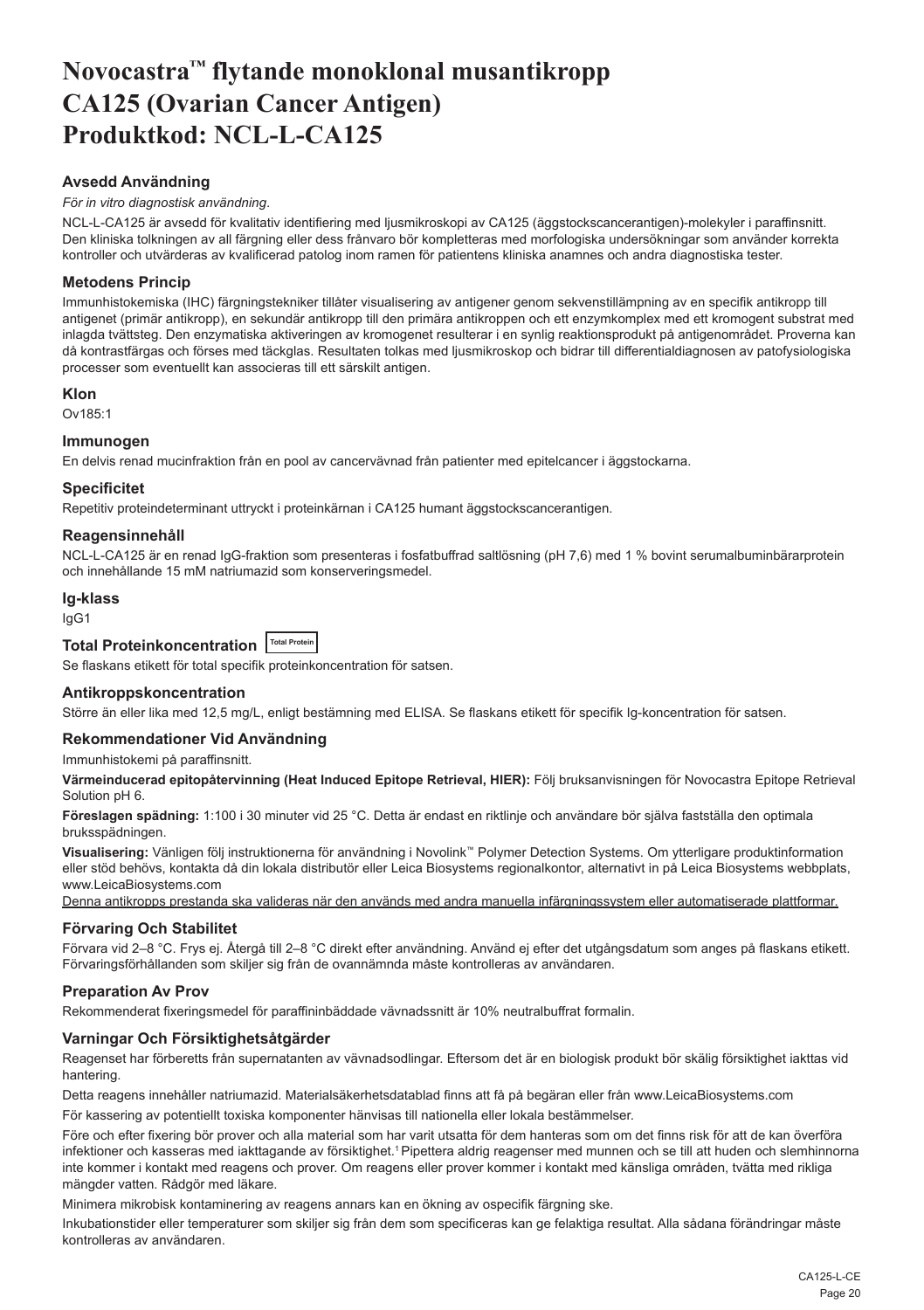## **Kvalitetskontroll**

Skillnader i vävnadsbehandling och tekniska metoder i användarens laboratorium kan ge stor variation i resultaten vilket kan göra det nödvändigt att genomföra regelbundna interna kontroller utöver följande metoder.

Kontroller bör vara färska obduktions-/biopsi-/kirurgiprover som snarast möjligt formalinfixeras, bearbetas och paraffininbäddas på samma sätt som patientprover.

## **Positiv Vävnadskontroll**

Används för att ange korrekt förberedda vävnader och rätt färgningstekniker.

En positiv vävnadskontroll bör ingå i varje uppsättning av testförhållanden vid varje färgningskörning.

En vävnad med svag positiv färgning är mer lämplig för optimal kvalitetskontroll och för att upptäcka låga nivåer av reagensdegradering än en vävnad med stark positiv färgning.<sup>2</sup>

Rekommenderad positiv kontrollvävnad är hög procentandel mucina adenokarcinom från äggstock.

Om den positiva vävnadskontrollen inte uppvisar positiv färgning bör resultat med testproverna anses vara ogiltiga.

### **Negativ Vävnadskontroll**

Bör undersökas efter den positiva vävnadskontrollen för att fastställa specificiteten för märkningen av målantigenet med den primära antikroppen.

Rekommenderad negativ kontrollvävnad är skelettmuskulatur.

Alternativt ger ofta en mängd olika celltyper som finns i de flesta vävnadssnitt negativa kontrollområden men detta bör kontrolleras av användaren.

Ospecifik färgning, om det förekommer, har ofta ett diffust utseende. Sporadisk färgning av bindväv kan också observeras i snitt från överflödigt formalinfixerade vävnader. Använd intakta celler för tolkning av färgningsresultat. Nekrotiska eller degenererade celler färgar ofta ospecifikt.<sup>s</sup> Falskt positiva resultat kan uppstå p.g.a. icke-immunologisk bindning av proteiner eller substratreaktionsprodukter. De kan också orsakas av endogena enzymer som pseudoperoxidas (erytrocyter), endogent peroxidas (cytokrom C) eller endogent biotin (t.ex. lever, bröst, hjärna, njure) beroende på typ av immunfärgning som används. För att skilja endogen enzymaktivitet eller ospecifik enzymbindning från specifik immunreaktivitet kan ytterligare patientvävnader färgas exklusivt med respektive substratkromogen eller enzymkomplex (avidin-biotin, streptavidin, märkt polymer) och substrat-kromogen. Om specifik färgning sker i den negativa vävnadskontrollen bör resultat med patientprover anses vara ogiltiga.

### **Negativ Reagenskontroll**

Använd en ospecifik negativ reagenskontroll istället för den primära antikroppen med ett snitt från varje patientprov för att utvärdera ospecifik färgning och tillåta bättre tolkning av specifik färgning på antigenområdet.

### **Patientvävnad**

Undersök patientprover färgade med NCL-L-CA125 sist. Positiv färgningsintensitet bör utvärderas inom ramen för all ospecifik bakgrundsfärgning av den negativa reagenskontrollen. Som vid alla immunhistokemiska tester betyder ett negativt resultat att antigenet inte upptäcktes och inte att det inte förekom i de analyserade cellerna/vävnaderna. Använd vid behov en antikroppspanel för att identifiera falskt negativa reaktioner.

### **Förväntade Resultat**

#### Normal vävnad

Klon Ov185.1 detelterade det extracellulära membranassocierade äggstockscancerantigenet, CA125, i normala endometriekörtlar, tillfälliga bröstgångar, mucina körtlar i strupe, livmoderhals och struphuvud samt på mesotelium. (Totalt antal normala fall = 136).

#### Onormal vävnad

Klon Ov185.1 färgade 19/73 lungtumörer (inklusive 15/28 lungadenocarcinom, 3/28 skvamösa cellkarcinom, 1/3 storcelliga karcinom, 0/8 småcelliga karcinom och 0/6 atypiska karcinoider), 15/48 äggstockstumörer (inklusive 8/18 adenokarcinom i äggstock, 5/12 endometrioida adenokarcinom, 1/1 omogna teratom, 1/1 gränsfall av mucint cystadenom, 0/4 tekacelltumörer, 0/3 odifferentierade karcinom, 0/3 granulosa celltumörer, 0/2 mucina cystadenom, 0/2 endodermala sinuskarcinom, 0/1 leiomyosarkom och 0/1 dysgerminom), 4/23 brösttumörer, 2/29 tarmtumörer (inklusive 2/2 tumörer i tunntarm, 0/23 adenokarcinom i kolon, 0/3 rektala adenokarcinom och 0/1 adenom i kolon) samt 1/2 endometriala adenokarcinom. Ingen färgning observerades i sköldkörteltumörer (0/5), metastatiska tumörer (0/5), hjärntumörer (0/4), hepatocellulära karcinom (0/4), tumörer i matstrupe (0/3), lymfom (0/3), magsäckstumörer (0/3), njurtumörer (0/2), seminom (0/2), tumörer i huvud och hals (0/2), hudtumörer (0/2), livmoderhalstumörer (0/2), bentumörer (0/2), tumörer i binjure (0/2), tumörer i urinblåsa (0/2), prostatatumörer (0/2), en tumör i salivkörtel (0/1), ett skivepitelkarcinom i tunga (0/1), en bukspottskörteltumör (0/1), ett feokromocytom (0/1) eller en prostatahyperplasi (0/1). (Totalt antal onormala fall = 225).

#### **NCL-L-CA125 rekommenderas för detektering av CA125 (äggstockscancerantigen) i normala och neoplastiska vävnader, som tillägg till konventionell histopatologi med användande av icke-immunologiska histokemiska färgämnen.**

### **Allmänna Begränsningar**

Immunhistokemi är en diagnostisk process i flera steg som kräver specialiserad utbildning i urvalet av lämpliga reagens, val av vävnad, fixering och bearbetning, förberedelse av IHC-objektglaset samt tolkning av färgningsresultaten.

Vävnadsfärgning påverkas av hantering och bearbetning av vävnaden före färgningen. Felaktig fixering, nedfrysning, upptining, tvättning, torkning, uppvärmning, snittning eller kontaminering av andra vävnader eller vätskor kan framställa artefakter, infångande av antikroppar eller falskt negativa resultat. Motsägelsefulla resultat kan bero på variationer av fixerings- och inbäddningsmetoder eller på naturliga oregelbundenheter i vävnaden.4

Överflödig eller ofullständig kontrastfägning kan försvåra en korrekt tolkning av resultatet.

Den kliniska tolkningen av all färgning eller dess frånvaro bör kompletteras med morfologiska undersökningar som använder korrekta kontroller och utvärderas av kvalificerad patolog inom ramen för patientens kliniska anamnes och andra diagnostiska tester.

Antikroppar från Leica Biosystems Newcastle Ltd är till för användning så som anges på antingen frysta eller paraffininbäddade snitt med specifika fixeringskrav. Oväntat antigenuttryck kan ske, speciellt i neoplasmer. Morfologisk analys och utvärdering av lämpliga kontroller måste ingå i den kliniska tolkningen av alla färgade vävnadssnitt.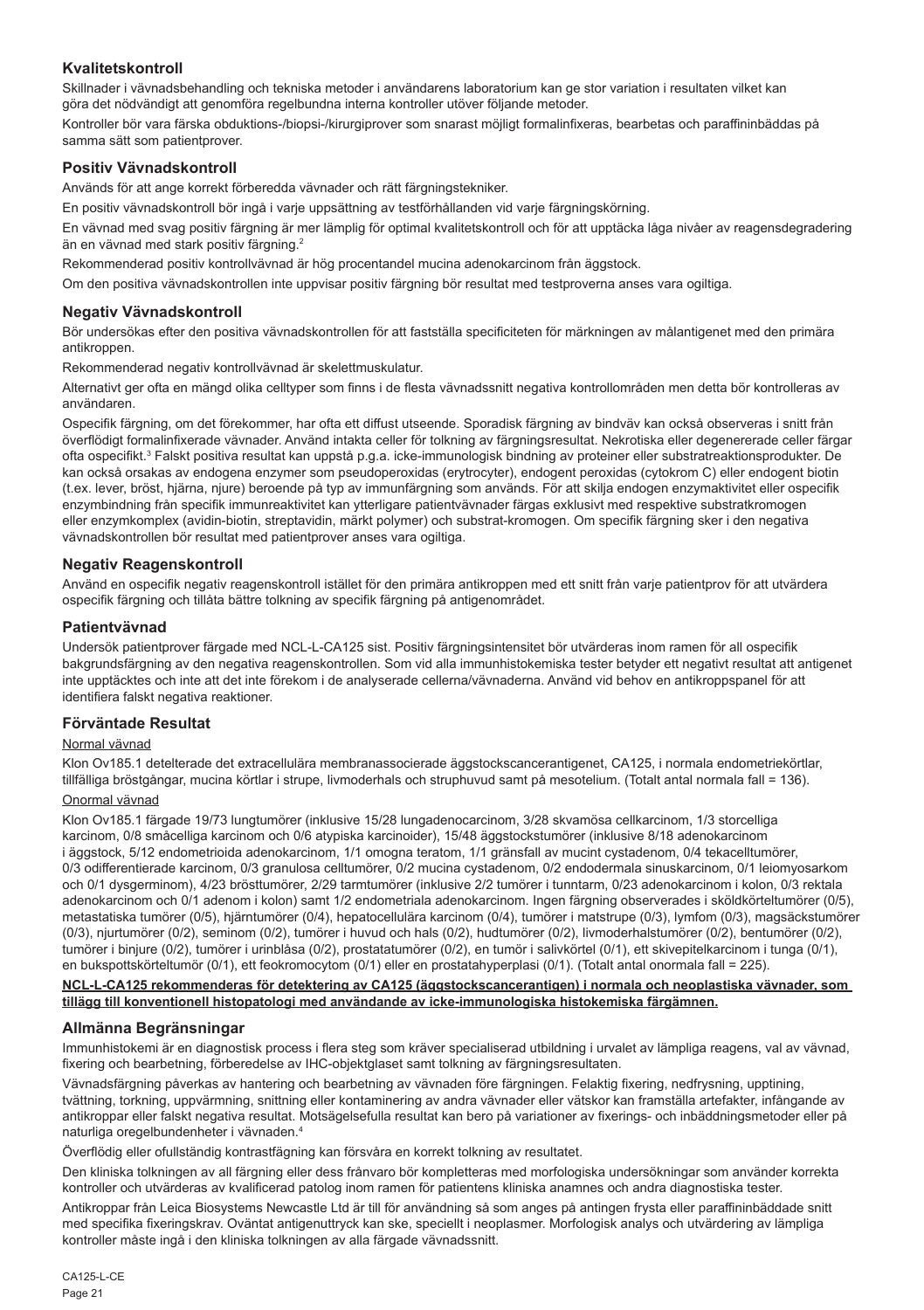## **Bibliografi - Allmän**

- 1. National Committee for Clinical Laboratory Standards (NCCLS). Protection of laboratory workers from infectious diseases transmitted by blood and tissue; proposed guideline. Villanova, P.A. 1991; 7(9). Order code M29-P.
- 2. Battifora H. Diagnostic uses of antibodies to keratins: a review and immunohistochemical comparison of seven monoclonal and three polyclonal antibodies. Progress in Surgical Pathology. 6:1–15. eds. Fenoglio-Preiser C, Wolff CM, Rilke F. Field & Wood, Inc., Philadelphia.
- 3. Nadji M, Morales AR. Immunoperoxidase, part I: the techniques and its pitfalls. Laboratory Medicine. 1983; 14:767.
- 4. Omata M, Liew CT, Ashcavai M, Peters RL. Nonimmunologic binding of horseradish peroxidase to hepatitis B surface antigen: a possible source of error in immunohistochemistry. American Journal of Clinical Pathology. 1980; 73:626.
- 5. Weng D, Song B, Durfee J et al. Induction of cytotoxic T lymphocytes against ovarian cancer-initiating cells. International Journal of Cancer. 2011; 129:1990-2001.
- 6. Gabriel M, Obrebowska A and Spaczynski M. Bone marrow involvement in ovarian cancer determined by immunohistochemical methods. Gynakol Geburtshilfliche Rundsch. 2000; 40(3-4):140-144.
- 7. Gabriel M, Obrebowska A and Spaczynski M. Bone marrow involvement in ovarian cancer by immunohistochemical assessment. Ginekol Pol. 1999; 70(11):819-823.
- 8. Keen CE, Szakacs S, Okon E et al. CA125 and thyroglobulin staining in papillary carcinomas of thyroid and ovarian origin is not completely specific for site of origin. Histopathology. 1999; 34:113-117.

## **Rättelser Av Tidigare Utgivning**

Förväntade resultat, antikroppskoncentration.

## **Utgivningsdatum**

09 november 2018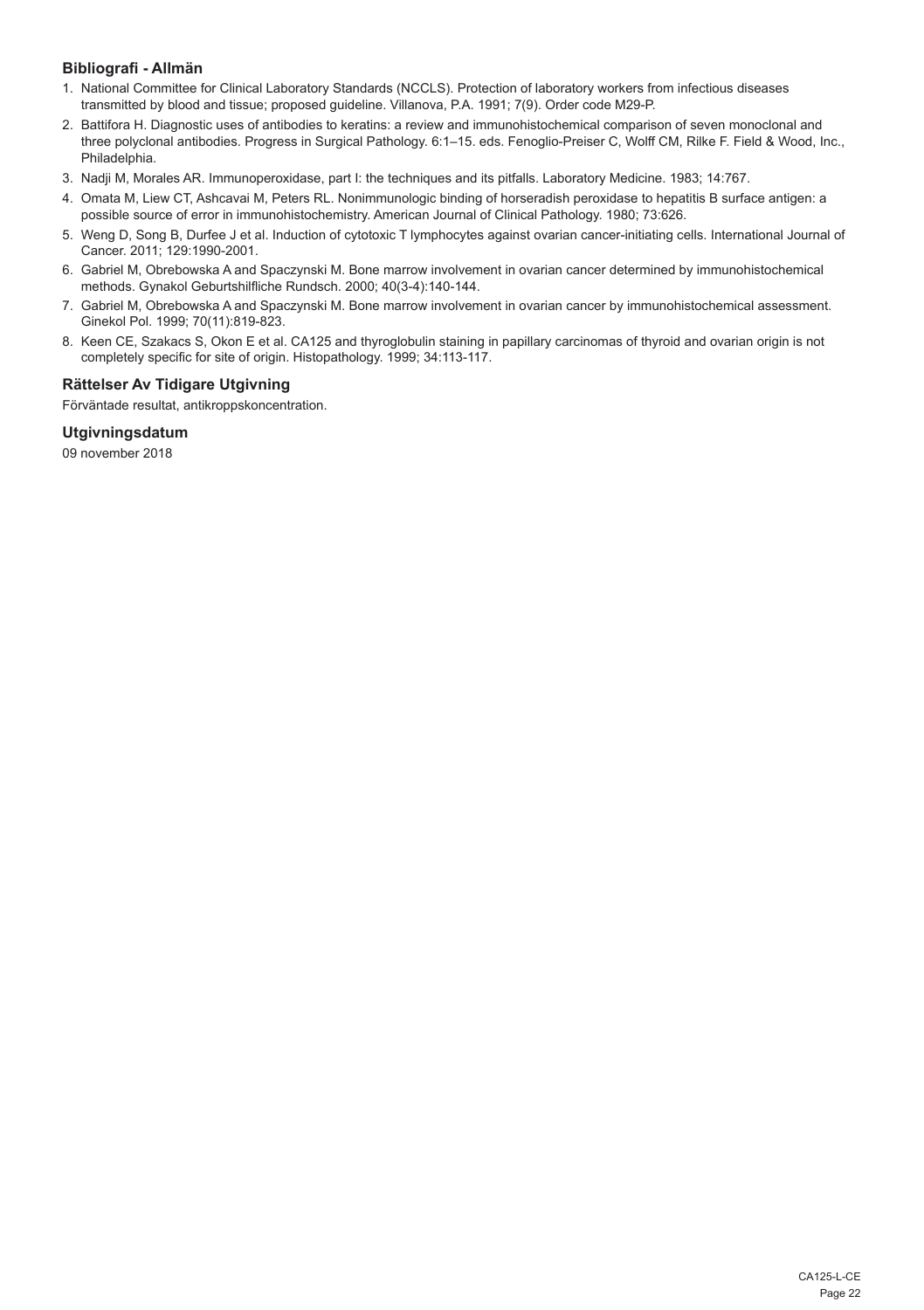# <span id="page-23-0"></span>**Υγρό μονοκλωνικό αντίσωμα ποντικού Novocastra™ CA125 (Ovarian Cancer Antigen) Κωδικός είδους: NCL-L-CA125**

## **Χρήση Για Την Οποία Προορίζεται**

#### *Για in vitro διαγνωστική χρήση*.

Το NCL-L-CA125 προορίζεται για την ποιοτική ταυτοποίηση με μικροσκοπία φωτός των μορίων του CA125 (Καρκινικό αντιγόνο ωοθηκών) σε τομές παραφίνης. Η κλινική ερμηνεία οποιασδήποτε χρώσης ή της απουσίας της θα πρέπει να συμπληρώνεται με μορφολογικές μελέτες που χρησιμοποιούν σωστούς μάρτυρες και θα πρέπει να αξιολογείται στα πλαίσια του κλινικού ιστορικού του ασθενούς και άλλων διαγνωστικών εξετάσεων από ειδικευμένο παθολογοανατόμο.

## **Αρχή Της Διαδικασίας**

Οι τεχνικές ανοσοϊστοχημικής (IHC) χρώσης επιτρέπουν την οπτικοποίηση των αντιγόνων μέσω της διαδοχικής εφαρμογής ενός ειδικού αντισώματος στο αντιγόνο (πρωτοταγές αντίσωμα), ενός δευτεροταγούς αντισώματος στο πρωτοταγές αντίσωμα και ενός ενζυμικού συμπλόκου με χρωμογόνο υπόστρωμα με παρεμβαλλόμενα βήματα πλύσης. Η ενζυμική ενεργοποίηση του χρωμογόνου έχει ως αποτέλεσμα το σχηματισμό ενός ορατού προϊόντος αντίδρασης στη θέση του αντιγόνου. Το δείγμα μπορεί κατόπιν να υποβληθεί σε αντίχρωση και να καλυφθεί με καλυπτρίδα. Τα αποτελέσματα ερμηνεύονται με χρήση μικροσκοπίου φωτός και βοηθούν στη διαφορική διάγνωση παθοφυσιολογικών εξεργασιών, οι οποίες ενδέχεται ή όχι να σχετίζονται με ένα συγκεκριμένο αντιγόνο.

### **Κλώνος**

Ov185:1

### **Ανοσογόνο**

Ένα μερικώς κεκαθαρμένο κλάσμα βλεννίνης από ένα μείγμα καρκινικού ιστού από ασθενείς με επιθηλιακό καρκίνο των ωοθηκών.

#### **Ειδικότητα**

Επαναληπτικός πρωτεϊνικός καθοριστής που εκφράζεται στον πρωτεϊνικό πυρήνα του ανθρώπινου καρκινικού αντιγόνου ωοθηκών CA125.

### **Σύνθεση Αντιδραστηρίου**

Το NCL-L-CA125 είναι ένα κεκαθαρμένο κλάσμα IgG που παρουσιάζεται σε αλατούχο ρυθμιστικό διάλυμα φωσφορικών (pH 7,6) με 1% πρωτεΐνη-φορέα αλβουμίνης βόειου ορού που περιέχει 15 mM αζιδίου του νατρίου ως συντηρητικό.

## **Τάξη Ig**

IgG1

## **Ολική Συγκέντρωση Πρωτεΐνης Total Protein**

Για την ολική συγκέντρωση πρωτεΐνης που είναι ειδική για την εκάστοτε παρτίδα, ανατρέξτε στην ετικέτα του φιαλιδίου.

### **Συγκέντρωση Αντισώματος**

Μεγαλύτερη από ή ίση με 12,5 mg/L, όπως προσδιορίζεται με ELISA. Για τη συγκέντρωση Ig που είναι ειδική για την εκάστοτε παρτίδα, ανατρέξτε στην ετικέτα του φιαλιδίου.

## **Συστάσεις Για Τη Χρήση**

Ανοσοϊστοχημεία σε παρασκευάσματα παραφίνης.

**Ανάκτηση επιτόπου επαγόμενη με θερμότητα (Heat Induced Epitope Retrieval, HIER):** Ακολουθήστε τις οδηγίες χρήσης του Novocastra Epitope Retrieval Solution pH 6.

**Προτεινόμενη διάλυση:** 1:100 επί 30 λεπτά σε 25 °C. Παρέχεται ως οδηγός και οι χρήστε θα πρέπει να καθορίζουν τις δικές τους διαλύσεις εργασίας.

**Απεικόνιση:** Παρακαλούμε ακολουθήστε τις οδηγίες χρήσης στο Novolink™ Polymer Detection Systems. Για περισσότερες πληροφορίες για το προϊόν ή για υποστήριξη, επικοινωνήστε με τον τοπικό διανομέα ή το περιφερειακό γραφείο της Leica Biosystems ή εναλλακτικά επισκεφθείτε τον ιστότοπο της Leica Biosystems, www.LeicaBiosystems.com

Η απόδοση του συγκεκριμένου αντισώματος θα πρέπει να επικυρωθεί όταν χρησιμοποιηθεί μαζί με άλλα μη αυτόματα συστήματα χρώσης ή αυτοματοποιημένες πλατφόρμες.

### **Φύλαξη Και Σταθερότητα**

Φυλάσσετε στους 2–8 °C. Μην καταψύχετε. Επαναφέρετε στους 2–8 °C αμέσως μετά τη χρήση. Μη χρησιμοποιείτε μετά την ημερομηνία λήξης που αναγράφεται στην ετικέτα του φιαλιδίου. Τυχόν συνθήκες φύλαξης διαφορετικές από εκείνες που καθορίζονται παραπάνω πρέπει να επαληθεύονται από το χρήστη.

### **Παρασκευή Δείγματος**

Το συνιστώμενο μονιμοποιητικό είναι ουδέτερο ρυθμιστικό διάλυμα φορμόλης 10% για τομές ιστού εγκλεισμένες σε παραφίνη.

### **Προειδοποιήσεις Και Προφυλάξεις**

Το αντιδραστήριο αυτό έχει παρασκευαστεί από το υπερκείμενο κυτταροκαλλιέργειας. Επειδή είναι βιολογικό προϊόν, θα πρέπει να δίνεται εύλογη προσοχή κατά το χειρισμό του.

Αυτό το αντιδραστήριο περιέχει αζίδιο του νατρίου. Δελτίο δεδομένων ασφαλείας υλικού διατίθεται κατόπιν αιτήματος ή από τη διεύθυνση www.LeicaBiosystems.com

Συμβουλευτείτε τους ομοσπονδιακούς, πολιτειακούς ή τοπικούς κανονισμούς για απόρριψη τυχόν δυνητικώς τοξικών συστατικών.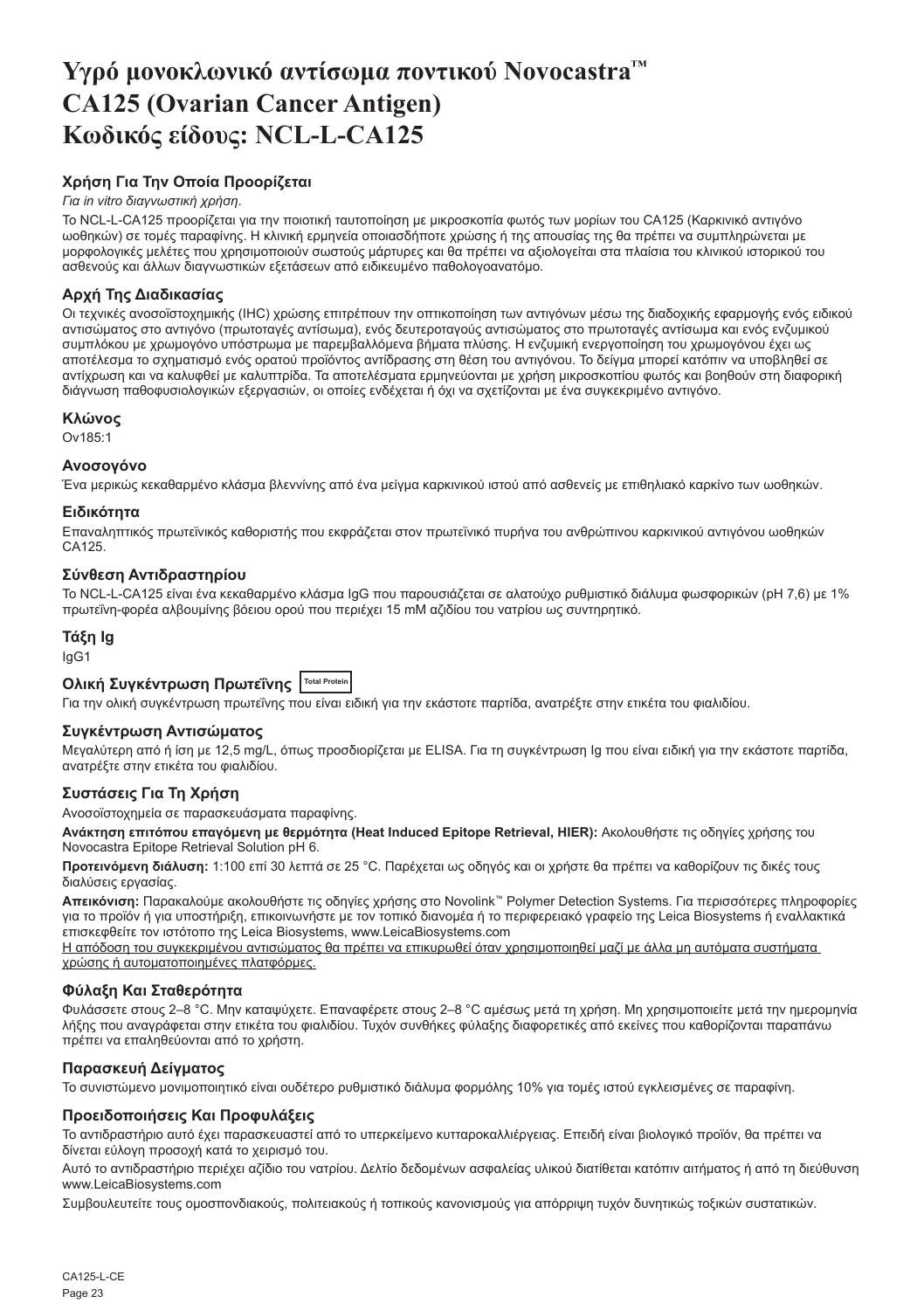Ο χειρισμός δειγμάτων, πριν και μετά τη μονιμοποίηση, καθώς και όλων των υλικών που έχουν εκτεθεί σε αυτά, θα πρέπει να γίνεται ως εάν ήταν δυνητικά μετάδοσης λοίμωξης και η απόρριψή τους να πραγματοποιείται λαμβάνοντας τις σωστές προφυλάξεις.<sup>1</sup>Μην αναρροφάτε ποτέ με πιπέτα αντιδραστήρια με το στόμα και αποφύγετε την επαφή του δέρματος και των βλεννογόνων με αντιδραστήρια και δείγματα. Εάν τα αντιδραστήρια ή τα δείγματα έλθουν σε επαφή με ευαίσθητες περιοχές, πλύνετε με άφθονες ποσότητες νερού. Ζητήστε τη συμβουλή ιατρού.

Ελαχιστοποιήστε τη μικροβιακή μόλυνση των αντιδραστηρίων, διότι ενδέχεται να συμβεί αύξηση μη ειδικής χρώσης.

Χρόνοι ή θερμοκρασίες επώασης διαφορετικές από εκείνες που καθορίζονται ενδέχεται να δώσουν εσφαλμένα αποτελέσματα. Τυχόν τέτοιες μεταβολές πρέπει να επικυρώνονται από το χρήστη.

## **Ποιοτικός Έλεγχος**

Τυχόν διαφορές στην επεξεργασία των ιστών και τις τεχνικές διαδικασίες στο εργαστήριο του χρήστη ενδέχεται να προκαλέσουν σημαντική μεταβλητότητα στα αποτελέσματα, καθιστώντας αναγκαία την τακτική εκτέλεση εσωτερικών ελέγχων επιπλέον των ακόλουθων διαδικασιών.

Οι μάρτυρες θα πρέπει να είναι φρέσκα δείγματα νεκροψίας/βιοψίας/χειρουργικά δείγματα, τα οποία είναι μονιμοποιημένα σε φορμόλη, επεξεργασμένα και εγκλεισμένα σε κηρό παραφίνης, το συντομότερο δυνατό με τον ίδιο τρόπο με το(α) δείγμα(τα) του ασθενούς.

## **Θετικός Μάρτυρας Ιστού**

Χρησιμοποιείται για να υποδεικνύει σωστά παρασκευασμένους ιστούς και σωστές τεχνικές χρώσης.

Θα πρέπει να περιλαμβάνεται ένας θετικός μάρτυρας ιστού για κάθε σύνολο συνθηκών εξέτασης σε κάθε εκτέλεση χρώσης.

Ένας ιστός με ασθενή θετική χρώση είναι πιο κατάλληλος από έναν ιστό με ισχυρή θετική χρώση για βέλτιστο έλεγχο ποιότητας και για την ανίχνευση πολύ μικρών επιπέδων τυχόν αποδόμησης των αντιδραστηρίων.<sup>2</sup>

Συνιστώμενος ιστός θετικού μάρτυρα είναι ένα υψηλό ποσοστό βλεννωδών αδενοκαρκινωμάτων των ωοθηκών. Εάν ο θετικός μάρτυρας ιστού δεν παρουσιάζει θετική χρώση, τα αποτελέσματα με τα δείγματα της εξέτασης θα πρέπει να θεωρούνται άκυρα.

### **Αρνητικός Μάρτυρας Ιστού**

Θα πρέπει να εξετάζεται μετά τον θετικό μάρτυρα ιστού για την επαλήθευση της ειδικότητας της επισήμανσης του αντιγόνου-στόχου από το πρωτοταγές αντίσωμα.

Συνιστώμενος ιστός αρνητικού μάρτυρα είναι οι σκελετικοί μύες.

Εναλλακτικά, η ποικιλία διαφόρων κυτταρικών τύπων που υπάρχουν στις περισσότερες τομές ιστών παρέχει συχνά θέσεις αρνητικού μάρτυρα, αλλά αυτό πρέπει να επαληθεύεται από το χρήστη.

Μη ειδική χρώση, εάν υπάρχει, έχει συνήθως διάχυτη εμφάνιση. Ενδέχεται επίσης να παρατηρηθεί σποραδική χρώση του συνδετικού ιστού σε τομές από ιστούς που έχουν μονιμοποιηθεί με υπερβολική ποσότητα φορμόλης. Χρησιμοποιείτε άθικτα κύτταρα για την ερμηνεία των αποτελεσμάτων της χρώσης. Νεκρωτικά ή εκφυλισμένα κύτταρα παρουσιάζουν συχνά μη ειδική χρώση.3 Ενδέχεται να παρατηρηθούν ψευδώς θετικά αποτελέσματα λόγω μη ανοσολογικής δέσμευσης των πρωτεϊνών ή των προϊόντων αντίδρασης του υποστρώματος. Ενδέχεται επίσης να προκληθούν από ενδογενή ένζυμα, όπως η ψευδοϋπεροξειδάση (ερυθροκύτταρα), η ενδογενής υπεροξειδάση (κυτόχρωμα C) ή η ενδογενής βιοτίνη (π.χ. ήπαρ, μαστός, εγκέφαλος, νεφρός) ανάλογα με τον τύπο ανοσοχρώσης που χρησιμοποιείται. Για τη διαφοροποίηση της ενδογενούς ενζυμικής δραστικότητας ή της μη ειδικής δέσμευσης των ενζύμων από ειδική ανοσοαντιδραστικότητα, είναι δυνατό να χρωματιστούν αποκλειστικά επιπλέον ιστοί ασθενών με χρωμογόνο υποστρώματος ή ενζυμικά σύμπλοκα (αβιδίνη-βιοτίνη, στρεπταβιδίνη, σημασμένο πολυμερές) και υπόστρωμα-χρωμογόνο, αντίστοιχα. Εάν παρουσιαστεί ειδική χρώση στον αρνητικό μάρτυρα ιστού, τα αποτελέσματα με τα δείγματα ασθενούς θα πρέπει να θεωρούνται άκυρα.

### **Αρνητικός Μάρτυρας Αντιδραστηρίου**

Χρησιμοποιείτε έναν μη ειδικό αρνητικό μάρτυρα αντιδραστηρίου αντί του πρωτοταγούς αντισώματος με μια τομή κάθε δείγματος ασθενούς για την αξιολόγηση μη ειδικής χρώσης και για να επιτρέπεται καλύτερη ερμηνεία της ειδικής χρώσης στη θέση του αντιγόνου.

### **Ιστός Ασθενούς**

Εξετάστε τελευταία τα δείγματα ασθενούς που έχουν χρωματιστεί με το NCL-L-CA125. Η ένταση της θετικής χρώσης θα πρέπει να εκτιμάται στα πλαίσια τυχόν μη ειδικής χρώσης υποβάθρου του αρνητικού μάρτυρα αντιδραστηρίου. Όπως συμβαίνει με οποιαδήποτε ανοσοϊστοχημική εξέταση, ένα αρνητικό αποτέλεσμα σημαίνει ότι το αντιγόνο δεν ανιχνεύτηκε, όχι ότι το αντιγόνο δεν υπήρχε στα κύτταρα/στον ιστό που εξετάστηκε. Εάν είναι απαραίτητο, χρησιμοποιήστε μια σειρά αντισωμάτων για την αναγνώριση ψευδώς αρνητικών αντιδράσεων.

### **Αναμενόμενα Αποτελέσματα**

#### Φυσιολογικοί ιστοί

Ο κλώνος Ov185.1 ανίχνευσε το καρκινικό αντιγόνο των ωοθηκών που σχετίζεται με την εξωκυτταρική μεμβράνη, το CA125, σε φυσιολογικούς ενδομήτριους αδένες, περιστασιακούς μαστικούς πόρους, βλεννώδεις αδένες του οισοφάγου, του τραχήλου και του λάρυγγα και στο μεσοθήλιο. (Συνολικός αριθμός φυσιολογικών περιστατικών = 136).

## Ανώμαλη ιστού

Ο κλώνος Ov185.1 προκάλεσε χρώση σε 19/73 όγκους των πνευμόνων (στους οποίους συμπεριλαμβάνονταν 15/28 αδενοκαρκινώματα των πνευμόνων, 3/28 ακανθοκυτταρικά καρκινώματα, 1/3 μεγαλοκυτταρικά καρκινώματα, 0/8 μικροκυτταρικά καρκινώματα και 0/6 άτυπα καρκινοειδή), 15/48 όγκους των ωοθηκών (στους οποίους συμπεριλαμβάνονταν 8/18 αδενοκαρκινώματα των ωοθηκών, 5/12 αδενοκαρκινώματα του ενδομητρίου, 1/1 ανώριμο τεράτωμα, 1/1 βλεννώδες κυσταδένωμα οριακής κακοήθειας, 0/4 όγκοι των κυττάρων της θήκης, 0/3 μη διαφοροποιημένα καρκινώματα, 0/3 όγκοι κοκκιώδους στιβάδας της ωοθήκης, 0/2 βλεννώδη κυσταδενώματα, 0/2 καρκινώματα ενδοδερμικού κόλπου, 0/1 λειομυοσάρκωμα και 0/1 δυσγερμίνωμα), 4/23 όγκους του μαστού, 2/29 όγκους του εντέρου (στους οποίους συμπεριλαμβάνονταν 2/2 όγκοι του λεπτού εντέρου, 0/23 αδενοκαρκινώματα του κόλου, 0/3 αδενοκαρκινώματα του ορθού και 0/1 αδένωμα του κόλου) και 1/2 αδενοκαρκινώματα του ενδομητρίου. Δεν ανιχνεύτηκε χρώση σε όγκους του θυρεοειδούς (0/5), μεταστατικούς όγκους (0/5), όγκους του εγκεφάλου (0/4), ηπατοκυτταρικά καρκινώματα (0/4), όγκους του οισοφάγου (0/3), λεμφώματα (0/3), όγκους του στομάχου (0/3), όγκους των νεφρών (0/2), σεμινώματα (0/2), όγκους της κεφαλής και του τραχήλου (0/2), όγκους του δέρματος (0/2), όγκους του τραχήλου της μήτρας (0/2), όγκους των οστών (0/2), όγκους των επινεφριδίων (0/2), όγκους της ουροδόχου κύστης (0/2), όγκους του προστάτη (0/2), έναν όγκο του σιελογόνου αδένα (0/1), ένα ακανθοκυτταρικό καρκίνωμα της γλώσσας (0/1), έναν όγκο του παγκρέατος (0/1), ένα φαιοχρωμοκύττωμα (0/1) και μία προστατική υπερπλασία (0/1). (Συνολικός αριθμός μη φυσιολογικών περιστατικών = 225).

**Το NCL-L-CA125 συνιστάται για την ανίχνευση του CA125 (Καρκινικό αντιγόνο ωοθηκών) σε φυσιολογικό και νεοπλασματικό ιστό, ως συμπλήρωμα της συμβατικής ιστοπαθολογίας χρησιμοποιώντας μη ανοσολογικές ιστοχημικές χρώσεις.**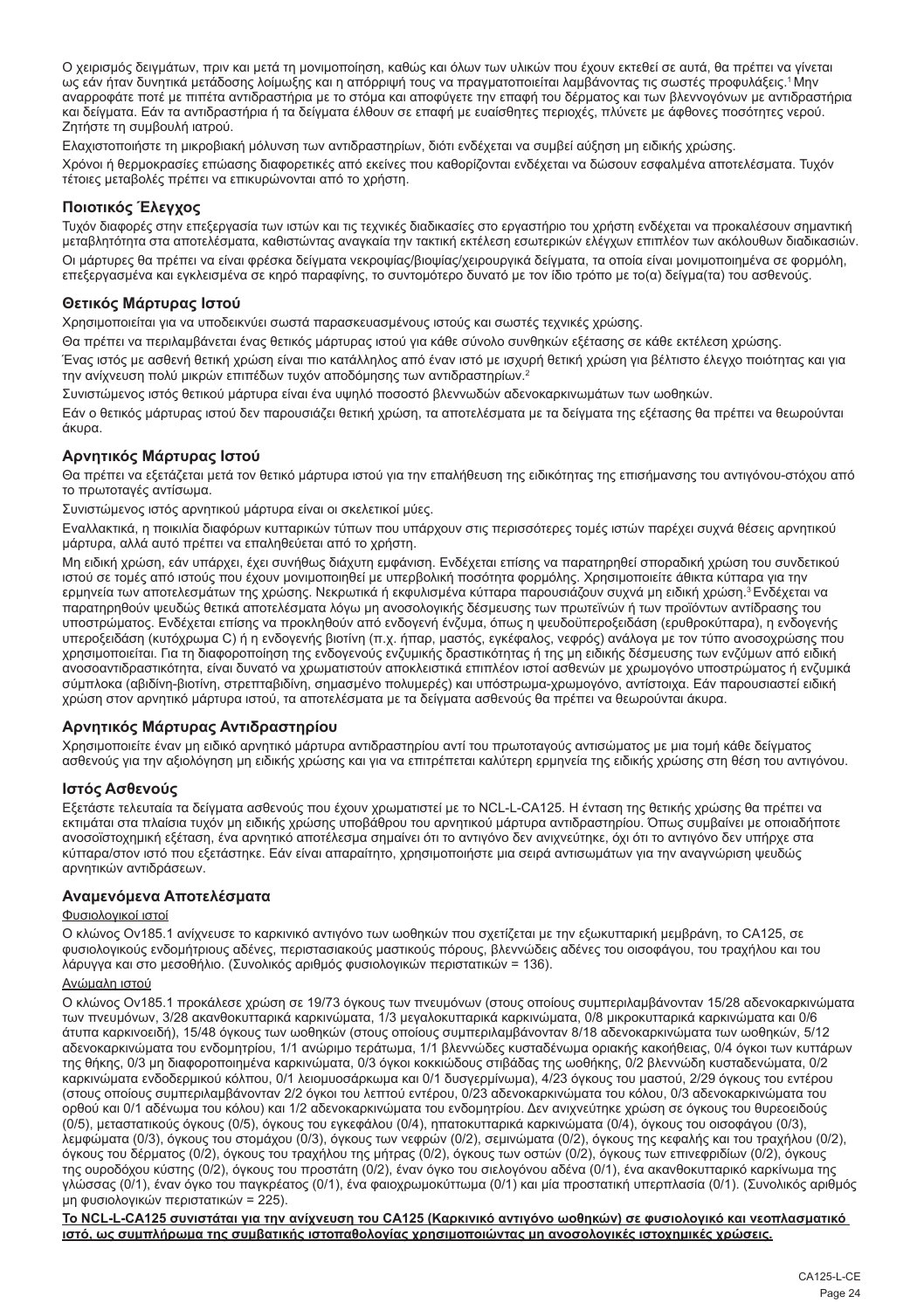## **Γενικοί Περιορισμοί**

Η ανοσοϊστοχημεία είναι μια διαγνωστική διεργασία πολλαπλών βημάτων, η οποία αποτελείται από ειδικευμένη εκπαίδευση στην επιλογή των κατάλληλων αντιδραστηρίων, επιλογή ιστού, μονιμοποίηση και επεξεργασία, προετοιμασία της πλάκας IHC και ερμηνεία των αποτελεσμάτων της χρώσης.

Η χρώση του ιστού εξαρτάται από το χειρισμό και την επεξεργασία του ιστού πριν από τη χρώση. Τυχόν εσφαλμένη μονιμοποίηση, κατάψυξη, απόψυξη, πλύση, στέγνωμα, θέρμανση, τομή ή μόλυνση με άλλους ιστούς ή υγρά ενδέχεται να παράγει μορφώματα, παγίδευση αντισώματος ή ψευδώς αρνητικά αποτελέσματα. Τυχόν ασυνεπή αποτελέσματα ενδέχεται να οφείλονται σε παραλλαγές των μεθόδων μονιμοποίησης και εγκλεισμού ή σε εγγενείς ανωμαλίες εντός του ιστού.4

Τυχόν υπερβολική ή ατελής αντίχρωση ενδέχεται να διακυβεύσει τη σωστή ερμηνεία των αποτελεσμάτων.

Η κλινική ερμηνεία οποιασδήποτε χρώσης ή της απουσίας της θα πρέπει να συμπληρώνεται με μορφολογικές μελέτες που χρησιμοποιούν σωστούς μάρτυρες και θα πρέπει να αξιολογείται στα πλαίσια του κλινικού ιστορικού του ασθενούς και άλλων διαγνωστικών εξετάσεων από ειδικευμένο παθολογοανατόμο.

Τα αντισώματα που παρέχονται από την Leica Biosystems Newcastle Ltd προορίζονται για χρήση, όπως υποδεικνύεται, είτε σε κατεψυγμένες είτε σε εγκλεισμένες σε παραφίνη τομές, με ειδικές απαιτήσεις μονιμοποίησης. Ενδέχεται να παρουσιαστεί μη αναμενόμενη έκφραση αντιγόνου, ειδικά σε νεοπλάσματα. Η κλινική ερμηνεία οποιασδήποτε χρωματισμένης τομής ιστού πρέπει να περιλαμβάνει μορφολογική ανάλυση και την αξιολόγηση των κατάλληλων μαρτύρων.

## **Βιβλιογραφία - Γενική**

- 1. National Committee for Clinical Laboratory Standards (NCCLS). Protection of laboratory workers from infectious diseases transmitted by blood and tissue; proposed guideline. Villanova, P.A. 1991; 7(9). Order code M29-P.
- 2. Battifora H. Diagnostic uses of antibodies to keratins: a review and immunohistochemical comparison of seven monoclonal and three polyclonal antibodies. Progress in Surgical Pathology. 6:1–15. eds. Fenoglio-Preiser C, Wolff CM, Rilke F. Field & Wood, Inc., Philadelphia.
- 3. Nadji M, Morales AR. Immunoperoxidase, part I: the techniques and pitfalls. Laboratory Medicine. 1983; 14:767.
- 4. Omata M, Liew CT, Ashcavai M, Peters RL. Nonimmunologic binding of horseradish peroxidase to hepatitis B surface antigen: a possible source of error in immunohistochemistry. American Journal of Clinical Pathology. 1980; 73:626.
- 5. Weng D, Song B, Durfee J et al. Induction of cytotoxic T lymphocytes against ovarian cancer-initiating cells. International Journal of Cancer. 2011; 129:1990-2001.
- 6. Gabriel M, Obrebowska A and Spaczynski M. Bone marrow involvement in ovarian cancer determined by immunohistochemical methods. Gynakol Geburtshilfliche Rundsch. 2000; 40(3-4):140-144.
- 7. Gabriel M, Obrebowska A and Spaczynski M. Bone marrow involvement in ovarian cancer by immunohistochemical assessment. Ginekol Pol. 1999; 70(11):819-823.
- 8. Keen CE, Szakacs S, Okon E et al. CA125 and thyroglobulin staining in papillary carcinomas of thyroid and ovarian origin is not completely specific for site of origin. Histopathology. 1999; 34:113-117.

## **Τροποποιήσεις Στην Προηγούμενη Έκδοση**

Αναμενόμενα αποτελέσματα, Συγκέντρωση αντισώματος.

## **Ημερομηνία Έκδοσης**

09 Νοεμβρίου 2018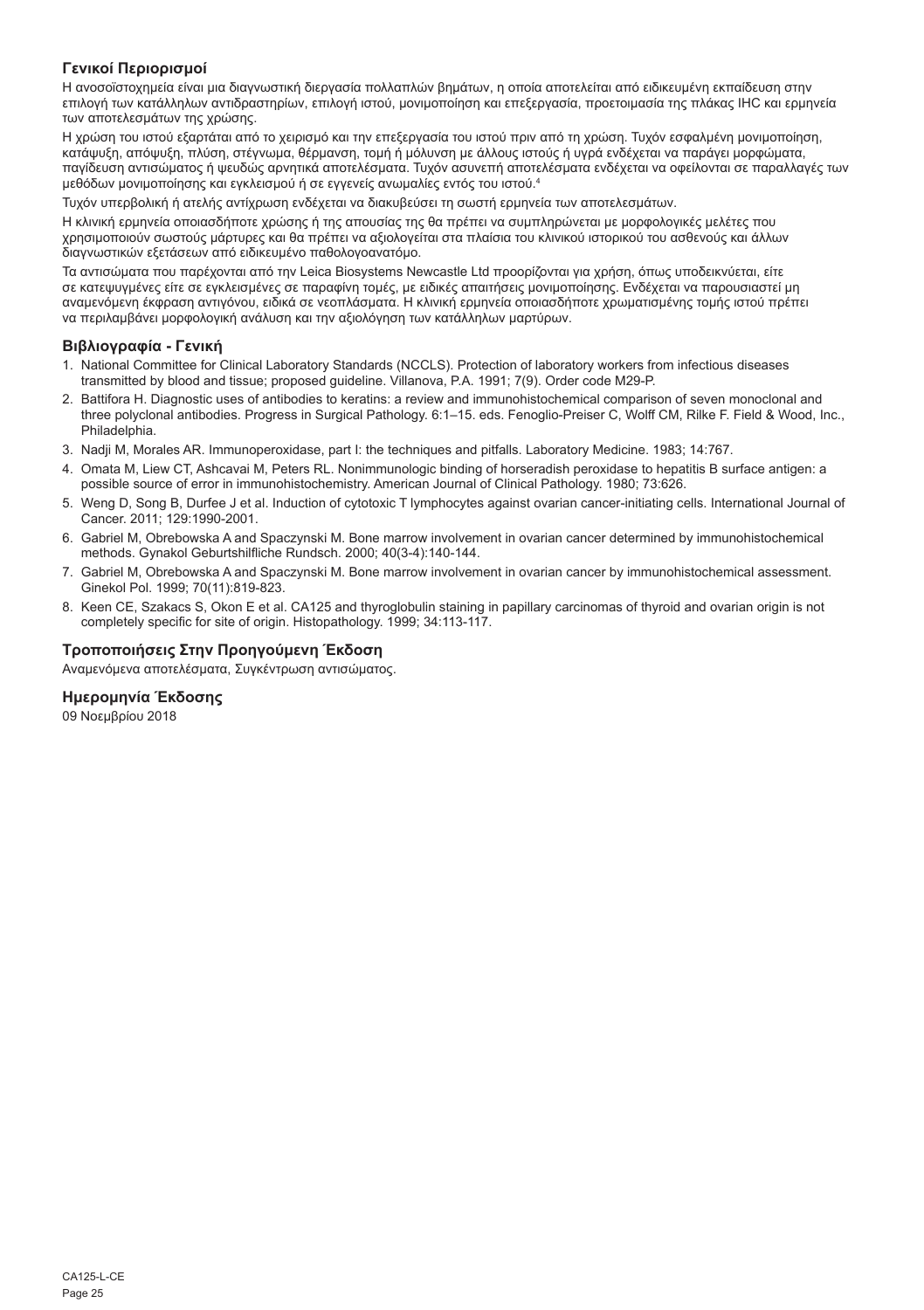# <span id="page-26-0"></span>**Novocastra™ flydende monoklonalt muse-antistof CA125 (Ovarian Cancer Antigen) Produktkode: NCL-L-CA125**

## **Tilsigtet Anvendelse**

#### *Til in vitro diagnostisk anvendelse*.

NCL-L-CA125 er beregnet til kvalitativ identifikation med lysmikroskopi af CA125- (ovariecancerantigen-) molekyler i paraffinsnit. Klinisk fortolkning af farvning eller mangel derpå skal suppleres med morfologiske undersøgelser under anvendelse af passende kontroller og bør evalueres i sammenhæng med patientens kliniske historie og andre diagnostiske tests af en kvalificeret patolog.

## **Procedureprincip**

Immunhistokemiske (IHC) farvningsteknikker muliggør visualisering af antigener via sekventiel tilsætning af et specifikt antistof mod antigenet (primært antistof), et sekundært antistof mod det primære antistof og et enzym kompleksbundet til et kromogent substrat med indskudte vasketrin. Den enzymatiske aktivering af kromogenet resulterer i et synligt reaktionsprodukt på antigenstedet. Prøven kan derefter kontrastfarves og dækkes med et dækglas. Resultaterne fortolkes ved anvendelse af et lysmikroskop og medvirker til differentiel diagnose af patofysiologiske processer, som muligvis kan være associeret med et bestemt antigen.

#### **Klon**

Ov185:1

### **Immunogen**

Partielt oprenset mucinfraktion fra en pool af cancervæv fra patienter med epitelial ovariecancer.

#### **Specificitet**

Repetitiv proteindeterminant udtrykt i det humane CA125 ovariecancerantigens proteinkerne.

## **Reagenssammensætning**

NCL-L-CA125 er en IgG-fraktion præsenteret i fosfat-bufret saltvand (pH 7,6) med bæreprotein af 1 % bovint serumalbumin og indeholdende 15 mM natriumazid som konserveringsmiddel.

#### **Ig-klasse**

IgG1

## **Totalproteinkoncentration Total Protein**

Se etiketten på hætteflasken for lotspecifik totalproteinkoncentration.

### **Antistofkoncentration**

Større end eller lig med 12,5 mg/L som bestemt med ELISA. Se etiketten på hætteflasken for lotspecifik Ig-koncentration.

## **Anbefalinger Vedrørende Anvendelse**

Immunhistokemi på paraffinsnit.

**Varmeinduceret epitopdemaskering (Heat Induced Epitope Retrieval, HIER):** Følg venligst brugsanvisningen til Novocastra Epitope Retrieval Solution pH 6.

**Foreslået fortynding:** 1:100 ved 30 minutter ved 25 °C. Disse retningslinjer er vejledende, og brugeren bør selv bestemme egne optimale brugsopløsninger.

**Visualisering:** Følg venligst vejledningen i Novolink™ Polymer Detection Systems. Yderligere produktinformation og support fås ved henvendelse til lokal forhandler eller Leica Biosystems regionskontor - samt på vores hjemmeside: www.LeicaBiosystems.com Dette antistofs funktion bør valideres, når det anvendes med andre manuelle farvningssystemer eller automatiserede platforme.

## **Opbevaring Og Holdbarhed**

Opbevares ved 2–8 °C. Må ikke fryses. Sættes tilbage til 2–8 °C umiddelbart efter brug. Må ikke anvendes efter udløbsdatoen angivet på hætteflaskens etikette. Andre opbevaringsbetingelser end de ovenfor angivne skal verificeres af brugeren.

### **Prøveklargøring**

Det anbefalede fiksativ er 10% neutralbufferjusteret formalin til paraffinindstøbte vævssnit.

### **Advarsler Og Forholdsregler**

Dette reagens er fremstillet ud fra supernatanten af en cellekultur. Da det er et biologisk produkt, skal der tages fornuftige sikkerhedsforanstaltninger ved dets håndtering.

Denne reagens indeholder natriumazid. Et datablad for materialesikkerhed kan fås efter anmodning eller er tilgængeligt på www.LeicaBiosystems.com

Konsulter landsdækkende og lokale love og regler vedrørende bortskaffelse af alle potentielt toksiske komponenter.

Prøver skal før og efter fiksering, lige som alle materialer eksponeret mod prøverne, håndteres som potentielt smittefarlige og bortskaffes under iagttagelse af passende forholdsregler<sup>1</sup>. Pipetter aldrig reagenser med munden og undgå, at reagenser og prøver kommer i kontakt med huden eller slimhinder. Hvis reagenser eller prøver kommer i kontakt med følsomme områder, skal der skylles efter med rigelige mængder vand. Søg læge.

Minimer mikrobiel kontaminering af reagenserne, da der ellers kan forekomme øget uspecifik farvning.

Inkubationstider eller -temperaturer andre end de specificerede kan give fejlagtige resultater. Alle sådanne ændringer skal valideres af brugeren.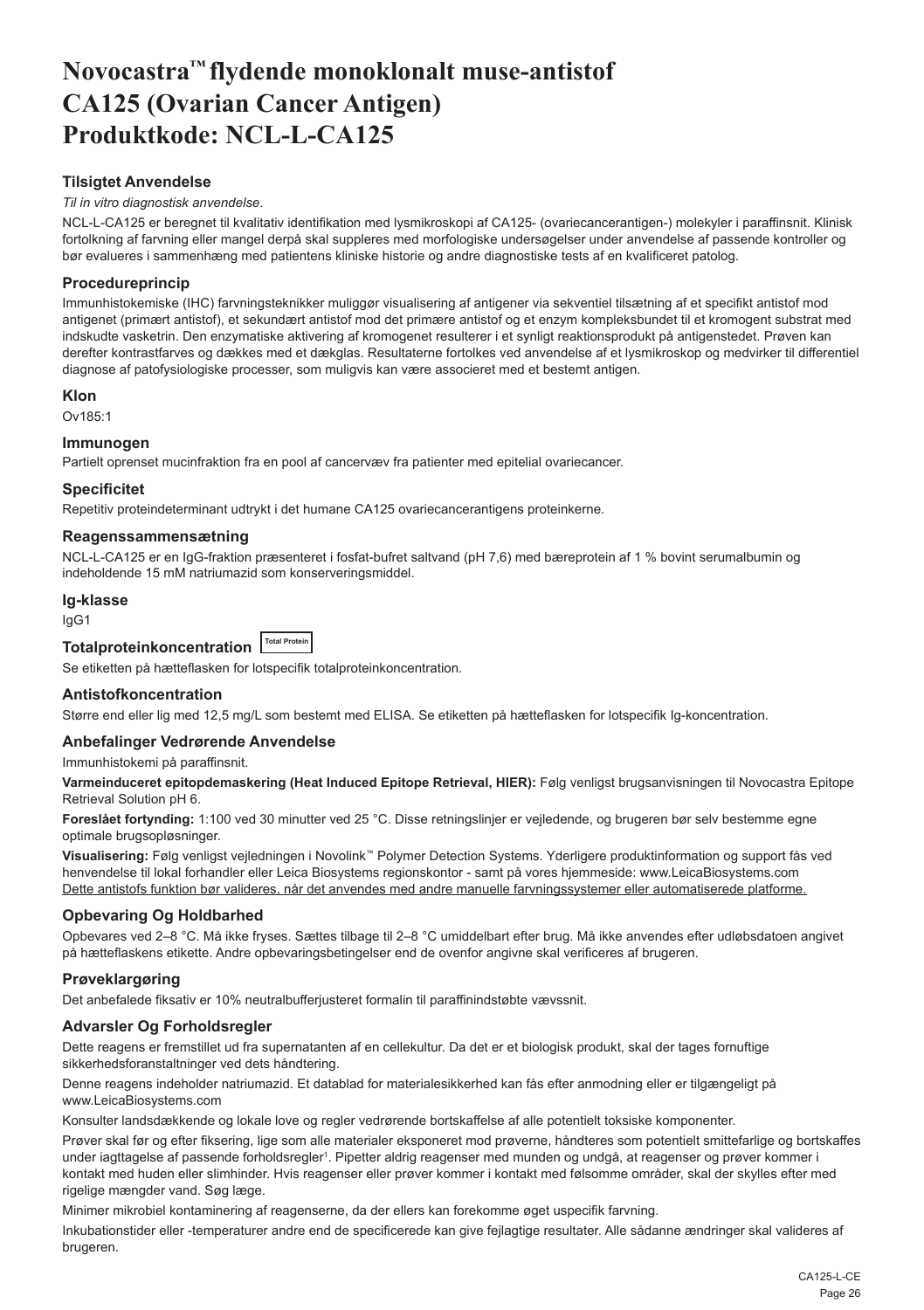## **Kvalitetskontrol**

Forskelle i behandlingen af væv og forskelle i tekniske procedurer i brugerens laboratorium kan frembringe betydeligt varierende resultater og nødvendiggøre regelmæssig udførelse af kontroller på stedet ud over nedenstående procedurer. Kontrollerne skal være friske autopsier/biopsier/kirurgiske prøver fikseret i formalin og behandlet og indstøbt i paraffin så hurtigt som muligt på samme måde som patientprøver.

## **Positiv Vævskontrol**

Anvendes til påvisning af, at vævet er fremstillet korrekt, og at der er anvendt korrekte farvningsteknikker.

Der bør inkluderes en positiv vævskontrol for hvert sæt testbetingelser i hver farvekørsel.

Svagt positivt farvet væv er mere egnet end kraftigt positivt farvet væv til optimal kvalitetskontrol og påvisning af små niveauer af reagensnedbrydning.<sup>2</sup>

Anbefalet positivt kontrolvæv består af en høj procentdel af mucinøse ovarie-adenocarcinomer.

Hvis den positive vævskontrol ikke udviser positiv farvning, skal resultater af testprøverne kasseres.

## **Negativ Vævskontrol**

Skal undersøges efter den positive vævskontrol for at sikre, at det primære antistof mærker målantigenet specifikt.

Anbefalet negativt kontrolvæv er skeletmuskel.

Alternativt frembyder de mange forskellige celletyper, der er til stede i de fleste vævssnit, ofte negative kontrolsteder, men dette skal verificeres af brugeren.

Uspecifik farvning har, hvis til stede, ofte et diffust udseende. Sporadisk farvning af bindevæv kan ligeledes observeres i vævssnit af væv, der er fikseret for kraftigt i formalin. Anvend intakte celler til fortolkning af farvningsresultaterne. Nekrotiske eller degenererede celler farves ofte mere uspecifikt.<sup>3</sup> Der kan eventuelt ses falske positive resultater, der skyldes non-immunologisk binding af proteiner eller substratreaktionsprodukter. Dette kan ligeledes skyldes endogene enzymer, såsom pseudoperoxidase (erytrocytter), endogen peroxidase (cytochrom C) eller endogent biotin (f.eks. lever, bryst, hjerne, nyre) afhængigt af den anvendte type immunfarve. For at differentiere mellem endogen enzymaktivitet eller uspecifik enzymbinding og specifik immunreaktivitet kan yderligere patientvæv eventuelt farves udelukkende med henholdsvis substratkromogen eller enzymkomplekser (avidin-biotin, streptavidin, mærket polymer) og substratkromogen. Hvis der optræder specifik farvning i den negative vævskontrol, skal resultaterne af patientprøverne kasseres.

## **Negativ Reagenskontrol**

Anvend en uspecifik negativ reagenskontrol i stedet for det primære antistof på et vævssnit af hver patientprøve for at vurdere uspecifik farvning og muliggøre bedre fortolkning af specifik farvning på antigenstedet.

### **Patientvæv**

Eksaminer patientprøver farvet med NCL-L-CA125 sidst. Intensiteten af positiv farvning bør vurderes i sammenhæng med eventuel uspecifik baggrundsfarvning af den negative reagenskontrol. Som med alle immunhistokemiske tests betyder et negativt resultat, at antigenet ikke blev påvist. Ikke at antigenet var fraværende i de analyserede celler eller det analyserede væv. Om nødvendigt anvendes et panel af antistoffer til identifikation af falske negative reaktioner.

### **Forventede Resultater**

### Normalt væv

Clone Ov185.1 registrerede det extracellulære membran-associerede ovariecancerantigen, CA125, i normale endometriekirtler, til tider i brystgange, mucinøse kirtler i øsophagus, cervix og larynx samt på mesothel. (Samlet antal normale tilfælde = 136).

### <u>Abnormt væv</u>

Clone Ov185.1 farvede 19/73 lungetumorer (herunder 15/28 lungeadenokarcinomer, 3/28 pladecellekarcinomer, 1/3 storcellede karcinomer, 0/8 småcellede karcinomer og 0/6 atypiske carcinoide tumorer), 15/48 ovarietumorer (herunder 8/18 ovarie-adenokarcinomer, 5/12 endometroide adenokarcinomer, 1/1 umodne teratomer, 1/1 borderline mucinøse cystadenomer, 0/4 thecacelletumorer, 0/3 udifferentierede karcinomer, 0/3 granulosacelletumorer, 0/2 mucinøse cystadenomer, 0/2 endodermale sinuskarcinomer, 0/1 leiomyosarkom og 0/1 dysgerminomer), 4/23 brysttumorer, 2/29 tarmtumorer (herunder 2/2 tumorer i tyndtarmen, 0/23 adenokarcinomer i colon, 0/3 adenokarcinomer i rektum og 0/1 adenomer i colon) samt 1/2 endometrie-adenokarcinomer. Der blev ikke påvist farvning i tumorer i thyroidea (0/5), metastatiske tumorer (0/5), hjernetumorer (0/4), hepatocellulære karcinomer (0/4), tumorer i øsophagus (0/3), lymfomer (0/3), mavetumorer (0/3), nyretumorer (0/2), seminomer (0/2), tumorer i hoved og hals (0/2), hudtumorer (0/2), tumorer i cervix (0/2), knogletumorer (0/2), tumorer i binyre (0/2), blæretumorer (0/2), prostatatumorer (0/2), tumor i spytkirtel (0/1), pladecellekarcinom i tunge (0/1), tumor i pancreas (0/1), fæokromocytom (0/1) og prostatahyperplasi (0/1). (Samlet antal unormale tilfælde = 225).

#### **NCL-L-CA125 anbefales til detektion af CA125 (ovariecancerantigen) i normale og neoplastiske væv, som et hjælpemiddel til traditionel histopatologi ved brug af ikke-immunologiske histokemiske farvninger.**

### **Generelle Begrænsninger**

Immunhistokemi er en diagnostisk proces bestående af mange trin, der omfatter specialiseret uddannelse i valg af passende reagenser, vævsselektion, -fiksering og -behandling samt fremstilling af IHC-objektglas og fortolkning af farvningsresultaterne.

Vævsfarvning er afhængig af håndteringen og behandlingen af vævet inden farvning. Forkert fiksering, frysning, optøning, vask, tørring, opvarmning, sektionering eller kontaminering med andet væv eller andre væsker kan frembringe artefakter, indfangning af antistof eller falske negative resultater. Inkonsistente resultater kan skyldes variationer i fikserings- og indstøbningsmetoder eller irregulariteter indeholdt i vævet.<sup>4</sup>

For kraftig eller ukomplet kontrastfarvning kan gøre korrekt fortolkning af resultaterne vanskelig.

Klinisk fortolkning af farvning eller mangel derpå skal suppleres med morfologiske undersøgelser under anvendelse af passende kontroller og bør evalueres i sammenhæng med patientens kliniske historie og andre diagnostiske tests af en kvalificeret patolog.

Antistoffer fra Leica Biosystems Newcastle Ltd er som angivet beregnet til anvendelse på enten frosne eller paraffinindstøbte vævssnit med specifikke krav til fiksering. Der kan forekomme uventet antigenekspression, navnlig i neoplasmer. Den kliniske fortolkning af alle farvede vævssnit skal indbefatte morfologisk analyse og evaluering af passende kontroller.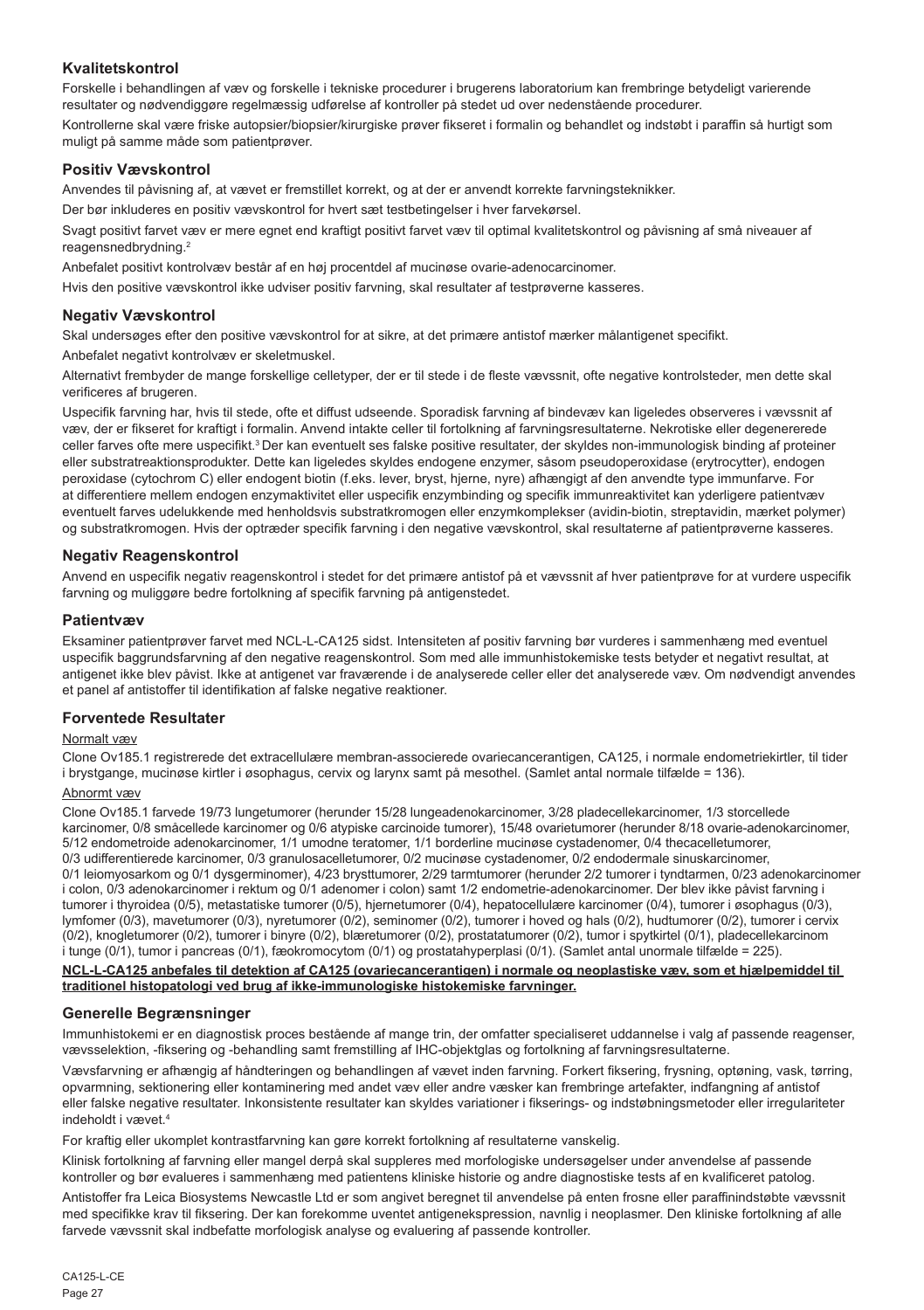## **Bibliografi - Generelt**

- 1. National Committee for Clinical Laboratory Standards (NCCLS). Protection of laboratory workers from infectious diseases transmitted by blood and tissue; proposed guideline. Villanova, P.A. 1991;7(9). Order code M29-P.
- 2. Battifora H. Diagnostic uses of antibodies to keratins: a review and immunohistochemical comparison of seven monoclonal and three polyclonal antibodies. Progress in Surgical Pathology. 6:1–15. eds. Fenoglio-Preiser C, Wolff CM, Rilke F. Field & Wood, Inc., Philadelphia.
- 3. Nadji M, Morales AR. Immunoperoxidase, part I: the techniques and pitfalls. Laboratory Medicine. 1983; 14:767.
- 4. Omata M, Liew CT, Ashcavai M, Peters RL. Nonimmunologic binding of horseradish peroxidase to hepatitis B surface antigen: a possible source of error in immunohistochemistry. American Journal of Clinical Pathology. 1980; 73:626.
- 5. Weng D, Song B, Durfee J et al. Induction of cytotoxic T lymphocytes against ovarian cancer-initiating cells. International Journal of Cancer. 2011; 129:1990-2001.
- 6. Gabriel M, Obrebowska A and Spaczynski M. Bone marrow involvement in ovarian cancer determined by immunohistochemical methods. Gynakol Geburtshilfliche Rundsch. 2000; 40(3-4):140-144.
- 7. Gabriel M, Obrebowska A and Spaczynski M. Bone marrow involvement in ovarian cancer by immunohistochemical assessment. Ginekol Pol. 1999; 70(11):819-823.
- 8. Keen CE, Szakacs S, Okon E et al. CA125 and thyroglobulin staining in papillary carcinomas of thyroid and ovarian origin is not completely specific for site of origin. Histopathology. 1999; 34:113-117.

## **Rettelser Til Tidligere Udgave**

Forventede resultater, antistofkoncentration

**Udgivelsesdato**

09 november 2018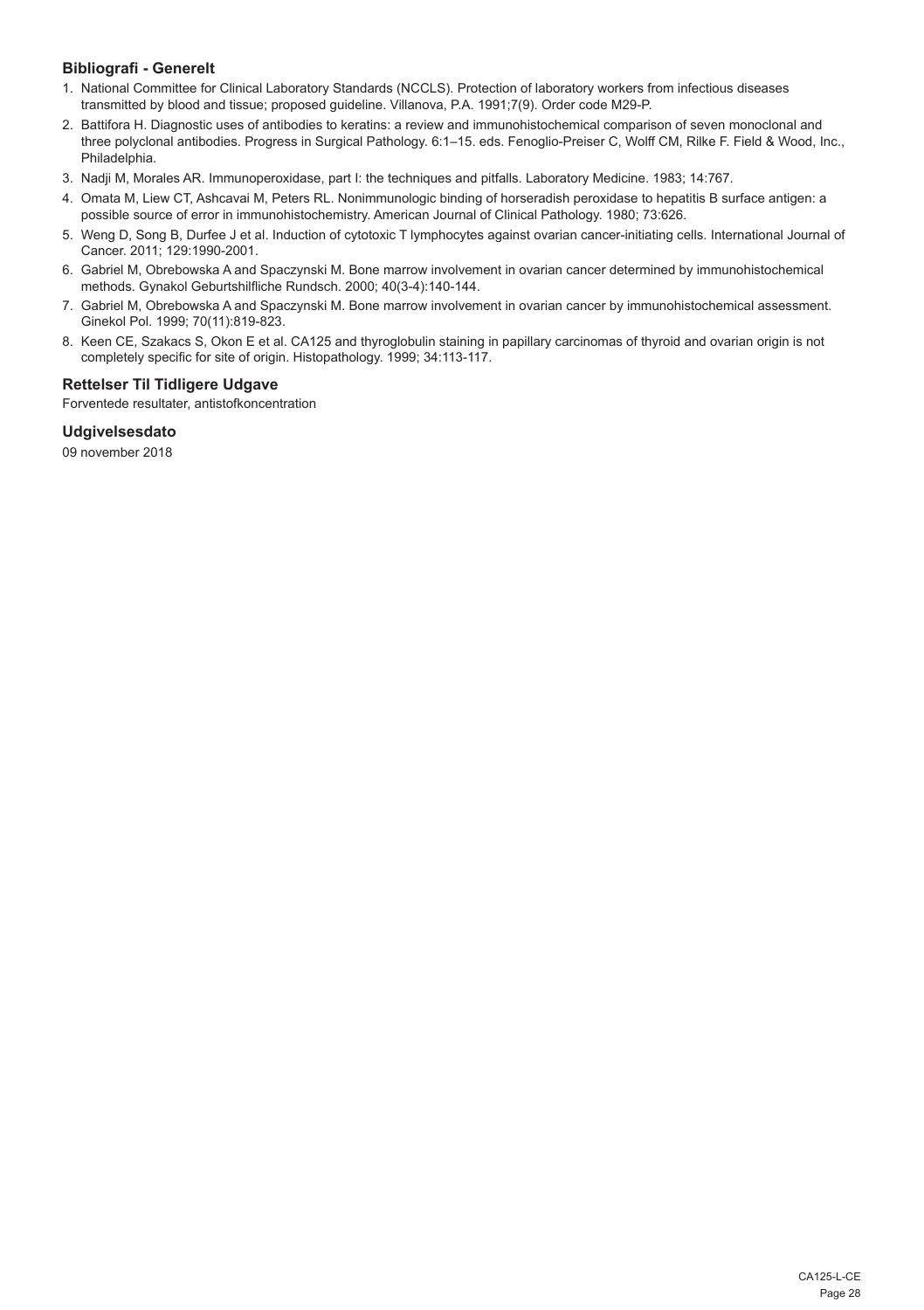# <span id="page-29-0"></span>**Novocastra™ vloeibaar monoklonaal muisantilichaam CA125 (Ovarian Cancer Antigen) Productcode: NCL-L-CA125**

## **Beoogd Gebruik**

#### *Voor gebruik bij in-vitro-diagnostiek.*

NCL-L-CA125 is bedoeld voor de kwalitatieve identificatie, met behulp van lichtmicroscopie, van Cancer125-moleculen (eierstokkankerantigeen) in paraffinecoupes. De klinische interpretatie van iedere kleuring of de afwezigheid ervan moet worden aangevuld met morfologisch onderzoek en goede controles. De interpretatie moet worden geëvalueerd door een vakkundige patholoog binnen de context van de klinische geschiedenis van de patiënt en eventueel ander diagnostisch onderzoek.

#### **Beginsel van de Procedure**

Immunohistochemische (IHC) kleuringstechnieken maken de visualisatie van antigenen mogelijk via de sequentiële toepassing van een specifiek antilichaam naar het antigen (primaire antilichaam), het secundaire antilichaam naar het primaire antilichaam en een enzymcomplex met een chromogeen substraat met ingevoegde wasstappen. De enzymatische activering van de chromogeenresultaten in een zichtbaar reactieproduct op de antigene plaats. De monsters kunnen dan tegengekleurd en afgedekt zijn. De resultaten worden geïnterpreteerd met een lichtmicroscoop en hulpmiddelen in de differentiële diagnose van pathofysiologische processen, die wel of niet met een specifiek antigen geassocieerd kunnen worden.

#### **Kloon**

Ov185:1

#### **Immunogeen**

Een gedeeltelijk gezuiverde mucinefractie uit een verzameling kankerweefsel van patiënten met epitheliale eierstokkanker.

#### **Specificiteit**

Repetitieve eiwitdeterminant die tot expressie wordt gebracht in de eiwitkern van het humane CA125-eierstokkankerantigeen.

#### **Reagentiasamenstelling**

NCL-L-CA125 is een gezuiverde IgG-fractie die wordt aangeboden in fosfaatgebufferde zoutoplossing (pH 7,6) met 1% runderserumalbumine-dragereiwit en met 15 mM natriumazide als conserveringsmiddel.

#### **Ig-klasse**

IgG1

| Totale Proteïneconcentratie I Total Protein |  |
|---------------------------------------------|--|
|                                             |  |

Raadpleeg het etiket op de flacon voor de specifieke totale proteïneconcenstratie.

#### **Antilichaamconcentratie**

Groter dan of gelijk aan 12,5 mg/L zoals bepaald door ELISA. Raadpleeg het etiket op de flacon voor de specifieke lg-concenstratie.

## **Aanbevelingen over het Gebruik**

Immunochemisch op paraffine coupes.

**Warmte-geïnduceerd epitoopherstel (Heat Induced Epitope Retrieval, HIER):** Volg de instructies voor het gebruik in Novocastra Epitope Retrieval Solution pH 6.

**Aangeranden verdunning:** 1:100 voor 30 minuten bij 25 °C. Dit wordt gezien als een richtlijn en gebruikers dienen hun eigen optimale werkverdunningen te bepalen.

**Visualisatie:** Volg a.u.b. de gebruiksinstructies in de Novolink™ Polymer Detection Systems. Voor meer productinformatie of ondersteuning dient u contact op te nemen uw lokale distributeur of het regionale kantoor van Leica Biosystems, of de website van Leica Biosystems te bezoeken, www.LeicaBiosystems.com

De prestatie van dit antilichaam dient gevalideerd te worden als het wordt gebruikt met andere handmatige kleuringssystemen of automatische platformen.

### **Opslag en Stabiliteit**

Opslaan bij temperaturen van 2–8 °C. Niet bevriezen. Laat het systeem direct na gebruik terugkeren naar een temperatuur van 2–8 °C. Gebruik het product niet meer na de expiratiedatum die op de flacon staat. Opslagcondities andere dan degene die hierboven gespecificeerd zijn, dienen door de gebruiker geverifieerd te.

### **Voorbereiding van Monsters**

De aanbevolen fixeerstof is 10% neutraal gebufferde formaline voor paraffine ingebedde weefselcoupes.

#### **Waarschuwingen en Voorzorgsmaatregelen**

Deze reagens is voorbereid van het supernatant van de celkweek. Aangezien het biologisch product is, dient u bij het gebruik ervan voorzichtig te werk te gaan.

Deze reagens bevat natriumazide. Een materiaalveiligheidsblad is op verzoek verkrijgbaar bij www.LeicaBiosystems.com

Raadpleeg de richtlijnen van de lokale of nationale overheid voor het afdanken van potentieel giftige componenten.

Monsters moeten voor en na fixatie worden behandeld als potentiële overdragers van infecties en volgens de juiste

voorzorgsmaatregelen worden afgedankt. Dit geldt tevens voor alle materialen die aan de monsters zijn blootgesteld.<sup>1</sup>

Reagentia mogen nooit met de mond worden gepipetteerd. Daarnaast moet contact tussen de huid en het slijmvlies met reagentia en monsters worden vermeden.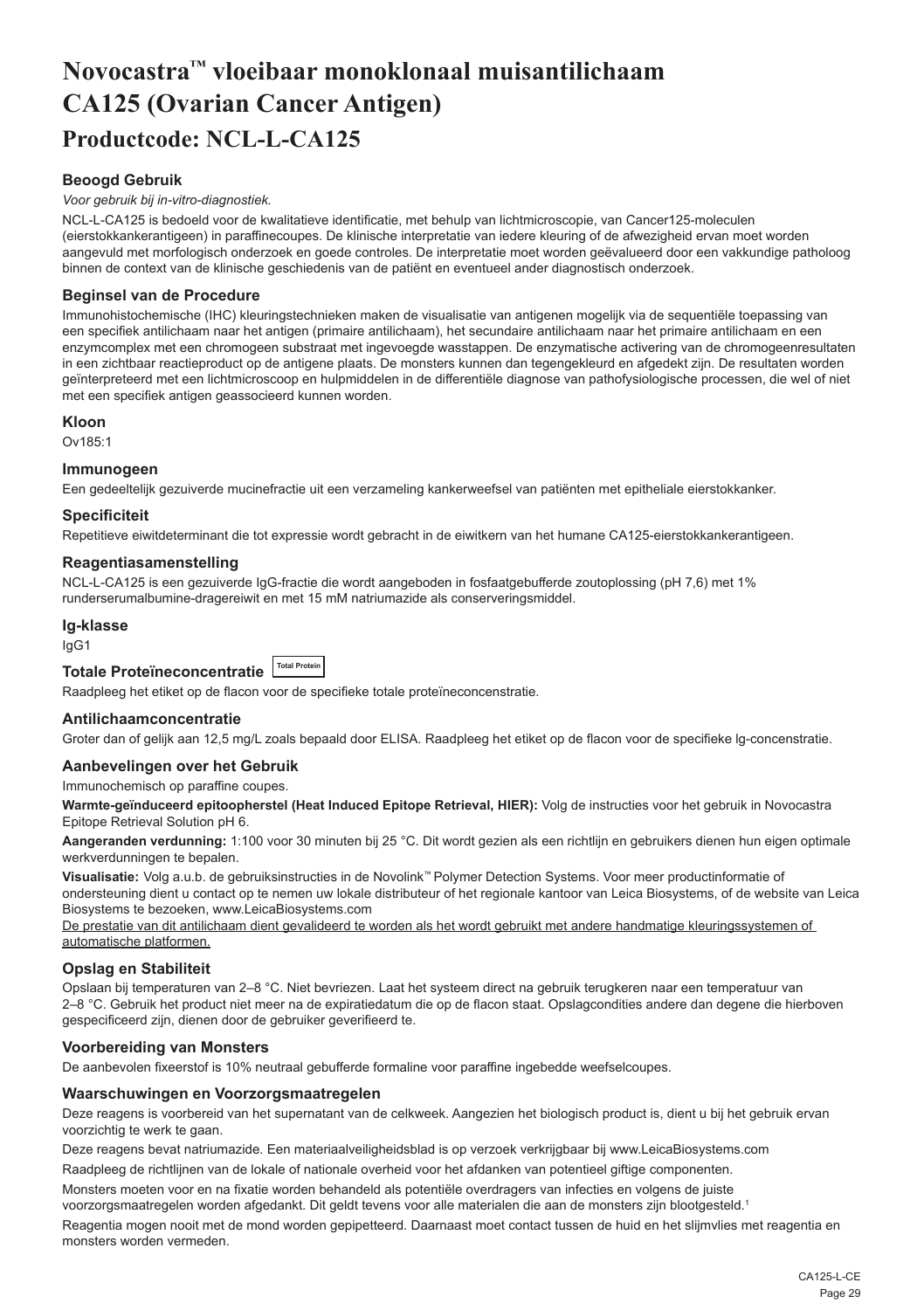Als reagentia of monsters in contact komen met gevoelige gebieden, moet u deze gebieden wassen met een ruime hoeveelheid water. Neem contact op met een arts.

Minimaliseer de kans van microbacteriële contaminatie van reagentia. Als u dit niet doet, kan er een toename van niet-specifieke kleuring optreden.

Incubatietijden of temperaturen die afwijken van degenen die gespecificeerd zijn, kunnen tot onjuiste resultaten leiden. Iedere dergelijke verandering moet door de gebruiker gevalideerd worden.

#### **Kwaliteitscontrole**

Verschillen in het verwerken van weefsel en technische procedures in het laboratorium van de gebruiker kunnen zorgen voor een aanzienlijke variabiliteit van de resultaten. Dit vereist een regulier gebruik van bedrijfseigen controles naast de volgende procedures. De controles moeten verse autopsie-, biopsie-, of chirurgische monsters omvatten, en zo snel mogelijk formaline gefixeerd en in paraffinewax ingebed worden, op dezelfde manier als de patiëntmonster(s).

#### **Positieve Weefselcontrole**

Wordt gebruikt om correct voorbereide weefsels en goede kleuringstechnieken aan te duiden.

Er dient een positieve weefselcontrole opgenomen te worden voor iedere set testcondities in iedere kleuringsrun.

Voor een optimale kwaliteitscontrole en voor het detecteren van geringe niveaus van reagensdegredatie, is weefsel met zwakke positieve kleuring beter geschikt dan weefsel met sterke positieve kleuring.<sup>2</sup>

Aanbevolen positieve weefselcontrole is een hoog percentage mucineuze eierstokadenocarcinomen.

Als de positieve weefselcontrole geen positieve kleuring vertoont, moeten de resultaten met de testmonsters als ongeldig worden beschouwd.

### **Negatieve Weefselcontrole**

Dient onderzocht te worden na de positieve weefselcontrole om de specificiteit te verifiëren van de labeling van het doelantigen door het primaire antilichaam.

Aanbevolen negatieve weefselcontrole is skeletspier.

Daarnaast leveren de verscheidenheid aan celtypen, die in de meeste weefselcoupes aanwezig zijn, regelmatig negatieve controlelocaties op, maar dit dient door de gebruiker geverifieerd te worden. Niet-specifieke kleuring, indien aanwezig, heeft meestal een diffuus uiterlijk.

Daarnaast kan in coupes sporadische kleuring van bindweefsel worden geobserveerd. Dit treedt op als gevolg van overdadig fixeren van weefsel met formaline. Maak voor de interpretatie van kleuringsresultaten gebruik van intacte cellen. Necrotische of gedegenereerde cellen kunnen vaak een niet-specifieke kleuring vertonen.3

Er kan sprake zijn van fout-positieven als gevolg van niet-immunologische binding van eiwitten of substraatreactieproducten. Zij kunnen ook veroorzaakt worden door endogene enzymen zoals pseudoperoxidase (erythrocyten), endogene peroxidase (cytochroom C), of endogene biotine (bijv. lever, borst, hersenen, nieren), afhankelijk van het type immunokleuring dat gebruikt wordt.

Om endogene enzymen of niet-specifieke binding van enzymen van specifieke immunoreactiviteit te differentiëren, kan het zijn dat extra patiëntweefsels exclusief gekleurd wordt met substraat chromogeen of enzymcomplexen (avidine-biotine, streptavidine, gelabeld polymeer) en respectievelijk substraat-chromogeen. Indien specifieke kleuring binnen het interne negatieve controleweefsel optreedt, moeten de resultaten die met de patiëntmonsters zijn verkregen als ongeldig worden beschouwd.

### **Negatieve Reagenscontrole**

Gebruik een niet-specifieke negatieve reagenscontrole in plaats van het primaire antilichaam met een coupe van ieder patiëntmonster, om een niet-specifieke kleuring te evalueren en een betere interpretatie te krijgen van de specifieke kleuring op de antigene plaats.

### **Patiëntweefsel**

Onderzoek de gekleurde patiëntmonsters met NCL-L-CA125. De positieve kleuringsintensiteit moet worden geëvalueerd binnen de context van iedere niet-specifieke achtergrondkleuring van de negatieve reagenscontrole. Net zoals bij elke immunohistochemische test betekent een negatief resultaat dat het antigeen niet is gedetecteerd. Het betekent dus niet dat het antigeen afwezig was in de geanalyseerde cellen/het geanalyseerde weefsel. Gebruik een panel van antilichamen om de verkeerd-negatieve reacties te identificeren.

## **Verwachte Resultaten**

#### Normale weefsels

Kloon Ov185.1 detecteerde het extracellulaire membraangeassocieerde eierstokkankerantigeen, CA125, in normale endometriumklieren, occasionele melkkanalen, mucineuze klieren van de slokdarm, baarmoederhals en larynx en op mesotheel. (Totaal aantal normale gevallen = 136.)

#### Abnormale weefsels

Kloon Ov185.1 kleurde 19/73 longtumoren (waaronder 15/28 longadenocarcinomen, 3/28 plaveiselcelcarcinomen, 1/3 grootcellige carcinomen, 0/8 kleincellige carcinomen en 0/6 atypische carcinoïden), 15/48 eierstoktumoren (waaronder 8/18 eierstokadenocarcinomen, 5/12 endometrioïde-adenocarcinomen, 1/1 onvolgroeid teratoom, 1/1 borderline mucineus cystadenoom, 0/4 thecaceltumoren, 0/3 ongedifferentieerde carcinomen, 0/3 granulosaceltumoren, 0/2 mucineuze cystadenomen, 0/2 endodermale sinuscarcinomen, 0/1 leiomyosarcoom en 0/1 dysgerminoom), 4/23 borsttumoren, 2/29 darmtumoren (waaronder 2/2 dunnedarmtumoren, 0/23 colonadenocarcinomen, 0/3 rectale adenocarcinomen en 0/1 colonadenoom) en 1/2 endometrium-adenocarcinomen. Er werd geen kleuring waargenomen in schildkliertumoren (0/5), gemetastaseerde tumoren (0/5), hersentumoren (0/4), hepatocellulaire carcinomen (0/4), slokdarmtumoren (0/3), lymfomen (0/3), maagtumoren (0/3), niertumoren (0/2), seminomen (0/2), hoofd- en halstumoren (0/2), huidtumoren (0/2), baarmoederhalstumoren (0/2), bottumoren (0/2), bijniertumoren (0/2), blaastumoren (0/2), prostaattumoren (0/2), een speekselkliertumor (0/1), een plaveiselceltumor van de tong (0/1), een pancreastumor (0/1), een feochromocytoom (0/1) en een prostaathyperplasie (0/1). (Totaal aantal afwijkende gevallen = 225.)

**NCL-L-CA125 wordt aanbevolen voor het detecteren van CA125-antigeen (eierstokkankerantigeen) in normale en neoplastische weefsels, als aanvulling op conventionele histopathologie waarbij niet-immunologische histochemische kleuringen worden gebruikt.**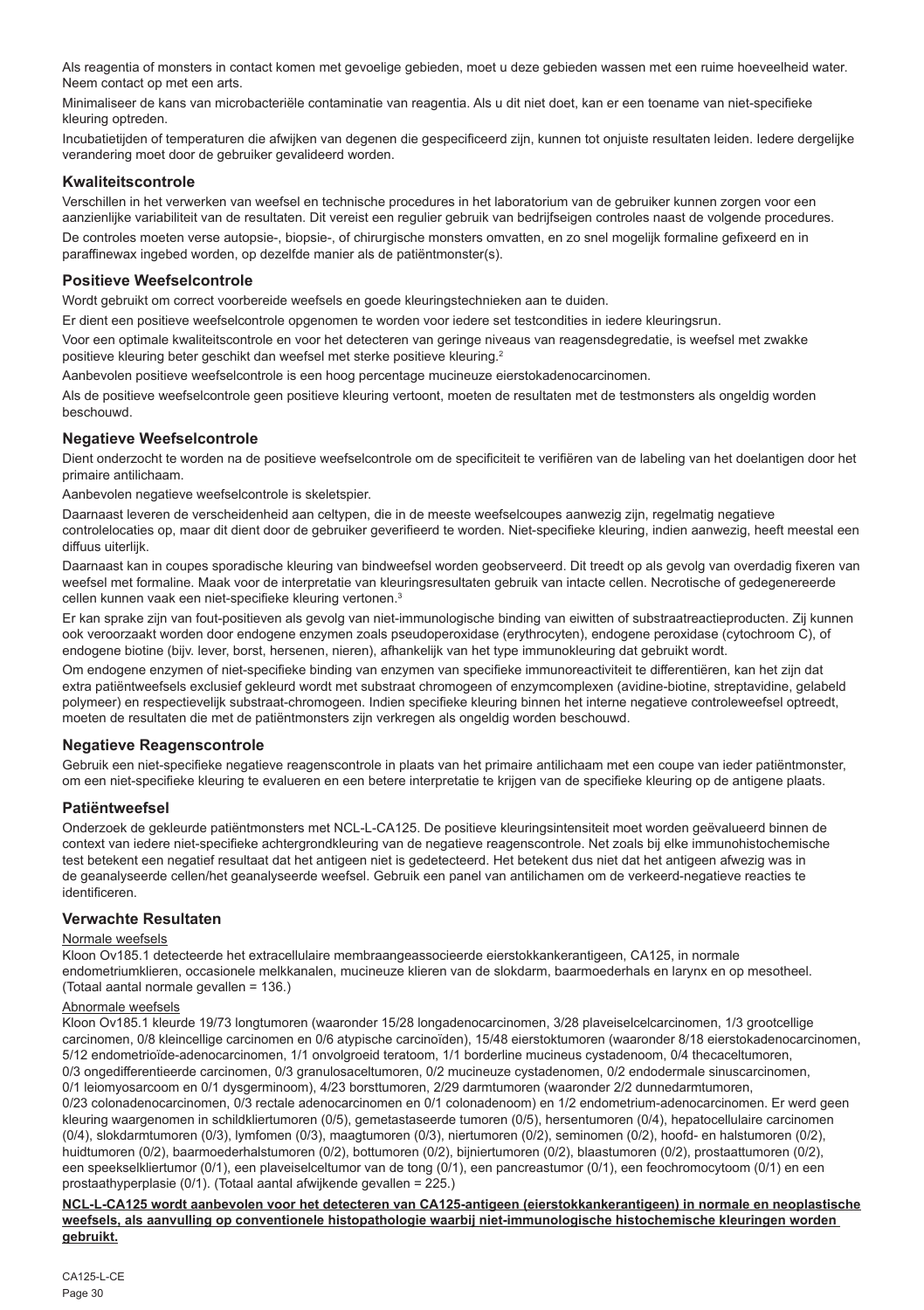## **Algemene Beperkingen**

Immunohistochemie is een diagnoseproces van meerdere stappen dat uit een gespecialiseerde training bestaat in het selecteren van de desbetreffende reagentia; weefselselectie, fixatie en verwerking; voorbereiding van de IHC-objectglaasjes; en de interpretatie van de kleuringsresultaten. Weefselkleuring is afhankelijk van het gebruik en de verwerking van het weefsel vóór het aanbrengen van de kleuring. Een onjuiste manier van fixeren, invriezen, ontdooien, wassen, drogen, verwarmen en opdelen of contaminatie met andere weefsels of vloeistoffen kunnen leiden tot artefacten, het vastzitten van antilichamen of fout-negatieven. Inconsistente resultaten kunnen het gevolg zijn variaties in de methoden die voor het fixeren en inbedden worden gebruikt of van inherente onregelmatigheden binnen het weefsel.4

Overmatige of onvolledige tegenkleuring kan een correcte interpretatie van de resultaten in te weg zitten.

De klinische interpretatie van iedere kleuring of de afwezigheid ervan moet worden aangevuld met morfologisch onderzoek en goede controles. De interpretatie moet worden geëvalueerd door een vakkundige patholoog binnen de context van de klinische geschiedenis van de patiënt en eventueel ander diagnostisch onderzoek.

Antilichamen van Leica Biosystems Newcastle Ltd zijn bedoeld voor gebruik, zoals aangegeven, op bevroren of paraffine ingebedde coupes met specifieke fixatie-eisen. Er kan een onverwachte antigenexpressie optreden, met name in neoplasma's. De klinische interpretatie van ieder gekleurde weefselcoupe moet morfologische analyses bevatten en de evaluatie van de juiste controles.

### **Algemene Literatuurlijst**

- 1. National Committee for Clinical Laboratory Standards (NCCLS). Protection of laboratory workers from infectious diseases transmitted by blood and tissue; proposed guideline. Villanova, P.A. 1991; 7(9). Order code M29-P.
- 2. Battifora H. Diagnostic uses of antibodies to keratins: a review and immunohistochemical comparison of seven monoclonal and three polyclonal antibodies. Progress in Surgical Pathology. 6:1–15. eds. Fenoglio-Preiser C, Wolff CM, Rilke F. Field & Wood, Inc., **Philadelphia**
- 3. Nadji M, Morales AR. Immunoperoxidase, part I: the techniques and pitfalls. Laboratory Medicine. 1983; 14:767.
- 4. Omata M, Liew CT, Ashcavai M, Peters RL. Nonimmunologic binding of horseradish peroxidase to hepatitis B surface antigen: a possible source of error in immunohistochemistry. American Journal of Clinical Pathology. 1980; 73:626.
- 5. Weng D, Song B, Durfee J et al. Induction of cytotoxic T lymphocytes against ovarian cancer-initiating cells. International Journal of Cancer. 2011; 129:1990-2001.
- 6. Gabriel M, Obrebowska A and Spaczynski M. Bone marrow involvement in ovarian cancer determined by immunohistochemical methods. Gynakol Geburtshilfliche Rundsch. 2000; 40(3-4):140-144.
- 7. Gabriel M, Obrebowska A and Spaczynski M. Bone marrow involvement in ovarian cancer by immunohistochemical assessment. Ginekol Pol. 1999; 70(11):819-823.
- 8. Keen CE, Szakacs S, Okon E et al. CA125 and thyroglobulin staining in papillary carcinomas of thyroid and ovarian origin is not completely specific for site of origin. Histopathology. 1999; 34:113-117.

#### **Aanpassingen ten opzichte van Vorige Editie**

Verwachte resultaten, antilichaamconcentratie.

#### **Publicatiedatum**

09 november 2018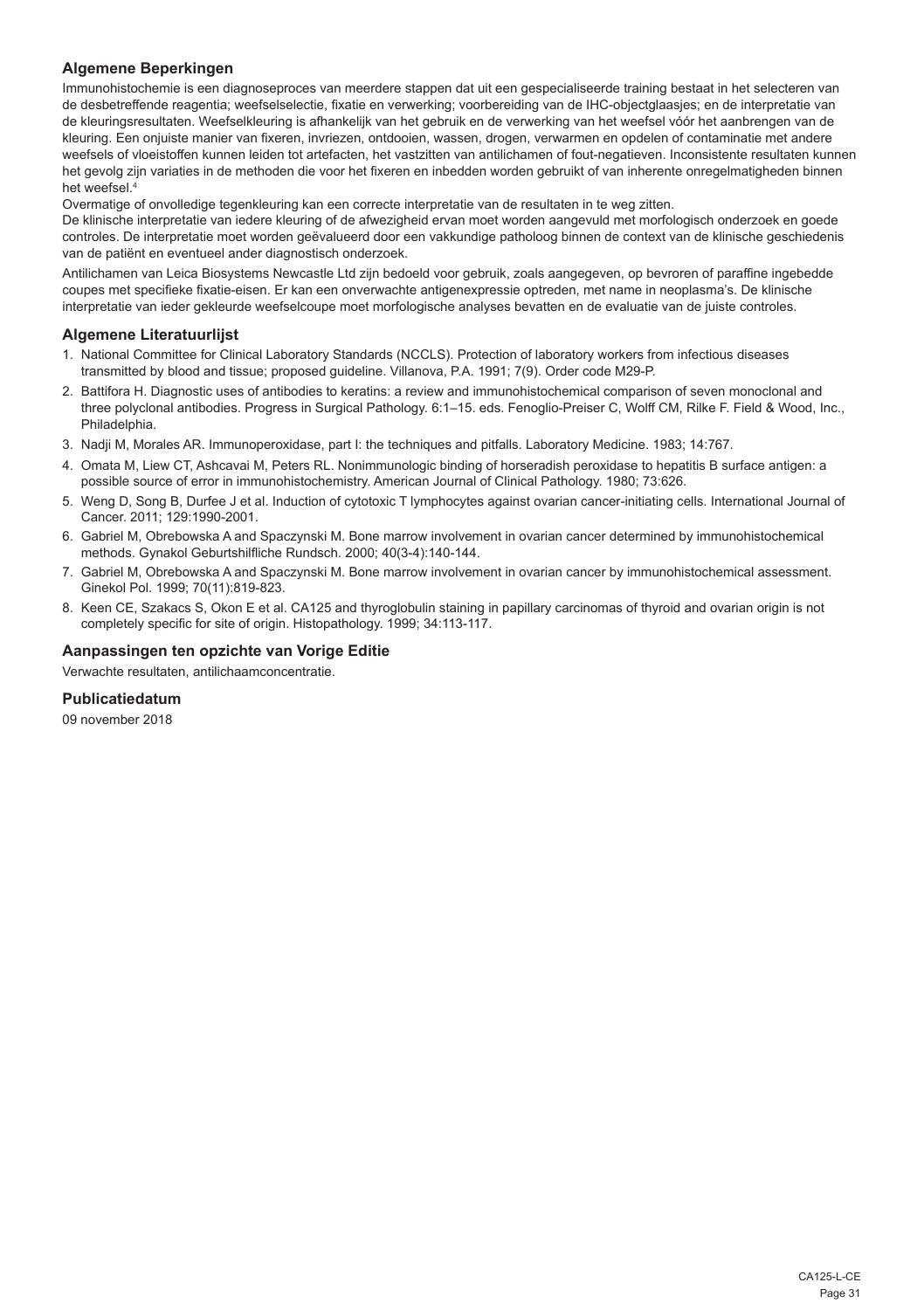# <span id="page-32-0"></span>**Novocastra™ flytende monoklonalt antistoff fra mus CA125 (Ovarian Cancer Antigen) Produktkode: NCL-L-CA125**

## **Tiltenkt bruk**

#### *Til in vitro-diagnostisk bruk.*

NCL-L-CA125 skal brukes til kvalitativ identifisering med lysmikroskopi av CA125-molekyler (antigen mot eggstokkreft) i parafinsnitt. Den kliniske tolkningen av farge eller manglende farge skal suppleres med morfologiske undersøkelser og bruk av egnede kontroller, og bør evalueres av en kvalifisert patolog i lys av pasientens kliniske historie og eventuelle andre diagnostiske tester.

#### **Prosedyreprinsipp**

Immunhistokjemiske (IHC) fargingsteknikker gjør det mulig å se antigener via en sekvensiell tilsetning av et bestemt antistoff mot antigenet (primært antistoff), et sekundært antistoff mot det primære antistoffet og et enzymkompleks med et kromogent substrat med innskutte vasketrinn. Den enzymatiske aktiveringen av kromogenet gir et synlig reaksjonsprodukt på antigenstedet. Prøven kan deretter kontrastfarges og dekkes med et dekkglass. Resultatene fortolkes ved hjelp av et lysmikroskop og medvirker til differensialdiagnose av patofysiologiske prosesser som muligens kan være assosiert med et bestemt antigen.

**Klon**

Ov185:1

#### **Immunogen**

En delvis renset mucin fraksjon fra en pool med kreftvev fra pasienter med epitelial eggstokkreft.

#### **Spesifisitet**

Repeterende proteindeterminant uttrykt i proteinkjernen til humant CA125-antigen mot eggstokkreft.

#### **Reagenssammensetning**

NCL-L-CA125 er en renset IgG-fraksjon presentert i fosfatbufret saltvann (pH 7,6) med 1 % av bærerproteinet bovint serumalbumin og med 15 mM natriumazid som konserveringsmiddel.

## **Ig-klasse**

IgG1

## **Totalproteinkonsentrasjon Total Protein**

Se etiketten på hetteglasset for lotspesifikk totalproteinkonsentrasjon.

#### **Antistoffkonsentrasjon**

Større enn eller lik 12,5 mg/L som fastslått av ELISA. Se etiketten på hetteglasset for lotspesifikk Ig-konsentrasjon.

#### **Anbefalinger for Bruk**

Immunhistokjemi på parafinsnitt.

**Varmeindusert epitopgjenfinning (Heat Induced Epitope Retrieval, HIER):** Følg bruksanvisningen for Novocastra Epitope Retrieval Solution pH 6.

**Foreslått fortynning:** 1:100 i 30 minutter ved 25 °C. Disse retningslinjene er veiledende, og brukeren bør selv bestemme egne optimale bruksfortynninger.

**Visualisering:** Følg bruksanvisningen for Novolink™ Polymer Detection Systems. Ønsker du ytterligere produktinformasjon eller -støtte, kan du ta kontakt med den lokale forhandleren eller regionkontoret til Leica Biosystems, eller på nettsidene til Leica Biosystems, www.LeicaBiosystems.com

Ytelsen til dette antistoffet bør valideres ved bruk av andre manuelle fargingssystemer eller automatiske systemer.

#### **Oppbevaring og Stabilitet**

Oppbevares ved 2–8 °C. Må ikke fryses. Returneres til 2–8 °C umiddelbart etter bruk. Må ikke brukes etter utløpsdatoen angitt på produktetiketten. Andre oppbevaringsbetingelser må valideres av brukeren.

#### **Klargjøring av Prøver**

Anbefalt fiksativ er 10 % nøytralbufret formalin for parafinlagrede vevssnitt.

#### **Advarsler og Forholdsregler**

Denne reagensen er laget av supernatanten fra en cellekultur. Dette er et biologisk produkt som må behandles deretter.

Denne reagensen inneholder natriumazid. Dataark om materialsikkerhet (MSDS) er tilgjengelig på forespørsel eller kan lastes ned fra www.LeicaBiosystems.com

Følg nasjonale og lokale forskrifter for avhending av komponenter som kan være giftige.

Prøver (før og etter fiksering) og alt materiale som eksponeres for dem, skal behandles som potensielt smittefarlig og kasseres i samsvar med gjeldende forholdsregler.<sup>1</sup>

Hold aldri pipetter med reagens i munnen, og unngå at hud og slimhinner kommer i kontakt med reagenser og prøver.

Hvis reagenser eller prøver kommer i kontakt med følsomme områder, skal de skylles med rikelig vann. Kontakt lege.

Reduser mikrobiell kontaminering av reagensene til et minimum, ellers kan det forekomme økt uspesifisert farging.

Inkubasjonstider eller temperaturer som er annerledes enn det som er angitt, kan gi unøyaktige resultater. Slike endringer må valideres av brukeren.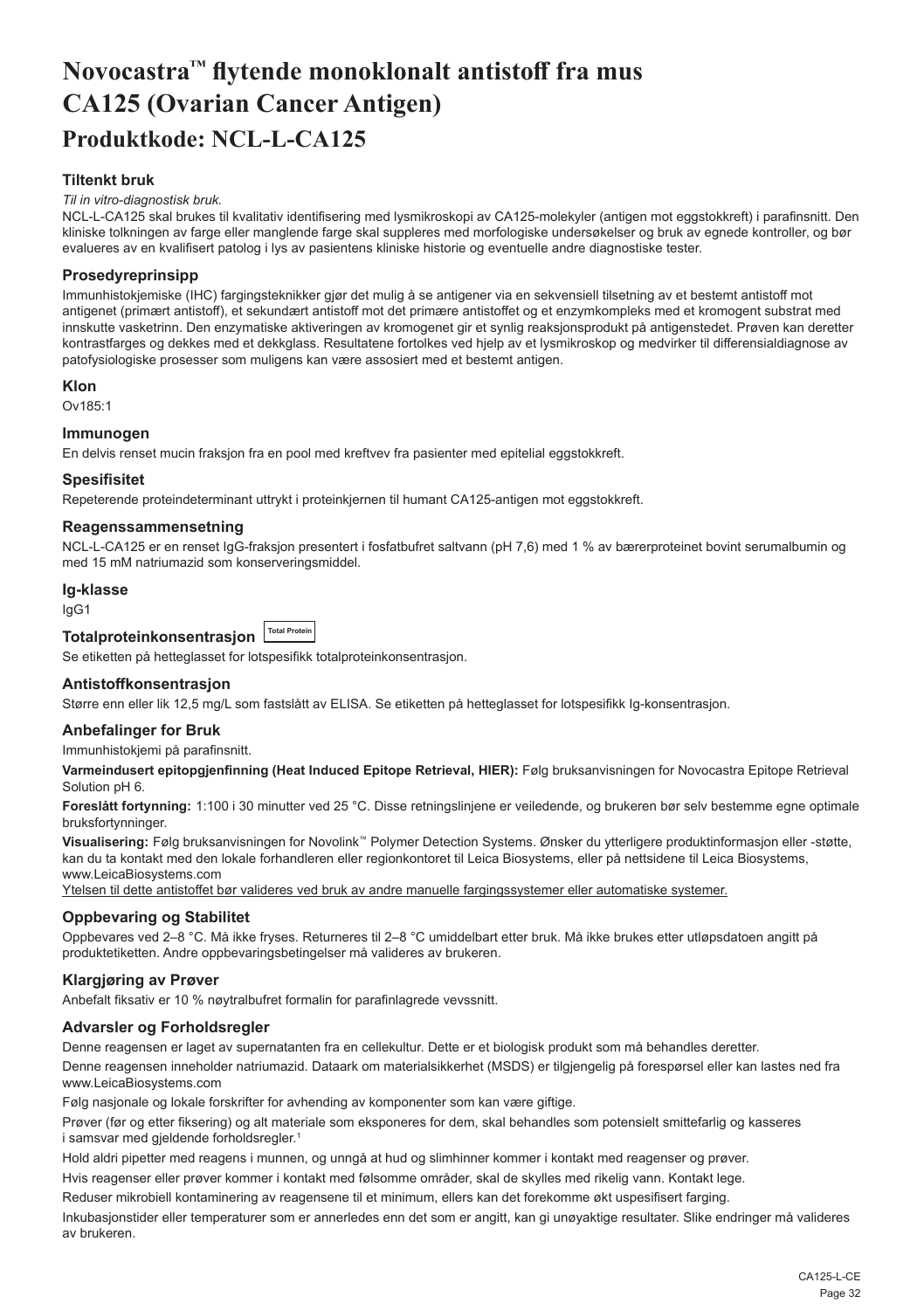## **Kvalitetskontroll**

Forskjeller i behandlingen av vev og forskjeller i tekniske prosedyrer i brukerens laboratorium kan gi signifikant varierte resultater, og det kan være nødvendig å foreta kontroller på stedet i tillegg til prosedyrene angitt nedenfor.

Kontrollene skal være nye autopsi-/biopsi-/kirurgiske prøver, formalinfikserte, behandlede og parafinlagrede så snart som mulig, på samme måte som pasientprøver.

## **Positiv Vevskontroll**

Brukes for å påvise korrekt vevspreparering og fargeteknikker.

Én positiv vevskontroll bør inkluderes for hvert sett med testbetingelser i hver fargerunde.

Svakt positivt farget vev er mer egnet enn kraftig positivt farget vev til optimal kvalitetskontroll og påvisning av små nivåer reagensnedbrytning.<sup>2</sup>

Anbefalt positivt kontrollvev er en høy prosentandel av mucinøse eggstokk-adenokarsinomer.

Hvis den positive vevskontrollen ikke viser positiv farging, skal resultatene til testprøvene anses som ugyldige.

## **Negativ Vevskontroll**

Skal undersøkes etter den positive vevskontrollen for å sikre at det primære antistoffet merker målantigenet spesifikt.

Anbefalt negativt kontrollvev er skjelettmuskulatur.

Alternativt har de mange ulike celletypene som finnes i de fleste vevssnittene ofte negative kontrollsteder, men dette må verifiseres av brukeren. Uspesifikk farging, hvis dette er aktuelt, har ofte et diffust utseende.

Sporadisk farging av bindevev kan på samme måte observeres i snitt fra vev som er fiksert for kraftig i formalin. Bruk intakte celler for å tolke fargeresultatene. Nekrotiske eller degenererte celler kan ofte farges uspesifikt.<sup>3</sup>

Falske positive resultater kan skyldes ikke-immunologisk binding av proteiner eller substratreaksjonsprodukter. Dette kan også skyldes endogene enzymer som pseudoperoksidase (erytrocytter), endogen peroksidase (cytokrom C) eller endogent biotin (f.eks. lever, bryst, hjerne, nyre), avhengig av anvendt type immunfarge.

For å differensiere endogen enzymaktivitet eller uspesifikk enzymbinding og spesifikk immunreaktivitet kan ytterligere pasientvev eventuelt farges kun med henholdsvis substratkromogen eller enzymkomplekser (avidin-biotin, streptavidin, merket polymer) og substratkromogen. Hvis det skjer spesifikk farging i den negative vevskontrollen, må resultatene for pasientprøvene anses som ugyldige.

## **Negativ reagenskontroll**

Bruk en uspesifikk negativ reagenskontroll i stedet for det primære antistoffet på et snitt av hver pasientprøve for å vurdere uspesifikk farging og for å muliggjøre bedre fortolkning av spesifikk farging på antigenstedet.

### **Pasientvev**

Undersøk pasientprøver farget med NCL-L-CA125 sist. Intensiteten av positiv farging bør vurderes i sammenheng med eventuell uspesifikk bakgrunnsfarging av den negative reagenskontrollen. Som med alle immunhistokjemiske tester, betyr et negativt resultat at antigenet ikke ble påvist, ikke at antigenet var fraværende i de analyserte cellene/vevet. Om nødvendig kan man bruke et panel av antistoffer for å identifisere falske negative reaksjoner.

### **Forventede Resultater**

#### Normalt Vev

Clone Ov185.1 detekterte det ekstracellulær membran-assosierte antigenet mot eggstokkreft, CA125, i normale endometriekjertler, sporadiske brystkanaler, mucinøse kjertler i spiserøret, livmorhalsen og strupehodet og på brysthinnen. (Totalt antall normale tilfeller = 136).

## Abnormalt Vev

Clone Ov185.1 farget 19/73 lungetumorer (inkludert 15/28 lunge-adenokarsinomer, 3/28 plateepitelkarsinomer, 1/3 storcellede karsinomer, 0/8 småcellede karsinomer og 0/6 atypiske karsinoider), 15/48 eggstokktumorer (inkludert 8/18 eggstokk-adenokarsinomer, 5/12 endometrie-adenokarsinomer, 1/1 umodent teratom, 1/1 grensetilfelle av mucinøst cystadenom, 0/4 tekacelletumorer, 0/3 udifferensierte karsinomer, 0/3 granulosacelletumorer, 0/2 mucinøse cystadenomer, 0/2 endodermale sinuskarsinomer, 0/1 leiomyosarkom og 0/1 dysgerminom), 4/23 brysttumorer, 2/29 tarmtumorer (inkludert 2/2 tynntarmtumorer, 0/23 tykktarmadenokarsinomer, 0/3 endetarm-adenokarsinomer og 0/1 tykktarmadenom) og 1/2 endometrie-adenokarsinomer. Ingen farging ble observert i skjoldbruskkjerteltumorer (0/5), metastatiske tumorer (0/5), hjernetumorer (0/4), hepatocellulære karsinomer (0/4), spiserørtumorer (0/3), lymfomer (0/3), magetumorer (0/3), nyretumorer (0/2), seminomer (0/2), tumorer på hodet og halsen (0/2), hudtumorer (0/2), livmorhalstumorer (0/2), beintumorer (0/2), binyretumorer (0/2), blæretumorer (0/2), prostatatumorer (0/2), en spyttkjerteltumor (0/1), et plateepitelcellekarsinom på tungen (0/1), en bukspyttkjerteltumor (0/1), et feokromocytom (0/1) og en prostatahyperplasi (0/1). (Totalt antall unormale tilfeller = 225).

#### **NCL-L-CA125 anbefales for deteksjon av CA125 (antigen mot eggstokkreft) i normale og neoplastiske vev, som tillegg til konvensjonell histopatologi med bruk av ikke-immunologiske histokjemiske farger.**

## **Generelle Begrensninger**

Immunhistokjemi er en diagnostisk prosess i flere trinn som omfatter spesialutdanning i valg av egnede reagenser, vevsseleksjon, -fiksering og -behandling samt preparering av IHC-objektglass og tolking av fargeresultater.Vevsfarging avhenger av håndteringen og behandlingen av vevet før fargingen. Feil fiksering, frysing, tining, vasking, tørking, oppvarming, snitting eller kontaminering med annet vev eller væsker kan gi artefakter, innfanging av antistoffer eller falske negative resultater. Inkonsekvente resultater kan skyldes variasjoner ved fiksering eller innstøpningsmetoder eller iboende uregelmessigheter i vevet.4

Overdreven eller ufullstendig motfarging kan også gjøre det vanskelig å tolke resultatene riktig.

Den kliniske tolkningen av farge eller manglende farge skal suppleres med morfologiske undersøkelser og bruk av egnede kontroller, og bør evalueres av en kvalifisert patolog i lys av pasientens kliniske historie og eventuelle andre diagnostiske tester.

Antistoffer fra Leica Biosystems Newcastle Ltd skal brukes, som angitt, på enten frosne eller parafinlagrede snitt med spesifikke krav til fiksering. Uventet antigenekspresjon kan forekomme, spesielt i neoplasma. Den kliniske tolkningen av fargede vevssnitt må omfatte morfologiske analyser og evaluering av egnede kontroller.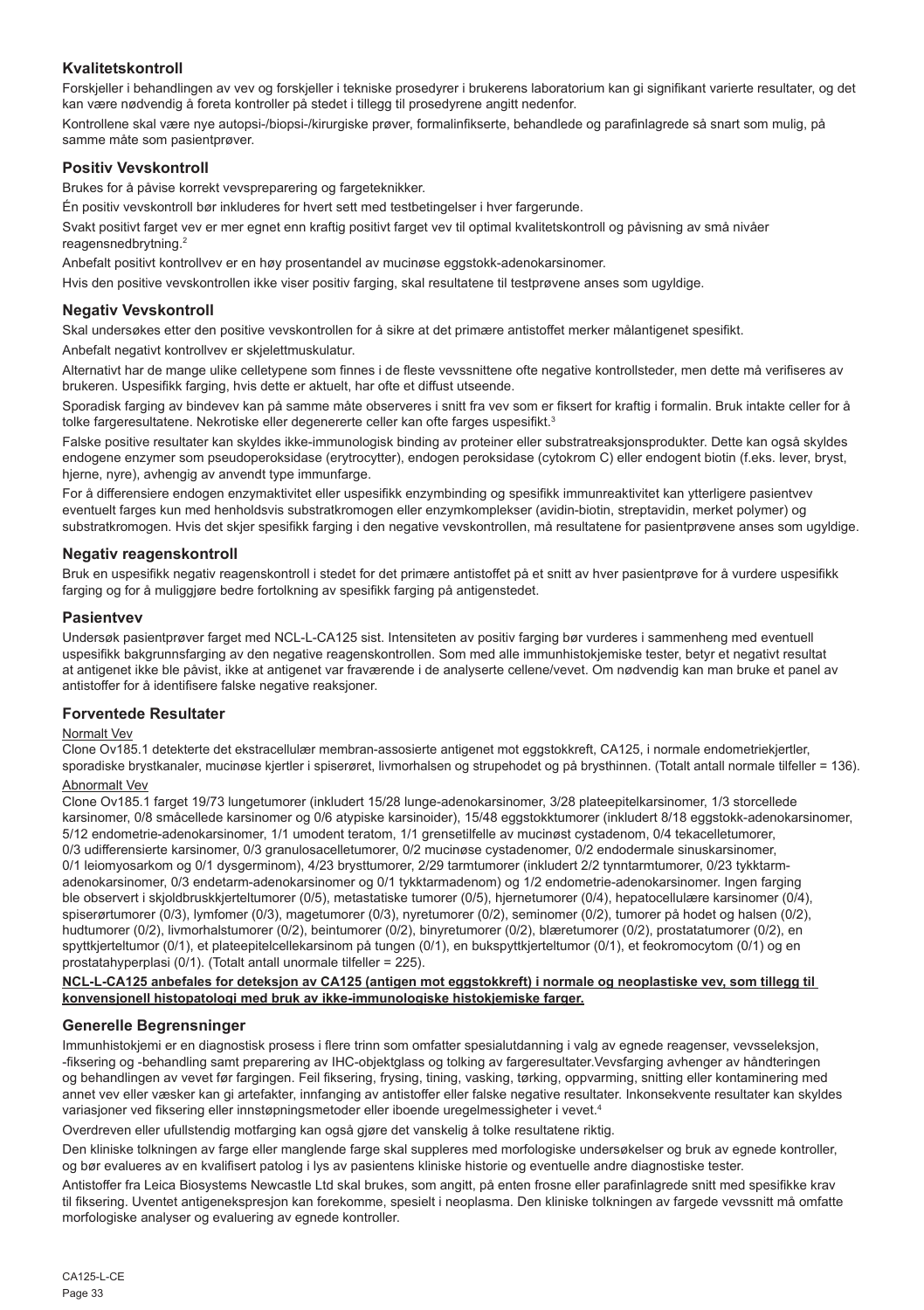## **Bibliografi – Generelt**

- 1. National Committee for Clinical Laboratory Standards (NCCLS). Protection of laboratory workers from infectious diseases transmitted by blood and tissue; proposed guideline. Villanova, P.A. 1991; 7(9). Order code M29-P.
- 2. Battifora H. Diagnostic uses of antibodies to keratins: a review and immunohistochemical comparison of seven monoclonal and three polyclonal antibodies. Progress in Surgical Pathology. 6:1–15. eds. Fenoglio-Preiser C, Wolff CM, Rilke F. Field & Wood, Inc., Philadelphia.
- 3. Nadji M, Morales AR. Immunoperoxidase, part I: the techniques and pitfalls. Laboratory Medicine. 1983; 14:767.
- 4. Omata M, Liew CT, Ashcavai M, Peters RL. Nonimmunologic binding of horseradish peroxidase to hepatitis B surface antigen: a possible source of error in immunohistochemistry. American Journal of Clinical Pathology. 1980; 73:626.
- 5. Weng D, Song B, Durfee J et al. Induction of cytotoxic T lymphocytes against ovarian cancer-initiating cells. International Journal of Cancer. 2011; 129:1990-2001.
- 6. Gabriel M, Obrebowska A and Spaczynski M. Bone marrow involvement in ovarian cancer determined by immunohistochemical methods. Gynakol Geburtshilfliche Rundsch. 2000; 40(3-4):140-144.
- 7. Gabriel M, Obrebowska A and Spaczynski M. Bone marrow involvement in ovarian cancer by immunohistochemical assessment. Ginekol Pol. 1999; 70(11):819-823.
- 8. Keen CE, Szakacs S, Okon E et al. CA125 and thyroglobulin staining in papillary carcinomas of thyroid and ovarian origin is not completely specific for site of origin. Histopathology. 1999; 34:113-117.

## **Endringer i forhold til Forrige Utgave**

Resultater forventet, antistoffkonsentrasjon.

## **Utgivelsesdato**

09 november 2018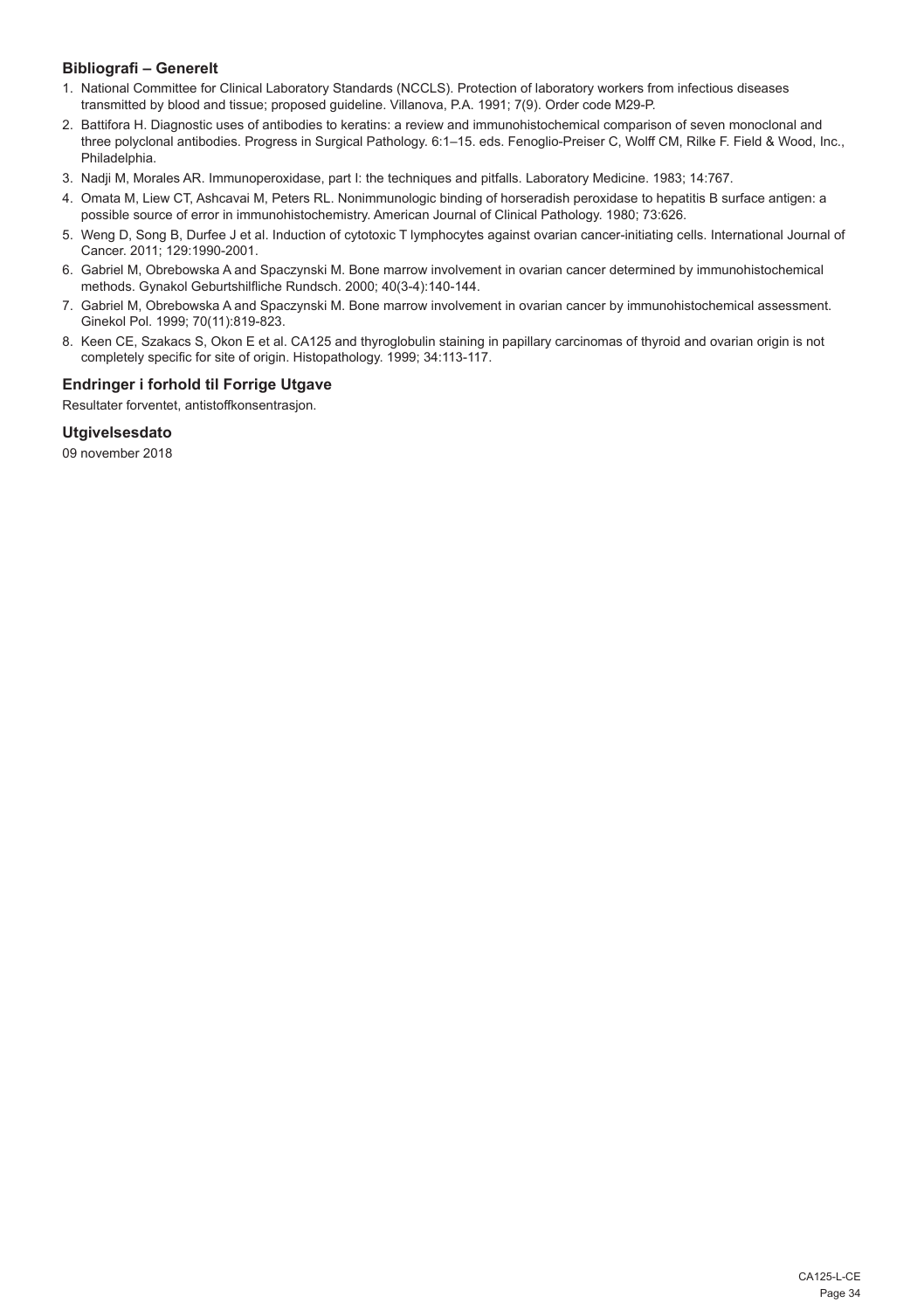# <span id="page-35-0"></span>**Novocastra™ Sıvı Fare Monoklonal Antikoru CA125 (Ovarian Cancer Antigen) Ürün Kodu: NCL-L-CA125**

## **Kullanım Amacı**

#### *In vitro diagnostik kullanımı için.*

NCL-L-CA125 ürününün parafin kesitlerde ışık mikroskopisi ile CA125 (Over Kanseri Antijeni) moleküllerinin nitel belirlenmesinde kullanılması amaçlanmıştır. Herhangi bir boyamanın mevcut olması veya olmaması ile ilgili klinik yorumlama, uygun kontroller kullanılarak morfolojik çalışmalarla tamamlanmalıdır ve hastanın klinik geçmişi ve diğer diagnostik testler kapsamında kalifiye bir patolojist tarafından değerlendirilmelidir.

#### **Prosedür Prensibi**

İmmünohistokimyasal (IHC) boyama teknikleri, spesifik bir antikorun antijene (primer antikor), ikincil bir antikorun primer antikora ve bir enzim kompleksinin kromojenik bir substrat ile arada yıkama adımları olacak şekilde sekansiyel olarak uygulanmasıyla antijenlerin görselleştirilmesini sağlar. Kromojenin enzimatik aktivasyonu, antijen bölgede görünür bir reaksiyon prodüktü ile sonuçlanır. Numune bu durumda karşıt boyanabilir ve lamellenebilir. Sonuçlar, bir ışık mikroskopu kullanılarak yorumlanır ve özel bir antijenle birleştirilebilen veya birleştirilemeyen patofizyolojik işlemlerin ayırıcı tanısına yardımcı olur.

#### **Clone**

Ov185:1

#### **İmmünojen**

Epitelyal over kanserli hastalardan kanser dokusu havuzundan kısmen saflaştırılmış müsin fraksiyonu.

#### **Spesifite**

CA125 insan over kanseri antijeninin protein korunda ifade edilen tekrarlayıcı protein belirleyicisi.

## **Reagent Kompozisyonu**

NCL-L-CA125, %1 bovin serum albumini taşıyıcı proteiniyle fosfat tamponlu salinde (pH 7,6) sunulan ve koruyucu madde olarak 15 mM sodyum azit içeren bir saflaştırılmış IgG fraksiyonudur.

#### **Ig Sınıfı**

IgG1

## **Toplam Protein Konsantrasyonu Total Protein**

Lota özel toplam protein konsantrasyonu için viyal etiketine başvurun.

#### **Antikor Konsantrasyonu**

ELISA tarafından belirlendiği gibi 12,5 mg/L'ye eşit veya bu değerden yüksek. Lota özel lg konsantrasyonu için viyal etiketine başvurun.

#### **Kullanım Tavsiyeleri**

Parafin seksiyonlarında immünohistokimya.

**Isı Etkisiyle Epitop Geri Kazanımı (Heat Induced Epitope Retrieval, HIER):** Lütfen, Novocastra Epitope Retrieval Solution pH 6 için kullanma talimatını izleyin.

**Önerilen dilüsyon:** 1:100 25 °C'de 30 dakika için. Bu bir kılavuz olarak verilmiştir; kullanıcılar, kendilerine özel optimal çalışma dilüsyonlarını belirlemelidirler.

**Görselleştirme:** Novolink™ Polymer Detection System kullanım talimatlarına uyun. Ürünle ilgili daha fazla bilgi veya destek için yerel distribütörünüze veya bölgesel Leica Biosystems ofisine başvurun veya alternatif olarak www.LeicaBiosystems.com Leica Biosystems internet sitesini ziyaret edin.

Bu antikorun performansı, diğer manuel boyama sistemleri veya otomatik platformlarla kullanıldığında doğrulanmalıdır.

#### **Saklama ve Dayanıklılık**

2–8 °C'de saklayın. Dondurmayın. Kullanımdan hemen sonra 2–8 °C'ye dönün. Viyal etiketinin üzerinde belirtilen son kullanım tarihinden sonra kullanmayın. Yukarıda belirtilenlerin dışındaki saklama koşullarının, kullanıcı tarafından kontrol edilmesi gerekir.

## **Numune Hazırlığı**

Önerilen fiksatif, parafine gömülmüş doku seksiyonları için %10 nötr tamponlu formalindir.

#### **Uyarılar ve Önlemler**

Bu reagent, hücre kültürünün supernatantından hazırlanmıştır. Bu bir biyolojik ürün olduğundan işlem yaparken özel dikkat gerektirir. Bu reagent, sodyum azit içerir. Talep üzerine veya www.LeicaBiosystems.com 'dan bir Material Safety Data Sheet (Malzeme Güvenlik Veri Sayfası) elde edilebilir

Potansiyel tüm toksik komponentlerin imhası için federal, ulusal veya lokal düzenlemelere başvurun.

Fikse etme işleminden önce ve sonra numuneler ve bunlara maruz kalan tüm materyaller, enfeksiyon yayabilecek gibi ele alınmalı ve doğru önlemler alınarak atığa çıkartılmalıdır.<sup>1</sup>

Reagent'lar asla ağızla pipetlenmemeli ve cildin ve muköz membranların reagent ve numunelerle temasından kaçınılmalıdır. Reagent veya numunelerin hassas alanlarla temas etmesi durumunda bu alanları bol su ile yıkayın. Doktora başvurun.

Reagent'ların mikrobiyal kontaminasyonunu minimize edin, aksi durumda nonspesifik boyamada bir artış ortaya çıkabilir.

Belirtilenlerin dışında inkübasyon süreleri veya sıcaklıkları, hatalı sonuçlara neden olabilir. Tüm değişiklikler, kullanıcı tarafından doğrulanmalıdır.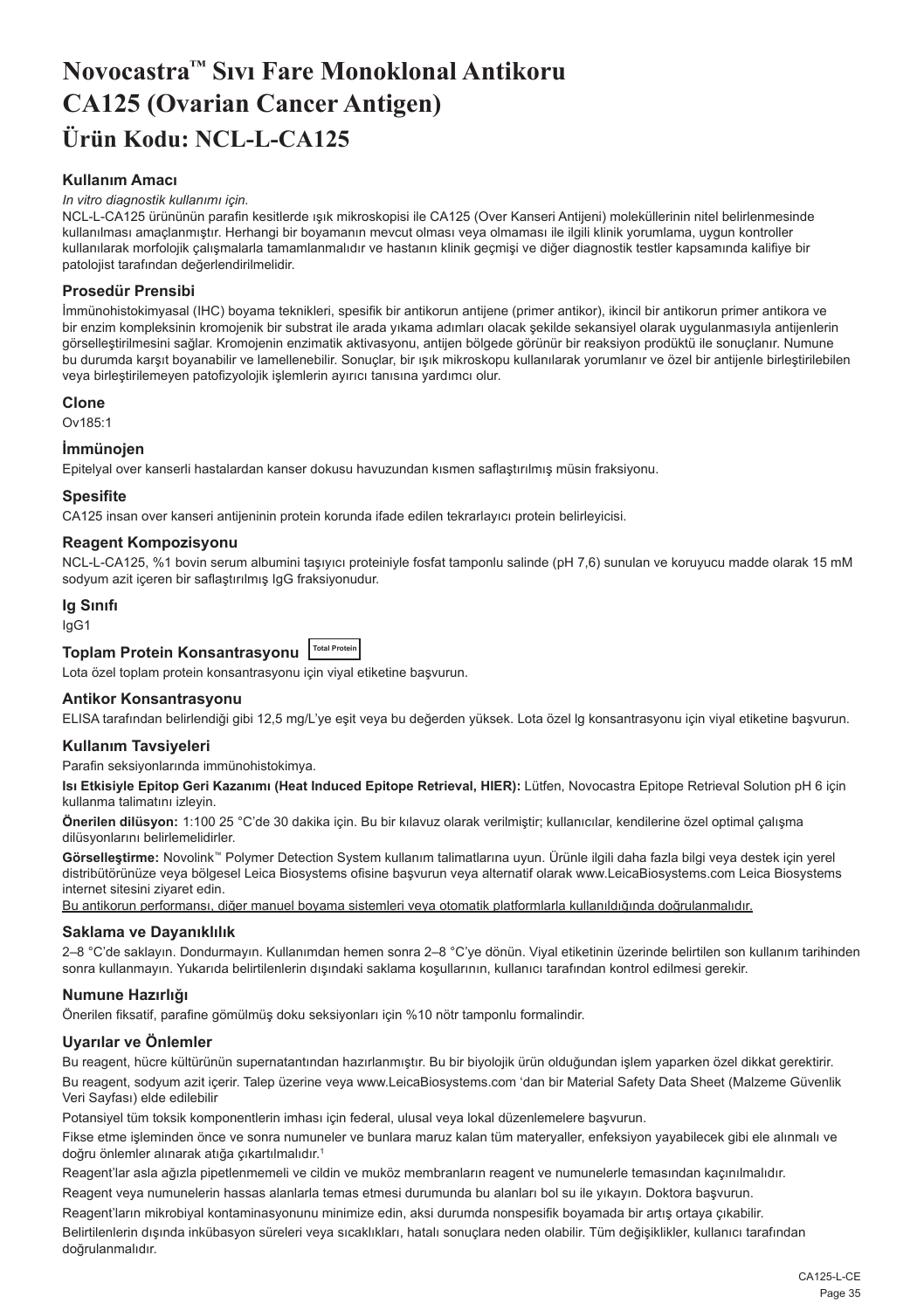## **Kalite Kontrol**

Kullanıcının laboratuvarındaki doku işleme ve teknik prosedürlerdeki değişiklikler, sonuçlarda önemli farklılıklara neden olabilir ve aşağıdaki prosedürlere ek olarak dahili kontrollerin düzenli şekilde yapılmasını gerektirir.

Kontroller, mümkün olan en kısa sürede ve hasta örneği (örnekleri) ile aynı şekilde formalinle fikse edilmiş, işlenmiş ve parafin mumuna gömülmüş taze otopsi/biyopsi/cerrahi numune olmalıdır.

### **Pozitif Doku Kontrolü**

Doğru hazırlanmış dokuları ve düzgün boyama tekniklerini belirtmek için kullanılır.

Bir pozitif doku kontrolü, her boyama çalıştırmasında test koşullarının her seti için dahil edilmelidir.

Optimal kalite kontrol için ve reagent degradasyonunun minör düzeylerini tespit etmek için zayıf pozitif boyamaya sahip bir doku, güçlü pozitif boyamaya sahip bir dokudan daha uygundur.<sup>2</sup>

Önerilen pozitif kontrol dokusu müsinöz over adenokarsinomlarının yüksek bir yüzdesidir.

Pozitif doku kontrolü, pozitif boyamayı göstermezse test numuneleri ile elde edilen sonuçlar geçersiz olarak ele alınmalıdır.

### **Negatif Doku Kontrolü**

Pozitif doku kontrolünden sonra hedef antijenin etiketleme spesifitesini primer antikorla kontrol etmek için gerçekleştirilmelidir. Önerilen negatif kontrol dokusu iskelet kasıdır.

Pek çok doku seksiyonunda bulunan farklı hücre tiplerinin çeşitliliği, genelde negatif kontrol bölgeleri sağlar ancak bu, kullanıcı tarafından kontrol edilmelidir. Nonspesifik boyama, mevcutsa genelde difüz bir görünüme sahiptir.

Bağ dokusu sporadik boyama, aşırı formalinle fikse edilmiş dokulardan seksiyonlarda da gözlemlenebilir. Boyama sonuçlarının yorumlanması için intakt hücreler kullanın. Nekrotik veya dejenere hücreler, genelde belirsiz şekilde boyanabilir.3

Yanlış pozitif sonuçlar, substrat reaksiyon ürünleri veya proteinlerin immünolojik olmayan protein bağlanması nedeniyle görülebilir. Bunlar, kullanılan immüno boyamanın tipine bağlı olarak psödoperoksidaz (eritrositler), endojen peroksidaz (sitokrom C) veya endojen biotin (örn. karaciğer, meme, beyin, böbrek) gibi endojen enzimler nedeniyle de ortaya çıkabilir.

Endojen enzim aktivitesini veya enzimlerin nonspesifik bağlanmasını, spesifik immünreaktiviteden ayırt etmek için ilave hasta dokuları, sadece sırasıyla substrat kromojen veya enzim kompleksleriyle (avidin biotin, streptavidin, etiketli polimer) ve substrat kromojen ile boyanabilir. Spesifik boyamanın, negatif doku kontrolünde ortaya çıkması durumunda hasta numuneleri ile elde edilen sonuçlar geçersiz olarak ele alınmalıdır.

### **Negatif Reagent Kontrolü**

Antijen bölgede nonspesifik boyamanın değerlendirilmesi ve spesifik boyamanın daha iyi yorumlanmasını sağlamak amacıyla her hasta numunesinin bir seksiyonu ile primer antikorun yerine bir nonspesifik negatif reagent kontrolü kullanın.

### **Hasta Dokusu**

NCL-L-CA125 ile boyanan son hasta numunelerini inceleyin. Pozitif boyama intensitesi, negatif reagent kontrolünün herhangi bir nonspesifik arka plan boyamasının kapsamında değerlendirilmelidir. Herhangi bir immünohistokimyasal test ile negatif bir sonuç, antijenin tespit edilmediği anlamına gelir; antijenin test edilen hücrelerde/dokuda mevcut olmadığı anlamına gelmez. Gerekiyorsa yanlış negatif reaksiyonları belirlemek için bir antikor paneli kullanın.

## **Öngörülen Sonuçlar**

#### Normal Dokular

Klon Ov185.1 normal endometriyal bezler, bazı meme kanalları, özofagusun müsinöz bezleri, serviks, larinks ve özofagusun müsinöz bezleri ve mezotelde ekstraselüler membranla ilişkili over kanseri antijeni CA125'i saptamıştır. (Toplam normal olgu sayısı = 136).

## Abnormal Dokular

Klon Ov185.1, 19/73 akciğer tümörlerini (15/28 akciğer adenokarsinomu, 3/28 skuamöz hücreli karsinom, 1/3 büyük hücreli karsinom, 0/8 küçük hücreli karsinom ve 0/6 atipik karsinoid dahil), 15/48 over tümörünü (8/18 over adenokarsinomu, 5/12 endometrioid adenokarsinom, 1/1 immatür teratom, 1/1 sınırda müsinöz kistadenom, 0/4 teka hücreli tümör, 0/3 ayrımlaşmamış karsinom, 0/3 granülosa hücreli tümör, 0/2 müsinöz kistadenom, 0/2 endodermal sinüs karsinomu, 0/1 leiomiyosarkom ve 0/1 disgerminom dahil), 4/23 meme tümörünü, 2/29 bağırsak tümörünü (2/2 ince bağırsak tümörü, 0/23 kolon adenokarsinomu, 0/3 rektal adenokarsinom ve 0/1 kolon adenomu dahil) ve 1/2 endometriyal adenokarsinomu boyamıştır. Tiroid tümörleri (0/5), metastatik tümörler (0/5), beyin tümörleri (0/4), hepatoselüler karsinom (0/4), özofagus tümörleri (0/3), lenfomalar (0/3), mide tümörleri (0/3), böbrek tümörleri (0/2), seminomlar (0/2), baş ve boyun tümörleri (0/2), cilt tümörleri (0/2), servikal tümörler (0/2), kemik tümörleri (0/2), adrenal bez tümörleri (0/2), mesane tümörleri (0/2), prostat tümörleri (0/2), bir tükürük bezi tümörü (0/1), bir dil skuamöz hücreli karsinomu (0/1), bir pankreatik tümör (0/1), bir feokromositoma (0/1) ve bir prostat hiperplazisinde (0/1) boyanma gözlenmemiştir. (Toplam anormal olgu sayısı = 225).

#### **NCL-L-CA125, immünolojik olmayan histokimyasal boyamalar kullanılarak yapılan geleneksel histopatolojiye ek olarak normal ve neoplastik dokularda CA125 (Over Kanseri Antijeni) antijeninin saptanması için önerilir.**

### **Genel Sınırlamalar**

İmmünohistokimya uygun reagent'ların seçilmesinde; dokunun seçilmesi, fikse edilmesi ve işlenmesinde; IHC lamının hazırlanmasında ve boyama sonuçlarının yorumlanmasında uzmanlık eğitimi gerektiren çok adımlı bir diagnostik işlemidir. Doku boyama, boyamadan önce dokunun ele alınması ve işlenmesine bağlıdır. Diğer dokularla veya akışkanlarla hatalı fikse etme, dondurma, eritme, yıkama, kurutma, ısıtma, seksiyonlama veya kontaminasyon artefakt, antikor trapping veya yanlış negatif sonuçlar oluşturabilir. Doku içerisinde fikse etme ve gömme yöntemleri veya inherent aksaklıklar nedeniyle tutarsız sonuçlar ortaya çıkabilir. 4

Aşırı veya inkomplet karşıt boya, sonuçların doğru yorumlanmasına engel olabilir.

Herhangi bir boyamanın mevcut olması veya olmaması ile ilgili klinik yorumlama, uygun kontroller kullanılarak morfolojik çalışmalarla tamamlanmalıdır ve hastanın klinik geçmişi ve diğer diagnostik testler kapsamında kalifiye bir patolojist tarafından değerlendirilmelidir.

Leica Biosystems Newcastle Ltd antikorları, belirtildiği gibi spesifik fikse etme işlemleri gerektiren dondurulmuş veya parafine gömülmüş seksiyonlarda kullanılmak içindir. Özellikle neoplazmalarda beklenmedik antijen ekspresyonu ortaya çıkabilir. Boyanan doku seksiyonunun klinik yorumu, morfolojik analiz ve uygun kontrollerin değerlendirmesini içermelidir.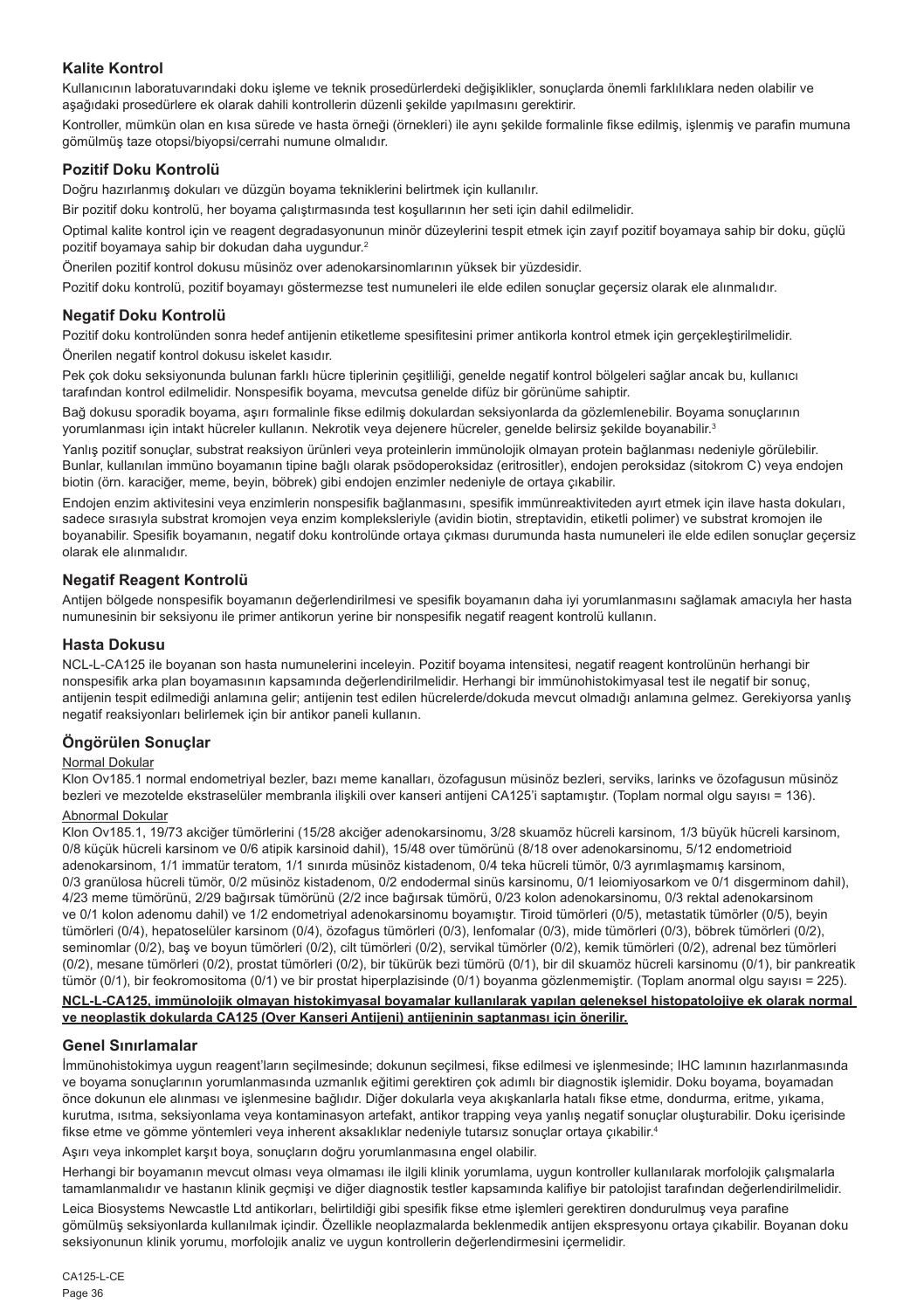## **Kaynakça - Genel**

- 1. National Committee for Clinical Laboratory Standards (NCCLS). Protection of laboratory workers from infectious diseases transmitted by blood and tissue; proposed guideline. Villanova, P.A. 1991; 7(9). Order code M29-P.
- 2. Battifora H. Diagnostic uses of antibodies to keratins: a review and immunohistochemical comparison of seven monoclonal and three polyclonal antibodies. Progress in Surgical Pathology. 6:1–15. eds. Fenoglio-Preiser C, Wolff CM, Rilke F. Field & Wood, Inc., Philadelphia.
- 3. Nadji M, Morales AR. Immunoperoxidase, part I: the techniques and pitfalls. Laboratory Medicine. 1983; 14:767.
- 4. Omata M, Liew CT, Ashcavai M, Peters RL. Nonimmunologic binding of horseradish peroxidase to hepatitis B surface antigen: a possible source of error in immunohistochemistry. American Journal of Clinical Pathology. 1980; 73:626.
- 5. Weng D, Song B, Durfee J et al. Induction of cytotoxic T lymphocytes against ovarian cancer-initiating cells. International Journal of Cancer. 2011; 129:1990-2001.
- 6. Gabriel M, Obrebowska A and Spaczynski M. Bone marrow involvement in ovarian cancer determined by immunohistochemical methods. Gynakol Geburtshilfliche Rundsch. 2000; 40(3-4):140-144.
- 7. Gabriel M, Obrebowska A and Spaczynski M. Bone marrow involvement in ovarian cancer by immunohistochemical assessment. Ginekol Pol. 1999; 70(11):819-823.
- 8. Keen CE, Szakacs S, Okon E et al. CA125 and thyroglobulin staining in papillary carcinomas of thyroid and ovarian origin is not completely specific for site of origin. Histopathology. 1999; 34:113-117.

## **Önceki Baskıya Göre Değişiklikler**

Sonuçlar Beklenmektedir, Antikor Konsantrasyonu.

**Yayım tarihi**

09 Kasım 2018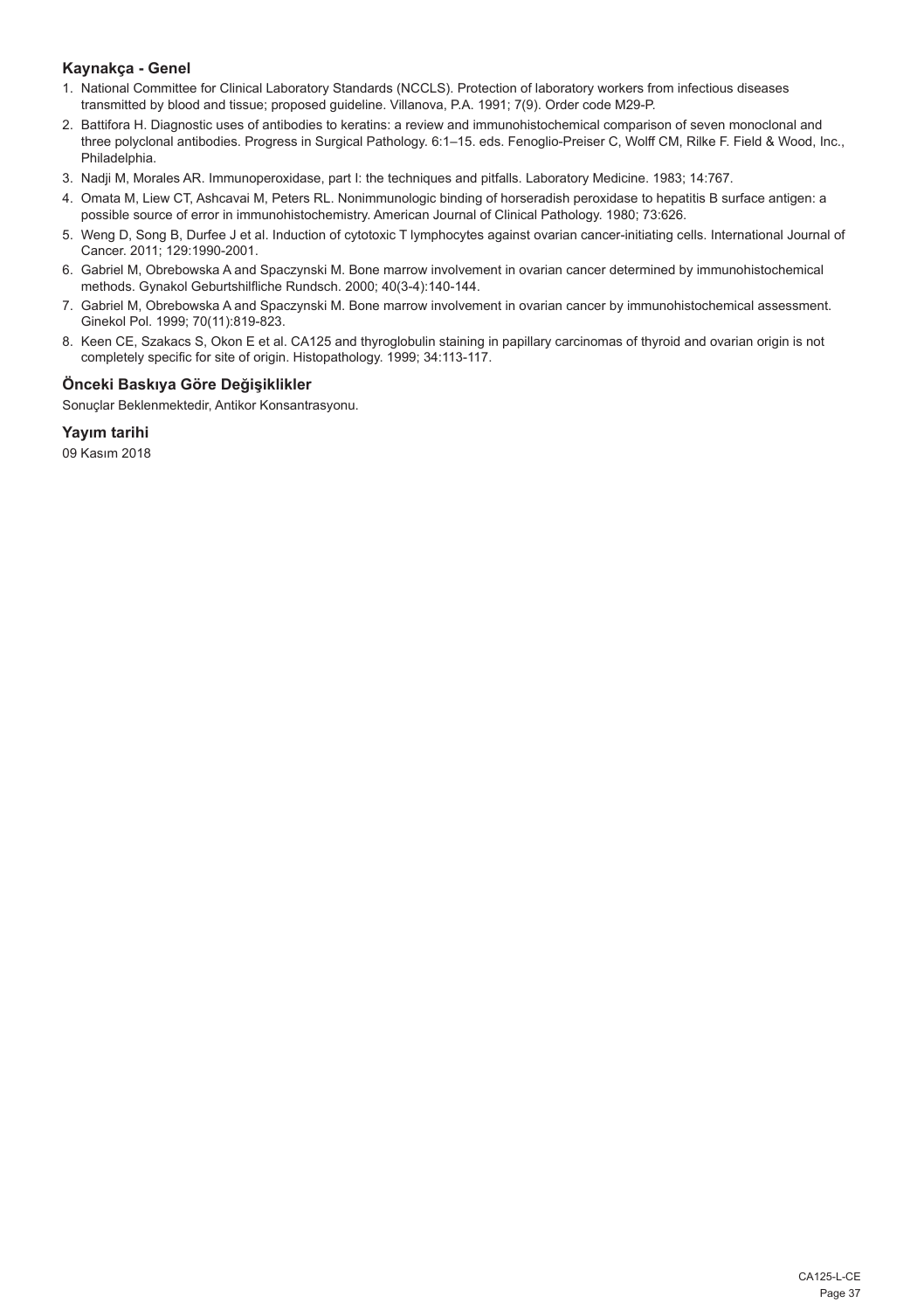# <span id="page-38-0"></span>**Течно мише моноклонално антитяло Novocastra™ CA125 (Ovarian Cancer Antigen) Код на продукта: NCL-L-CA125**

### **Предназначение**

#### *За употреба при in vitro диагностика.*

Продуктът NCL-L-CA125 е предназначен за качествено идентифициране посредством оптична микроскопия на молекули CA125 (овариален раков антиген) в парафинови срези. Клиничната интерпретация на всяко оцветяване или неговата липса следва да бъде допълнена от морфологични проучвания с помощта на подходящи контроли и трябва да се оценява в контекста на клиничната история на пациента и други диагностични изследвания от квалифициран патолог.

#### **Принцип на процедурата**

Техниките на имунохистохимично (IHC) оцветяване позволяват визуализация на антигени чрез последователно приложение на специфично антитяло на антигена (първично антитяло), вторично антитяло на първичното антитяло и ензимен комплекс с хромогенен субстрат, с междинни стъпки на промиване. Ензимното активиране на хромогена води до видим реакционен продукт на мястото на антигена. След това може да се направи контраоцветяване на спесимена и да се постави покривно стъкло. Резултатите се интерпретират с използване на оптичен микроскоп и са в помощ при диференциалната диагностика на патофизиологични процеси, които може да са или да не са свързани с определен антиген.

#### **Клонинг**

Ov185:1

### **Имуноген**

Частично пречистена фракция муцин от пул ракова тъкан от пациенти с епителен рак на яйчниците.

#### **Специфичност**

Репетитивен детерминант на протеин, експресиран в сърцевината на CA125 човешки овариален раков антиген.

#### **Състав на реагента**

NCL-L-CA125 е пречистена фракция на имуноглобулин G, предоставена във фосфатно буфериран физиологичен разтвор (pH 7,6) с протеинов носител 1% говежди серумен албумин и съдържа 15 mM натриев азид като консервант.

#### **Имуноглобулинов клас**

IgG1

#### **Обща концентрация на протеин Total Protein**

Вижте етикета на флакона относно специфичната за партидата концентрация на общ протеин.

#### **Концентрация на антитела**

По-висока или равна на 12,5 mg/L, както е определено от ELISA. Вижте етикета на флакона за специфичната за партидата концентрация на имуноглобулин.

#### **Препоръки за употреба**

Имунохистохимия върху парафинови срези.

**Термично индуцирано извличане на епитоп (Heat Induced Epitope Retrieval, HIER):** Моля, спазвайте инструкциите за употреба, включени в опаковката на Novocastra Epitope Retrieval Solution pH 6.

**Предложение за разреждане:** 1:100 за 30 минути при 25°C. Това е дадено като указание, като потребителите трябва сами да определят техни собствени оптимални работни разреждания.

**Визуализация:** Спазвайте инструкциите за употреба, приложени към Novolink™ Polymer Detection Systems. За допълнителна информация за продукта или помощ се свържете с вашия местен дистрибутор или с регионалния офис на Leica Biosystems, а също така може да посетите уебсайта на Leica Biosystems www.LeicaBiosystems.com

Действието на това антитяло трябва да бъде валидирано при употреба с други мануални системи за оцветяване или автоматизирани платформи.

#### **Съхранение и стабилност**

Да се съхранява при температура 2 – 8°C. Да не се замразява. Да се върне на температура 2 – 8°C веднага след употреба. Да не се използва след срока на годност, отбелязан върху етикета на флакона. Други условия на съхранение, освен посочените по-горе, трябва да бъдат проверени от потребителя.

#### **Подготовка на спесимени**

Препоръчителният фиксиращ разтвор е неутрален буфериран формалин 10% за тъканни срези, вградени в парафин.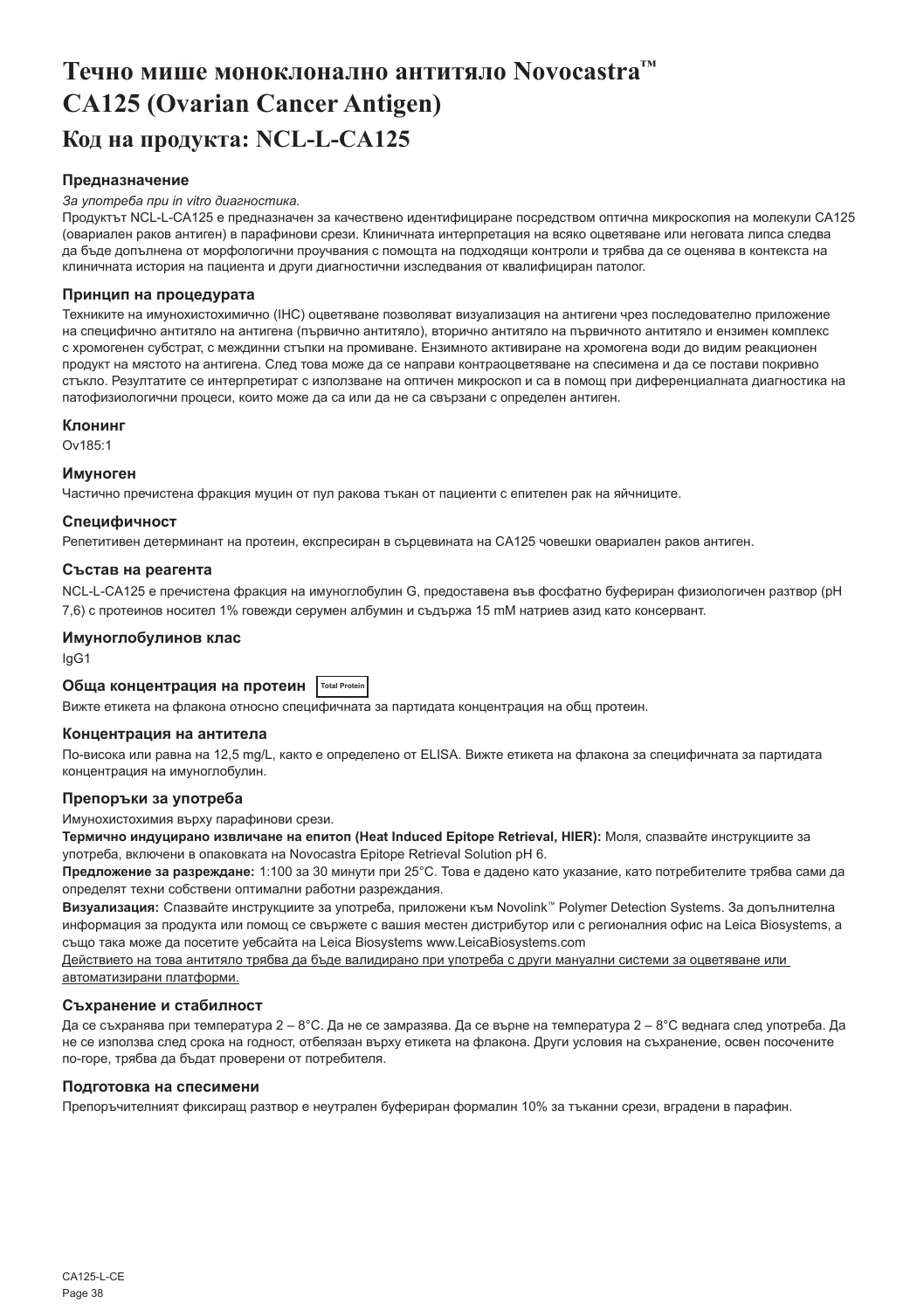#### **Предупреждения и предпазни мерки**

Този реагент е приготвен от супернатант от клетъчна култура. Тъй като е биологичен продукт, необходимо е повишено внимание при работа с него.

Този реагент съдържа натриев азид. Информационният лист за безопасност на материалите е наличен при запитване или от www.LeicaBiosystems.com.

Консултирайте се с федералните, държавните или местните регламенти относно изхвърлянето на потенциално токсични компоненти.

Всички спесимени преди и след фиксация, както и всички материали, изложени на тях, трябва да се третират като възможни преносители на инфекция и да се изхвърлят, като се вземат правилни предпазни мерки.' Никога не пипетирайте реагенти с уста и избягвайте контакт на кожата и лигавиците с реагенти и спесимени. При контакт на реагенти или спесимени с чувствителни зони измийте зоните с обилно количество вода. Потърсете медицинска помощ.

Свеждайте до минимум микробната контаминация на реагентите, в противен случай може да се появи увеличаване на неспецифичното оцветяване.

Инкубационни времена или температури, различни от посочените, могат да доведат до грешни резултати. Всички подобни промени трябва да бъдат валидирани от потребителя.

#### **Качествен контрол**

Различията в обработката на тъканите и техническите процедури в лабораторията на потребителя могат да доведат до значително вариране на резултатите, налагащо редовно извършване на вътрешен контрол в допълнение към следните процедури.

Контролите трябва да са свежи спесимени, взети по време на аутопсия/биопсия/операция, фиксирани във формалин, обработени и вградени в парафинов восък, възможно най-бързо, по същия начин като проба(та) на пациента(ите).

#### **Позитивна тъканна контрола**

Използва се, за да се покажат правилно приготвени тъкани и правилни техники на оцветяване. Една позитивна тъканна контрола трябва да бъде включена за всеки сет с тестови условия при всяка серия проби за оцветяване.

Тъкан със слабо позитивно оцветяване е по-подходяща от тъкан със силно позитивно оцветяване за оптимален качествен контрол и за откриване на по-малки нива на деградация на реагента.<sup>2</sup>

Препоръчителната тъкан за позитивна контрола е муцинозен овариален аденокарцином с висок процент. Ако позитивната тъканна контрола не показва позитивно оцветяване, резултатите от спесимените, включени в теста, трябва да се считат за невалидни.

#### **Негативна тъканна контрола**

Трябва да се изследва след позитивната тъканна контрола, за да се провери специфичността на белязването на таргетния антиген от първичното антитяло.

Препоръчителната тъкан за негативна контрола e скелетен мускул.

Алтернативно, разнообразието от различни видове клетки, присъстващи в повечето тъканни срези, често предлага места за негативна контрола, но това трябва да се провери от потребителя.

Неспецифичното оцветяване, ако присъства, обикновено е дифузно на вид. Спорадично оцветяване на съединителна тъкан може да се наблюдава и в части от прекомерно фиксирани във формалин тъкани. Използвайте интактни клетки за интерпретация на резултатите от оцветяването. Некротичните или дегенериралите клетки често се оцветяват неспецифично.3 Може да се видят неверни позитивни резултати поради неимунологично свързване на протеини или реакционни продукти на субстрата. Те може да са причинени и от ендогенни ензими, като например псевдопероксидаза (еритроцити), ендогенна пероксидаза (цитохром C) или ендогенен биотин (напр. черен дроб, гърда, мозък, бъбрек) в зависимост от типа на използваното имунно оцветяване. За диференциране на ендогенна ензимна активност или неспецифично ензимно свързване от специфична имунна реактивност ексклузивно може да се оцветят допълнителни тъкани от пациента, съответно със субстрат-хромоген или с ензимни комплекси (авидин-биотин, стрептавидин, маркиран полимер) и субстрат-хромоген. Ако се появи специфично оцветяване в негативната тъканна контрола, резултатите от спесимените на пациентите трябва да се считат за невалидни.

#### **Негативна контрола на реагента**

Използвайте неспецифична негативна контрола на реагента, вместо първичното антитяло, със срез от всеки спесимен на пациента, за да се направи оценка на неспецифичното оцветяване и да се даде по-добра интерпретация на специфичното оцветяване на мястото на антигена.

### **Тъкан от пациента**

Изследвайте спесимените на пациенти, оцветени последно с NCL-L-CA125. Наситеността на позитивното оцветяване трябва да бъде оценена в контекста на всяко неспецифично фоново оцветяване на негативната контрола на реагента. Както при всеки имунохистохимичен тест, един отрицателен резултат означава, че антигенът не е открит, а не че антигенът отсъства в анализираните клетки/тъкан. Ако се налага, използвайте панел от антитела за идентифициране на фалшиво отрицателни реакции.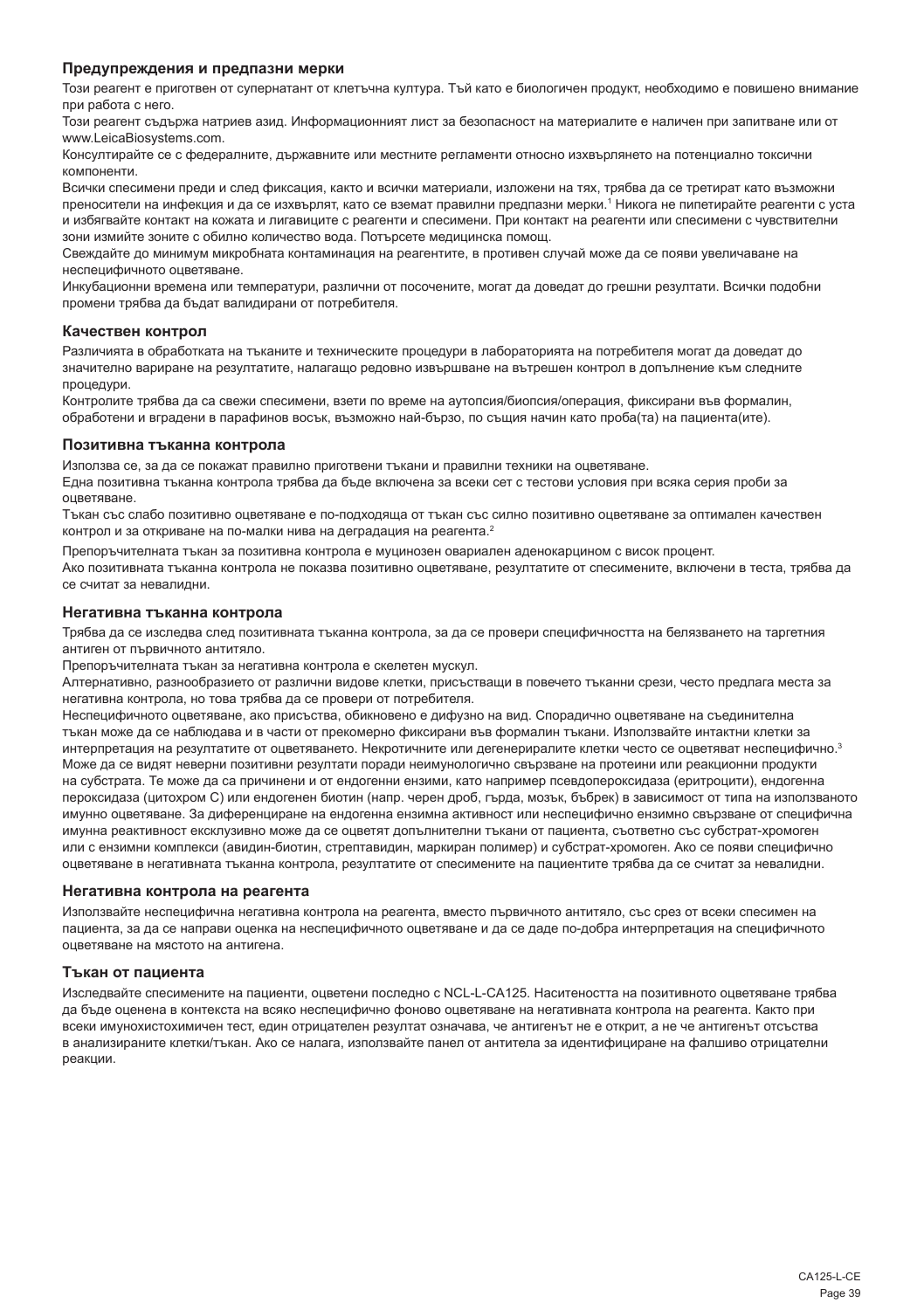#### **Очаквани резултати**

#### Нормални тъкани

Клонинг Ov185.1 открива извънклетъчния овариален мембранно-свързан раков антиген CA125 в нормални ендометриални жлези, отделни млечни каналчета, муцинозни жлези на хранопровода, цервикса и ларинкса и в мезотела. (Общ брой на нормалните случаи = 136).

#### Абнормни тъкани

Клонинг Ov185.1 оцветява 19/73 белодробни тумора (включително 15/28 белодробни аденокарцинома, 3/28 плоскоклетъчни карцинома, 1/3 едроклетъчни карцинома, 0/8 дребноклетъчни карцинома и 0/6 атипични карциноида), 15/48 овариални тумора (включително 8/18 овариални аденокарцинома, 5/12 ендометриоидни аденокарцинома, 1/1 незрял тератом, 1/1 граничен муцинозен цистаденом, 0/4 тумора на тека клетките, 0/3 недиференцирани карцинома, 0/3 тумора на гранулозните клетки, 0/2 муцинозни цестаденома, 0/2 ендодермални синусови карцинома, 0/1 лейомиосарком и 0/1 дисгермином), 4/23 тумора на гърдата, 2/29 тумора на червата (включително 2/2 тумора на тънките черва, 0/23 аденокарцинома на ободното черво, 0/3 ректални аденокарцинома и 0/1 аденом на ободното черво) и 1/2 аденокарцинома на ендометриума. Не се наблюдава оцветяване в тумори на щитовидната жлеза (0/5), метастатични тумори (0/5), тумори на мозъка (0/4), хепатоклетъчни карциноми (0/4), тумори на хранопровода (0/3), лимфоми (0/3), тумори на стомаха (0/3), тумори на бъбреците (0/2), семиноми (0/2), тумори на главата и шията (0/2), тумори на кожата (0/2), тумори на цервикса (0/2), тумори на костите (0/2), тумори на надбъбречната жлеза (0/2), тумори на пикочния мехур (0/2), тумори на простатата (0/2), тумор на слюнчена жлеза (0/1), плоскоклетъчен карцином на езика (0/1), тумор на панкреаса (0/1), феохромоцитом (0/1) и хиперплазия на простатата (0/1). (Общ брой на абнормните случаи = 225).

#### **Продуктът NCL-L-CA125 се препоръчва за откриване на CA125 (антиген на овариален рак) в нормални и неопластични тъкани като допълнение към конвенционалната хистопатология с използване на неимунологични хистохимични оцветявания.**

#### **Общи ограничения**

Имунохистохимията е многостъпков диагностичен процес, който се състои от специализирано обучение за избор на подходящи реагенти, избор на тъкани, фиксация и обработка, подготовка на предметното стъкло за имунохистохимия и интерпретация на резултатите от оцветяването.

Тъканното оцветяване зависи от боравенето с тъканта и нейната обработка преди оцветяването. Неправилната фиксация, замразяване, размразяване, промиване, изсушаване, затопляне, срязване или контаминацията с други тъкани или течности може да причини поява на артефакти, блокиране на антителата или фалшиво отрицателни резултати. Несъответстващите резултати може да се дължат на вариации в методите на фиксация и вграждане или на присъща нерегулярност в тъканта.4 Прекомерното или непълно контраоцветяване може да попречи на правилната интерпретация на резултатите.

Клиничната интерпретация на всяко оцветяване или неговата липса следва да бъде допълнена от морфологични проучвания с помощта на подходящи контроли и трябва да се оценява в контекста на клиничната история на пациента и други диагностични изследвания от квалифициран патолог.

Антителата от Leica Biosystems Newcastle Ltd са предназначени за употреба, както е указано, върху замразени или вградени в парафин срези със специфични изисквания за фиксация. Възможно е да настъпи неочаквана антигенна експресия, особено при неоплазми. Клиничната интерпретация на всеки оцветен тъканен срез трябва да включва морфологичен анализ и оценката на подходящи контроли.

### **Библиография – основна**

- 1. National Committee for Clinical Laboratory Standards (NCCLS). Protection of laboratory workers from infectious diseases transmitted by blood and tissue; proposed guideline. Villanova, P.A. 1991; 7(9). Order code M29-P.
- 2. Battifora H. Diagnostic uses of antibodies to keratins: a review and immunohistochemical comparison of seven monoclonal and three polyclonal antibodies. Progress in Surgical Pathology. 6:1–15. eds. Fenoglio-Preiser C, Wolff CM, Rilke F. Field & Wood, Inc., Philadelphia.
- 3. Nadji M, Morales AR. Immunoperoxidase, part I: the techniques and pitfalls. Laboratory Medicine. 1983; 14:767.
- 4. Omata M, Liew CT, Ashcavai M, Peters RL. Nonimmunologic binding of horseradish peroxidase to hepatitis B surface antigen: a possible source of error in immunohistochemistry. American Journal of Clinical Pathology. 1980; 73:626.
- 5. Weng D, Song B, Durfee J et al. Induction of cytotoxic T lymphocytes against ovarian cancer-initiating cells. International Journal of Cancer. 2011; 129:1990-2001.
- 6. Gabriel M, Obrebowska A and Spaczynski M. Bone marrow involvement in ovarian cancer determined by immunohistochemical methods. Gynakol Geburtshilfliche Rundsch. 2000; 40(3-4):140-144.
- 7. Gabriel M, Obrebowska A and Spaczynski M. Bone marrow involvement in ovarian cancer by immunohistochemical assessment. Ginekol Pol. 1999; 70(11):819-823.
- 8. Keen CE, Szakacs S, Okon E et al. CA125 and thyroglobulin staining in papillary carcinomas of thyroid and ovarian origin is not completely specific for site of origin. Histopathology. 1999; 34:113-117.

### **Изменения на предишно издание**

Очаквани резултати, концентрация на антитялото.

### **Дата на издаване**

09 Ноември 2018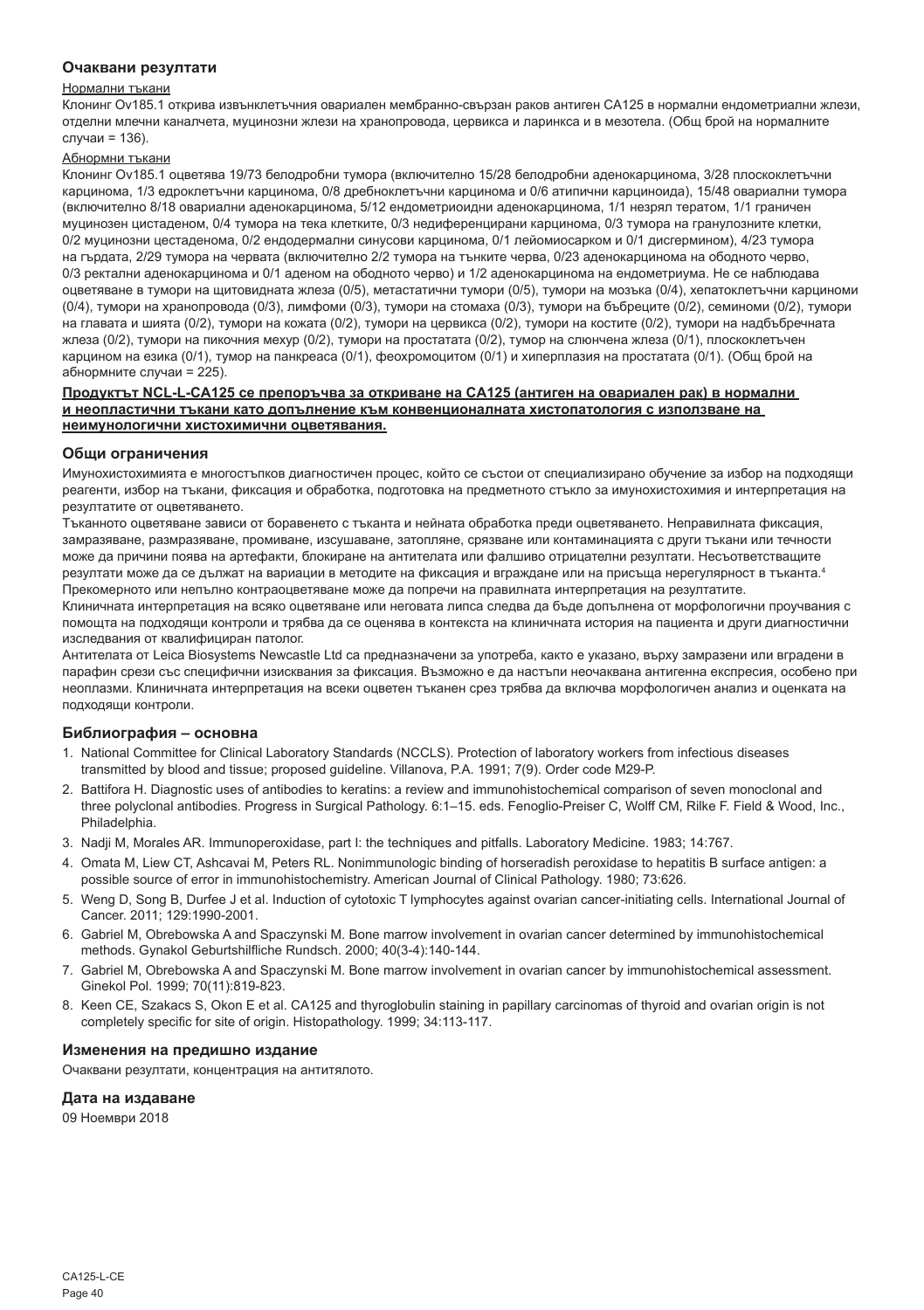# <span id="page-41-0"></span>**Novocastra™ folyékony egér monoklonális antitest CA125 (Ovarian Cancer Antigen) Termékkód: NCL-L-CA125**

## **Alkalmazási terület**

#### *In vitro diagnosztikai használatra.*

Az NCL-L-CA125 a CA125 (petefészekrák-antigén) molekulák fénymikroszkóppal végzett kvalitatív azonosítására szolgál paraffinos metszetekben. Minden festődés meglétének vagy hiányának klinikai értelmezését morfológiai vizsgálatokkal és megfelelő kontrollokkal kell kiegészíteni, valamint az értékelést a beteg klinikai kórtörténete és egyéb diagnosztikai vizsgálatok figyelembevételével, képzett patológusnak kell elvégeznie.

#### **Az eljárás elve**

Az immunhisztokémiai (immunohistochemical, IHC) megfestési technikák az antigén elleni specifikus antitest (elsődleges antitest), az elsődleges antitest elleni másodlagos antitest és egy enzim kromogén szubsztráttal alkotott komplexének egymás után következő alkalmazásán keresztül, közbeiktatott mosási lépések mellett lehetővé teszik az antigének megjelenítését. A kromogén enzimaktiválása látható reakcióterméket eredményez az antigén helyén. Ezután a minta kontrasztfesthető és lefedhető. Az eredmények fénymikroszkóp használatával értelmezhetők, majd segítségül használhatók a patofiziológiás folyamatok differenciáldiagnózisa során, amely folyamatok az esetek egy részében konkrét antigénhez kapcsolódnak.

## **Klón**

Ov185:1

#### **Immunogén**

Részlegesen tisztított mucin frakció, epithelialis petefészekrákos betegekből származó rákos szövetek készletéből.

#### **Specificitás**

A CA125 emberi petefészekrák-antigén fehérjemagjában kifejeződő ismétlődő fehérje determináns.

## **A reagens összetétele**

Az NCL-L-CA125 egy 1% szarvasmarha-szérumalbumin hordozófehérjét és tartósítószerként 15 mM nátrium-azidot tartalmazó foszfátpufferes sóoldatban (pH 7,6) lévő tisztított IgG frakció.

## **Ig-osztály**

IgG1

**Összfehérje-koncentráció Total Protein**

A sarzsspecifikus összfehérje-koncentrációt lásd az üveg címkéjén.

## **Antitest-koncentráció**

Legalább 12,5 mg/l, ELISA módszerrel meghatározva. A sarzsspecifikus Ig-koncentrációt lásd az üveg címkéjén.

#### **Felhasználási javaslatok**

Immunhisztokémia paraffinos metszeteken.

**Hőindukált epitópfeltárás (heat induced epitope retrieval, HIER):** Kövesse a Novocastra Epitope Retrieval Solution pH 6 termék használati útmutatóját.

**Javasolt hígítás:** 1:100, 30 percen át, 25 °C-on. Az adatok csak útmutatásul szolgálnak, a felhasználóknak kell meghatározniuk saját optimális munkaoldataikat.

**Megjelenítés:** Kövesse a Novolink™ Polymer Detection Systems rendszerek használati útmutatóját. Ha további termékinformációkra vagy támogatásra van szüksége, forduljon a Leica Biosystems helyi forgalmazójához vagy regionális irodájához, vagy keresse fel a Leica Biosystems weboldalát a www.LeicaBiosystems.com címen.

Más manuális festési rendszerekkel vagy automata platformokkal való használat esetén validálni kell az antitest teljesítményét.

## **Tárolás és stabilitás**

2–8 °C-on tárolandó. Tilos fagyasztani. Felhasználás után azonnal tegye vissza 2–8 °C közötti hőmérsékletre. Ne használja az üveg címkéjén feltüntetett lejárati dátum után. A fentiekben előírtaktól eltérő tárolási feltételeket a felhasználónak ellenőriznie kell.

## **A minták előkészítése**

A javasolt fixálószer a paraffinba ágyazott szövetmetszeteknél 10%-os, semleges pufferolású formalin.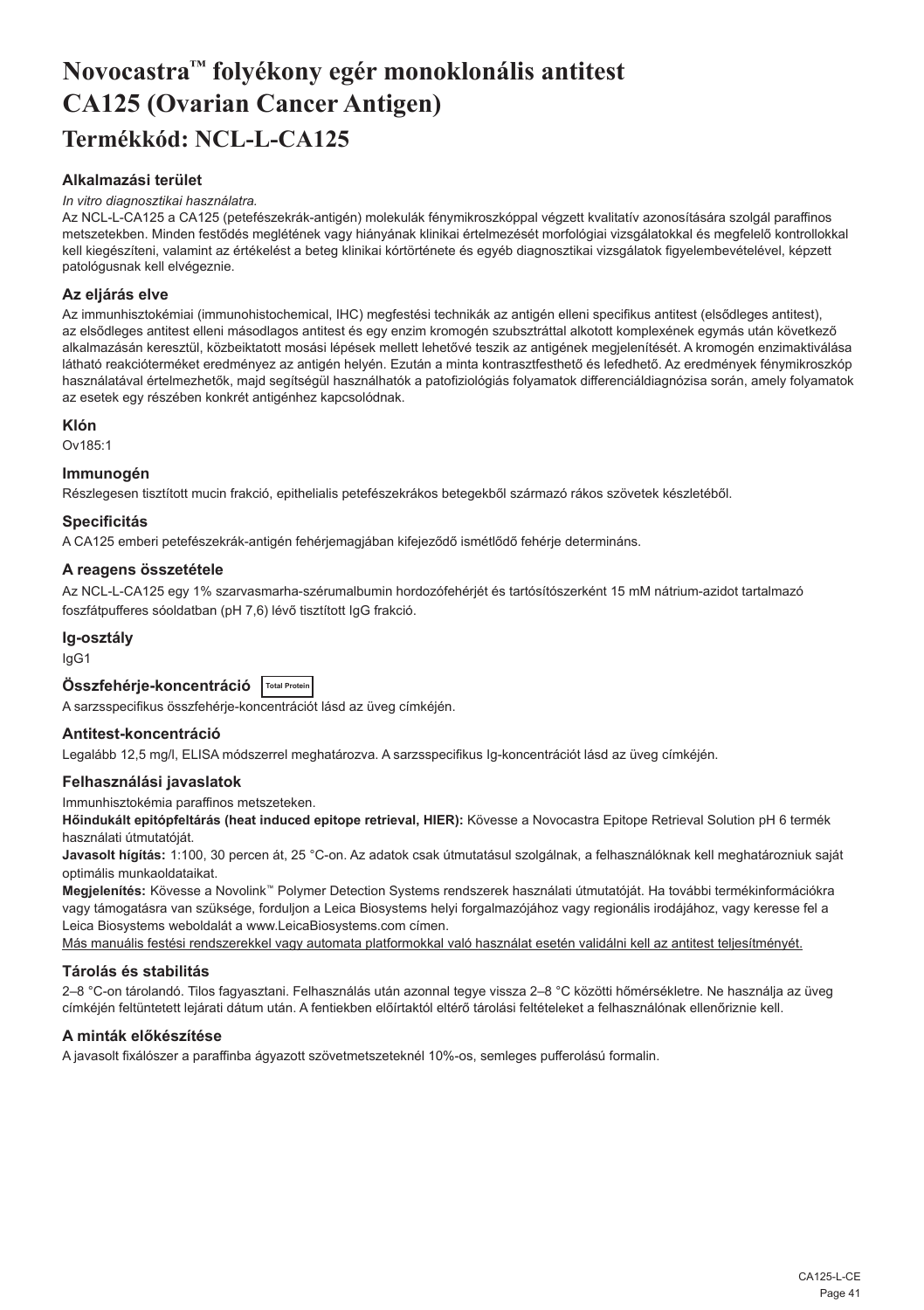## **Figyelmeztetések és óvintézkedések**

Ez a reagens a sejtkultúra felülúszójából készült. Mivel biológiai termék, kezelésekor észszerű körültekintéssel kell eljárni. Ez a reagens nátrium-azidot tartalmaz. Az anyagbiztonsági adatlap kérésre rendelkezésre áll, vagy letölthető a www.LeicaBiosystems.com oldalról.

Minden potenciálisan toxikus összetevő ártalmatlanításával kapcsolatban kövesse a szövetségi, állami és helyi előírásokat. A mintákat fixálás előtt és után, valamint a velük érintkező összes anyagot fertőzések terjesztésére képes anyagként kell kezelni, és megfelelő körültekintéssel kell ártalmatlanítani.' Soha ne pipettázza szájjal a reagenseket, továbbá kerülje a bőr és a nyálkahártyák érintkezését a reagensekkel és a mintákkal. Ha a reagensek vagy minták érzékeny területtel érintkeznek, bő vízzel mossa le az érintett területet. Forduljon orvoshoz.

Minimálisra kell csökkenteni a reagensek mikrobiális szennyeződését, különben megnövekedhet a nem specifikus festődés. A megadottaktól eltérő inkubációs idők és hőmérsékletek hibás eredményekhez vezethetnek. A felhasználónak minden ilyen jellegű változtatást validálnia kell.

## **Minőség-ellenőrzés**

A felhasználó laboratóriumában alkalmazott szövetfeldolgozási és technikai eljárások eltérései jelentős különbséget okozhatnak az eredményekben, ami az alábbi eljárásokon túl belső kontrollok rendszeres futtatását teszi szükségessé. Kontrollként friss boncolási/biopsziás/sebészeti mintákat kell használni, amelyeket a lehető leghamarabb a betegmintákkal megegyező módon kell formalinban fixálni, feldolgozni és paraffinviaszba ágyazni.

### **Pozitív szövetkontroll**

A megfelelő szövet-előkészítés és festési technikák ellenőrzésére használatos.

Minden tesztelési körülményegyüttes esetében és minden megfestési sorozatban kell alkalmazni egy pozitív szövetkontrollt. A gyengén pozitív festődésű szövet alkalmasabb az erősebben pozitív festődésű szövetnél az optimális minőség-ellenőrzéshez, valamint a kismértékű reagensbomlás észleléséhez.<sup>2</sup>

A javasolt pozitív kontrollszövet a magas százalékos arányú mucinózus petefészek-adenokarcinóma. Ha a pozitív szövetkontroll nem mutat pozitív festődést, a vizsgált minták eredményeit érvénytelennek kell tekinteni.

## **Negatív szövetkontroll**

A pozitív szövetkontroll után azért kell megvizsgálni, hogy a vizsgált antigén elsődleges antitest segítségével történő jelölésének specificitását ellenőrizni lehessen.

A javasolt negatív kontrollszövet a vázizom.

Ezenkívül a legtöbb szövetmetszetben jelen lévő különböző sejttípusok gyakran használhatók negatív kontrollként, de ezeket a felhasználónak kell ellenőriznie.

Ha van nem specifikus festődés, az rendszerint diffúz megjelenésű. A formalinban túlfixált szövetekből származó metszeteknél a kötőszövet szórványos festődése is megfigyelhető. A festési eredmények értelmezésére ép sejteket használjon. A nekrotizált vagy degenerálódott sejtek gyakran nem specifikusan festődnek meg.<sup>3</sup> A fehérjék vagy a szubsztrát reakciótermékeinek nem immunológiai kötődése miatt álpozitív eredmények jelentkezhetnek. Az alkalmazott immunfestés típusától függően álpozitív eredményeket okozhatnak olyan endogén enzimek is, mint a pszeudoperoxidáz (vörösvérsejtek), endogén peroxidáz (citokróm C), illetve endogén biotin (pl. máj, emlő, agy, vese). Az endogén enzim aktivitásának vagy az enzimek nem specifikus kötődésének a specifikus immunreakciótól való megkülönböztetésére további betegszövetek festhetők kizárólag szubsztrát–kromogén oldattal vagy enzimkomplexekkel (avidinbiotin, sztreptavidin, jelölt polimer) és szubsztrát–kromogénnel. Ha a negatív szövetkontroll specifikus festődést mutat, a betegminták eredményeit érvénytelennek kell tekinteni.

## **Negatív reagenskontroll**

A nem specifikus festődés kiértékeléséhez és az antigén helyén létrejövő specifikus festődés jobb értelmezéséhez minden betegminta esetén egy metszeten alkalmazzon az elsődleges antitest helyett nem specifikus negatív reagenskontrollt.

### **Betegszövet**

Az NCL-L-CA125 reagenssel festett betegmintákat vizsgálja meg utolsóként. A pozitív festődés intenzitását a negatív reagenskontroll esetleges nem specifikus háttérfestődésének viszonylatában értékelje. Mint minden immunhisztokémiai vizsgálatnál, a negatív eredmény azt jelenti, hogy az antigén nem volt kimutatható, nem pedig azt, hogy az antigén nem volt jelen a vizsgált sejtekben/ szövetben. Szükség esetén az álnegatív reakciók azonosítására használjon antitestpanelt.

### **Várható eredmények**

## Normál szövetek

Az Ov185.1 klón az extracelluláris membránhoz társítható CA125 petefészekrák-antigént normális endometriális mirigyekben, esetenként mellcsatornákban, a nyelőcső, a méhnyak és a gége nyáktermelő mirigyeiben és a mezotéliumban detektálta. (Normál esetek összesített száma = 136).

### Kóros szövetek

Az Ov185.1 klón megfestett 19/73 tüdődaganatot (közöttük 15/28 tüdő-adenokarcinómát, 3/28 laphámsejtes karcinómát, 1/3 nagysejtes karcinómát, 0/8 kissejtes karcinómát és 0/6 atípusos karcinoidot), 15/48 petefészek-daganatot (közöttük 8/18 petefészek-adenokarcinómát, 5/12 endometrioid-adenokarcinómát, 1/1 éretlen teratómát, 1/1 borderline mucinózus cisztadenómát, 0/4 tékasejtes daganatot, 0/3 nem differenciált karcinómát, 0/3 granulosasejtes daganatot, 0/2 mucinózus cisztadenómát, 0/2 endodermális szinuszkarcinómát, 0/1 leiomioszarkómát és 0/1 diszgerminómát), 4/23 emlődaganatot, 2/29 béldaganatot (közöttük 2/2 vékonybéldaganatot, 0/23 vastagbél-adenokarcinómát, 0/3 végbél-adenokarcinómát és 0/1 vastagbél-adenómát) és 1/2 endometriumadenokarcinómát. Nem figyeltek meg festődést a következő esetekben: pajzsmirigydaganat (0/5), áttétes daganat (0/5), agydaganat (0/4), hepatocelluláris karcinóma (0/4), nyelőcsődaganat (0/3), limfóma (0/3), gyomordaganat (0/3), vesedaganat (0/2), szeminóma (0/2), fej- és nyaki daganat (0/2), bőrdaganat (0/2), méhnyakdaganat (0/2), csontdaganat (0/2), mellékvese-daganat (0/2), húgyhólyagdaganat (0/2), prosztatadaganat (0/2), nyálmirigydaganat (0/1), laphámsejtes nyelvkarcinóma (0/1), hasnyálmirigy-daganat (0/1), feokromocitóma (0/1) és prosztata-hiperplázia (0/1). (Kóros esetek összesített száma = 225).

### **Az NCL-L-CA125 a CA125 (petefészekrák-antigén) detektálására ajánlott normális és neoplasiás szövetekben, a nem immunológiai hisztokémiai festést használó hagyományos kórszövettani eljárások kiegészítéseként.**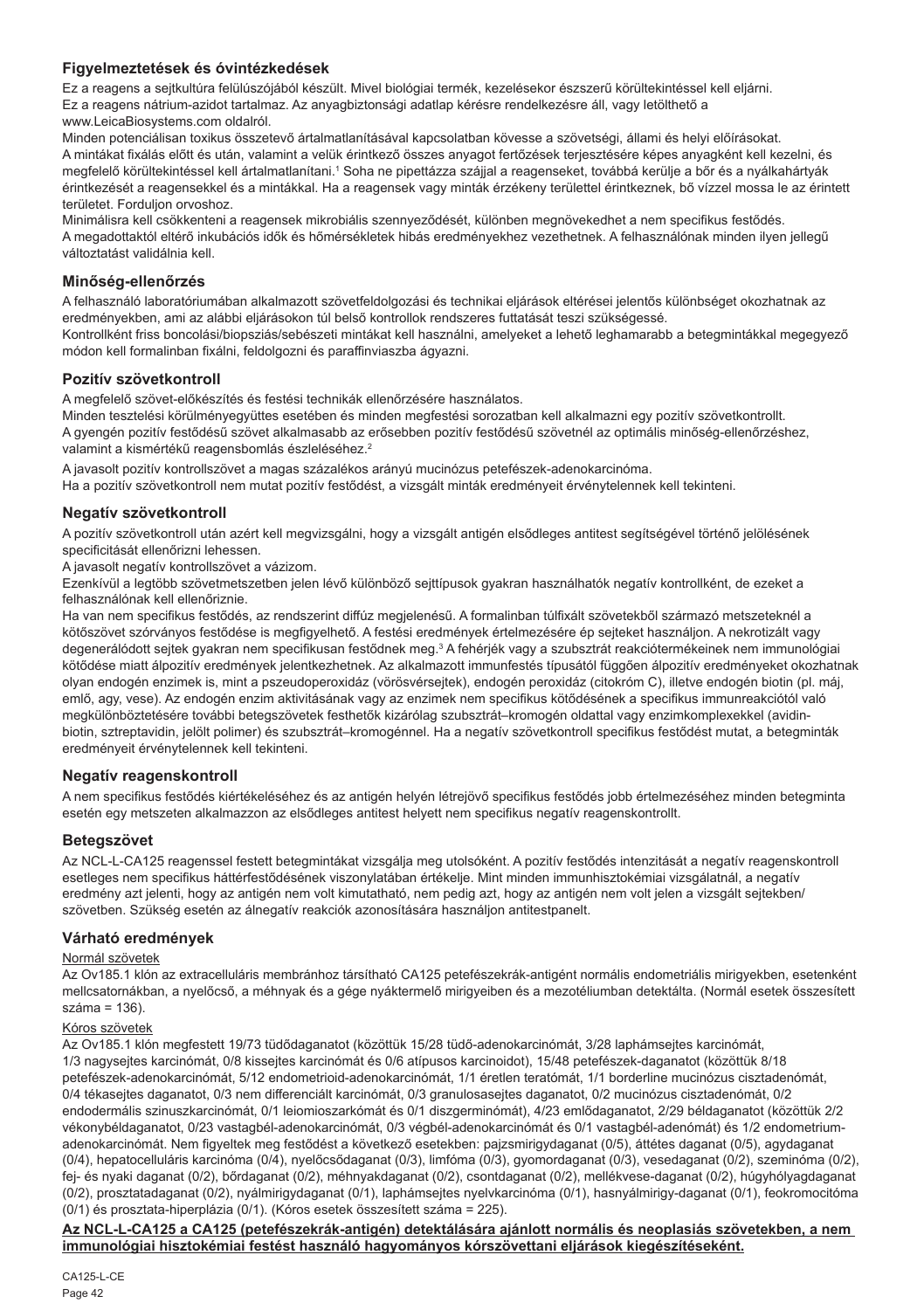## **Általános korlátozások**

Az immunhisztokémia több lépésből álló diagnosztikai folyamat, amely a következőket foglalja magában: speciális képzés alapján a megfelelő reagensek kiválasztása; a szövetek kiválasztása, fixálása és feldolgozása; az IHC tárgylemez előkészítése; és a festési eredmények értelmezése.

A szövet festődése függ a szövet festés előtti kezelésétől és feldolgozásától. A nem megfelelő fixálás, a fagyasztás, olvasztás, mosás, szárítás, melegítés, metszetkészítés, illetve a más szövetekkel vagy folyadékokkal történő szennyezés műtermékeket, az antitestek befogását, illetve álnegatív eredményeket okozhat. Ellentmondó eredményekhez vezethetnek a fixálási vagy beágyazási módszerek eltérései, illetve a szövet eredendő rendellenességei.4

A túlzott vagy hiányos kontrasztfestés ronthatja az eredmények megfelelő értelmezését.

Minden festődés meglétének vagy hiányának klinikai értelmezését morfológiai vizsgálatokkal és megfelelő kontrollokkal kell kiegészíteni, valamint az értékelést a beteg klinikai kórtörténete és egyéb diagnosztikai vizsgálatok figyelembevételével, képzett patológusnak kell elvégeznie.

A Leica Biosystems Newcastle Ltd által biztosított antitestek specifikus fixálási követelmények mellett, az utasításoknak megfelelően fagyasztott vagy paraffinba ágyazott metszeteken történő felhasználásra szolgálnak. Időnként váratlan antigén-expresszió fordulhat elő, különösen daganatok esetében. Bármely festett szövetmetszet klinikai értelmezéséhez morfológiai elemzést is kell végezni, és ki kell értékelni a megfelelő kontrollokat.

### **Bibliográfia – általános**

- 1. National Committee for Clinical Laboratory Standards (NCCLS). Protection of laboratory workers from infectious diseases transmitted by blood and tissue; proposed guideline. Villanova, P.A. 1991; 7(9). Order code M29-P.
- 2. Battifora H. Diagnostic uses of antibodies to keratins: a review and immunohistochemical comparison of seven monoclonal and three polyclonal antibodies. Progress in Surgical Pathology. 6:1–15. eds. Fenoglio-Preiser C, Wolff CM, Rilke F. Field & Wood, Inc., Philadelphia.
- 3. Nadji M, Morales AR. Immunoperoxidase, part I: the techniques and pitfalls. Laboratory Medicine. 1983; 14:767.
- 4. Omata M, Liew CT, Ashcavai M, Peters RL. Nonimmunologic binding of horseradish peroxidase to hepatitis B surface antigen: a possible source of error in immunohistochemistry. American Journal of Clinical Pathology. 1980; 73:626.
- 5. Weng D, Song B, Durfee J et al. Induction of cytotoxic T lymphocytes against ovarian cancer-initiating cells. International Journal of Cancer. 2011; 129:1990-2001.
- 6. Gabriel M, Obrebowska A and Spaczynski M. Bone marrow involvement in ovarian cancer determined by immunohistochemical methods. Gynakol Geburtshilfliche Rundsch. 2000; 40(3-4):140-144.
- 7. Gabriel M, Obrebowska A and Spaczynski M. Bone marrow involvement in ovarian cancer by immunohistochemical assessment. Ginekol Pol. 1999; 70(11):819-823.
- 8. Keen CE, Szakacs S, Okon E et al. CA125 and thyroglobulin staining in papillary carcinomas of thyroid and ovarian origin is not completely specific for site of origin. Histopathology. 1999; 34:113-117.

## **Módosítások az előző változathoz képest**

Várható eredmények, Antitest-koncentráció.

## **Kiadás dátuma**

09 november 2018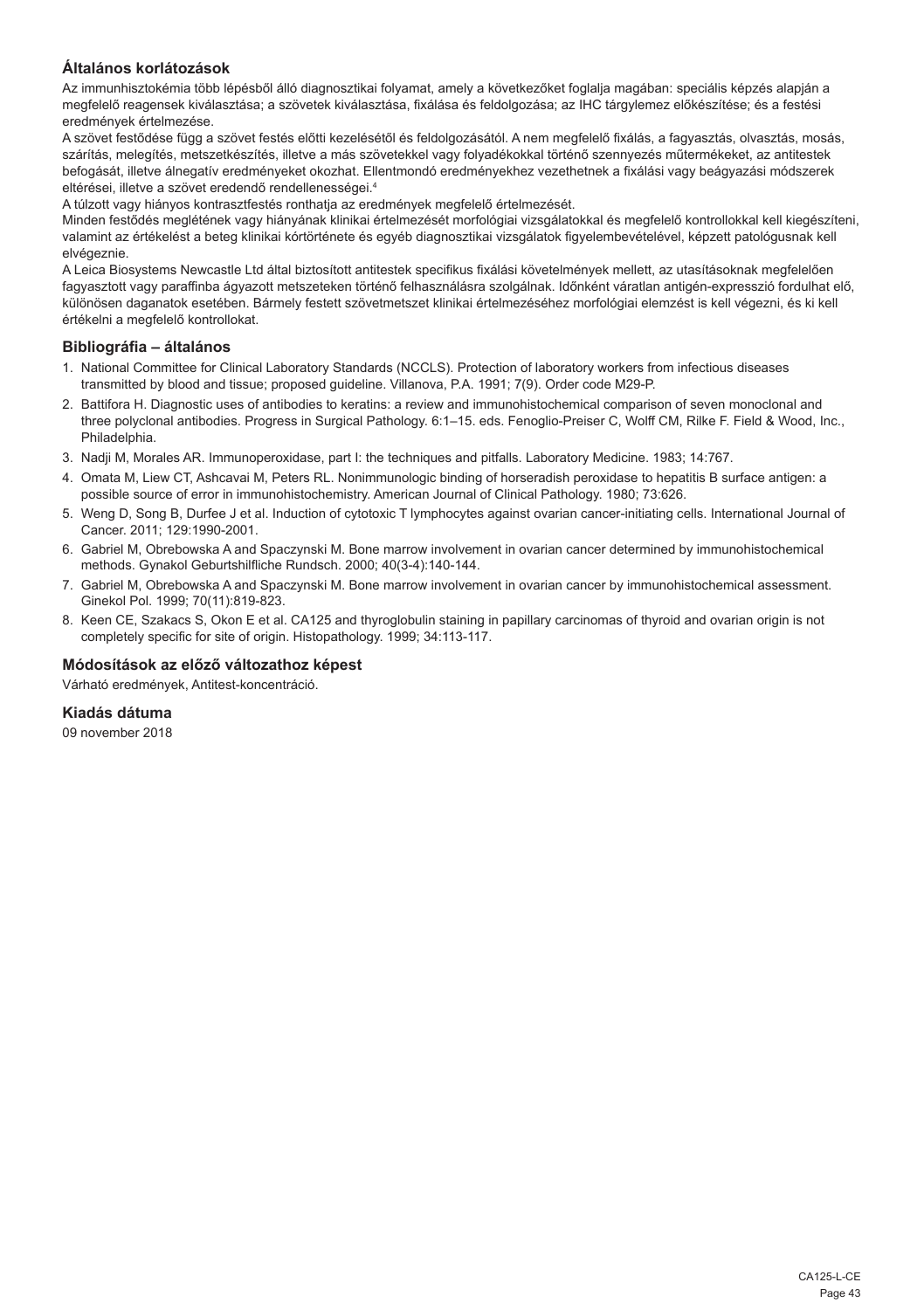# <span id="page-44-0"></span>**Novocastra™ Anticorp lichid monoclonal de șoarece CA125 (Ovarian Cancer Antigen) Cod produs: NCL-L-CA125**

## **Utilizare prevăzută**

#### *Pentru diagnosticare in vitro.*

NCL-L-CA125 este destinat identificării calitative, prin intermediul microscopiei optice, a moleculelor de CA125 (Antigen de cancer ovarian) în secțiunile de parafină. Interpretarea clinică a oricărei colorări sau a absenței acesteia trebuie completată cu studii morfologice utilizând controale adecvate și trebuie evaluată în contextul antecedentelor clinice ale pacientului, precum și al altor teste de diagnosticare efectuate de către un patolog calificat.

#### **Principiul de procedură**

Tehnicile de colorare imunohistochimică (IHC) permit vizualizarea antigenilor prin aplicarea secvențială a unui anumit anticorp pe antigen (anticorp primar), a unui anticorp secundar pe anticorpul primar și a unui complex enzimatic cu un substrat cromogen, cu etape de spălare intercalate. Activarea enzimatică a cromogenului duce la un produs de reacție vizibil la locul aplicării antigenului. Specimenul poate fi apoi contracolorat și acoperit cu lamelă. Rezultatele sunt interpretate folosind un microscop optic și ajută la diagnosticul diferențial al proceselor patofiziologice, care pot sau nu să fie asociate cu un anumit antigen.

#### **Clonă**

Ov185:1

#### **Imunogen**

O fracție de mucină parțial purificată dintr-un fond de țesut canceros de la pacienți cu cancer ovarian epitelial.

#### **Specificitate**

Proteină determinantă repetitivă exprimată în miezul de proteine al antigenului de cancer ovarian uman CA125.

## **Compoziția reactivului**

NCL-L-CA125 este o fracție de IgG purificată prezentată în soluție salină tamponată cu fosfat (pH 7,6) cu proteină purtătoare albumină de ser bovin 1% și conținând azidă de sodiu 15 mM drept conservant.

### **Clasa Ig**

IgG1

## **Concentrație proteină totală Total Protein**

Consultați eticheta flaconului pentru concentrația proteinelor totale specifică lotului.

## **Concentrație anticorpi**

Mai mare sau egală cu 12,5 mg/L, așa cum este determinată prin ELISA. Consultați eticheta flaconului pentru concentrația Ig specifică lotului.

#### **Recomandări privind utilizarea**

Imunohistochimie pe secțiuni de parafină.

**Recuperarea indusă de căldură a epitopilor (HIER):** Urmați instrucțiunile de utilizare din Novocastra Epitope Retrieval Solution pH 6. **Diluție sugerată:** 1:100 timp de 30 de minute la 25 °C. Aceste informații sunt furnizate cu rol de îndrumare, iar utilizatorii trebuie să-și stabilească singuri propriile diluții de lucru optime.

**Vizualizare:** Respectați instrucțiunile de utilizare din Novolink™ Polymer Detection Systems. Pentru asistență sau informații suplimentare cu privire la produs, luați legătura cu distribuitorul dvs. local sau cu biroul regional al Leica Biosystems sau, ca alternativă, vizitați site-ul web al Leica Biosystems, www.LeicaBiosystems.com.

Eficienta acestui anticorp trebuie validată atunci când este utilizat cu alte sisteme de colorare manuală sau alte platforme automatizate.

#### **Depozitare și stabilitate**

A se depozita la 2–8 °C. A nu se congela. A se returna la 2–8 °C imediat după utilizare. A nu se utiliza după data expirării indicată pe eticheta flaconului. Alte condiții de depozitare decât cele specificate mai sus trebuie verificate de către utilizator.

## **Pregătirea specimenului**

Mediul de fixare recomandat este formalină tamponată neutru 10% pentru secțiunile de țesut încorporate în parafină.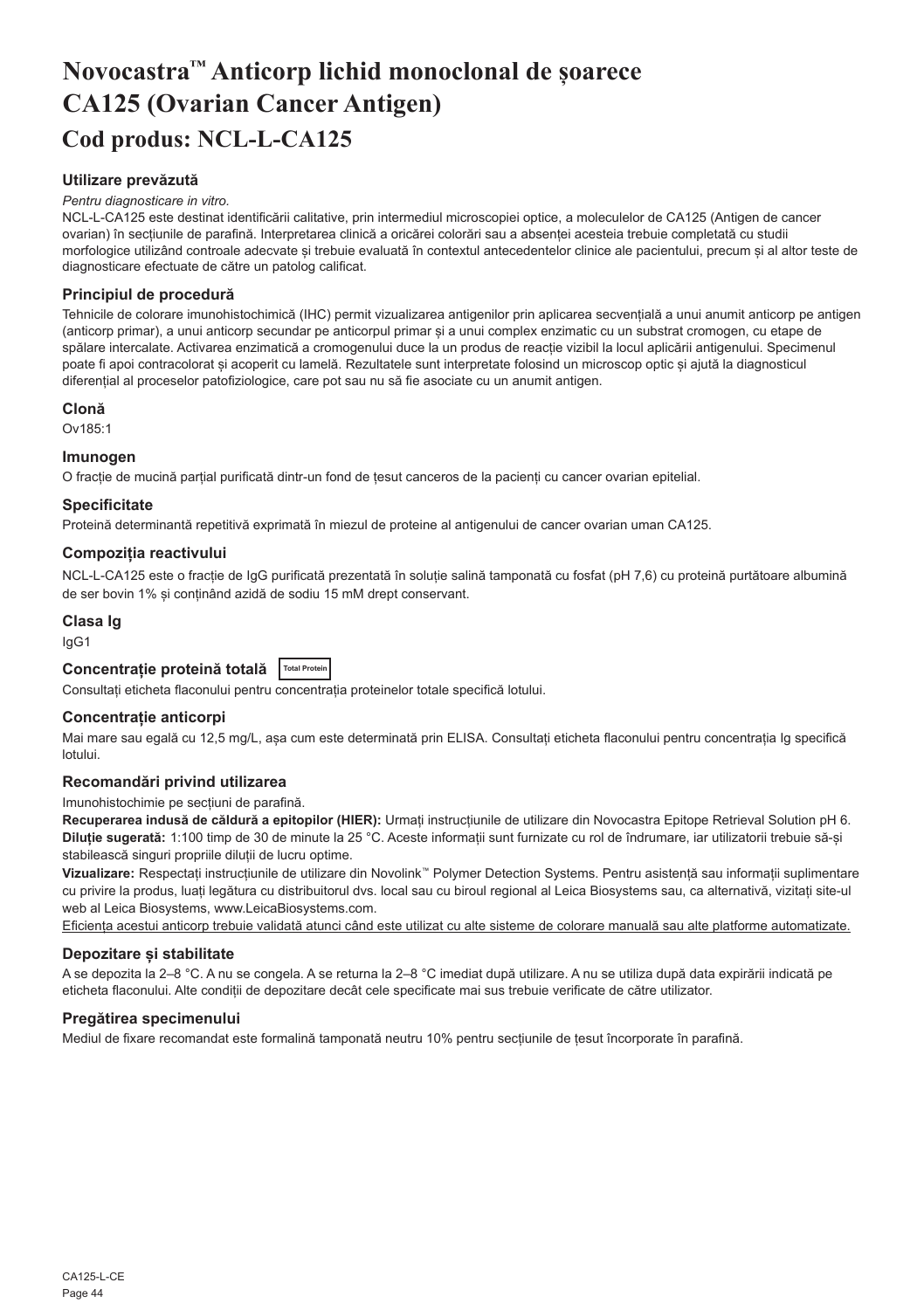## **Avertismente și precauții**

Acest reactiv a fost pregătit din supernatantul culturii celulare. Întrucât este un produs biologic, trebuie să se acționeze cu prudență rezonabilă la manipularea sa.

Acest reactiv conține azidă de sodiu. O Fișă tehnică de securitate a materialului este disponibilă la cerere sau pe site-ul www.LeicaBiosystems.com

Consultați reglementările naționale sau locale pentru informații privind eliminarea la deșeuri a tuturor componentelor potențial toxice. Probele, înainte și după fixare, precum și toate materialele expuse la acestea, trebuie manipulate ca și când ar avea potențialul de a transmite infecții și trebuie eliminate la deșeuri luând măsurile de precauție adecvate.' Nu pipetați niciodată reactivii cu gura și evitați contactul reactivilor și probelor cu pielea și membranele mucoase. Dacă reactivii sau probele vin în contact cu suprafețele sensibile, spălați cu apă din abundență. Solicitați asistență medicală.

Reduceți la minimum contaminarea microbiană a reactivilor, în caz contrar poate apărea o creștere a colorării nespecifice. Timpii sau temperaturile de incubație care diferă de valorile specificate pot genera rezultate eronate. Orice astfel de modificări trebuie validate de către utilizator.

## **Controlul calității**

Diferențele în ceea ce privește procesarea țesutului și procedurile tehnice în laboratorul utilizatorului pot cauza o variabilitate semnificativă a rezultatelor, necesitând efectuarea cu regularitate de controale interne, în plus față de următoarele proceduri. Probele de control trebuie să fie probe proaspete de autopsie/biopsie/chirurgicale, fixate în formalină, procesate și încorporate în ceară de parafină cât mai curând posibil și în aceeași manieră ca și probele pacientului.

## **Țesutul de control pozitiv**

Folosit pentru a indica țesuturile pregătite corect și tehnicile de colorare adecvate.

O probă de țesut de control pozitiv trebuie să fie inclusă pentru fiecare set de condiții de testare în fiecare etapă de colorare. Un țesut cu colorare pozitivă slabă este mai adecvat decât un țesut cu colorare pozitivă puternică în vederea unui control optim al calității și pentru a detecta nivelurile minore de degradare a reactivului.<sup>2</sup>

Țesutul de control pozitiv recomandat este un procentaj ridicat de adenocarcinoame mucinoase ovariene.

Dacă țesutul de control pozitiv nu demonstrează colorația pozitivă, rezultatele obținute cu acele probe de testare trebuie considerate nevalide.

## **Țesutul de control negativ**

Trebuie examinat după țesutul de control pozitiv pentru a verifica specificitatea informațiilor de etichetare ale antigenului țintă în funcție de anticorpul primar.

Țesutul de control negativ recomandat este mușchiul scheletic.

Ca alternativă, varietatea de tipuri diferite de celule prezente în majoritatea secțiunilor tisulare oferă frecvent locuri de control negativ, dar acest lucru trebuie verificat de către utilizator.

Colorația nespecifică, dacă este prezentă, are, de obicei, un aspect difuz. Colorația sporadică a țesutului conjunctiv poate fi observată, de asemenea, în secțiuni de țesuturi fixate în mod excesiv în formalină. Folosiți celule intacte pentru interpretarea rezultatelor de colorare. Celulele necrotice sau degenerate se colorează deseori într-un mod nespecific.<sup>3</sup> Se pot observa rezultate fals pozitive ca urmare a legării non-imunologice a proteinelor sau produșilor de reacție ai substratului. Acestea pot fi cauzate, de asemenea, de enzimele endogene precum pseudoperoxidaza (eritrocite), peroxidaza endogenă (citocromul C) sau biotina endogenă (de exemplu, ficat, sân, encefal, rinichi), în funcție de tipul de imunocolorație folosit. Pentru a diferenția activitatea enzimelor endogene sau legarea nespecifică a enzimelor de imunoreactivitatea specifică, pot fi colorate țesuturi suplimentare de la pacient numai cu substrat-cromogen sau, respectiv, complexe enzimatice (avidină-biotină, streptavidină, polimer etichetat) și substrat-cromogen. În cazul în care colorația specifică are loc în țesutul de control negativ, rezultatele obținute pe probele pacientului trebuie să fie considerate nevalide.

### **Reactivul de control negativ**

Folosiți un reactiv de control negativ non-specific în locul anticorpului primar cu o secțiune din fiecare specimen al pacientului pentru a evalua colorația nespecifică și a permite o mai bună interpretare a colorării specifice la situl antigenului.

## **Țesutul pacientului**

Examinați specimenele pacientului colorate cu NCL-L-CA125 ultimele. Intensitatea colorației pozitive trebuie evaluată în contextul oricărei colorații de fond nespecifice a reactivului de control negativ. La fel ca în cazul oricărui test imunohistochimic, un rezultat negativ înseamnă că antigenul nu a fost detectat, și nu că antigenul a fost absent în celulele/țesuturile analizate. Dacă este necesar, folosiți un panel pentru anticorpi pentru identificarea reacțiilor fals negative.

### **Rezultate așteptate**

#### Țesuturi normale

Clona Ov185.1 a detectat antigenul de cancer ovarian asociat cu membrana extracelulară, CA125, în glande endometriale normale, ocazional în canalele mamare, glandele mucinoase ale esofagului, col uterin și laringe și pe mezoteliu. (Numărul total al cazurilor normale  $= 136$ ).

#### Țesuturi anormale

Clona Ov185.1 a colorat 19/73 tumori pulmonare (incluzând 15/28 adenocarcinoame pulmonare, 3/28 carcinoame cu celule scuamoase, 1/3 carcinoame cu celule mari, 0/8 carcinoame cu celule mici și 0/6 carcinoide atipice), 15/48 tumori ovariene (incluzând 8/18 adenocarcinoame ovariene, 5/12 adenocarcinoame endometrioide, 1/1 teratom imatur, 1/1 chistadenom mucinos de limită, 0/4 tumori cu celule tecale, 0/3 carcinoame nediferențiate, 0/3 tumori cu celule granuloase, 0/2 chistadenoame mucinoase, 0/2 carcinoame ale sinusurilor endodermice, 0/1 leiomiosarcom și 0/1 disgerminom), 4/23 tumori mamare, 2/29 tumori intestinale (incluzând 2/2 tumori ale intestinului subțire, 0/23 adenocarcinoame ale colonului, 0/3 adenocarcinoame rectale și 0/1 adenom al colonului) și 1/2 adenocarcinoame endometriale. Nu s-a observat vreo colorare în tumori tiroidiene (0/5), tumori metastatice (0/5), tumori cerebrale (0/4), carcinoame hepatocelulare (0/4), tumori ale esofagului (0/3), limfoame (0/3), tumori gastrice (0/3), tumori renale (0/2), seminoame (0/2), tumori ale capului și gâtului (0/2), tumori ale pielii (0/2), tumori cervicale (0/2), tumori osoase (0/2), tumori ale glandei suprarenale (0/2), tumori ale vezicii urinare (0/2), tumori prostatice (0/2), o tumoare a glandei salivare (0/1), un carcinom cu celule scuamoase al limbii (0/1), o tumoare pancreatică (0/1), un feocromocitom (0/1) și o hiperplazie prostatică (0/1). (Numărul total al cazurilor anormale = 225).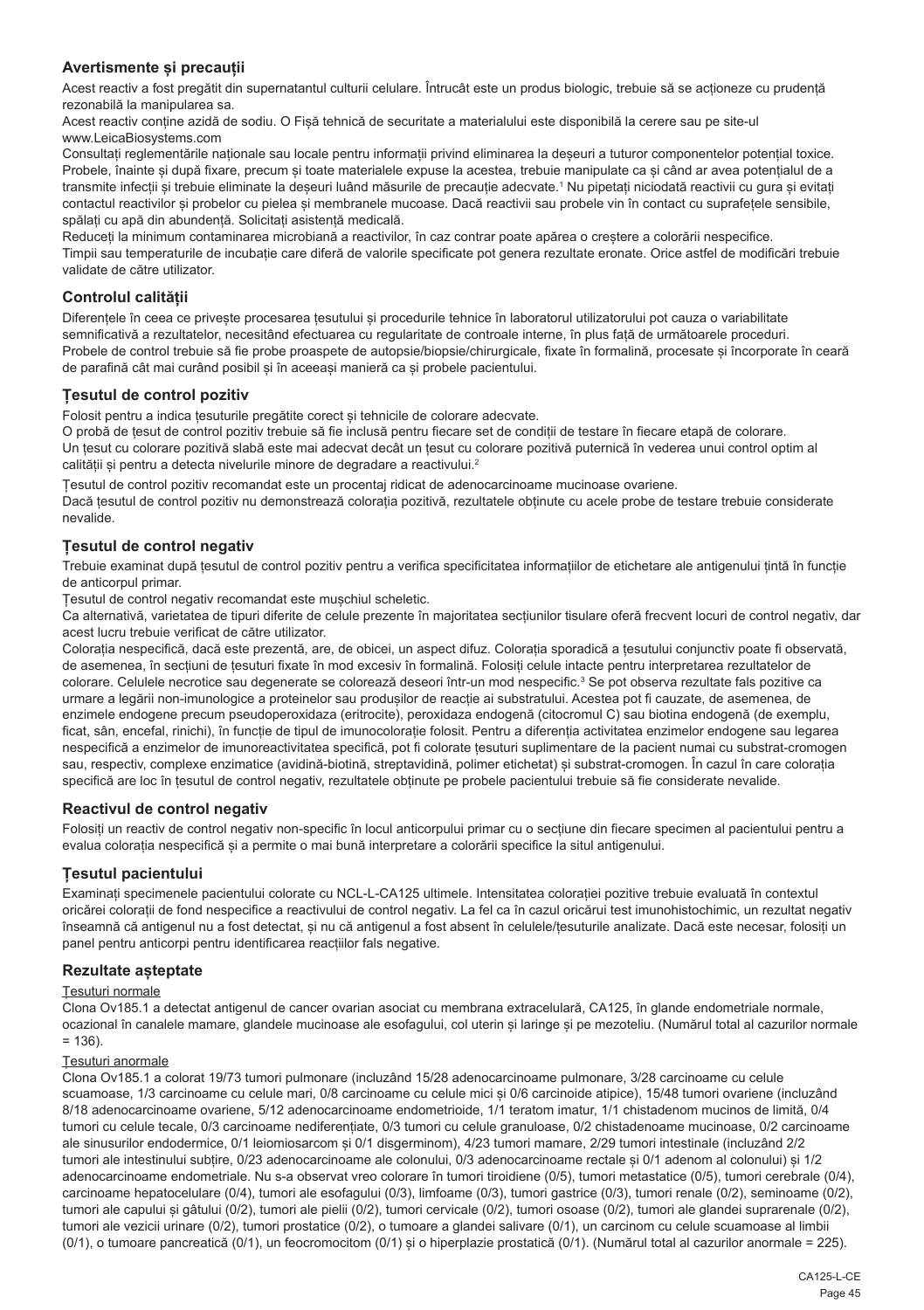#### **NCL-L-CA125 este recomandat pentru detectarea CA125 (Antigen de cancer ovarian) în țesuturile normale și neoplazice, ca adjuvant al histopatologiei convenționale care utilizează coloranți histochimici non-imunologici.**

## **Limitări generale**

Imunohistochimia este un proces de diagnostic cu mai multe etape, care constă din instruirea specializată în ceea ce privește alegerea reactivilor adecvați; alegerea, fixarea și procesarea țesutului; prepararea lamei IHC; și interpretarea rezultatelor de colorare. Colorarea tisulară depinde de manipularea și procesarea tesutului înainte de colorare. Fixarea, congelarea, dezghețarea, spălarea, uscarea, încălzirea, secționarea necorespunzătoare sau contaminarea cu alte țesuturi ori fluide pot cauza artefacte, captura anticorpilor sau rezultate fals negative. Rezultatele inconsecvente pot fi atribuite diferențelor în ceea ce privește metodele de fixare și încorporare. ori neregularităților inerente ale țesutului.ª Contracolorația excesivă sau incompletă poate compromite interpretarea adecvată a rezultatelor.

Interpretarea clinică a oricărei colorări sau a absenței acesteia trebuie completată cu studii morfologice utilizând controale adecvate și trebuie evaluată în contextul antecedentelor clinice ale pacientului, precum și al altor teste de diagnosticare efectuate de către un patolog calificat.

Anticorpii de la Leica Biosystems Newcastle Ltd sunt destinați utilizării, conform indicațiilor, fie pe secțiuni congelate, fie pe secțiuni încorporate în parafină cu cerințe de fixare specifice. Poate apărea exprimarea neașteptată a antigenului, în special în neoplasme. Interpretarea clinică a oricărei secțiuni tisulare colorate trebuie să includă analiza morfologică și evaluarea probelor de control adecvate.

### **Bibliografie - General**

- 1. National Committee for Clinical Laboratory Standards (NCCLS). Protection of laboratory workers from infectious diseases transmitted by blood and tissue; proposed guideline. Villanova, P.A. 1991; 7(9). Order code M29-P.
- 2. Battifora H. Diagnostic uses of antibodies to keratins: a review and immunohistochemical comparison of seven monoclonal and three polyclonal antibodies. Progress in Surgical Pathology. 6:1–15. eds. Fenoglio-Preiser C, Wolff CM, Rilke F. Field & Wood, Inc., Philadelphia.
- 3. Nadji M, Morales AR. Immunoperoxidase, part I: the techniques and pitfalls. Laboratory Medicine. 1983; 14:767.
- 4. Omata M, Liew CT, Ashcavai M, Peters RL. Nonimmunologic binding of horseradish peroxidase to hepatitis B surface antigen: a possible source of error in immunohistochemistry. American Journal of Clinical Pathology. 1980; 73:626.
- 5. Weng D, Song B, Durfee J et al. Induction of cytotoxic T lymphocytes against ovarian cancer-initiating cells. International Journal of Cancer. 2011; 129:1990-2001.
- 6. Gabriel M, Obrebowska A and Spaczynski M. Bone marrow involvement in ovarian cancer determined by immunohistochemical methods. Gynakol Geburtshilfliche Rundsch. 2000; 40(3-4):140-144.
- 7. Gabriel M, Obrebowska A and Spaczynski M. Bone marrow involvement in ovarian cancer by immunohistochemical assessment. Ginekol Pol. 1999; 70(11):819-823.
- 8. Keen CE, Szakacs S, Okon E et al. CA125 and thyroglobulin staining in papillary carcinomas of thyroid and ovarian origin is not completely specific for site of origin. Histopathology. 1999; 34:113-117.

### **Amendamente la ediția anterioară**

Rezultate așteptate, Concentrație anticorpi.

### **Data publicării**

09 noiembrie 2018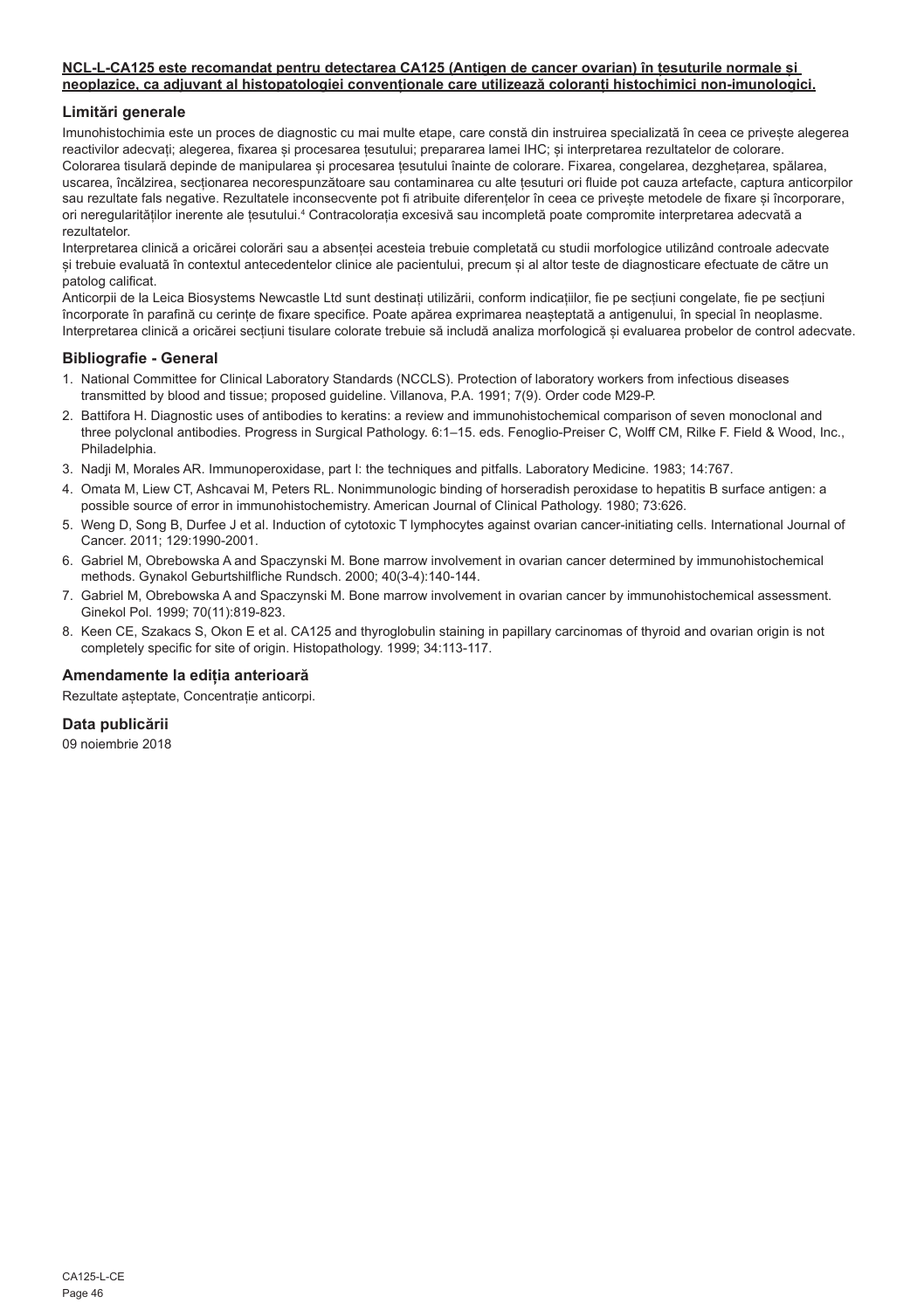# <span id="page-47-0"></span>**Жидкая форма моноклональных антител мыши Novocastra™ CA125 (Ovarian Cancer Antigen) Код продукта: NCL-L-CA125**

## **Назначение**

#### *Для диагностики in vitro*

Препарат NCL-L-CA125 предназначен для качественного определения молекул CA125 (антигена карциномы яичников) в парафиновых срезах методом световой микроскопии. Клиническая интерпретация любого окрашивания или его отсутствия должна быть дополнена морфологическими исследованиями с надлежащими контролями и должна быть оценена квалифицированным патологом с учетом анамнеза пациента и других диагностических тестов.

#### **Принцип метода**

Иммуногистохимические (ИГХ) методы окрашивания позволяют визуализировать антигены путем последовательного связывания специфического антитела с антигеном (первичное антитело), вторичного антитела с первичным антителом и ферментного комплекса с хромогенным субстратом. Между этими этапами выполняется промежуточная промывка. Ферментная активация хромогена приводит к образованию видимого продукта реакции в месте расположения антигена. После этого образцы можно подвергать контрастному окрашиванию и заключить под покровную пленку. Интерпретацию результатов выполняют под световым микроскопом и используют для дифференциальной диагностики патофизиологических процессов, которые могут быть связаны или не связаны с конкретным антигеном.

#### **Клон**

Ov185:1

#### **Иммуноген**

Частично очищенная муциновая фракция из комплекса раковой ткани, взятой у пациентов с раком яичников.

## **Специфичность**

Повторяющийся эпитоп, выраженный в белковом ядре CA125-антигена карциномы яичников человека.

#### **Состав реактива**

NCL-L-CA125 является очищенной фракцией IgG, представленной в фосфатно-солевом буферном растворе (pH 7,6) с 1%-ным альбумином бычьей сыворотки, которая в качестве консерванта содержит 15 мМ азида натрия.

#### **Класс иммуноглобулинов**

IgG1

## **Общая концентрация белка Total Protein**

Общая концентрация белка в каждой партии указана на этикетке флакона.

#### **Концентрация антитела**

Не менее 12,5 мг/л при измерении методом ИФА. Общая концентрация иммуноглобулина в каждой партии указана на этикетке флакона.

#### **Рекомендации по применению**

Иммуногистохимическое окрашивание парафиновых срезов.

**Тепловая демаскировка эпитопа (Heat Induced Epitope Retrieval, HIER):** выполняйте инструкцию по применению,

прилагаемую к препарату Novocastra Epitope Retrieval Solution pH 6.

**Рекомендуемое разведение:** 1:100 в течение 30 минут при температуре 25 °C. Данная информация носит рекомендательный характер, и пользователям следует самостоятельно определять оптимальные рабочие разведения.

**Визуализация:** Следуйте инструкциям по применению, которые прилагаются к системам визуализации Novolink™ Polymer Detection Systems. Для получения дополнительной информации о продукции и технической поддержки обратитесь к местному дистрибьютору или в региональный офис компании Leica Biosystems либо, в качестве альтернативы, посетите веб-сайт компании Leica Biosystems, www.LeicaBiosystems.com

В случае применения этого антитела с другими ручными системами окрашивания или автоматизированными платформами следует выполнять валидацию его рабочих параметров.

## **Хранение и стабильность**

Хранить при температуре 2–8 °C. Не замораживать. После использования незамедлительно вернуть на хранение при температуре 2–8 °C. Не использовать после указанной на этикетке флакона даты истечения срока годности. Условия хранения, отличающиеся от указанных выше, должны быть проверены пользователем.

#### **Подготовка образцов**

Для приготовления залитых в парафин срезов тканей рекомендуется фиксация в 10 % нейтральном забуференном формалине.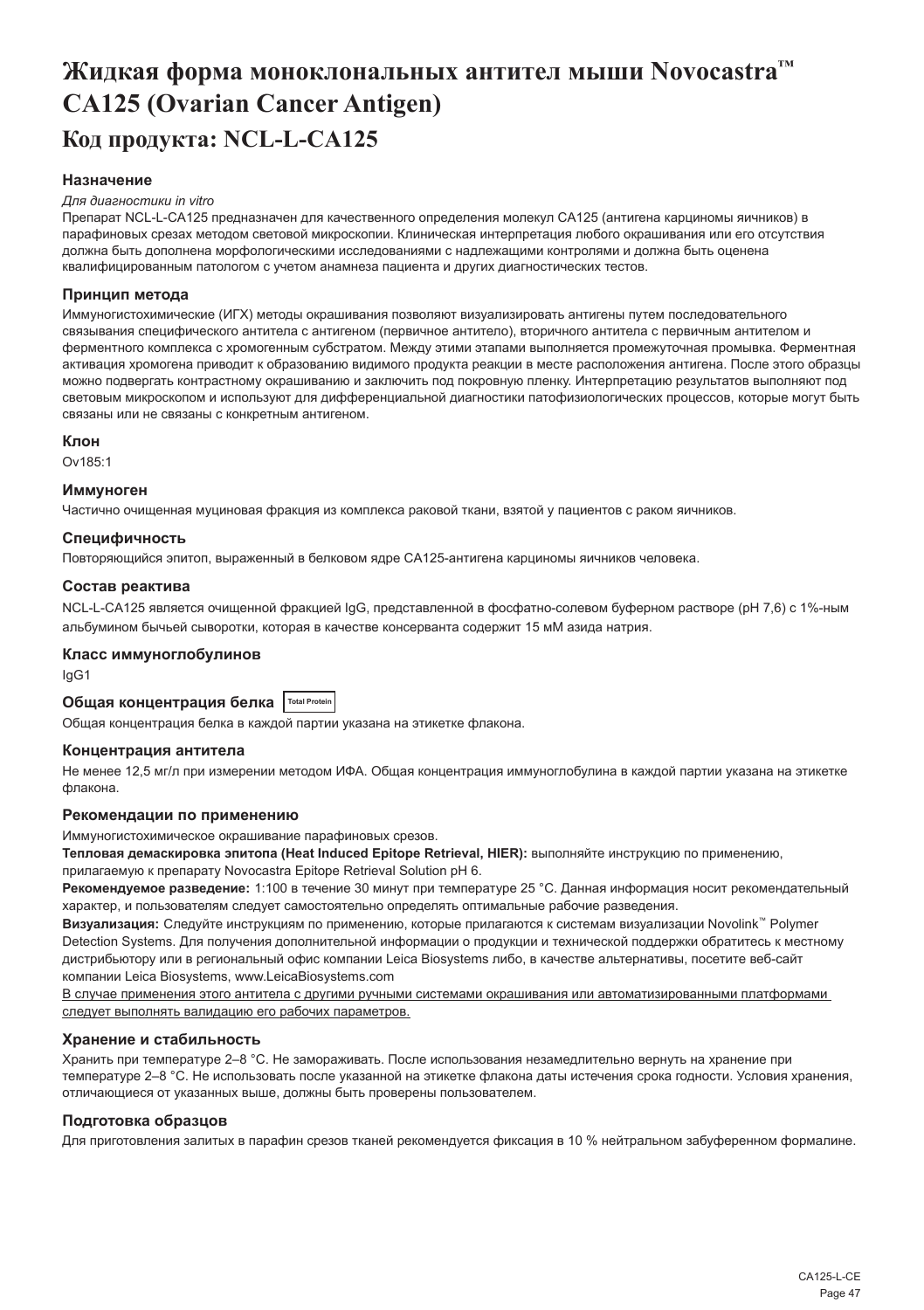#### **Предупреждения и меры предосторожности**

Этот реактив был изготовлен из супернатанта культуры клеток. При обращении с этим продуктом, как и с другими биологическими продуктами, следует соблюдать разумную осторожность.

Этот реактив содержит азид натрия. Паспорт безопасности химической продукции предоставляется по запросу или доступен на сайте www.LeicaBiosystems.com

В отношении утилизации любых потенциально опасных компонентов следуйте требованиям федеральных, региональных и местных нормативных документов.

С образцами (до и после фиксации) и всеми материалами, которые находятся под их воздействием, следует обращаться как со способными к передаче инфекции и утилизировать, соблюдая соответствующие меры предосторожности.1 Никогда не набирайте реактивы в пипетку ртом и не допускайте контакта реактивов и образцов с кожей и слизистыми оболочками. В случае контакта реактивов или образцов с чувствительными зонами промойте их большим количеством воды. Обратитесь за медицинской помощью.

Сводите к минимуму микробное загрязнение реактивов во избежание усиления неспецифического окрашивания. Инкубация при сроках и температурах, отличных от указанных в инструкции, может дать ошибочные результаты. Любые подобные изменения должны быть валидированы пользователем.

#### **Контроль качества**

Различия в методах обработки тканей и технических процедурах, выполняемых в лаборатории пользователя, могут привести к существенной вариабельности результатов, в связи с чем требуется регулярное выполнение внутрилабораторных контролей в дополнение к указанным ниже процедурам.

В качестве контролей следует использовать свежие образцы, полученные при аутопсии, биопсии или хирургических процедурах, фиксированные в формалине, обработанные и как можно скорее залитые в парафин так же, как были обработаны полученные у пациентов образцы.

#### **Положительный контроль ткани**

Применяется для проверки правильности подготовки тканей и методов окрашивания.

В каждый набор условий теста при каждом цикле окрашивания следует включать один срез ткани для положительного контроля. Для оптимального контроля качества и обнаружения незначительных уровней деградации реактива более подходит ткань со слабым положительным окрашиванием, чем ткань с сильным положительным окрашиванием.<sup>2</sup>

В качестве положительного контроля рекомендуется использовать высокий процент слизистой аденокарциномы яичников. При отсутствии положительного окрашивания ткани, использующейся в качестве положительного контроля, результаты, полученные с исследуемыми образцами, считаются недействительными.

#### **Отрицательный контроль ткани**

Этот тест необходимо выполнять после положительного контроля ткани для проверки специфичности мечения целевого антигена первичным антителом.

В качестве отрицательного контроля рекомендуется использовать ткани скелетных мышц.

Кроме того, разнообразные типы клеток для отрицательного контроля можно часто найти в большинстве срезов тканей, однако такие препараты должны быть проверены пользователем.

Неспецифическое окрашивание, если оно присутствует, обычно выглядит диффузным. В срезах тканей, избыточно фиксированных формалином, можно также иногда увидеть окрашивание соединительной ткани. Для интерпретации результатов окрашивания используйте интактные клетки. Что касается некротизированных или разрушенных клеток, часто можно наблюдать неспецифическое окрашивание.<sup>з</sup> Связывание белков или продуктов реакции субстрата, происходящее неиммунным способом, может привести к ложноположительным результатам. Такие же результаты могут быть связаны с эндогенными ферментами, например псевдопероксидазой (в эритроцитах), эндогенной пероксидазой (цитохром C) или эндогенным биотином (например, в печени, молочной железе, головном мозге или почке) в зависимости от типа использованного иммунного окрашивания. Чтобы отличить активность эндогенных ферментов или неспецифическое связывание ферментов от специфической иммунореактивности, можно выполнить окрашивание дополнительных тканей пациента исключительно хромогенным субстратом или ферментными комплексами (авидин-биотин, стрептавидин, меченый полимер) и хромогенным субстратом соответственно. При наличии специфического окрашивания в отрицательном контроле ткани результаты исследования полученных у пациентов образцов считаются недействительными.

#### **Отрицательный контроль реактива**

Для оценки неспецифического окрашивания и лучшей интерпретации специфического окрашивания в области связывания антигена, исследуя срезы каждого образца, взятого у пациента, вместо первичных антител используйте реактив, служащий в качестве неспецифического отрицательного контроля.

#### **Ткань, полученная у пациента**

Исследуйте образцы взятой у пациента ткани, которые окрашены с помощью NCL-L-CA125, в последнюю очередь. Интенсивность положительного результата окрашивания следует оценивать с учетом любого неспецифического фонового окрашивания реактива, представляющего собой отрицательный контроль. Как и при любом иммуногистохимическом исследовании, отрицательный результат означает необнаружение антигена, но не его отсутствие в исследованных клетках или ткани. При необходимости следует использовать панель антител для выявления ложноотрицательных реакций.

#### **Ожидаемые результаты**

#### Нормальные ткани

Клон Ov185.1 обнаружил внеклеточный мембраноассоциированный антиген карциномы яичников CA125 в здоровых эндометриальных железах, отдельных протоках молочной железы, муцинозных железах пищевода, шейки матки и гортани, а также на мезотелии. (Общее число образцов неизмененных тканей, которые были исследованы = 136.)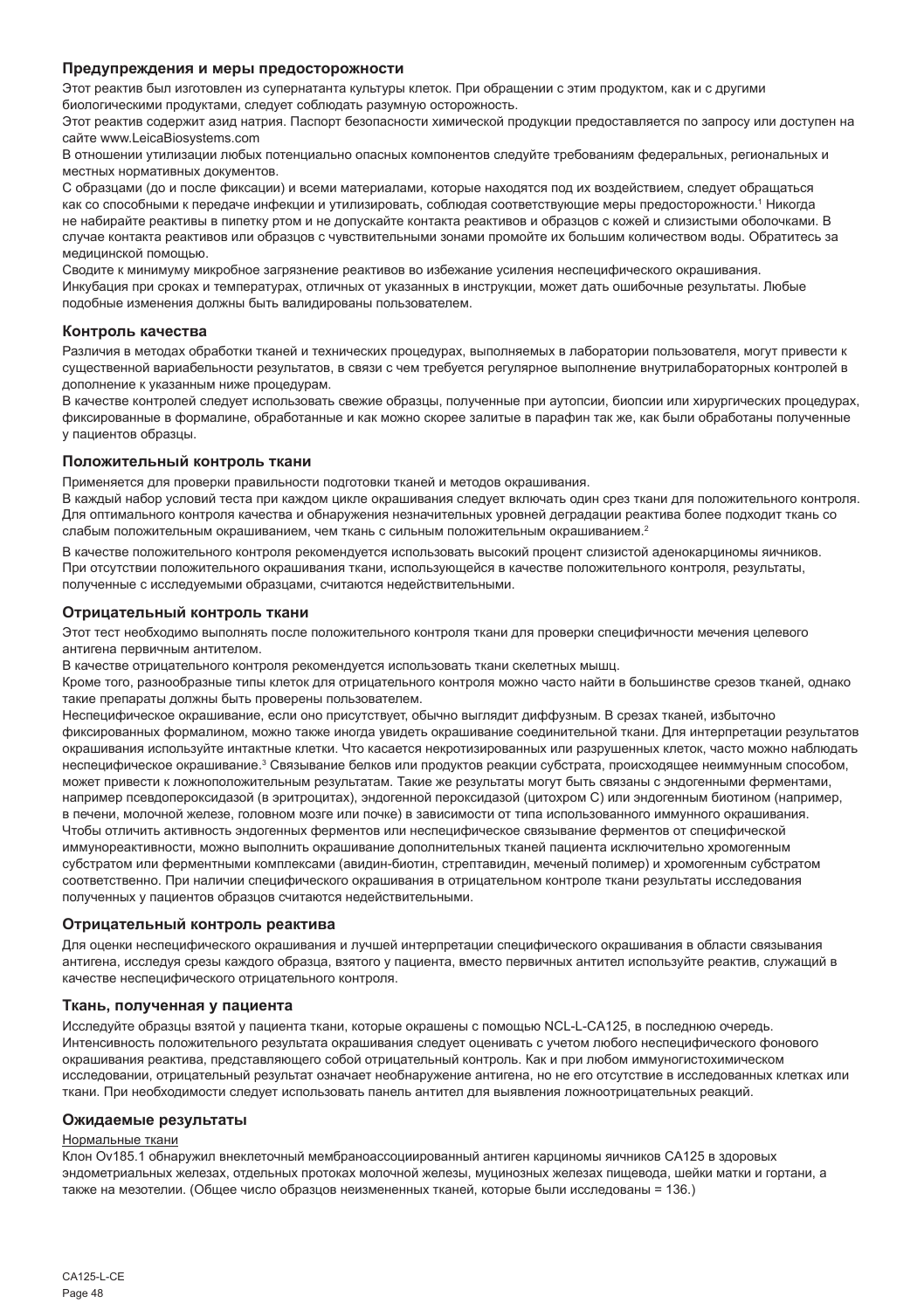#### Патологически измененные ткани

Клон Ov185.1 окрасил 19/73 случаев опухоли легких (включая 15/28 случаев аденокарциномы легких, 3/28 случаев плоскоклеточной карциномы, 1/3 случаев крупноклеточной карциномы, 0/8 случаев мелкоклеточной карциномы и 0/6 случаев атипических карциноидных опухолей), 15/48 случаев опухоли яичников (включая 8/18 случаев аденокарциномы яичников, 5/12 случаев эндометриоидной аденокарциномы, 1/1 случая незрелой тератомы, 1/1 случая пограничной муцинозной цистаденомы, 0/4 случаев текаклеточной опухоли, 0/3 случаев недифференцированной карциномы, 0/3 случаев гранулезоклеточной опухоли, 0/2 случаев муцинозной цистаденомы, 0/2 случаев карциномы эндодермального синуса, 0/1 случая лейомиосаркомы и 0/1 случая дисгерминомы), 4/23 случаев случая опухоли молочной железы, 2/29 случаев опухоли кишечника (включая 2/2 случаев опухоли тонкого кишечника, 0/23 случаев аденокарциномы толстого кишечника, 0/3 случаев аденокарциномы прямой кишки и 0/1 случая аденомы толстого кишечника) и 1/2 случаев эндометриоидной аденокарциномы. Окрашивания не наблюдалось в опухолях щитовидной железы (0/5), метастатических опухолях (0/5), опухолях мозга (0/4), опухолях пищевода (0/3), гепатоцеллюлярной карциноме (0/4), лимфомах (0/3), опухолях желудка (0/3), опухолях почек (0/2), семиномах (0/2), опухолях головы и шеи (0/2), опухолях кожи (0/2), опухолях шейки матки (0/2), опухолях костей (0/2), опухолях надпочечников (0/2), опухолях мочевого пузыря (0/2), опухолях простаты (0/2), опухоль слюнной железы (0/1), плоскоклеточной карциноме языка (0/1), опухоли поджелудочной железы (0/1), феохромоцитоме (0/1) и гиперплазии простаты (0/1). (Общее число исследованных образцов патологически измененных тканей = 225.)

#### **NCL-L-CA125 рекомендуется для обнаружения белка CA125 (Ovarian Cancer Antigen) в нормальных и опухолевых тканях в качестве дополнения к обычным гистопатологическим исследованиям с неиммунным гистохимическим окрашиванием.**

#### **Общие ограничения**

Иммуногистохимическое исследование является многостадийным диагностическим процессом, требующим специальных навыков в выборе надлежащих реактивов; выборе, фиксации и обработке тканей; приготовлении среза с ИГХ препаратом; интерпретации результатов окрашивания.

Окрашивание тканей зависит от обращения с тканями и их обработкой перед окрашиванием. Неправильные процедуры фиксации, замораживания, оттаивания, промывки, сушки, нагрева, приготовления срезов, а также загрязнение другими тканями или жидкостями могут приводить к артефактам, захвату антител или ложноотрицательным результатам. Противоречивые результаты могут быть обусловлены различиями методов фиксации и заливки препарата или присущей тканям внутренней неравномерностью структуры.4

Чрезмерное или неполное контрастирование может негативно отразиться на точности интерпретации результатов. Клиническая интерпретация любого окрашивания или его отсутствия должна быть дополнена морфологическими исследованиями с надлежащими контролями и должна быть оценена квалифицированным патологом с учетом анамнеза пациента и других диагностических тестов.

Изготовленные компанией Leica Biosystems Newcastle Ltd антитела предназначены, как указано выше, для применения на замороженных или залитых в парафин срезах и требуют выполнения конкретных требований по фиксации. Возможна непредвиденная экспрессия антигена, особенно в опухолях. Клиническая интерпретация любого окрашенного среза ткани должна включать морфологический анализ и оценку соответствующих контролей.

#### **Литература — общая**

- 1. National Committee for Clinical Laboratory Standards (NCCLS). Protection of laboratory workers from infectious diseases transmitted by blood and tissue; proposed guideline. Villanova, P.A. 1991; 7(9). Order code M29-P.
- 2. Battifora H. Diagnostic uses of antibodies to keratins: a review and immunohistochemical comparison of seven monoclonal and three polyclonal antibodies. Progress in Surgical Pathology. 6:1–15. eds. Fenoglio-Preiser C, Wolff CM, Rilke F. Field & Wood, Inc., Philadelphia.
- 3. Nadji M, Morales AR. Immunoperoxidase, part I: the techniques and pitfalls. Laboratory Medicine. 1983; 14:767.
- 4. Omata M, Liew CT, Ashcavai M, Peters RL. Nonimmunologic binding of horseradish peroxidase to hepatitis B surface antigen: a possible source of error in immunohistochemistry. American Journal of Clinical Pathology. 1980; 73:626.
- 5. Weng D, Song B, Durfee J et al. Induction of cytotoxic T lymphocytes against ovarian cancer-initiating cells. International Journal of Cancer. 2011; 129:1990-2001.
- 6. Gabriel M, Obrebowska A and Spaczynski M. Bone marrow involvement in ovarian cancer determined by immunohistochemical methods. Gynakol Geburtshilfliche Rundsch. 2000; 40(3-4):140-144.
- 7. Gabriel M, Obrebowska A and Spaczynski M. Bone marrow involvement in ovarian cancer by immunohistochemical assessment. Ginekol Pol. 1999; 70(11):819-823.
- 8. Keen CE, Szakacs S, Okon E et al. CA125 and thyroglobulin staining in papillary carcinomas of thyroid and ovarian origin is not completely specific for site of origin. Histopathology. 1999; 34:113-117.

## **Дополнения к предыдущему выпуску**

Ожидаемые результаты, концентрация антител.

#### **Дата выпуска**

09 Ноябрь 2018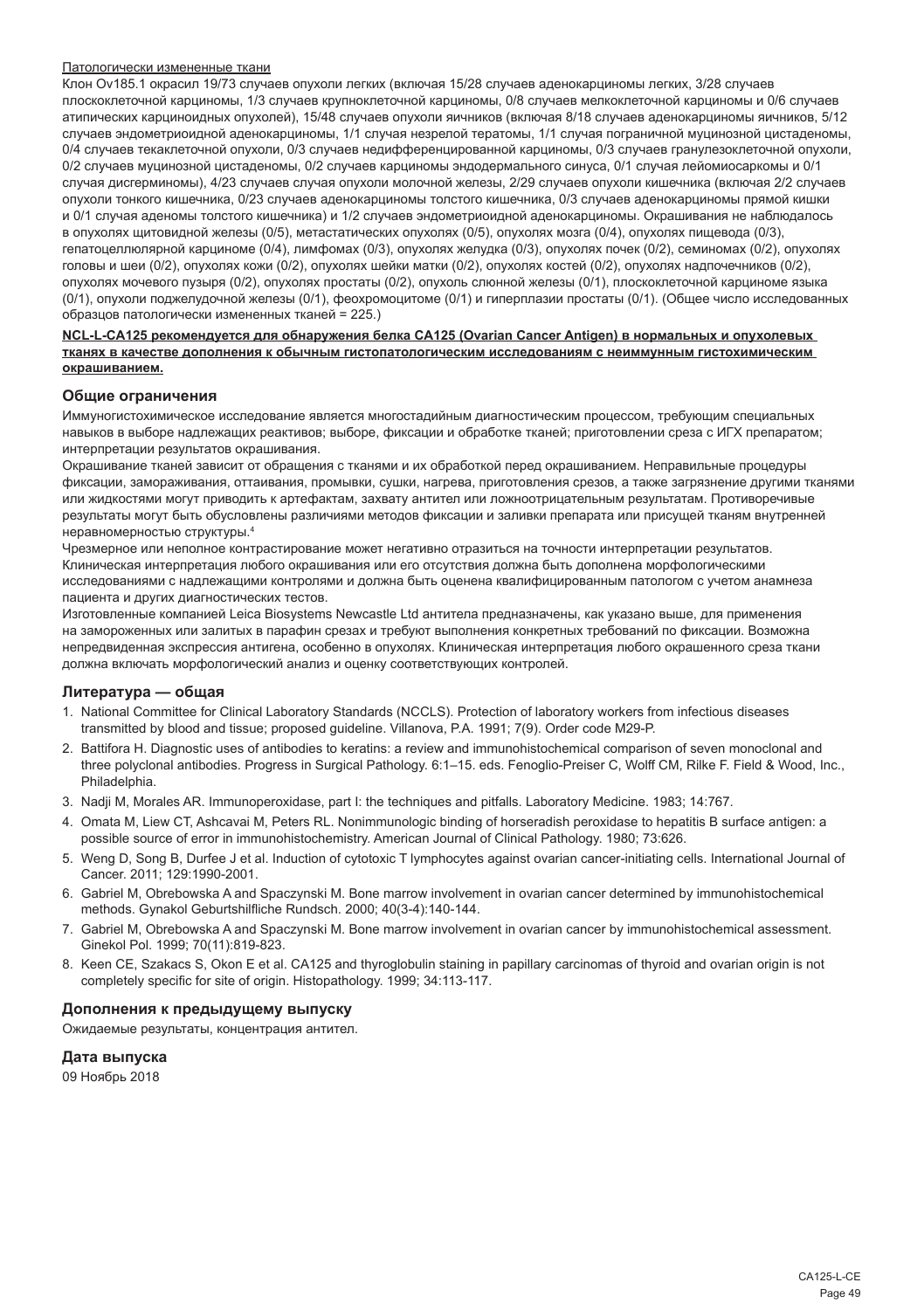# <span id="page-50-0"></span>**Płynne mysie przeciwciało monoklonalne Novocastra™ CA125 (Ovarian Cancer Antigen) Kod produktu: NCL-L-CA125**

## **Przeznaczenie**

#### *Do diagnostyki in vitro.*

Preparat NCL-L-CA125 jest przeznaczony do jakościowej identyfikacji za pomocą mikroskopii świetlnej cząsteczek CA125 (antygenu raka jajnika) w skrawkach parafinowych. Kliniczną interpretację barwienia lub jego braku należy uzupełnić badaniami morfologicznymi oraz odpowiednimi kontrolami. Ocenę powinien przeprowadzić wykwalifikowany patolog w kontekście historii choroby pacjenta oraz innych badań diagnostycznych.

### **Zasady postepowania**

Metody barwienia immunohistochemicznego (IHC) umożliwiają wizualizację antygenów dzięki zastosowaniu – po kolei – swoistego przeciwciała przeciwko antygenowi (przeciwciała pierwszorzędowego), przeciwciała drugorzędowego przeciwko przeciwciału pierwszorzędowemu i kompleksu enzymu z substratem chromogennym z etapami przemywania. Aktywacja enzymatyczna chromogenu prowadzi do wytworzenia widocznego produktu reakcji w miejscu antygenu. Następnie można wykonać barwienie kontrastowe próbki i zakryć ją szkiełkiem nakrywkowym. Wyniki są interpretowane przy użyciu mikroskopu świetlnego i pomagają w diagnostyce różnicowej procesów patofizjologicznych, które mogą mieć związek z określonym antygenem.

### **Klon**

Ov185:1

## **Immunogen**

Częściowo oczyszczona frakcja mucyny z puli tkanki nowotworowej od pacjentów z nabłonkowym rakiem jajnika.

#### **Swoistość**

Powtarzalna determinanta białka wyrażona w rdzeniu białkowym ludzkiego antygenu raka jajnika CA125.

## **Skład odczynnika**

NCL-L-CA125 to oczyszczona frakcja IgG dostarczona w soli fizjologicznej buforowanej fosforanem (pH 7,6) z 1% białka nośnikowego albuminy bydlęcej i konserwowana 15 mM azydku sodu.

#### **Klasa Ig**

IgG1

| Całkowite stężenia białka   Total Protein |  |
|-------------------------------------------|--|
|-------------------------------------------|--|

Całkowite stężenie białka w danej serii podano na etykiecie fiolki.

#### **Stężenie przeciwciał**

Większe lub równe 12,5 mg/L oznaczone za pomocą testu ELISA. Stężenie lg w danej serii podano na etykiecie fiolki.

#### **Zalecenia dotyczące stosowania**

Badanie immunohistochemiczne skrawków zatopionych w parafinie.

**Cieplne odmaskowywanie epitopu (HIER):** Należy postępować zgodnie z instrukcją stosowania załączoną do roztworu Novocastra Epitope Retrieval Solution pH 6.

**Sugerowane rozcieńczenie:** 1:100 przez 30 minut w temperaturze 25 °C. Te informacje stanowią jedynie wskazówkę – użytkownicy powinni sami określić swoje optymalne rozcieńczenie robocze.

**Wizualizacja:** Należy postępować zgodnie z instrukcją stosowania dołączoną do Novolink™ Polymer Detection Systems. W celu uzyskania dodatkowych informacji o produkcie lub dalszej pomocy należy skontaktować się z lokalnym dystrybutorem lub regionalnym biurem Leica Biosystems, lub odwiedzić stronę internetową, www.LeicaBiosystems.com

Działanie tego przeciwciała należy zweryfikować podczas używania z innymi recznymi metodami barwienia lub platformami automatycznymi.

#### **Przechowywanie i trwałość**

Przechowywać w temperaturze 2-8 °C. Nie zamrażać. Niezwłocznie po użyciu ponownie umieścić w temperaturze 2–8 °C. Nie używać po upływie daty ważności podanej na etykiecie fiolki. Przechowywanie w warunkach innych od wskazanych powyżej wymaga weryfikacji użytkownika.

### **Przygotowanie próbek**

Zalecanym utrwalaczem jest 10-procentowa obojętna buforowana formalina do zatopionych w parafinie skrawków tkankowych.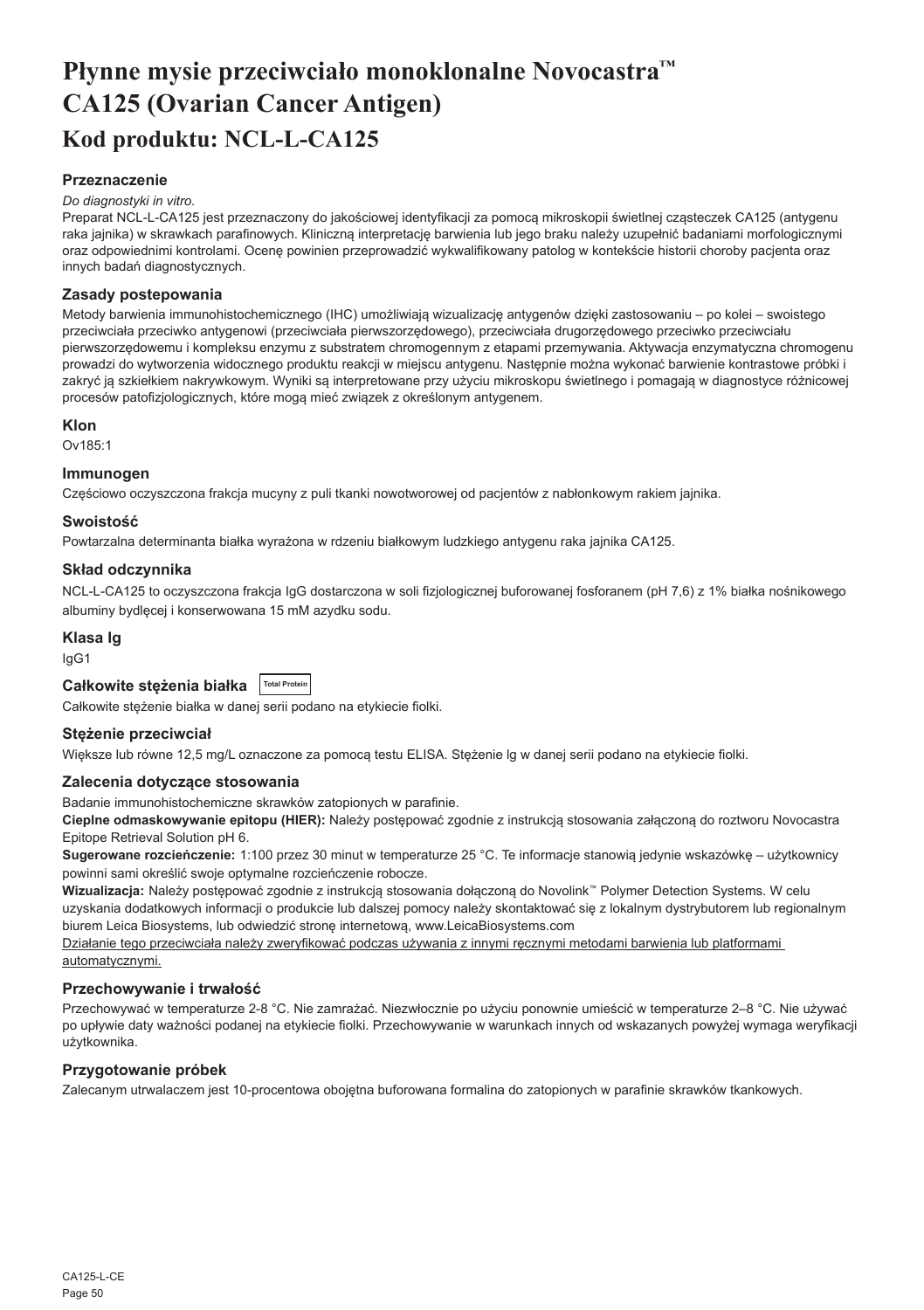## **Ostrzeżenia i środki ostrożności**

Odczynnik został przygotowany z supernatantu hodowli tkankowej. Ponieważ jest to produkt biologiczny, podczas jego używania należy zachować odpowiednie środki ostrożności.

Ten odczynnik zawiera azydek sodu. Karta charakterystyki jest dostępna na żądanie lub dostępna na stronie www.LeicaBiosystems.com Wszelkie potencjalnie toksyczne składniki należy utylizować zgodnie z krajowymi lub lokalnymi przepisami.

Próbki przed i po utrwaleniu oraz wszelkie materiały narażone na kontakt z nimi należy traktować jak materiały potencjalnie zakaźne i należy je utylizować z zachowaniem odpowiednich środków ostrożności.<sup>1</sup> Podczas pobierania pipetą nie wolno zasysać odczynników ustami i należy unikać kontaktu odczynników i preparatów ze skórą oraz błonami śluzowymi. W razie kontaktu odczynników lub próbek ze szczególnie narażonymi miejscami przemyć miejsce kontaktu dużą ilością wody. Należy zasięgnąć porady lekarza.

Chronić odczynniki przed skażeniem drobnoustrojami, ponieważ może ono doprowadzić do zwiększonego barwienia niespecyficznego. Zastosowanie okresów inkubacji i temperatur innych niż podano w instrukcji może spowodować błędne wyniki. Wszelkie zmiany tego typu muszą zostać zweryfikowane przez użytkownika.

### **Kontrola jakości**

Różnice w przetwarzaniu tkanek i procedurach technicznych w laboratorium użytkownika mogą doprowadzić do znacznej zmienności wyników, co oznacza konieczność dodatkowego przeprowadzania regularnych kontroli wewnętrznych.

Kontrole należy przeprowadzać jak najszybciej na świeżych próbkach z autopsji/biopsji/operacji chirurgicznej utrwalonych, przetworzonych i zatopionych w parafinie, taką samą metodą, jaką badane są pobrane tkanki.

#### **Tkankowa kontrola pozytywna**

Stosowana w celu wskazania prawidłowo przygotowanych tkanek i prawidłowych technik barwienia. W każdej serii barwienia każdy zestaw warunków testowych powinien uwzględniać jedną tkankową kontrolę pozytywną. Do optymalnej kontroli jakości i do wykrywania niewielkich poziomów degradacji odczynników bardziej nadaje się tkanka o słabym barwieniu pozytywnym niż tkanka o silnym barwieniu pozytywnym.<sup>2</sup>

Zalecaną pozytywną kontrolą tkankową jest wysoki odsetek śluzowych gruczolakoraków jajnika. Jeśli tkankowa kontrola pozytywna nie wykaże odpowiedniego barwienia pozytywnego, wyniki testu przeprowadzonego na próbkach pobranych od pacjenta należy uznać za nieważne.

## **Tkankowa kontrola negatywna**

Należy ją wykonać po tkankowej kontroli pozytywnej, aby sprawdzić swoistość znakowania docelowego antygenu przez przeciwciało pierwszorzędowe.

Tkankowa kontrola negatywna powinna obejmować mięśnie szkieletowe.

Ewentualnie tkankowa kontrola negatywna może obejmować różne typy komórek obecne w większości skrawków tkankowych, jednak powinno to zostać zweryfikowane przez użytkownika.

Barwienie niespecyficzne, jeżeli jest obecne, zwykle ma charakter rozproszony. Na skrawkach wykonanych z materiału tkankowego nadmiernie utrwalonego w formalinie można również zaobserwować sporadyczne barwienie tkanki łącznej. Do interpretacji wyników barwienia należy używać nieuszkodzonych komórek. Komórki martwicze lub zdegenerowane często powodują barwienie niespecyficzne.<sup>3</sup> Wyniki fałszywie pozytywne mogą pojawić się w następstwie nieimmunologicznego wiązania białek lub występowania produktów reakcji substratów. Mogą być również spowodowane przez endogenne enzymy, takie jak pseudoperoksydaza (erytrocyty), endogenna peroksydaza (cytochrom C) lub endogenna biotyna (np. wątroba, piersi, mózg, nerki), w zależności od zastosowanego barwnika immunohistochemicznego. Aby odróżnić endogenną aktywność enzymatyczną lub niespecyficzne wiązanie enzymów od swoistej immunoreaktywności, dodatkowe tkanki pacjenta mogą być barwione wyłącznie substratem chromogenem lub kompleksem enzymatycznym (awidyna-biotyna, streptawidyna, znakowany polimer) i substratem-chromogenem. Jeśli w trakcie tkankowej kontroli negatywnej nastąpi barwienie specyficzne, wyniki testu przeprowadzonego na próbkach pobranych od pacjenta należy uznać za nieważne.

## **Negatywna kontrola odczynnika**

Aby przeprowadzić ocenę barwienia niespecyficznego oraz umożliwić lepszą interpretację barwienia specyficznego na każdym skrawku z próbki pobranej od pacjenta należy przeprowadzić nieswoistą kontrolę negatywną odczynnika w miejscu wiązania przeciwciała pierwszorzędowego.

### **Tkanka pacjenta**

Próbki pobrane od pacjenta barwione NCL-L-CA125 należy badać jako ostatnie. Intensywność barwienia pozytywnego należy oceniać w kontekście ewentualnego barwienia niespecyficznego tła w negatywnej kontroli odczynnika. Tak jak we wszystkich innych badaniach immunohistochemicznych wynik ujemny oznacza, że antygen nie został wykryty, co jednak nie oznacza, że jest on nieobecny w badanych komórkach/tkankach. W razie konieczności do identyfikacji reakcji fałszywie negatywnych należy wykorzystać panel przeciwciał.

### **Oczekiwane wyniki**

### Tkanki prawidłowe

Klon Ov185.1 wykrył CA125, antygen nowotworu jajnika związany z błoną komórkową, w prawidłowych gruczołach śluzówki macicy, nielicznych przewodach piersiowych, gruczołach śluzowych przełyku, szyjce macicy i krtani oraz na mezotelium. (Łączna liczba prawidłowych przypadków = 136).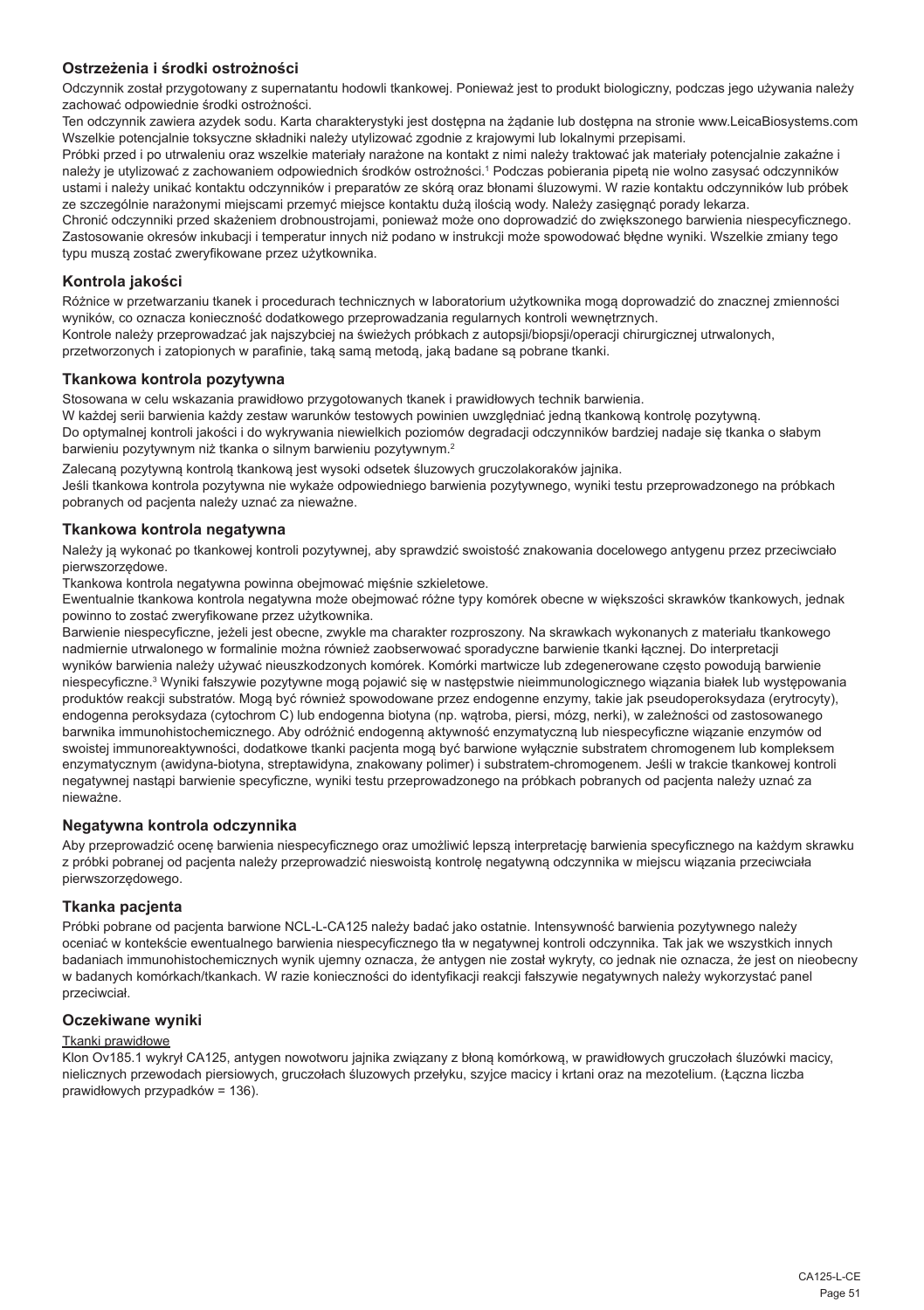#### Tkanki nieprawidłowe

Klon Ov185.1 wybarwił 19/73 guzów płuc (w tym 15/28 gruczolakoraki płuc, 3/28 raki płaskonabłonkowe, 1/3 raka wielkokomórkowego, 0/8 raków drobnokomórkowych i 0/6 atypowych rakowiaków), 15/48 guzów jajnika (w tym 8/18 gruczolakoraków jajnika, 5/12 gruczolakoraków endometrioidalne, 1/1 potworniaka niedojrzałego, 1/1 śluzowego guza jajnika o granicznej złośliwości, 0/4 otoczkowiaków, 0/3 raków niezróżnicowanych, 0/3 ziarniszczaków, 0/2 torbielakogruczolaków śluzowych, 0/2 raków endodermalnych zatok, 0/1 mięsaków gładkokomórkowych i 0/1 rozrodczaków), 4/23 guzy piersi, 2/29 guzy jelit (w tym 2/2 guzy jelita cienkiego, 0/23 gruczolakoraków okrężnicy, 0/3 gruczolakoraków odbytnicy i 0/1 gruczolaków okrężnicy) i 1/2 gruczolakoraka endometrium. Nie stwierdzono barwienia w guzach tarczycy (0/5), guzach przerzutowych (0/5), guzach mózgu (0/4), rakach wątrobowokomórkowych (0/4), guzach przełyku (0/3), chłoniakach (0/3), guzach żołądka (0/3), guzach nerki (0/2), nasieniakach (0/2), guzach głowy i szyi (0/2), nowotworach skóry (0/2), guzach szyjki macicy (0/2), guzach kości (0/2), guzach nadnercza (0/2), guzach pęcherza moczowego (0/2), guzach gruczołu krokowego (0/2), guzie ślinianki (0/1), raku płaskonabłonkowym języka (0/1), guzie trzustki (0/1), guzie chromochłonnym (0/1) i przeroście prostaty (0/1). (Łączna liczba nieprawidłowych przypadków = 225).

### **Zaleca się stosowanie NCL-L-CA125 do wykrywania CA125 (antygenu nowotworu jajnika) w tkankach zdrowych i nowotworowych, jako uzupełnienie konwencjonalnego badania histopatologicznego opartego na nieimmunologicznym barwieniu histologicznym.**

### **Ograniczenia ogólne**

Badanie immunohistochemiczne to wieloetapowy proces diagnostyczny, który wymaga specjalistycznego szkolenia w zakresie doboru odpowiednich odczynników i tkanek, utrwalania i przetwarzania tkanek, przygotowywania preparatów immunohistochemicznych oraz interpretacji wyników barwienia.

Barwienie tkanek zależy od postępowania z tkanką i jej przetwarzania przed barwieniem. Nieprawidłowe utrwalanie, zamrażanie, rozmrażanie, przemywanie, suszenie, podgrzewanie, ścinanie skrawków lub skażenie innymi tkankami lub płynami może powodować artefakty, zatrzymywanie przeciwciał lub wyniki fałszywie negatywne. Niespójne wyniki mogą wynikać z różnic w metodach utrwalania i zatapiania lub nieprawidłowości związanej z tkanką.4

Nadmierne lub niepełne barwienie kontrastowe może negatywnie wpływać na właściwą interpretację wyników.

Kliniczną interpretację barwienia lub jego braku należy uzupełnić badaniami morfologicznymi oraz odpowiednimi kontrolami. Ocenę powinien przeprowadzić wykwalifikowany patolog w kontekście historii choroby pacjenta oraz innych badań diagnostycznych. Przeciwciała firmy Leica Biosystems Newcastle Ltd są przeznaczone do badania skrawków zamrożonych lub zatopionych w parafinie, które utrwalono zgodnie z określonymi wymogami. Może wystąpić nieoczekiwana ekspresja antygenu, szczególnie w przypadku nowotworów. Interpretacja kliniczna wybarwionych skrawków musi obejmować analizę morfologiczną oraz ocenę przeprowadzoną w ramach odpowiednich kontroli.

### **Piśmiennictwo - ogólne.**

- 1. National Committee for Clinical Laboratory Standards (NCCLS). Protection of laboratory workers from infectious diseases transmitted by blood and tissue; proposed guideline. Villanova, P.A. 1991; 7(9). Order code M29-P.
- 2. Battifora H. Diagnostic uses of antibodies to keratins: a review and immunohistochemical comparison of seven monoclonal and three polyclonal antibodies. Progress in Surgical Pathology. 6:1–15. eds. Fenoglio-Preiser C, Wolff CM, Rilke F. Field & Wood, Inc., Philadelphia.
- 3. Nadji M, Morales AR. Immunoperoxidase, part I: the techniques and pitfalls. Laboratory Medicine. 1983; 14:767.
- 4. Omata M, Liew CT, Ashcavai M, Peters RL. Nonimmunologic binding of horseradish peroxidase to hepatitis B surface antigen: a possible source of error in immunohistochemistry. American Journal of Clinical Pathology. 1980; 73:626.
- 5. Weng D, Song B, Durfee J et al. Induction of cytotoxic T lymphocytes against ovarian cancer-initiating cells. International Journal of Cancer. 2011; 129:1990-2001.
- 6. Gabriel M, Obrebowska A and Spaczynski M. Bone marrow involvement in ovarian cancer determined by immunohistochemical methods. Gynakol Geburtshilfliche Rundsch. 2000; 40(3-4):140-144.
- 7. Gabriel M, Obrebowska A and Spaczynski M. Bone marrow involvement in ovarian cancer by immunohistochemical assessment. Ginekol Pol. 1999; 70(11):819-823.
- 8. Keen CE, Szakacs S, Okon E et al. CA125 and thyroglobulin staining in papillary carcinomas of thyroid and ovarian origin is not completely specific for site of origin. Histopathology. 1999; 34:113-117.

## **Zmiany wprowadzone do poprzedniego wydania**

Oczekiwane wyniki, Stężenie przeciwciał

## **Data publikacji**

09 listopada 2018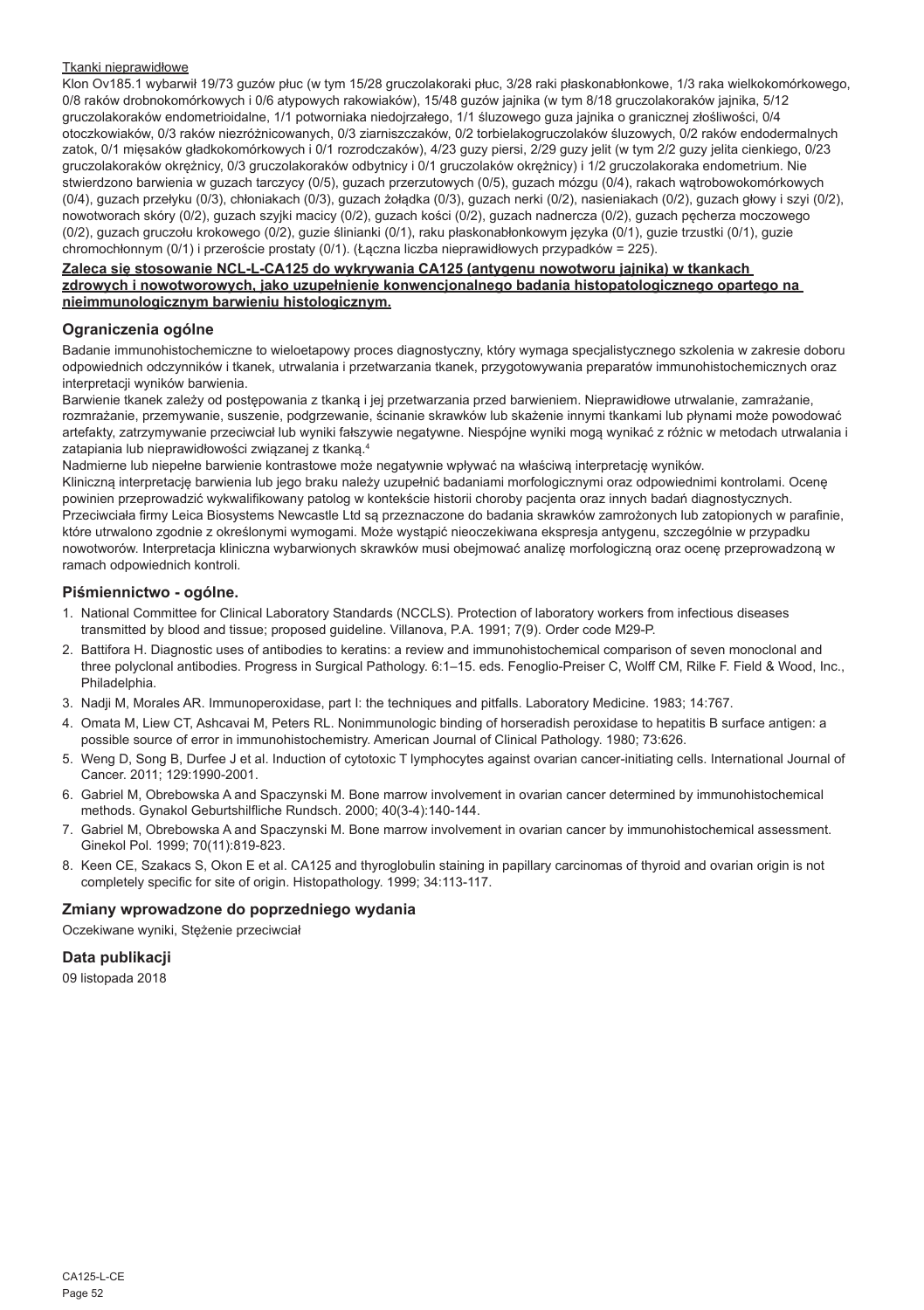# <span id="page-53-0"></span>**Tekoče mišje monoklonsko protitelo Novocastra™ CA125 (Ovarian Cancer Antigen) Koda izdelka: NCL-L-CA125**

## **Predvidena uporaba**

#### *Za diagnostično uporabo in vitro.*

Izdelek NCL-L-CA125 je namenjen za kvalitativno identifikacijo molekul CA125 (antigena raka jajčnikov) v parafinskih rezinah s pomočjo svetlobne mikroskopije. Klinično razlago obarvanja ali odsotnosti le-tega morajo dopolnjevati morfološke študije ustreznih kontrolnih vzorcev, ki jih v okviru klinične anamneze bolnika in drugih diagnostičnih testov oceni usposobljen patolog.

### **Načelo postopka**

Imunohistokemijske (IHC) tehnike barvanja omogočajo vizualizacijo antigenov z izvajanjem zaporednega nanosa - z vmesnimi koraki izpiranja - specifičnega protitelesa na antigen (primarno protitelo), sekundarnega protitelesa na primarno protitelo in encimskega kompleksa s kromogenim substratom. Encimska aktivacija kromogena povzroči vidno reakcijo izdelka na mestu antigena. Tak vzorec lahko nato nasprotno barvamo in pokrijemo s krovnim stekelcem. Rezultate nato obdelamo s pomočjo svetlobnega mikroskopa in jih uporabimo pri diferencialni diagnozi patološko-fizioloških procesov, ki so morda povezani z določenim antigenom ali pa tudi ne.

#### **Klon**

Ov185:1

### **Imunogen**

Delno prečiščena mucinska frakcija iz skupine rakavih tkiv bolnic z epitelijskim rakom jajčnikov.

#### **Specifičnost**

Ponavljajoča se determinanta proteina, izražena v jedru proteina antigena CA125 humanega raka jajčnikov.

## **Sestava reagenta**

NCL-L-CA125 je prečiščena frakcija IgG, dobavljena v fiziološki raztopini s fosfatnim pufrom (pH 7,6) z 1 % govejega serumskega albumina kot nosilno beljakovino, ki vsebuje 15 mM natrijev azid kot konzervans.

#### **Razred Ig**

IgG1

## **Skupna koncentracija beljakovin Total Protein**

Skupna koncentracija beljakovin v določeni seriji je navedena na oznaki na viali.

## **Koncentracija protiteles**

Višja ali enaka 12,5 mg/l, določena s testom ELISA. Glejte oznako na viali za koncentracijo Ig določene serije.

## **Priporočila za uporabo**

Imunohistokemija parafinskih rezin.

**Toplotno pridobivanje epitopa (HIER):** Upoštevajte navodila za uporabo raztopine za pridobivanje epitopov Novocastra Epitope Retrieval Solution pH 6.

**Predlagano redčenje:** 1:100 za 30 minut pri 25 °C. To so samo smernice; uporabniki naj poiščejo svoje lastne najbolj učinkovite delovne razredčine.

**Vizualizacija:** Upoštevajte navodila za uporabo sistemov za zaznavanje polimerov Novolink™ Polymer Detection Systems. Za dodatne informacije o izdelku ali podporo se obrnite na svojega lokalnega distributerja ali regionalno pisarno družbe Leica Biosystems, lahko pa tudi obiščete spletno mesto družbe Leica Biosystems na naslovu www.LeicaBiosystems.com.

Učinkovitost tega protitelesa je treba validirati, kadar ga uporabljate z drugimi sistemi za ročno barvanje ali avtomatiziranimi okolji.

#### **Shranjevanje in stabilnost**

Hraniti pri temperaturi 2–8 °C. Ne zamrzujte. Takoj po uporabi ohladite na temperaturo 2–8 °C. Ne uporabljajte po datumu izteka roka uporabnosti, ki je naveden na oznaki na viali. Uporabnik naj preveri pogoje shranjevanja, ki se razlikujejo od zgoraj navedenih.

### **Priprava vzorcev**

Priporočena fiksirna raztopina je 10-% formalin v nevtralnem pufru za tkivne rezine, vstavljene v parafin.

### **Opozorila in previdnostni ukrepi**

Vir priprave tega reagenta je supernatant celične kulture. Ker je to biološki izdelek, je treba z njim ravnati z ustrezno skrbnostjo. Ta reagent vsebuje natrijev azid. Varnostni list je na voljo na zahtevo ali na naslovu www.LeicaBiosystems.com. Upoštevajte zvezne, državne ali lokalne predpise za odstranjevanje vseh morebitnih strupenih sestavin.

Z vzorci, pred fiksiranjem in po njem, in vsemi materiali, s katerimi so prišli v stik, morate rokovati, kot da bi lahko prenašali okužbe, in pri njihovem odstranjevanju slediti ustreznim previdnostnim ukrepom.<sup>1</sup> Nikoli ne pipetirajte reagentov skozi usta; pazite, da reagenti in vzorci ne pridejo v stik s kožo in sluznicami. Če reagenti ali vzorci pridejo v stik z občutljivimi deli, jih izperite z obilo vode. Poiščite zdravniško pomoč.

Pazite, da ne pride do mikrobne okužbe reagentov, saj lahko povzroči nespecifično barvanje.

Če uporabite čas ali temperature inkubacije, ki se razlikujejo od navedenih, lahko pridobite napačne rezultate. Uporabnik mora validirati morebitne spremembe.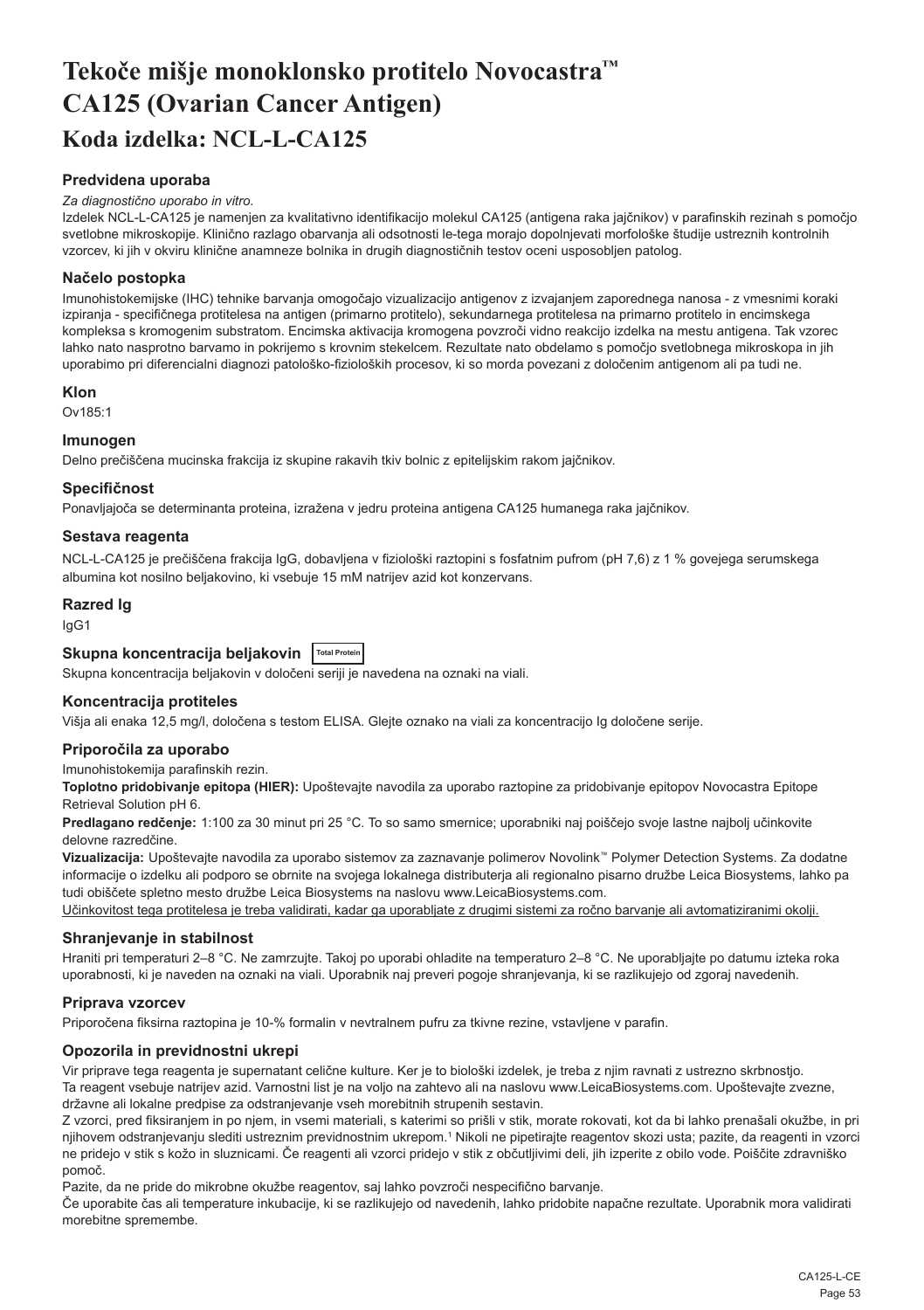## **Kontrola kakovosti**

Razlike pri obdelavi tkiva in tehničnih postopkih v laboratoriju uporabnika lahko vodijo do precejšnje variabilnosti rezultatov, kar zahteva redne interne kontrole učinkovitosti poleg spodaj navedenih postopkov.

Kontrolni vzorci morajo biti sveži vzorci, pridobljeni z obdukcijo/biopsijo/kirurškim posegom, fiksirani s formalinom, obdelani in shranjeni v parafinskem vosku kakor hitro je mogoče ter na isti način, kot vzorci bolnikov.

#### **Pozitivni kontrolni vzorci tkiva**

Uporabite jih za opredelitev pravilno pripravljenih tkiv in ustreznih tehnik barvanja.

Pri vsakem postopku barvanja morate vsakemu sklopu preizkusnih pogojev dodati en pozitiven kontrolni vzorec tkiva.

Za kar najboljšo kontrolo kakovosti in boljše zaznavanje manjših stopenj razkroja reagenta je bolj primerno uporabiti tkivo s šibkim pozitivnim obarvanjem kot tkivo z močnim pozitivnim obarvanjem.<sup>2</sup>

Za pozitivno kontrolno tkivo priporočamo visok odstotek mucinoznih adenokarcinomov jajčnikov.

Če pozitivni kontrolni vzorci tkiva ne pokažejo pozitivnega obarvanja, morate rezultate preizkusnih vzorcev zavreči kot neveljavne.

#### **Negativni kontrolni vzorci tkiva**

Pregledati jih morate po pregledu pozitivnih kontrolnih vzorcev tkiva, da preverite specifičnost oznake ciljnega antigena glede na primarno protitelo.

Za negativno kontrolo tkiva priporočamo tkivo skeletnih mišic.

Drugače pa se kot negativni kontrolni vzorci pogosto uporablja vrsta različnih celic, ki so prisotne v večini rezin tkiv, vendar pa mora tako uporabo preveriti uporabnik.

Nespecifično barvanje, če je prisotno, je običajno razpršeno. Opazite lahko tudi posamično obarvanje vezivnega tkiva v rezinah tkiv, kot posledica premočnega fiksiranja s formalinom. Za razlago rezultatov obarvanja uporabite nespremenjene celice. Obarvanje nekrotičnih ali degeneriranih celic je pogosto nespecifično.<sup>3</sup> Lažno pozitivni rezultati se lahko pojavijo zaradi ne-imunološke vezave beljakovin ali produktov reakcije substrata. Povzročijo jih lahko tudi endogeni encimi, kot so psevdoperoksidaza (eritrociti), endogena peroksidaza (citokromni C) ali endogeni biotin (npr. jetra, dojke, možgani, ledvice), odvisno od vrste uporabljenega imunskega barvila. Za razlikovanje med endogensko aktivnostjo encimov ali nespecifično vezavo encimov zaradi specifične imunske reaktivnosti, lahko barvate dodatna tkiva bolnika izključno ali s kromogenskim substratom ali encimskimi kompleksi (avidin-biotin, streptavidin, označeni polimer) in kromogenskim substratom. Če pride do specifičnega obarvanja negativnih kontrolnih vzorcev tkiva, morate rezultate vzorcev bolnika zavreči kot neveljavne.

### **Negativni kontrolni reagent**

Za oceno nespecifičnega barvanja in boljšo razlago specifičnega obarvanja na antigenskem mestu uporabite nespecifični negativni kontrolni reagent namesto primarnega protitelesa z eno rezino vsakega vzorca bolnika.

#### **Bolnikovo tkivo**

Nazadnje preglejte bolnikove vzorce, obarvane z izdelkom NCL-L-CA125. Intenzivnost pozitivnega obarvanja ocenite v okviru morebitnega nespecifičnega obarvanja ozadja z negativnim kontrolnim reagentom. Tako kot pri vseh imunohistokemijskih preizkusih negativen rezultat pomeni, da antigen ni bil zaznan, ne pa odsotnosti antigena v testiranih celicah/tkivih. Po potrebi uporabite nabor protiteles za opredelitev napačnih negativnih reakcij.

### **Pričakovani rezultati**

#### Normalna tkiva

Klon Ov185.1 je zaznal antigen raka jajčnikov, povezan z zunajcelično membrano, CA125, v normalnih endometrijskih žlezah, nekaterih kanalih dojk, mucinoznih žlezah požiralnika, materničnem vratu, žlezah in grlu ter na mezoteliju. (Skupno število normalnih primerov = 136).

#### Nenormalna tkiva

Klon Ov185.1 je obarval 19/73 pljučnih tumorjev (vključno s 15/28 pljučnih adenokarcinomov, 3/28 ploščatoceličnih karcinomov, 1/3 velikoceličnih karcinomov, 0/8 drobnoceličnih karcinomov in 0/6 atipičnih karcinoidov), 15/48 tumorjev jajčnikov (vključno z 8/18 adenokarcinomov jajčnikov, 5/12 endometrioidnih adenokarcinomov, 1/1 nezrelega teratoma, 1/1 mucinoznega cistadenoma mejnega območja, 0/4 tumorjev celic teka, 0/3 nediferenciranih karcinomov, 0/3 tumorjev granuloznih celic, 0/2 mucinoznih cistadenomov, 0/2 endodermalnih sinusnih karcinomov, 0/1 leiomiosarkoma in 0/1 disgerminoma), 4/23 tumorjev dojk, 2/29 črevesnih tumorjev (vključno z 2/2 tumorjev tankega črevesa, 0/23 adenokarcinomov kolona, 0/3 rektalnih adenokarcinomov in 0/1 adenoma kolona) ter 1/2 endometrijskih adenokarcinomov. Obarvanja ni bilo opaziti pri tumorjih ščitnice (0/5), matastatskih tumorjih (0/5), možganskih tumorjih (0/4), hepatocelularnih karcinomih (0/4), tumorjih požiralnika (0/3), limfomih (0/3), želodčnih tumorjih (0/3), ledvičnih tumorjih (0/2), seminomih (0/2), tumorjih glave in vratu (0/2), kožnih tumorjih (0/2), tumorjih materničnega vratu (0/2), kostnih tumorjih (0/2), tumorjih nadledvične žleze (0/2), tumorjih sečnega mehurja (0/2), tumorjih prostate (0/2), tumorju žlez slinavk (0/1), ploščatoceličnem karcinomu jezika (0/1), tumorju trebušne slinavke (0/1), feokromocitomu (0/1) in hiperplaziji prostate (0/1). (Skupno število ocenjenih primerov z nepravilnostmi = 225).

#### **Izdelek NCL-L-CA125 se priporoča za zaznavanje CA125 (antigena raka jajčnikov) v normalnih in neoplastičnih tkivih kot dodatna analiza ob konvencionalni histopatologiji z uporabo neimunskih histokemičnih barvil.**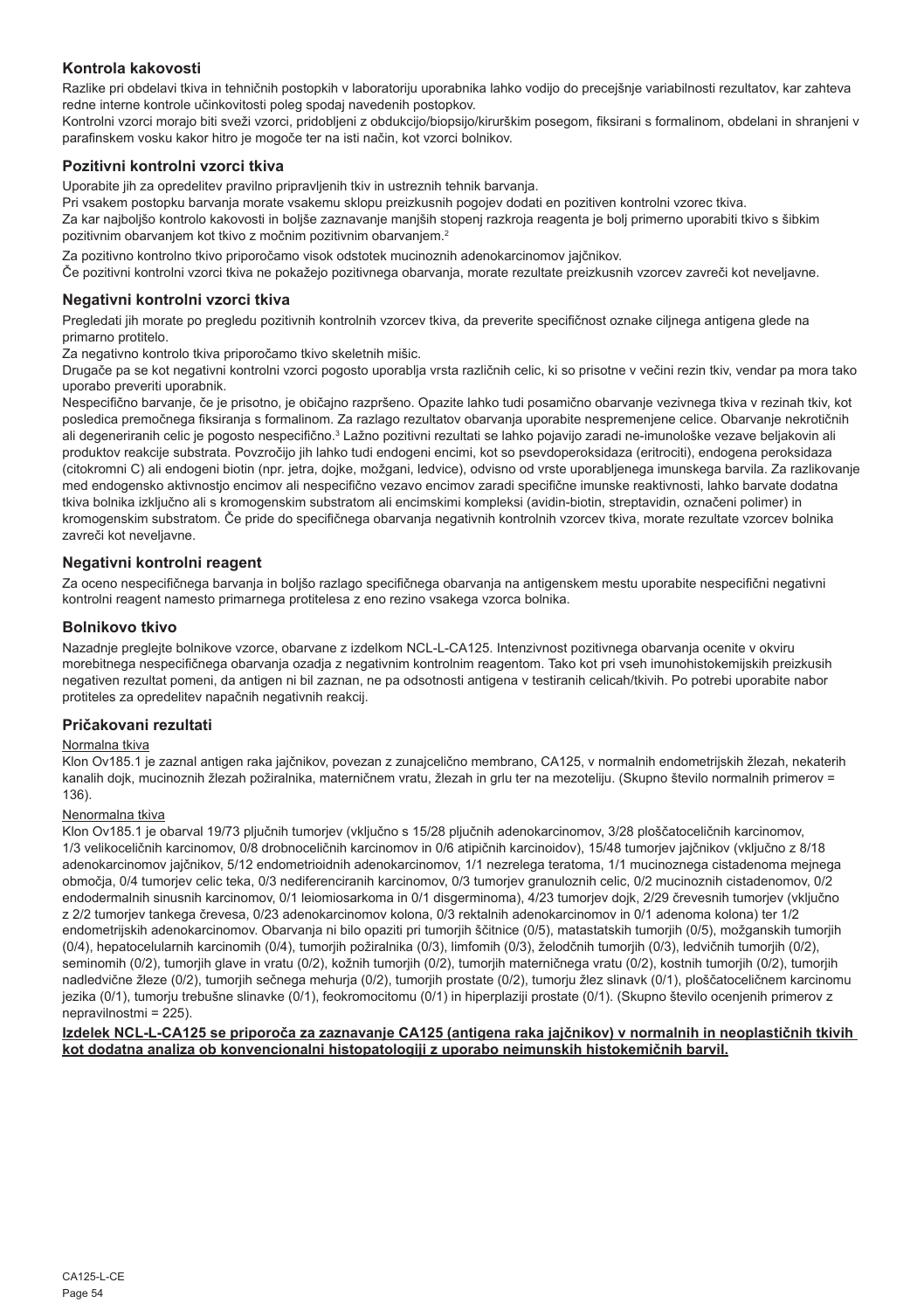## **Splošne omejitve**

Imunohistokemija je diagnostični postopek z več koraki, ki zahteva specializirano usposabljanje za izbiro ustreznih reagentov, izbiro, fiksiranje in obdelavo tkiv, pripravo IHC preparata in razlago rezultatov obarvanja.

Obarvanje tkiva je odvisno od rokovanja s tkivom in njegovo obdelavo pred barvanjem. Nepravilno fiksiranje, zamrzovanje, odtajanje, izpiranje, sušenje, segrevanje, rezanje ali okužba z drugimi tkivi ali tekočinami lahko povzroči nastanek artefaktov, lovljenje protitelesa ali lažne negativne rezultate. Nedosledni rezultati so lahko posledica razlik pri metodah fiksiranja in priprave ali pa so del nepravilnosti tkiva samega.4 Prekomerno ali nepopolno nasprotno barvanje lahko neugodno vpliva na pravilno tolmačenje rezultatov.

Klinično razlago obarvanja ali odsotnosti le-tega morajo dopolnjevati morfološke študije ustreznih kontrolnih vzorcev, ki jih v okviru klinične anamneze bolnika in drugih diagnostičnih testov oceni usposobljen patolog.

Protitelesa družbe Leica Biosystems Newcastle Ltd so namenjena uporabi, kot je navedeno, na zamrznjenih ali v parafin vstavljenih rezinah z določenimi zahtevami za fiksiranje. Lahko pride do nepričakovanega izražanja antigena, zlasti pri neoplazmah. Pri klinični razlagi obarvane rezine tkiva morate upoštevati morfološko analizo in oceno ustreznih kontrol.

## **Splošna literatura**

- 1. National Committee for Clinical Laboratory Standards (NCCLS). Protection of laboratory workers from infectious diseases transmitted by blood and tissue; proposed guideline. Villanova, P.A. 1991; 7(9). Order code M29-P.
- 2. Battifora H. Diagnostic uses of antibodies to keratins: a review and immunohistochemical comparison of seven monoclonal and three polyclonal antibodies. Progress in Surgical Pathology. 6:1–15. eds. Fenoglio-Preiser C, Wolff CM, Rilke F. Field & Wood, Inc., Philadelphia.
- 3. Nadji M, Morales AR. Immunoperoxidase, part I: the techniques and pitfalls. Laboratory Medicine. 1983; 14:767.
- 4. Omata M, Liew CT, Ashcavai M, Peters RL. Nonimmunologic binding of horseradish peroxidase to hepatitis B surface antigen: a possible source of error in immunohistochemistry. American Journal of Clinical Pathology. 1980; 73:626.
- 5. Weng D, Song B, Durfee J et al. Induction of cytotoxic T lymphocytes against ovarian cancer-initiating cells. International Journal of Cancer. 2011; 129:1990-2001.
- 6. Gabriel M, Obrebowska A and Spaczynski M. Bone marrow involvement in ovarian cancer determined by immunohistochemical methods. Gynakol Geburtshilfliche Rundsch. 2000; 40(3-4):140-144.
- 7. Gabriel M, Obrebowska A and Spaczynski M. Bone marrow involvement in ovarian cancer by immunohistochemical assessment. Ginekol Pol. 1999; 70(11):819-823.
- 8. Keen CE, Szakacs S, Okon E et al. CA125 and thyroglobulin staining in papillary carcinomas of thyroid and ovarian origin is not completely specific for site of origin. Histopathology. 1999; 34:113-117.

### **Dodatki in spremembe k prejšnji izdaji**

Pričakovani rezultati, koncentracija protiteles.

## **Datum izdaje**

09 november 2018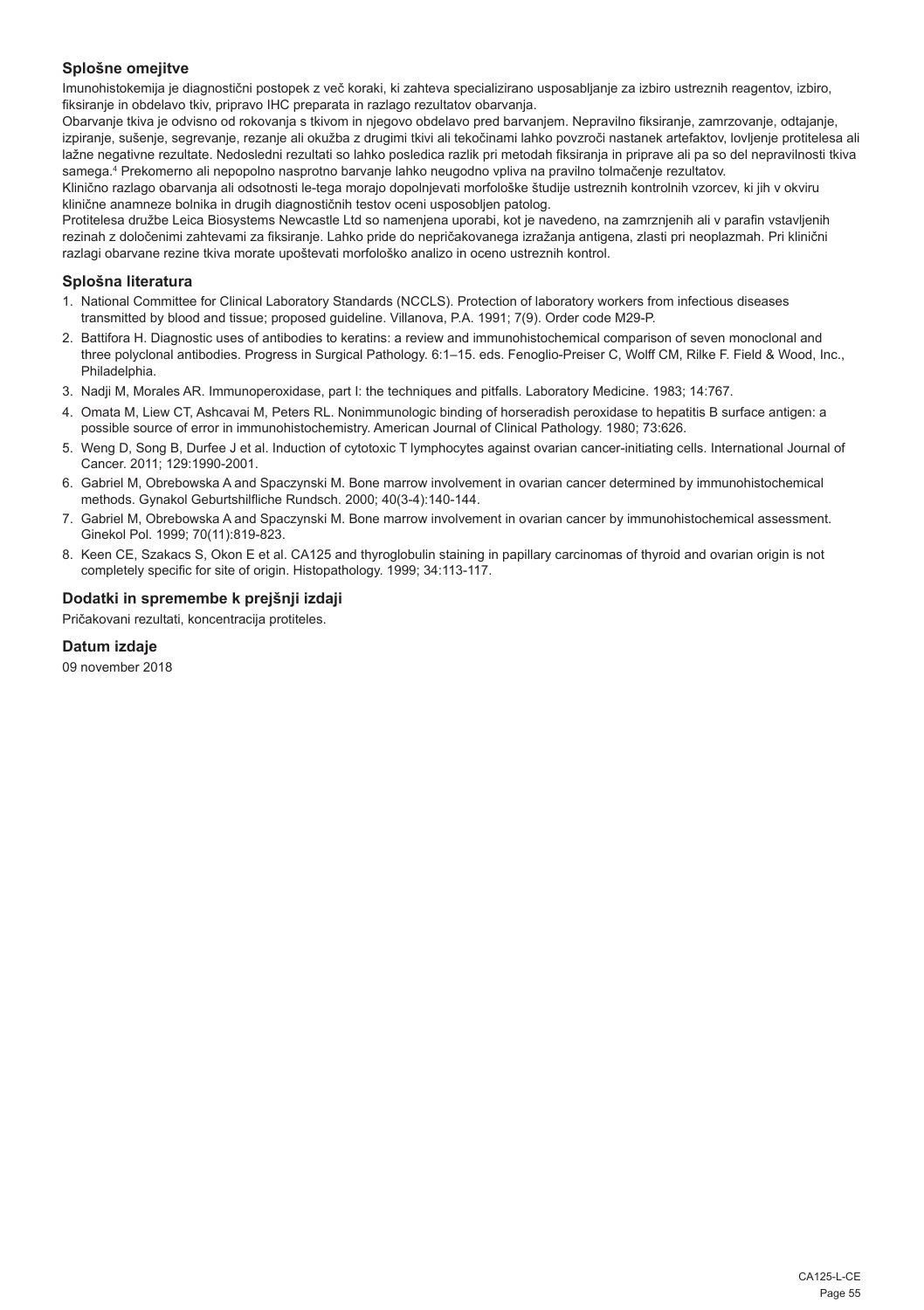# <span id="page-56-0"></span>**Novocastra™ Tekutá myší monoklonální protilátka CA125 (Ovarian Cancer Antigen) Kód výrobku: NCL-L-CA125**

## **Zamýšlené použití**

#### *Pro diagnostické použití in vitro.*

NCL-L-CA125 je určena ke kvalitativnímu stanovení molekul CA125 (antigen rakoviny vaječníku) světelnou mikroskopií na parafínových řezech. Klinickou interpretaci jakéhokoliv barvení nebo jeho nepřítomnosti je nutné doplnit morfologickým vyšetřením s použitím správných kontrol a zhodnotit je musí kvalifikovaný patolog v kontextu s klinickou anamnézou pacienta a jinými diagnostickými testy.

## **Princip metody**

Imunohistochemické (IHC) barvicí techniky umožňují vizualizaci antigenů pomocí sekvenční aplikace specifické protilátky proti antigenu (primární protilátka), sekundární protilátky proti primární protilátce a enzymového komplexu s chromogenním substrátem s interponovanými omývacími kroky. Enzymatická aktivace chromogenu má za následek viditelnou reakci produktu v místě antigenu. Vzorek pak může být kontrastně nabarven a překryt krycím sklíčkem. Výsledky se interpretují ve světelném mikroskopu; jsou pomůckou v diferenciální diagnostice patofyziologických procesů, které mohou, ale nemusí, souviset s příslušným antigenem.

### **Klon**

Ov185:1

## **Imunogen**

Částečně purifikovaná frakce mucinu ze souboru nádorové tkáně od pacientů s epiteliálním ovariálním karcinomem.

### **Specificita**

Determinanta repetitivního proteinu vyjádřená v jádru proteinu lidského antigenu pro ovariální karcinom CA125.

## **Složení reagencie**

NCL-L-CA125 je purifikovaná frakce IgG dodávaná ve fosfátem pufrovaném fyziologickém roztoku (pH 7,6) s 1 % přenášecího proteinu z hovězího sérového albuminu a obsahující jako konzervační prostředek roztok azidu sodného (15 mM).

#### **Třída Ig**

IgG1

## **Koncentrace celkového proteinu Total Protein**

Koncentrace celkového proteinu specifická pro šarži je uvedena na štítku na lahvičce.

### **Koncentrace protilátek**

12,5 mg/l nebo vyšší, stanovená metodou ELISA. Koncentrace imunoglobulinu (Ig) specifická pro šarži je uvedena na štítku na lahvičce.

## **Doporučení k použití**

Imunohistochemické vyšetření na parafínových řezech.

**Teplem indukované odmaskování epitopu (Heat Induced Epitope Retrieval, HIER):** Postupujte podle pokynů k použití k roztoku Novocastra Epitope Retrieval Solution pH 6.

**Doporučené ředění:** 1:100 po dobu 30 minut při 25 °C. Toto doporučení je uvedeno jako vodítko; uživatelé musí stanovit vlastní optimální pracovní ředění.

**Vizualizace:** Postupujte podle návodu k použití k systémům pro detekci polymerů Novolink™ Polymer Detection Systems. Pro více informací či podporu kontaktujte vaši lokální nebo regionální kancelář Leica Biosystems nebo navštivte webové stránky Leica Biosystems, www.LeicaBiosystems.com

Výkon této protilátky je třeba validovat, pokud se používá s jinými systémy pro ruční barvení nebo na automatických platformách.

### **Skladování a stabilita**

Skladujte při teplotě 2–8 °C. Nezmrazujte. Okamžitě po použití vraťte do teploty 2–8 °C. Nepoužívejte po uplynutí data exspirace uvedeného na štítku na lahvičce. Podmínky skladování jiné než výše uvedené musí uživatel validovat.

### **Příprava vzorku**

Fixační roztok doporučený pro řezy tkáně zalité v parafinu je 10% formalín pufrovaný na neutrální pH.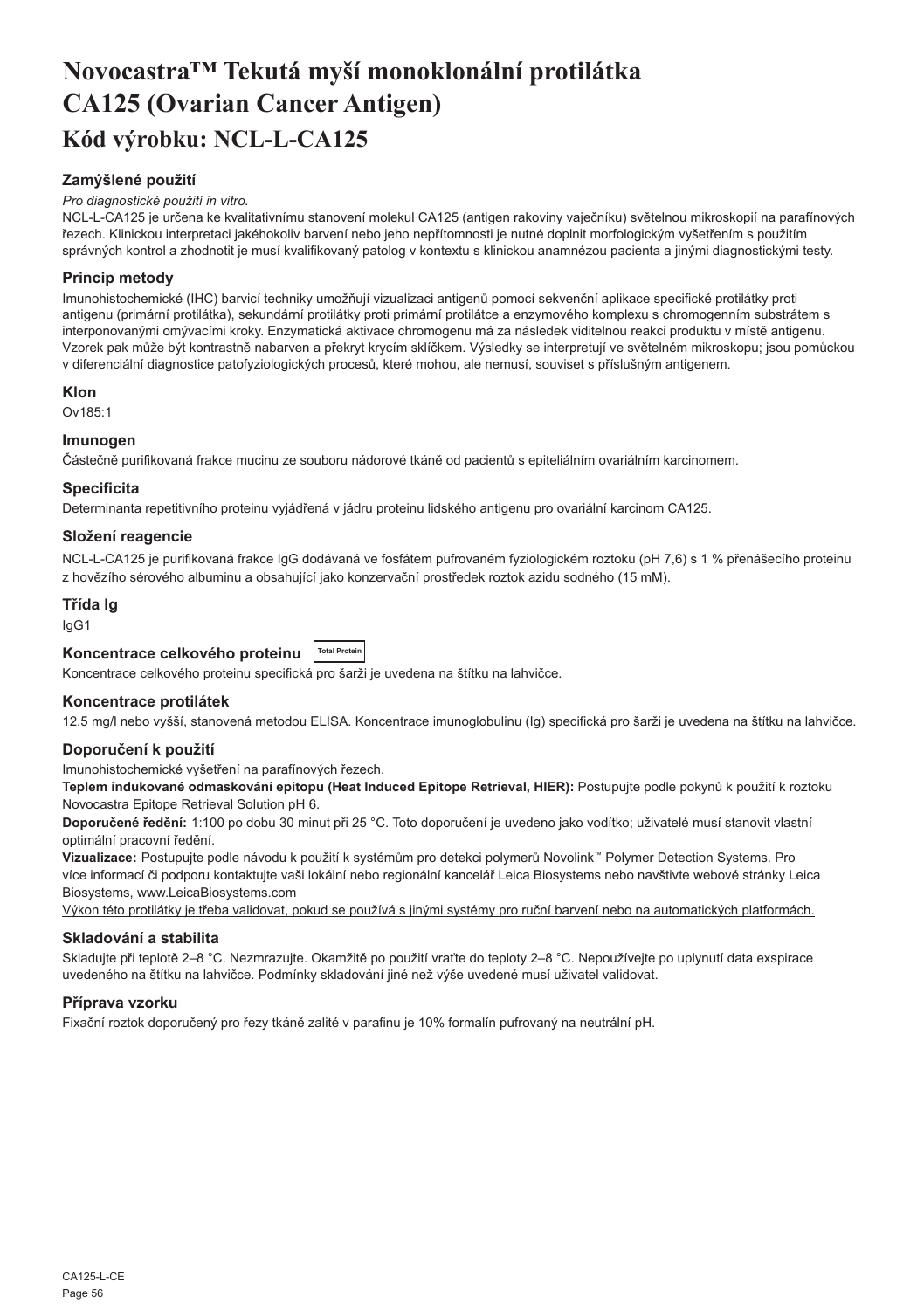## **Varování a bezpečnostní opatření**

Tato reagencie byla připravena ze supernatantu z buněčné kultury. Protože jde o biologický produkt, je nutno manipulaci s ní věnovat náležitou pozornost.

Tato reagencie obsahuje azid sodný. Bezpečnostní list materiálu je k dispozici na požádání nebo je dostupný na webu www.LeicaBiosystems.com

Údaje o likvidaci jakýchkoli potenciálně toxických komponent prostudujte ve federálních, státních nebo místních nařízeních. Se vzorky, před fixací i po fixaci, a se všemi materiály jim vystavenými, je nutno zacházet, jako by mohly způsobit přenos infekce, a likvidovat je s náležitými bezpečnostními opatřeními.<sup>1</sup> Reagencie nikdy nepipetujte ústy a zabraňte styku reagencií a vzorků s kůží a sliznicemi. Pokud se reagencie nebo vzorky dostanou do kontaktu s citlivými oblastmi, omyjte je velkým množstvím vody. Vyhledejte lékařskou pomoc.

Minimalizujte mikrobiální kontaminaci reagencií, mohlo by dojít ke zvýšení výskytu nespecifického barvení.

Inkubační doby nebo teploty jiné než předepsané mohou vést k chybným výsledkům. Všechny takové změny musí být uživatelem validovány.

### **Kontrola jakosti**

Rozdíly ve zpracování tkání a v technických postupech v laboratoři uživatele mohou způsobit významnou variabilitu výsledků, což vyžaduje kromě níže uvedených postupů i pravidelné provádění kontrol v laboratoři.

Kontroly musí být čerstvé pitevní/bioptické/operační vzorky co nejdříve fixované formalínem, zpracované a zalité do parafínového vosku, stejným způsobem jako vzorek/vzorky pacienta.

#### **Pozitivní tkáňová kontrola**

Používá se k průkazu správně připravených tkání a správných barvicích technik.

V každém barvicím cyklu musí být použita jedna pozitivní tkáňová kontrola pro každý soubor testovacích podmínek.

Pro optimální kontrolu jakosti a k detekci menšího stupně degradace reagencie je vhodnější tkáň se slabým pozitivním barvením než tkáň se silným pozitivním barvením.<sup>2</sup>

Doporučená pozitivní tkáňová kontrola je vysoké procento mucinózních ovariálních adenokarcinomů.

Pokud pozitivní tkáňová kontrola nevykazuje pozitivní barvení, musí být výsledky testovaných vzorků považovány za neplatné.

#### **Negativní tkáňová kontrola**

Musí být vyšetřena po pozitivní tkáňové kontrole k ověření specificity označení cílového antigenu primární protilátkou. Doporučená negativní tkáňová kontrola je kosterní sval.

Alternativně často představuje místa negativní kontroly řada různých typů buněk přítomných ve většině tkáňových řezů, to ale musí uživatel validovat.

Nespecifické barvení, je-li přítomno, má obvykle difúzní vzhled. V řezech ze tkání nadměrně fixovaných formalínem může být také zjištěno sporadické barvení pojivové tkáně. K interpretaci výsledků barvení použijte neporušené buňky. Nekrotické nebo degenerované buňky se často barví nespecificky.<sup>з</sup> Falešně pozitivní výsledky mohou být důsledkem neimunologické vazby proteinů nebo produktů reakčního substrátu. Mohou být také způsobeny endogenními enzymy, jako je např. pseudoperoxidáza (erytrocyty), endogenní peroxidáza

(cytochrom C) nebo endogenní biotin (např. játra, prs, mozek, ledviny), podle typu použitého imunobarviva. K odlišení aktivity endogenních enzymů či nespecifické vazby enzymů od specifické imunoreaktivity mohou být barveny další tkáně pacienta výlučně chromogenním substrátem, případně enzymovými komplexy (avidin-biotin, streptavidin, značený polymer) a chromogenním substrátem. Pokud dojde v negativní tkáňové kontrole ke specifickému barvení, musí být výsledky vzorků pacienta považovány za neplatné.

### **Negativní reagenční kontrola**

K vyhodnocení nespecifického barvení a umožnění lepší interpretace specifického barvení v místě antigenu použijte na řezu z každého vzorku pacienta nespecifickou negativní reagenční kontrolu místo primární protilátky.

### **Tkáň pacienta**

Nakonec vyšetřete vzorky pacienta barvené pomocí NCL-L-CA125. Intenzita pozitivního barvení musí být zhodnocena v kontextu se vším

nespecifickým barvením pozadí u negativní reagenční kontroly. Jako u každého imunohistochemického vyšetření, negativní výsledek znamená, že antigen nebyl zjištěn, nikoli, že antigen není ve vyšetřovaných buňkách/tkáních přítomen. V případě potřeby použijte k identifikaci falešně negativních reakcí panel protilátek.

#### **Očekávané výsledky**

### Normální tkáně

Klon Ov185.1 detekoval antigen pro ovariální karcinom asociovaný s extracelulární membránou, CA125, v normálních endometriálních žlázách, příležitostných duktech prsu, mucinózních žlázách jícnu, děložního hrdla a hrtanu, dále v mezotelu. (Celkový počet normálních tkání = 136).

## Abnormální tkáně

Klon Ov185.1 barvil 19/73 nádorů plic (včetně 15/28 adenokarcinomů plic, 3/28 dlaždicobuněčných karcinomů, 1/3 velkobuněčných karcinomů, 0/8 malobuněčných karcinomů a 0/6 atypických karcinoidů), 15/48 nádorů vaječníku (včetně 8/18 ovariálních adenokarcinomů, 5/12 endometrioidních adenokarcinomů, 1/1 nezralého teratomu, 1/1 hraničního mucinózního cystadenomu, 0/4 nádorů thékálních buněk, 0/3 nediferencovaných karcinomů, 0/3 nádorů granulózních buněk, 0/2 mucinózních cystadenomů, 0/2 karcinomů endodermálního sinu, 0/1 leiomyosarkomu a 0/1 dysgerminomu), 4/23 nádory prsu, 2/29 nádory střeva (včetně 2/2 nádorů tenkého střeva, 0/23 adenokarcinomů tlustého střeva, 0/3 adenokarcinomů rekta a 0/1 adenomu tlustého střeva) a 1/2 endometriálních adenokarcinomů. Barvení nebylo pozorováno u nádorů štítné žlázy (0/5), metastatických nádorů (0/5), nádorů mozku (0/4), hepatocelulárních karcinomů (0/4), nádorů jícnu (0/3), lymfomů (0/3), nádorů žaludku (0/3), nádorů ledvin (0/2), seminomů (0/2), nádorů hlavy a krku (0/2), nádorů kůže (0/2), nádorů děložního hrdla (0/2), nádorů kostí (0/2), nádorů nadledvin (0/2), nádorů močového měchýře (0/2), nádorů prostaty (0/2), nádoru slinné žlázy (0/1), dlaždicobuněčného karcinomu jazyka (0/1), nádoru pankreatu (0/1), feochromocytomu (0/1) a hyperplazie prostaty (0/1). (Celkový počet abnormálních nádorů = 225).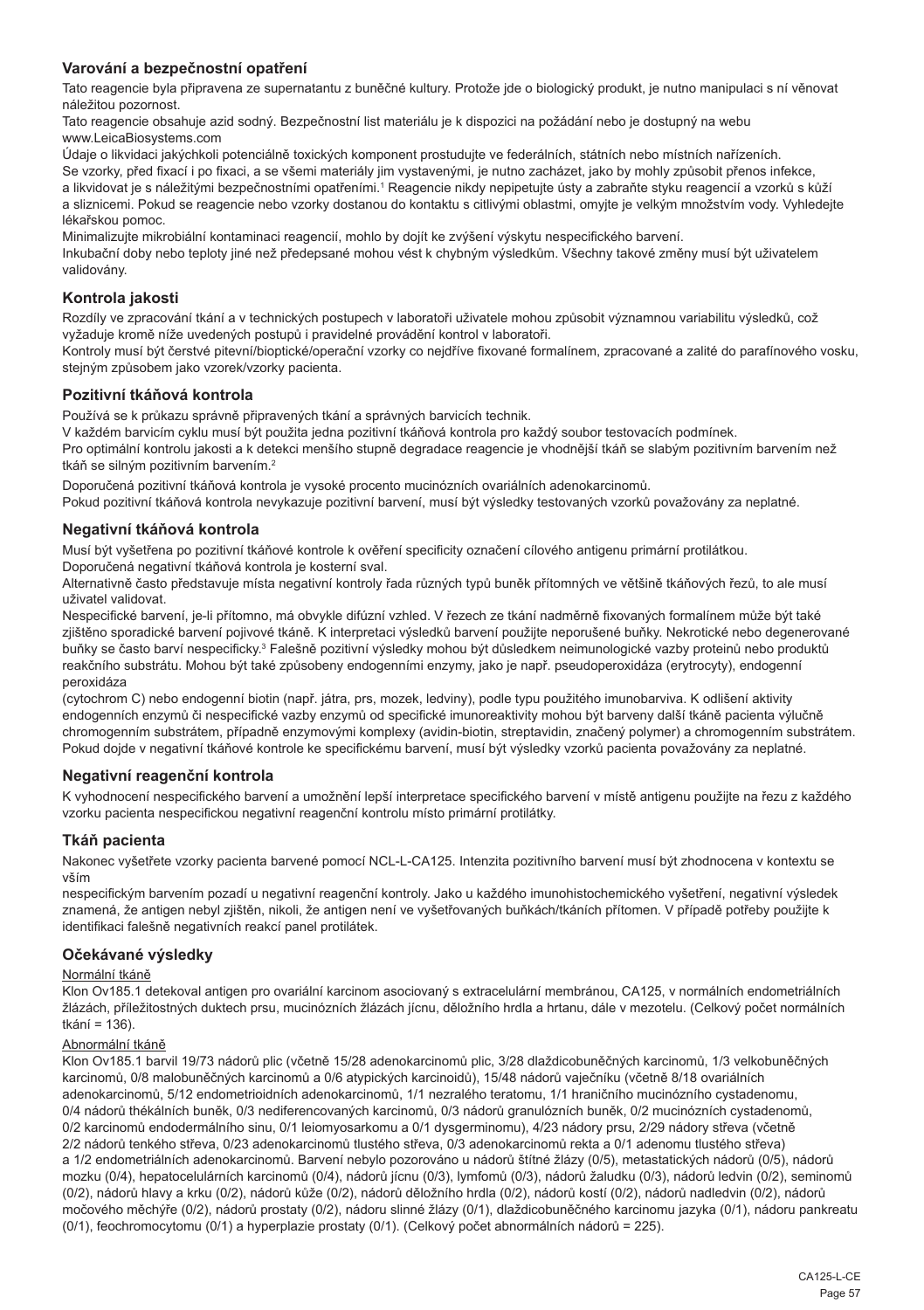#### **NCL-L-CA125 se doporučuje k detekci antigenu CA125 (Ovarian Cancer Antigen) v normálních a neoplastických tkáních, jako doplněk ke konvenční histopatologii s použitím neimunologických histochemických nátěrů.**

## **Obecná omezení**

Imunohistochemické vyšetření je vícekrokový diagnostický proces, který spočívá ve specializovaném školení ve výběru vhodných reagencií; výběru, fixaci a zpracování tkání; přípravě imunohistochemickího sklíčka; a v interpretaci výsledků barvení. Barvení tkáně závisí na manipulaci s tkání a jejím zpracování před barvením. Nesprávným postupem při fixaci, zmrazení, rozmrazení, omývání, sušení, zahřívání, krájení řezů nebo kontaminací jinými tkáněmi či tekutinami mohou vzniknout artefakty, může dojít k vychytávání protilátek nebo k falešně negativním výsledkům. Nekonzistentní výsledky mohou být důsledkem odchylek ve fixačních metodách a metodách zalití, nebo přirozených odchylek ve tkáni.<sup>4</sup>

Nadměrné nebo nedostatečné kontrastní barvení může narušit správnou interpretaci výsledků.

Klinickou interpretaci jakéhokoliv barvení nebo jeho nepřítomnosti je nutné doplnit morfologickým vyšetřením s použitím správných kontrol a zhodnotit je musí kvalifikovaný patolog v kontextu s klinickou anamnézou pacienta a jinými diagnostickými testy. Protilátky společnosti Leica Biosystems Newcastle Ltd se používají, jak bylo uvedeno, u zmrazených nebo u parafínových řezů se specifickými požadavky na fixaci. Může dojít k expresi neočekávaných antigenů, zejména u nádorů. Klinická interpretace jakéhokoli barveného tkáňového řezu musí zahrnovat morfologickou analýzu a zhodnocení příslušných kontrol.

### **Literatura - všeobecná**

- 1. National Committee for Clinical Laboratory Standards (NCCLS). Protection of laboratory workers from infectious diseases transmitted by blood and tissue; proposed guideline. Villanova, P.A. 1991; 7(9). Order code M29-P.
- 2. Battifora H. Diagnostic uses of antibodies to keratins: a review and immunohistochemical comparison of seven monoclonal and three polyclonal antibodies. Progress in Surgical Pathology. 6:1–15. eds. Fenoglio-Preiser C, Wolff CM, Rilke F. Field & Wood, Inc., Philadelphia.
- 3. Nadji M, Morales AR. Immunoperoxidase, part I: the techniques and pitfalls. Laboratory Medicine. 1983; 14:767.
- 4. Omata M, Liew CT, Ashcavai M, Peters RL. Nonimmunologic binding of horseradish peroxidase to hepatitis B surface antigen: a possible source of error in immunohistochemistry. American Journal of Clinical Pathology. 1980; 73:626.
- 5. Weng D, Song B, Durfee J et al. Induction of cytotoxic T lymphocytes against ovarian cancer-initiating cells. International Journal of Cancer. 2011; 129:1990-2001.
- 6. Gabriel M, Obrebowska A and Spaczynski M. Bone marrow involvement in ovarian cancer determined by immunohistochemical methods. Gynakol Geburtshilfliche Rundsch. 2000; 40(3-4):140-144.
- 7. Gabriel M, Obrebowska A and Spaczynski M. Bone marrow involvement in ovarian cancer by immunohistochemical assessment. Ginekol Pol. 1999; 70(11):819-823.
- 8. Keen CE, Szakacs S, Okon E et al. CA125 and thyroglobulin staining in papillary carcinomas of thyroid and ovarian origin is not completely specific for site of origin. Histopathology. 1999; 34:113-117.

## **Opravy předchozího vydání**

Očekávané výsledky, koncentrace protilátek.

## **Datum vydání**

09 listopad 2018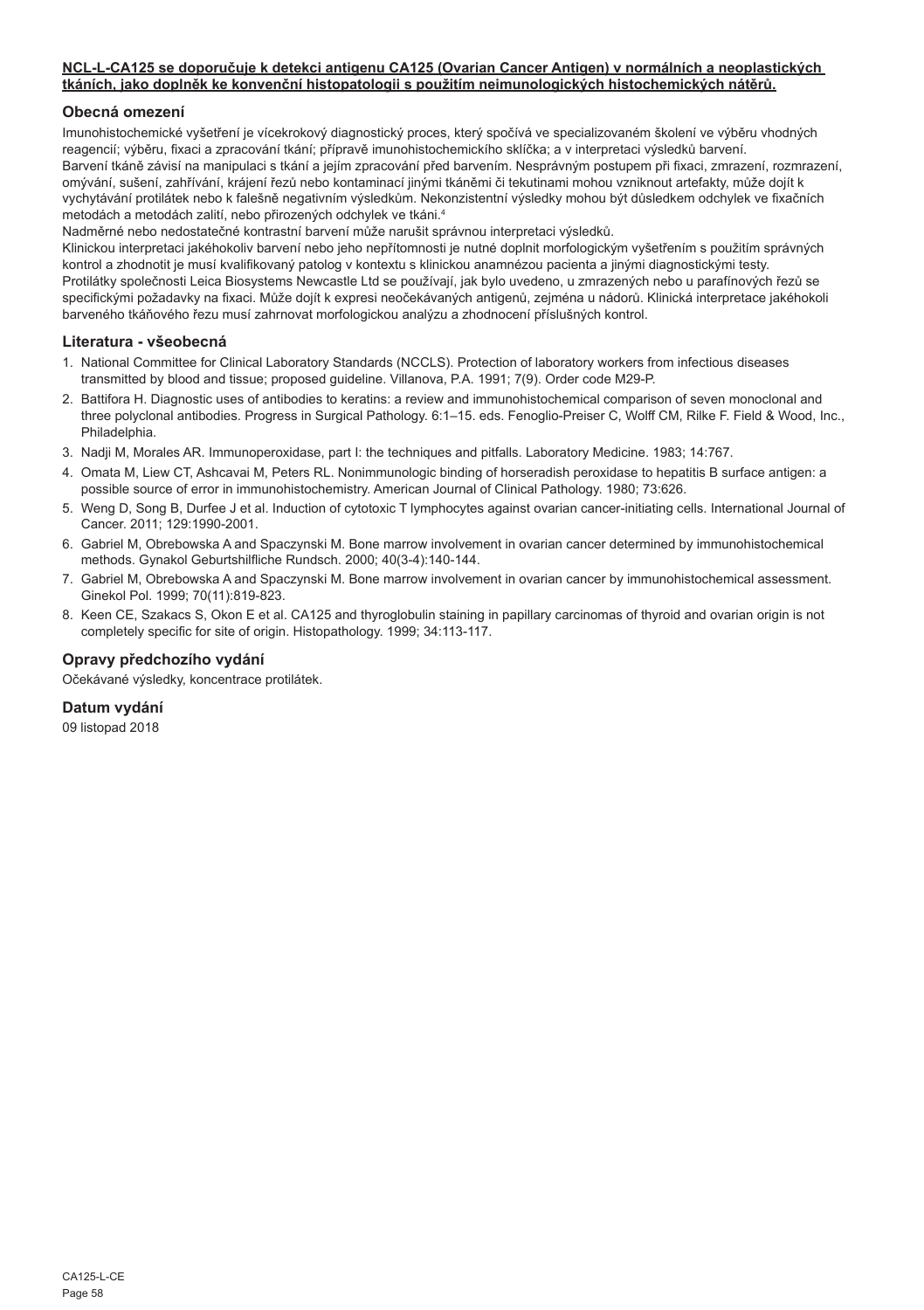# <span id="page-59-0"></span>**Tekutá myšia monoklonálna protilátka Novocastra™ CA125 (Ovarian Cancer Antigen) Kód produktu: NCL-L-CA125**

## **Zamýšľané použitie**

#### *Na diagnostické použitie in vitro.*

NCL-L-CA125 slúži na kvalitatívnu identifikáciu molekúl CA125 (antigén rakoviny vaječníkov) v parafínových rezoch pomocou svetelnej mikroskopie. Klinická interpretácia akéhokoľvek farbenia alebo jeho absencie musí byť kombinovaná s morfologickými vyšetreniami za použitia zodpovedajúcich kontrol. Výsledky je nutné vyhodnotiť v kontexte klinickej anamnézy pacienta a iných diagnostických testov vedených kvalifikovaným patológom.

## **Princíp postupu**

Techniky imunohistochemického (IHC) zafarbenia umožňujú vizualizáciu antigénov sekvenčnou aplikáciou špecifickej protilátky proti antigénu (primárna protilátka), sekundárnej protilátky proti primárnej protilátke a enzymatického komplexu s chromogénnym substrátom. Medzi jednotlivými krokmi prebieha premývanie. Enzymatická aktivácia chromogénu vytvára v mieste antigénu viditeľné produkty reakcie. Môžete doplniť kontrastné zafarbenie vzorky a zakryť ju krycím sklíčkom. Výsledky sa interpretujú pomocou svetelného mikroskopu a napomáhajú pri diferenciálnej diagnostike patofyziologických procesov, ktoré môžu, ale nemusia byť spojené s určitým antigénom.

### **Klon**

Ov185:1

### **Imunogén**

Čiastočne purifikovaná mucínová frakcia zo súboru vzoriek kanceróznych tkanív od pacientok s epiteliálnym ovariálnym karcinómom.

## **Špecificita**

Repetitívny proteínový determinant exprimovaný v proteínovom jadre ľudského antigénu rakoviny vaječníka CA125.

### **Zloženie činidla**

NCL-L-CA125 je purifikovaná frakcia IgG, ktorá sa prejavuje v roztoku chloridu sodného pufrovaného fosfátom (pH 7,6) s 1 % transportným proteínom bovinného sérového albumínu, obsahujúca 15 mM azidu sodného ako konzervačnú látku.

## **Trieda Ig**

IgG1

| Celková koncentrácia proteínov | <b>Total Protein</b> |
|--------------------------------|----------------------|
|--------------------------------|----------------------|

Celkovú koncentráciu proteínov špecifickú pre šaržu nájdete na štítku fľaštičky.

## **Koncentrácia protilátok**

Vyššia alebo rovná 12,5 mg/l podľa ELISA. Koncentráciu Ig špecifickú pre šaržu nájdete na štítku fľaštičky.

## **Odporúčania na použitie**

Imunohistochémia parafínových rezov.

**Záchyt epitopov s tepelnou indukciou (HIER):** Postupujte podľa návodu na použitie systému Novocastra Epitope Retrieval Solution pH 6.

**Odporúčané riedenie:** 1 : 100 počas 30 minút pri teplote 25 °C. Táto hodnota je orientačná, používatelia si musia stanoviť svoje vlastné optimálne pracovné riedenia.

**Vizualizácia:** Postupujte podľa návodu na použitie systémov Novolink™ Polymer Detection Systems. Ďalšie informácie o produkte alebo podporu vám poskytne váš miestny distribútor alebo lokálne zastúpenie spoločnosti Leica Biosystems. Takisto môžete navštíviť internetové stránky spoločnosti Leica Biosystems: www.LeicaBiosystems.com

Funkčnosť tejto protilátky je nutné validovať pri použití s inými manuálnymi systémami farbenia alebo automatizovanými platformami.

## **Uskladnenie a stabilita**

Skladujte pri teplote 2 – 8 °C. Nezmrazujte. Okamžite po použití vráťte do teploty 2 – 8 °C. Nepoužívajte po uplynutí dátumu exspirácie uvedeného na štítku fľaštičky. Iné než vyššie uvedené podmienky skladovania si vyžadujú validáciu používateľom.

### **Príprava vzorky**

Odporúčaný fixačný prípravok je 10 % neutrálny pufrovaný formalín pre bločky tkaniva zaliate do parafínu.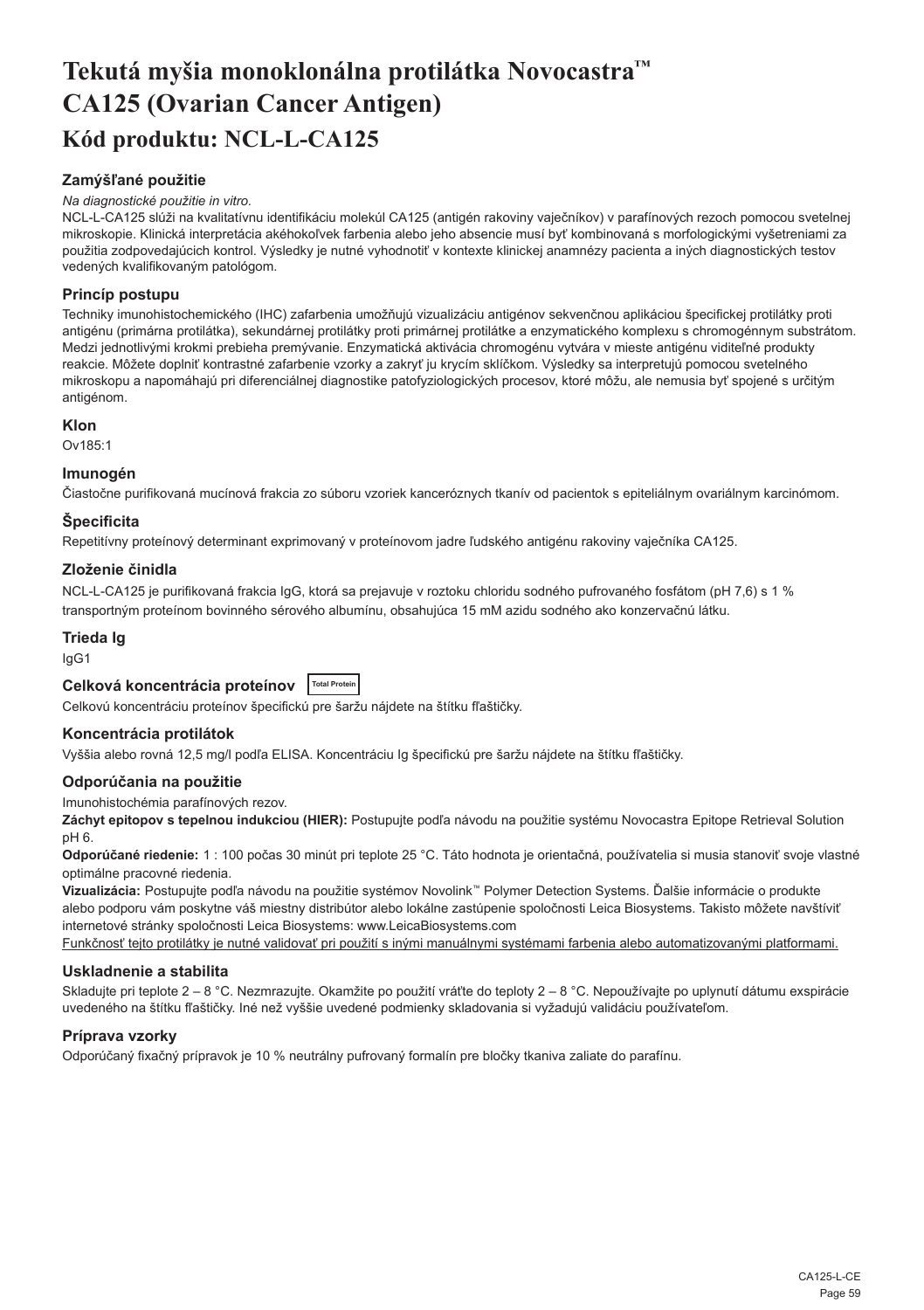## **Varovania a bezpečnostné opatrenia**

Toto činidlo bolo pripravené zo supernatantu bunkovej kultúry. Keďže ide o biologický produkt, pri manipulácii je nutné vynaložiť zodpovedajúcu starostlivosť.

Toto činidlo obsahuje azid sodný. Materiálový bezpečnostný list je k dispozícii na požiadanie alebo na stránkach www.LeicaBiosystems.com.

Likvidáciu prípadných potenciálne toxických súčastí definujú federálne, štátne alebo miestne predpisy.

So vzorkami pred fixáciou a po nej a všetkými materiálmi, ktoré s nimi prišli do kontaktu, je nutné manipulovať ako s potenciálne infekčnými a zlikvidovať ich pri dodržaní zodpovedajúcich bezpečnostných opatrní.<sup>1</sup> Činidlá nikdy nepipetujte ústami a zabráňte kontaktu činidiel a vzoriek s kožou a sliznicami. Ak sa činidlá alebo vzorky dostanú do kontaktu s citlivými oblasťami, umyte ich veľkým množstvom vody. Vyhľadajte lekársku pomoc.

Minimalizujte mikrobiálnu kontamináciu činidiel. V opačnom prípade môže dôjsť k zvýšeniu nešpecifického zafarbenia. Nedodržanie predpísaných inkubačných dôb alebo teplôt môže viesť k nesprávnym výsledkom. Všetky takéto zmeny si vyžadujú validáciu používateľom**.**

### **Kontrola kvality**

Rozdiely v spracovaní tkaniva a technických postupoch v laboratóriu používateľa môžu viesť k významnému kolísaniu výsledkov, čo si vyžaduje, okrem nasledujúcich postupov, aj pravidelné interné kontroly.

Kontroly by mali byť čerstvé pitevné/bioptické/chirurgické vzorky fixované čo najskôr formalínom a spracované zaliatím do parafínu rovnakým spôsobom ako vzorky pacienta.

### **Pozitívna kontrola tkanivom**

Identifikuje správne pripravené tkanivá a správne techniky zafarbenia.

Každá súprava testových podmienok v každom cykle zafarbenia musí obsahovať jednu pozitívnu kontrolu tkanivom. Tkanivo so slabým pozitívnym farbením je pre optimálnu kontrolu kvality a na detekciu slabšej degradácie činidla vhodnejšie než tkanivo so silným pozitívnym farbením.<sup>2</sup>

Odporúčané tkanivo na pozitívnu kontrolu je vysoký percentuálny podiel mucinóznych adenokarcinómov vaječníkov. Ak pozitívna kontrola tkanivom nebude vykazovať pozitívne zafarbenie, výsledky testovaných vzoriek je nutné považovať za neplatné.

### **Negatívna kontrola tkanivom**

Nutné vyšetriť po pozitívnej kontrole tkanivom s cieľom overiť špecificitu značenia cieľového antigénu primárnou protilátkou. Odporúčané tkanivo na negatívnu kontrolu je kostrový sval.

Ako negatívnu kontrolu je možné použiť aj rôzne typy buniek prítomné vo väčšine tkanivových rezov, takýto postup si však vyžaduje validáciu používateľom.

Prípadné nešpecifické farbenie má obvykle difúzny vzhľad. V rezoch tkanív silne fixovaných formalínom môže byť pozorované sporadické farbenie spojiva. Na interpretáciu výsledkov farbenia používajte intaktné bunky. Nekrotické alebo degenerované bunky sa často farbia nešpecificky.<sup>3</sup> Falošne pozitívne výsledky môžu byť pozorované v dôsledku neimunologickej väzby proteínov alebo produktov reakcie substrátu. Môžu byť spôsobené aj endogénnymi enzýmami, ako napr. pseudoperoxidázou (erytrocyty), endogénnou peroxidázou (cytochróm C) alebo endogénnym biotínom (napr. pečeň, prsník, mozog, oblička) v závislosti od typu imunologického farbenia. S cieľom diferencovať endogénnu enzymatickú aktivitu alebo nešpecifickú väzbu enzýmov od špecifickej imunoreaktivity môžete nafarbiť ďalšie vzorky tkanív pacienta výhradne substrátovým chromogénom alebo enzymatickými komplexmi (avidín-biotín, streptavidín, značený polymér), resp. substrátovým chromogénom. V prípade špecifického farbenia v negatívnej kontrole tkanivom je nutné výsledky vzoriek pacienta považovať za neplatné.

### **Negatívna kontrola činidlom**

Na vyhodnotenie nešpecifického zafarbenia použite nešpecifickú negatívnu kontrolu činidlom miesto primárnej protilátky s rezom jednotlivých vzoriek pacienta, čo umožní lepšiu interpretáciu špecifického farbenia na mieste antigénu.

### **Tkanivo pacienta**

Pacientske vzorky zafarbené prípravkom NCL-L-CA125 preskúmajte ako posledné. Intenzitu pozitívneho farbenia je nutné vyhodnotiť v kontexte prípadného

nešpecifického zafarbenia negatívnej kontroly činidlom na pozadí. Podobne ako pri všetkých imunohistochemických testov znamená negatívny výsledok, že antigén nebol detegovaný. Nepotvrdzuje jeho absenciu v testovaných bunkách/tkanivách. V prípade potreby identifikujte falošne negatívne reakcie pomocou panelu protilátok.

### **Očakávané výsledky**

#### Normálne tkanivá

Klon Ov185.1 detegoval antigén rakoviny vaječníkov asociovaný s extracelulárnou membránou, CA125, v normálnych endometriálnych žľazách, príležitostných prsných kanálikoch, mucinóznych žľazách pažeráka, krčka maternice a hrtana a na mezoteli. (Celkový počet normálnych prípadov = 136).

#### Abnormálne tkanivá

Klon Ov185.1 zafarbil 19/73 nádorov pľúc (vrátane 15/28 adenokarcinómov pľúc, 3/28 skvamocelulárnych karcinómov, 1/3 veľkobunkových karcinómov, 0/8 malobunkových karcinómov a 0/6 atypických karcinoidov), 15/48 nádorov vaječníkov (vrátane 8/18 adenokarcinómov vaječníkov, 5/12 endometrioidných adenokarcinómov, 1/1 nezrelého teratómu, 1/1 hraničného mucinózneho cystadenómu, 0/4 nádorov tekálnych buniek, 0/3 nediferencovaných karcinómov, 0/3 nádorov granulózových buniek, 0/2 mucinóznych cystadenómov, 0/2 karcinómov endodermálneho sínusu, 0/1 leiomyosarkómu a 0/1 dysgerminómu), 4/23 nádorov prsníka, 2/29 nádorov čriev (vrátane 2/2 nádorov tenkého čreva, 0/23 adenokarcinómov hrubého čreva, 0/3 adenokarcinómov konečníka a 0/1 adenómu hrubého čreva) a 1/2 adenokarcinómov endometria. Žiadne zafarbenie nebolo pozorované pri nádoroch štítnej žľazy (0/5), metastatických nádoroch (0/5), nádoroch mozgu (0/4), hepatocelulárnych karcinómoch (0/4), nádoroch pažeráka (0/3), lymfómoch (0/3), nádoroch žalúdka (0/3), nádoroch obličiek (0/2), seminómoch (0/2), nádoroch hlavy a krku (0/2), nádoroch kože (0/2), nádoroch krčka maternice (0/2), nádoroch kostí (0/2), nádoroch nadobličiek (0/2), nádoroch močového mechúra (0/2), nádoroch prostaty (0/2), nádore slinnej žľazy (0/1), skvamocelulárnom karcinóme jazyka (0/1), nádore pankreasu (0/1), feochromocytóme (0/1) ani pri hyperplázii prostaty (0/1). (Celkový počet abnormálnych prípadov = 225).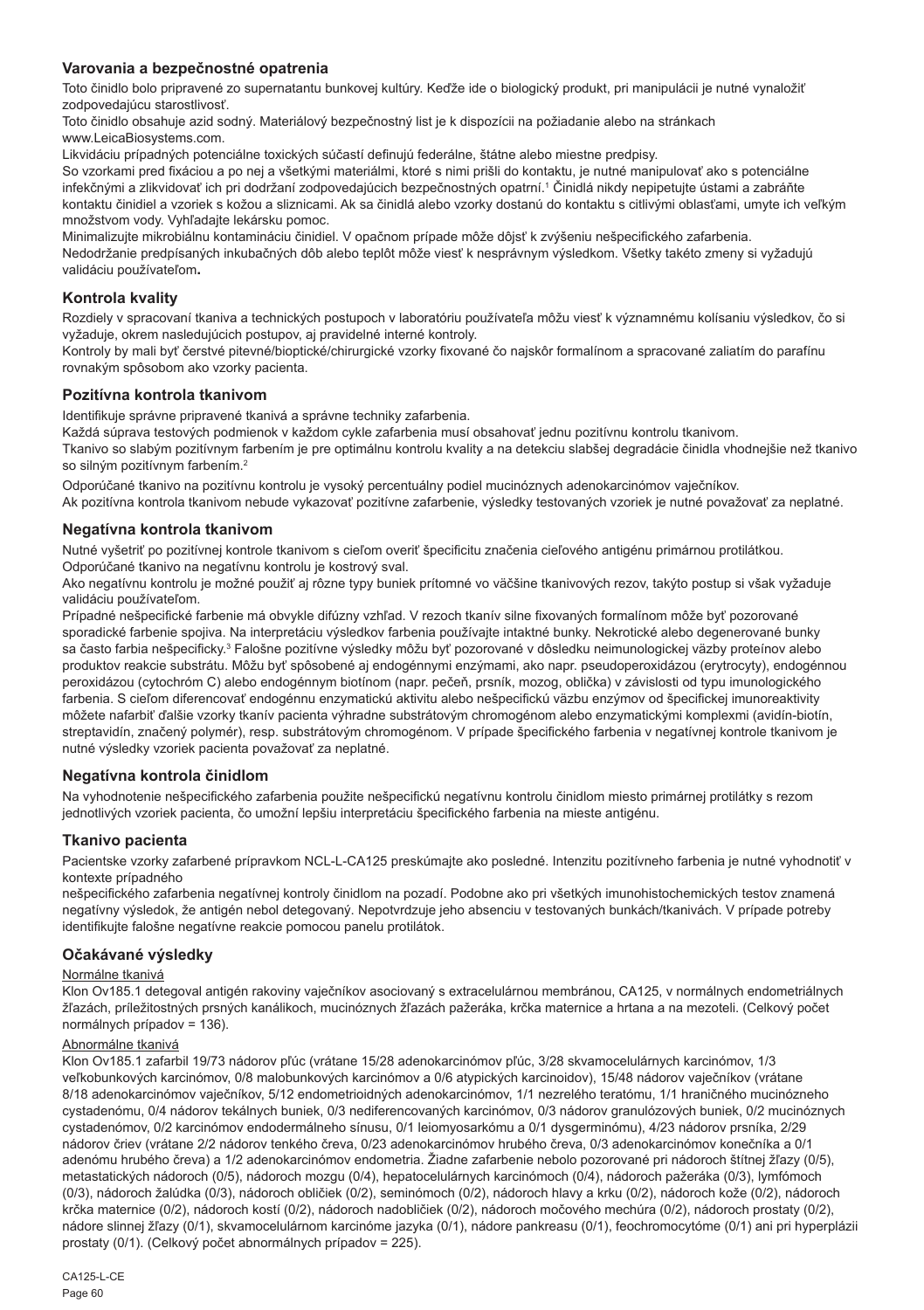#### **NCL-L-CA125 sa odporúča na detekciu CA125 (antigén rakoviny vaječníkov) v normálnych a neoplastických tkanivách ako doplnok konvenčnej histopatológie pri použití neimunologických histochemických zafarbení.**

## **Všeobecné limitácie**

Imunohistochémia je diagnostický postup pozostávajúci z viacerých krokov, ktorý si vyžaduje špecializované zaškolenie vo výbere zodpovedajúcich činidiel, výbere tkanív, fixácie a spracovania, príprave IHC sklíčka a interpretácii výsledkov farbenia. Farbenie tkaniva závisí od manipulácie s tkanivom a od jeho spracovania pred farbením. Nesprávna fixácia,

zmrazovanie,rozmrazovanie, premývanie, sušenie, ohrievanie, rezanie alebo kontaminácia inými tkanivami či tekutinami môžu viesť k vzniku artefaktov, záchytu protilátok alebo falošne negatívnym výsledkom. Inkonzistentné výsledky môžu byť spôsobené zmenami metód fixácie a montáže preparátov alebo inherentnými nepravidelnosťami v tkanive.4

Nadmerné alebo neúplné kontrastné farbenie môže narušiť správnosť interpretácie výsledkov.

Klinická interpretácia akéhokoľvek farbenia alebo jeho absencie musí byť kombinovaná s morfologickými vyšetreniami za použitia zodpovedajúcich kontrol. Výsledky je nutné vyhodnotiť v kontexte klinickej anamnézy pacienta a iných diagnostických testov vedených kvalifikovaným patológom.

Protilátky spoločnosti Leica Biosystems Newcastle Ltd sú určené na použitie na zmrazených rezoch alebo rezoch zaliatych parafínom so špecifickými požiadavkami na fixáciu, ako uvádza tento dokument. Najmä pri neopláziách môže dôjsť k nečakanej expresii antigénov. Klinická interpretácia akýchkoľvek farbených tkanivových rezov musí zahŕňať morfologickú analýzu a vyhodnotenie zodpovedajúcich kontrol.

### **Bibliografia – všeobecne**

- 1. National Committee for Clinical Laboratory Standards (NCCLS). Protection of laboratory workers from infectious diseases transmitted by blood and tissue; proposed guideline. Villanova, P.A. 1991; 7(9). Order code M29-P.
- 2. Battifora H. Diagnostic uses of antibodies to keratins: a review and immunohistochemical comparison of seven monoclonal and three polyclonal antibodies. Progress in Surgical Pathology. 6:1–15. eds. Fenoglio-Preiser C, Wolff CM, Rilke F. Field & Wood, Inc., Philadelphia.
- 3. Nadji M, Morales AR. Immunoperoxidase, part I: the techniques and pitfalls. Laboratory Medicine. 1983; 14:767.
- 4. Omata M, Liew CT, Ashcavai M, Peters RL. Nonimmunologic binding of horseradish peroxidase to hepatitis B surface antigen: a possible source of error in immunohistochemistry. American Journal of Clinical Pathology. 1980; 73:626.
- 5. Weng D, Song B, Durfee J et al. Induction of cytotoxic T lymphocytes against ovarian cancer-initiating cells. International Journal of Cancer. 2011; 129:1990-2001.
- 6. Gabriel M, Obrebowska A and Spaczynski M. Bone marrow involvement in ovarian cancer determined by immunohistochemical methods. Gynakol Geburtshilfliche Rundsch. 2000; 40(3-4):140-144.
- 7. Gabriel M, Obrebowska A and Spaczynski M. Bone marrow involvement in ovarian cancer by immunohistochemical assessment. Ginekol Pol. 1999; 70(11):819-823.
- 8. Keen CE, Szakacs S, Okon E et al. CA125 and thyroglobulin staining in papillary carcinomas of thyroid and ovarian origin is not completely specific for site of origin. Histopathology. 1999; 34:113-117.

## **Úpravy predchádzajúceho vydania**

Očakávané výsledky, Koncentrácia protilátok.

**Dátum vydania**

09 november 2018